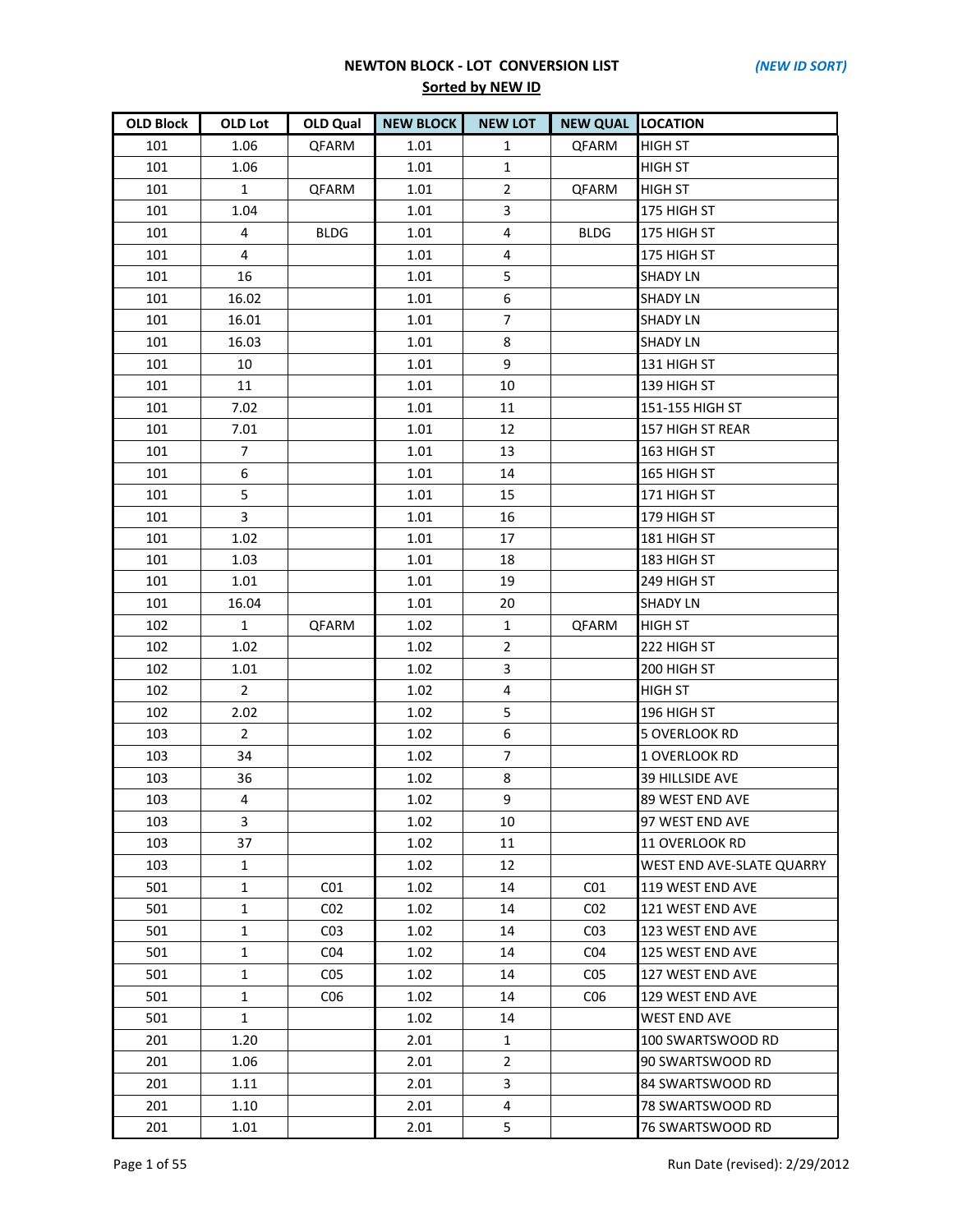| <b>OLD Block</b> | OLD Lot        | <b>OLD Qual</b> | <b>NEW BLOCK</b> | <b>NEW LOT</b> | <b>NEW QUAL LOCATION</b> |                         |
|------------------|----------------|-----------------|------------------|----------------|--------------------------|-------------------------|
| 201              | $\mathbf{1}$   |                 | 2.01             | 6              |                          | 74 SWARTSWOOD RD        |
| 201              | 1.16           |                 | 2.01             | $\overline{7}$ |                          | 70 SWARTSWOOD RD        |
| 201              | $\overline{2}$ |                 | 2.01             | 8              |                          | 64 SWARTSWOOD RD        |
| 201              | 3              |                 | 2.01             | 9              |                          | 62 SWARTSWOOD RD        |
| 201              | 4              |                 | 2.01             | 10             |                          | 60 SWARTSWOOD RD        |
| 201              | 5              |                 | 2.01             | 11             |                          | 58 SWARTSWOOD RD        |
| 201              | 6              |                 | 2.01             | 12             |                          | 108 LAKE AVE            |
| 201              | 10             |                 | 2.01             | 13             |                          | 106 LAKE AVE            |
| 201              | 13             |                 | 2.01             | 14             |                          | 104 LAKE AVE            |
| 201              | 16             |                 | 2.01             | 15             |                          | 102 LAKE AVE            |
| 201              | 19             |                 | 2.01             | 16             |                          | <b>40 PARK AVE</b>      |
| 201              | 30             |                 | 2.01             | 17             |                          | <b>42 PARK AVE</b>      |
| 201              | 32             |                 | 2.01             | 18             |                          | <b>44 PARK AVE</b>      |
| 201              | 34             |                 | 2.01             | 19             |                          | <b>46 PARK AVE</b>      |
| 201              | 37             |                 | 2.01             | 20             |                          | <b>48 PARK AVE</b>      |
| 201              | 1.14           |                 | 2.01             | 21             |                          | 51 PARK AVE             |
| 202              | 1              |                 | 2.01             | 22             |                          | 49 PARK AVE             |
| 202              | $\overline{4}$ |                 | 2.01             | 23             |                          | <b>47 PARK AVE</b>      |
| 202              | 6              |                 | 2.01             | 24             |                          | <b>45 PARK AVE</b>      |
| 202              | 8              |                 | 2.01             | 25             |                          | <b>43 PARK AVE</b>      |
| 202              | 11             |                 | 2.01             | 26             |                          | <b>41 PARK AVE</b>      |
| 202              | 14             |                 | 2.01             | 27             |                          | <b>39 PARK AVE</b>      |
| 202              | 16             |                 | 2.01             | 28             |                          | 37 PARK AVE             |
| 202              | 19             |                 | 2.01             | 29             |                          | <b>35 PARK AVE</b>      |
| 202              | 23             |                 | 2.01             | 30             |                          | <b>6 LAKE AVE</b>       |
| 202              | 24             |                 | 2.01             | 31             |                          | <b>34 HILLSIDE TERR</b> |
| 202              | 26             |                 | 2.01             | 32             |                          | <b>36 HILLSIDE TERR</b> |
| 202              | 28             |                 | 2.01             | 33             |                          | <b>38 HILLSIDE TERR</b> |
| 202              | 31             |                 | 2.01             | 34             |                          | <b>40 HILLSIDE TERR</b> |
| 202              | 34             |                 | 2.01             | 35             |                          | <b>42 HILLSIDE TERR</b> |
| 202              | 36             |                 | 2.01             | 36             |                          | <b>46 HILLSIDE TERR</b> |
| 202              | 38             |                 | 2.01             | 37             |                          | <b>48 HILLSIDE TERR</b> |
| 202              | 40             |                 | 2.01             | 38             |                          | <b>50 HILLSIDE TERR</b> |
| 202              | 42.01          |                 | 2.01             | 39             |                          | <b>HILLSIDE TERR</b>    |
| 202              | 43             |                 | 2.01             | 40             |                          | <b>52 HILLSIDE TERR</b> |
| 201              | 1.18           |                 | 2.01             | 41             |                          | <b>HILLSIDE TERR</b>    |
| 201              | 1.19           |                 | 2.01             | 42             |                          | <b>HILLSIDE TERR</b>    |
| 201              | 1.17           |                 | 2.01             | 43             |                          | <b>HILLSIDE TERR</b>    |
| 203              | $\mathbf{1}$   |                 | 2.01             | 44             |                          | <b>SHADY LN</b>         |
| 201              | 1.09           | C0001           | 2.01             | 45             | C0001                    | <b>55 HILLSIDE TERR</b> |
| 201              | 1.09           | C0002           | 2.01             | 45             | C0002                    | 57 HILLSIDE TERR        |
| 201              | 1.09           | C0003           | 2.01             | 45             | C0003                    | <b>59 HILLSIDE TERR</b> |
| 201              | 1.09           | C0004           | 2.01             | 45             | C0004                    | <b>61 HILLSIDE TERR</b> |
| 201              | 1.07           |                 | 2.01             | 46             |                          | <b>53 HILLSIDE TERR</b> |
| 203              | $\overline{2}$ |                 | 2.01             | 47             |                          | 51 HILLSIDE TERR        |
| 203              | 6              |                 | 2.01             | 48             |                          | <b>49 HILLSIDE TERR</b> |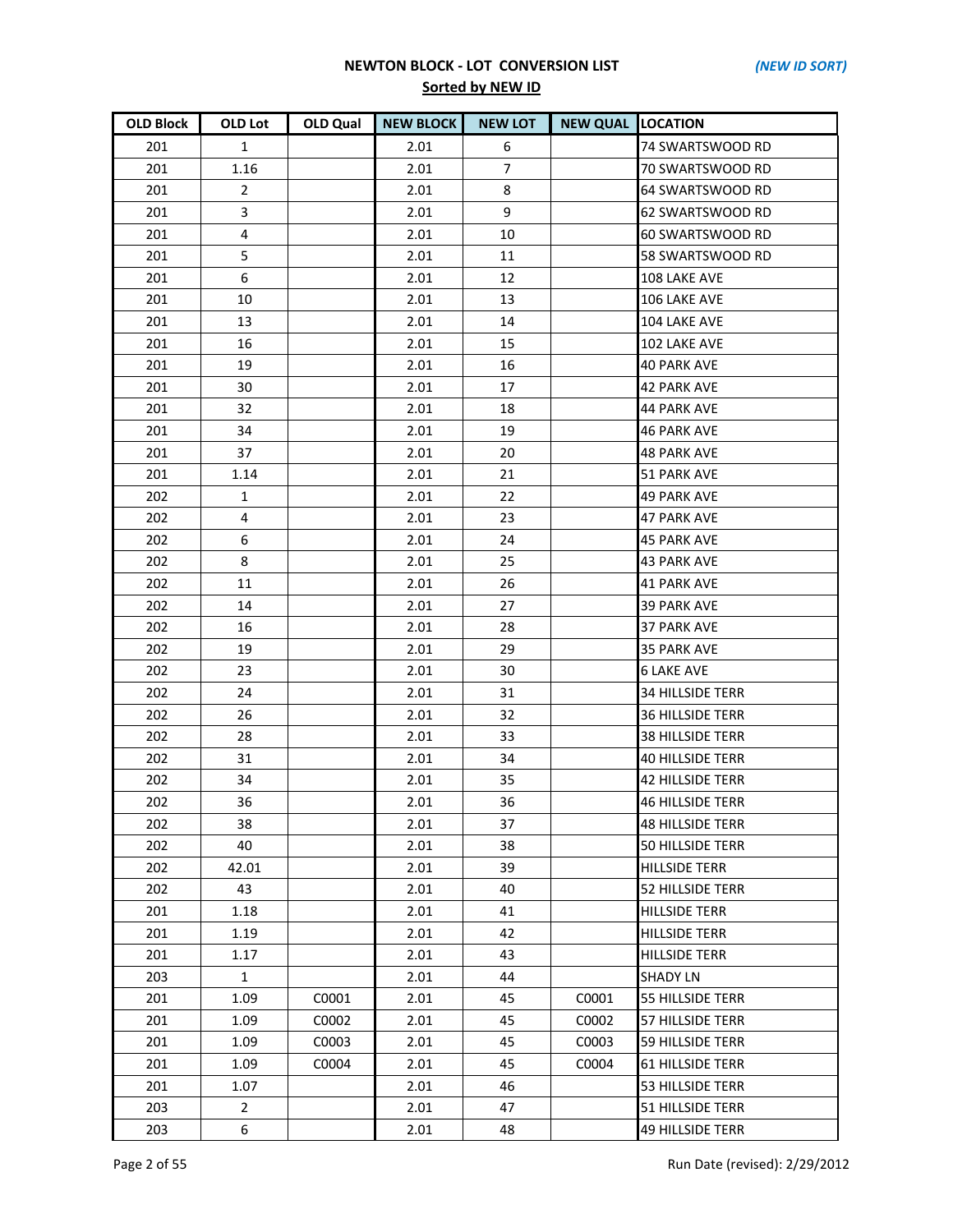| <b>OLD Block</b> | OLD Lot        | <b>OLD Qual</b> | <b>NEW BLOCK</b> | <b>NEW LOT</b> | <b>NEW QUAL LOCATION</b> |                         |
|------------------|----------------|-----------------|------------------|----------------|--------------------------|-------------------------|
| 203              | 9              |                 | 2.01             | 49             |                          | <b>47 HILLSIDE TERR</b> |
| 203              | 14             |                 | 2.01             | 50             |                          | <b>43 HILLSIDE TERR</b> |
| 203              | 17             |                 | 2.01             | 51             |                          | <b>41 HILLSIDE TERR</b> |
| 203              | 19             |                 | 2.01             | 52             |                          | <b>39 HILLSIDE TERR</b> |
| 203              | 21             |                 | 2.01             | 53             |                          | <b>37 HILLSIDE TERR</b> |
| 203              | 24             |                 | 2.01             | 54             |                          | <b>35 HILLSIDE TERR</b> |
| 203              | 28             |                 | 2.01             | 55             |                          | <b>29 HILLSIDE TERR</b> |
| 203              | 30             |                 | 2.01             | 56             |                          | 27 HILLSIDE TERR        |
| 203              | 32             |                 | 2.01             | 57             |                          | <b>25 HILLSIDE TERR</b> |
| 203              | 34             |                 | 2.01             | 58             |                          | <b>21 HILLSIDE TERR</b> |
| 203              | 40             |                 | 2.01             | 60             |                          | <b>19 HILLSIDE TERR</b> |
| 203              | 42             |                 | 2.01             | 61             |                          | <b>17 HILLSIDE TERR</b> |
| 203              | 44             |                 | 2.01             | 62             |                          | 9 HILLSIDE TERR         |
| 203              | 46             |                 | 2.01             | 63             |                          | <b>15 HILLSIDE TERR</b> |
| 202              | 42.01          |                 | 2.01             | 64             |                          | <b>HILLSIDE TERR</b>    |
| 205              | 1.01           |                 | 2.02             | $\mathbf{1}$   |                          | <b>PARK AVE</b>         |
| 205              | 33             |                 | 2.02             | $\overline{2}$ |                          | 101 LAKE AVE            |
| 205              | 30             |                 | 2.02             | 3              |                          | 103 LAKE AVE            |
| 205              | 28             |                 | 2.02             | 4              |                          | 105 LAKE AVE            |
| 205              | 24             |                 | 2.02             | 5              |                          | 50 SWARTSWOOD RD        |
| 205              | 21             |                 | 2.02             | 6              |                          | 40 SWARTSWOOD RD        |
| 205              | 19             |                 | 2.02             | $\overline{7}$ |                          | 38 SWARTSWOOD RD        |
| 205              | 13             |                 | 2.02             | 8              |                          | 34 SWARTSWOOD RD        |
| 205              | 11             |                 | 2.02             | 9              |                          | 30 SWARTSWOOD RD        |
| 205              | 8              |                 | 2.02             | 10             |                          | 26 SWARTSWOOD RD        |
| 205              | 2.01           |                 | 2.02             | 11             |                          | 22 SWARTSWOOD RD        |
| 205              | 2.04           |                 | 2.02             | 12             |                          | 4-20 SWARTSWOOD RD      |
| 205              | $\overline{2}$ |                 | 2.02             | 13             |                          | 86 MILL ST              |
| 205              | 2.03           |                 | 2.02             | 14             |                          | 84 MILL ST              |
| 205              | 3              |                 | 2.02             | 15             |                          | 80 MILL ST              |
| 205              | 3.01           |                 | 2.02             | 16             |                          | 78 MILL ST              |
| 205              | 4.01           |                 | 2.02             | 17             |                          | 70-72 MILL ST           |
| 205              | 4              |                 | 2.02             | 18             |                          | 10-16 HILLSIDE TERR     |
| 204              | $\mathbf{1}$   |                 | 2.03             | $\mathbf{1}$   |                          | 29 PARK AVE & LAKE      |
| 204              | 8              |                 | 2.03             | $\overline{2}$ |                          | 23 PARK AVE             |
| 204              | 14             |                 | 2.03             | 3              |                          | <b>19 PARK AVE</b>      |
| 204              | 19             |                 | 2.03             | $\overline{4}$ |                          | 1 FERNDALE AVE          |
| 204              | 21             |                 | 2.03             | 5              |                          | <b>16 HILLSIDE TERR</b> |
| 204              | 23             |                 | 2.03             | 6              |                          | <b>18 HILLSIDE TERR</b> |
| 204              | 25             |                 | 2.03             | $\overline{7}$ |                          | <b>20 HILLSIDE TERR</b> |
| 204              | 28             |                 | 2.03             | 8              |                          | <b>22 HILLSIDE TERR</b> |
| 204              | 31             |                 | 2.03             | 9              |                          | <b>24 HILLSIDE TERR</b> |
| 204              | 33             |                 | 2.03             | 10             |                          | <b>26 HILLSIDE TERR</b> |
| 204              | 35             |                 | 2.03             | 11             |                          | <b>28 HILLSIDE TERR</b> |
| 205              | 5              |                 | 2.03             | 19             |                          | 4 FERNDALE AVE          |
| 205              | 6              |                 | 2.03             | 20             |                          | <b>20 FERNDALE AVE</b>  |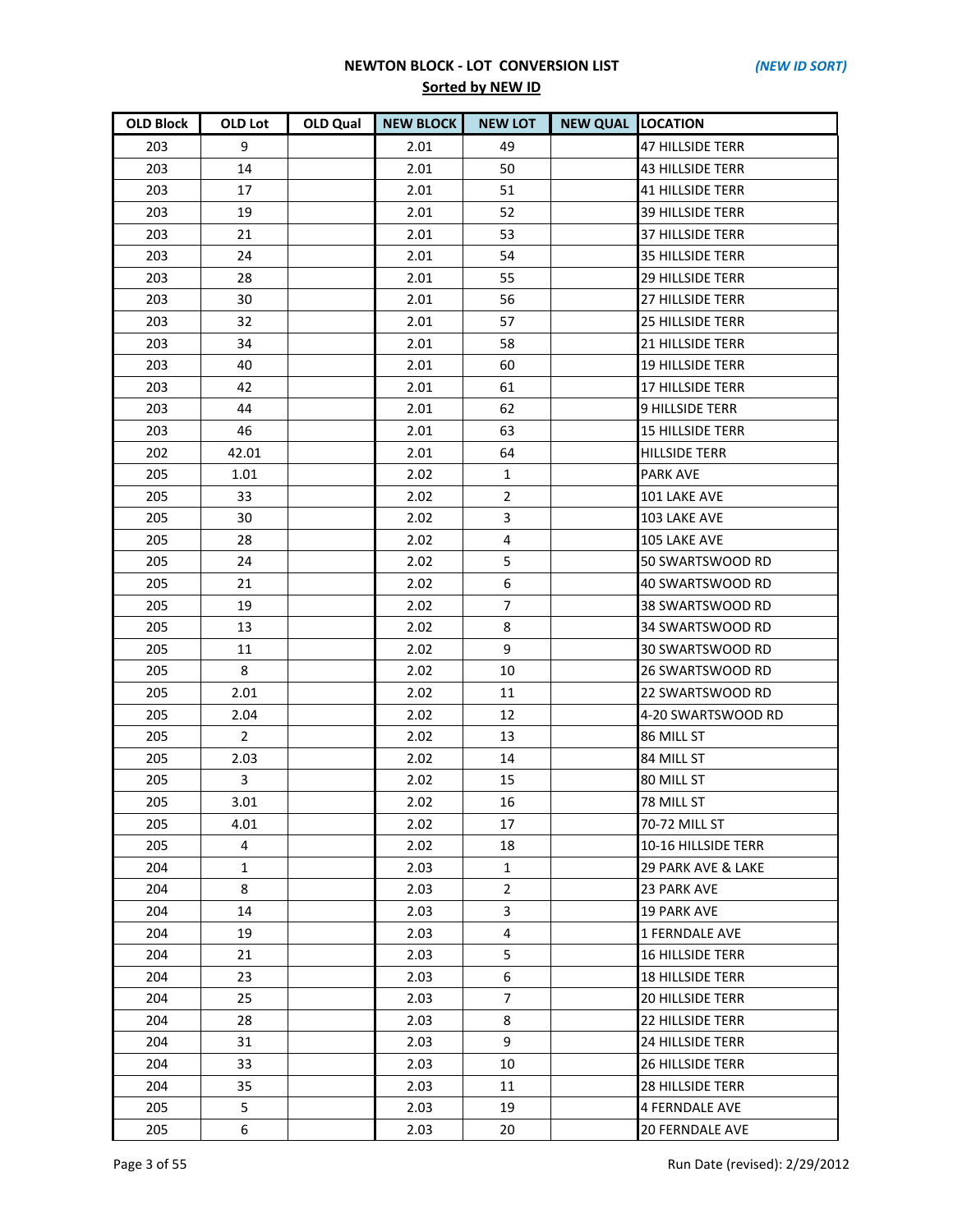| <b>OLD Block</b> | OLD Lot        | OLD Qual          | <b>NEW BLOCK</b> | <b>NEW LOT</b> | <b>NEW QUAL LOCATION</b> |                         |
|------------------|----------------|-------------------|------------------|----------------|--------------------------|-------------------------|
| 205              | 1.02           |                   | 2.03             | 21             |                          | <b>24 PARK AVE</b>      |
| 301              | 10             |                   | 3.01             | 1              |                          | <b>1 SLATE HILL RD</b>  |
| 301              | 9              |                   | 3.01             | $\overline{2}$ |                          | <b>5 SLATE HILL RD</b>  |
| 301              | 3              |                   | 3.01             | 3              |                          | <b>15 SLATE HILL RD</b> |
| 301              | 8              |                   | 3.01             | 4              |                          | <b>3 SLATE HILL RD</b>  |
| 301              | 7.01           |                   | 3.01             | 5              |                          | 41 SWARTSWOOD RD        |
| 301              | 6              |                   | 3.01             | 6              |                          | 49 SWARTSWOOD RD        |
| 301              | 5              |                   | 3.01             | $\overline{7}$ |                          | 53 SWARTSWOOD RD        |
| 301              | $\overline{2}$ |                   | 3.01             | 8              |                          | 55 SWARTSWOOD RD        |
| 301              | 2.06           |                   | 3.01             | 9              |                          | 57 SWARTSWOOD RD        |
| 301              | 2.04           |                   | 3.01             | 10             |                          | 59 SWARTSWOOD RD        |
| 301              | 2.03           |                   | 3.01             | 11             |                          | 17 SLATE HILL RD        |
| 301              | 2.05           |                   | 3.01             | 12             |                          | 63 SWARTSWOOD RD        |
| 301              | 2.07           |                   | 3.01             | 13             |                          | 65 SWARTSWOOD RD        |
| 301              | $\mathbf{1}$   |                   | 3.01             | 14             |                          | 77 SWARTSWOOD RD        |
| 301              | 1.02           |                   | 3.01             | 15             |                          | 91 SWARTSWOOD RD        |
| 301              | 1.01           |                   | 3.01             | 16             |                          | 93 SWARTSWOOD RD        |
| 301              | 2.02           |                   | 3.01             | 17             |                          | <b>19 SLATE HILL RD</b> |
| 301              | 2.01           |                   | 3.01             | 18             |                          | 23 SLATE HILL RD        |
| 302              | 1              | <b>BLDG</b>       | 3.01             | 19             | <b>BLDG</b>              | <b>1 SLATE HILL RD</b>  |
| 302              | $\mathbf{1}$   |                   | 3.01             | 19             |                          | 1 SLATE HILL RD         |
| 301              | 2.08           |                   | 3.01             | 20             |                          | <b>21 SLATE HILL RD</b> |
| 301              | 2.09           |                   | 3.01             | 21             |                          | 25 SLATE HILL RD        |
| 301              | 2.10           |                   | 3.01             | 22             |                          | <b>29 SLATE HILL RD</b> |
| 302.01           | $\mathbf{1}$   |                   | 3.02             | $\mathbf{1}$   |                          | PLOTTS RD               |
| 302.01           | 1.01           |                   | 3.02             | $\overline{2}$ |                          | <b>MILL ST</b>          |
| 303.01           | $\mathbf{1}$   |                   | 3.03             | $\mathbf{1}$   |                          | 136 WATER ST            |
| 303.01           | $\overline{2}$ |                   | 3.03             | $\overline{2}$ |                          | 134 WATER ST            |
| 303.01           | 3              |                   | 3.03             | 3              |                          | 2 NORTH PARK DRIVE      |
| 303.01           | 4.02           |                   | 3.03             | 4              |                          | <b>4 NORTH PARK DR</b>  |
| 303.01           | 4.01           | CBLD1             | 3.03             | 5              | CBLD1                    | <b>6 NORTH PARK DR</b>  |
| 303.01           | 4.01           | CBLD <sub>2</sub> | 3.03             | 5              | CBLD <sub>2</sub>        | <b>8 NORTH PARK DR</b>  |
| 303.01           | 4.01           |                   | 3.03             | 5              |                          | 6-10 NORTH PARK DR      |
| 303.01           | 4.03           | QFARM             | 3.03             | 6              | QFARM                    | 12 NORTH PARK DR        |
| 303              | 21             |                   | 3.04             | $\mathbf{1}$   |                          | 127 MILL ST TO WATER    |
| 303              | 21.01          |                   | 3.04             | $\overline{2}$ |                          | 127 MILL ST             |
| 303              | 23             |                   | 3.04             | 3              |                          | 137 MILL ST             |
| 303              | 24             |                   | 3.04             | 4              |                          | 141 MILL ST             |
| 303              | 30             |                   | 3.04             | 5              |                          | 147 MILL ST             |
| 303              | 30.02          |                   | 3.04             | 6              |                          | 145 MILL ST             |
| 303              | 29             |                   | 3.04             | 7              |                          | 149 MILL ST             |
| 303              | 25             |                   | 3.04             | 8              |                          | 155 MILL ST             |
| 303              | 31             |                   | 3.04             | 9              |                          | 161 MILL ST             |
| 303              | 32.01          |                   | 3.04             | 10             |                          | 163 MILL ST             |
| 303              | 32.03          |                   | 3.04             | 11             |                          | 165 MILL ST             |
| 303              | 32.02          |                   | 3.04             | 12             |                          | 167 MILL ST             |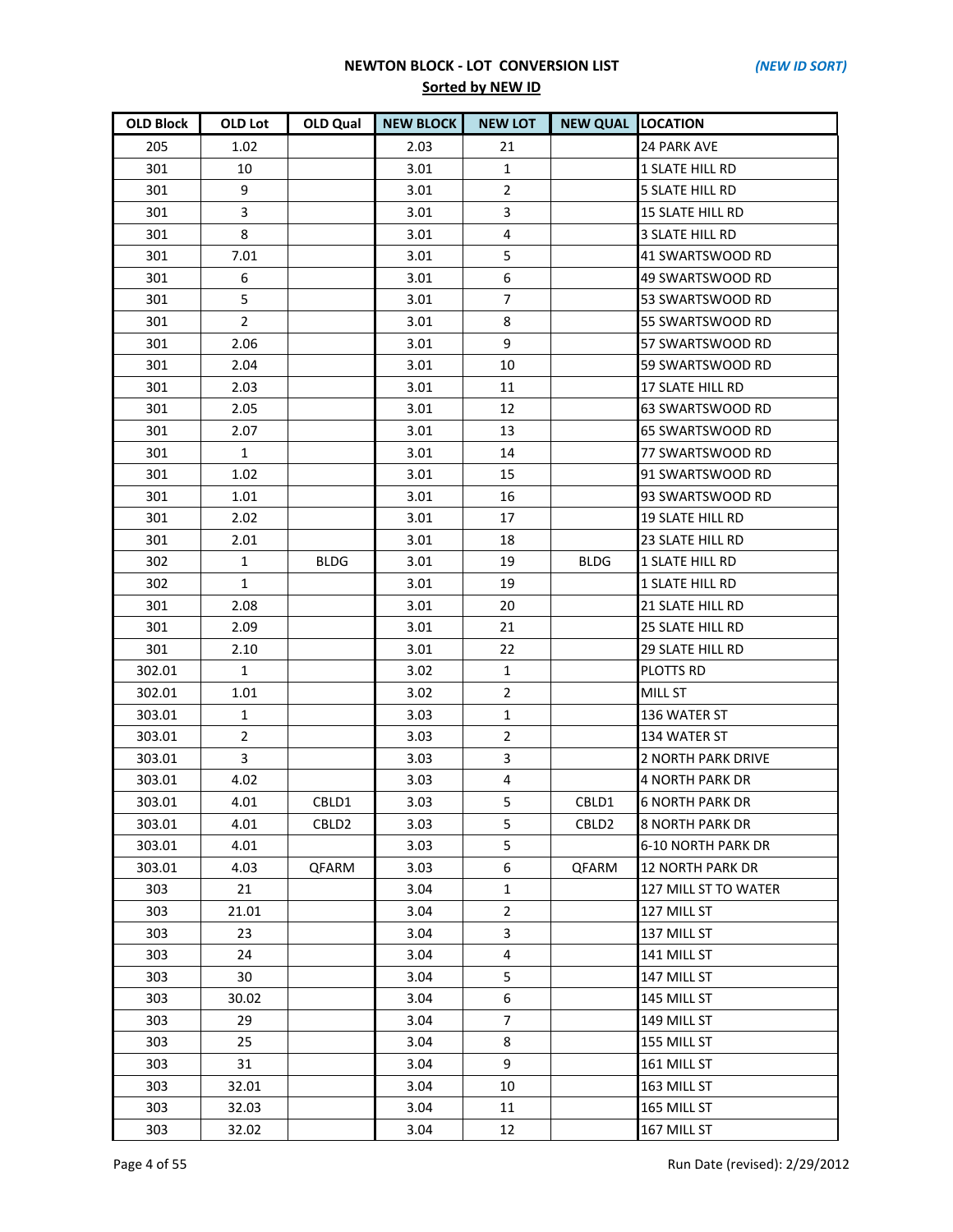| <b>OLD Block</b> | OLD Lot        | <b>OLD Qual</b> | <b>NEW BLOCK</b> | <b>NEW LOT</b> | <b>NEW QUAL LOCATION</b> |                     |
|------------------|----------------|-----------------|------------------|----------------|--------------------------|---------------------|
| 303              | 28             |                 | 3.04             | 13             |                          | 171 MILL ST         |
| 303              | 26.05          |                 | 3.04             | 14             |                          | 11 NORTH PARK DR    |
| 303              | 26             |                 | 3.04             | 15             |                          | 7 NORTH PARK DR     |
| 303              | 26.02          | CBLD1           | 3.04             | 16             | CBLD1                    | 128 WATER ST        |
| 303              | 26.02          | CBLD2           | 3.04             | 16             | CBLD <sub>2</sub>        | 126 WATER ST        |
| 303              | 34             |                 | 3.04             | 18             |                          | 124 WATER ST        |
| 303              | 26.06          |                 | 3.04             | 19             |                          | 122 WATER ST        |
| 303              | 22             |                 | 3.04             | 20             |                          | 110-112 WATER ST    |
| 101              | 12             |                 | 4.01             | $\mathbf{1}$   |                          | 127 HIGH ST         |
| 101              | 13             |                 | 4.01             | $\overline{2}$ |                          | 125 HIGH ST         |
| 101              | 10.05          |                 | 4.01             | $\mathbf{3}$   |                          | 10 SHADY LN         |
| 101              | 10.06          |                 | 4.01             | 4              |                          | <b>12 SHADY LN</b>  |
| 101              | 14.01          |                 | 4.01             | 5              |                          | <b>14 SHADY LN</b>  |
| 101              | 14             |                 | 4.01             | 6              |                          | 24 SHADY LN         |
| 101              | 10.02          |                 | 4.01             | $\overline{7}$ |                          | <b>28 SHADY LN</b>  |
| 101              | 10.07          |                 | 4.01             | 8              |                          | <b>34 SHADY LN</b>  |
| 401              | 12             |                 | 4.02             | 1              |                          | <b>SHADY LN</b>     |
| 401              | 14             | QFARM           | 4.02             | 13             | QFARM                    | 13 ACADEMY ST       |
| 401              | 14             |                 | 4.02             | 13             |                          | 13 ACADEMY ST       |
| 401              | $\mathbf{1}$   |                 | 4.02             | 14             |                          | 31-33 ACADEMY ST    |
| 401              | 1.01           |                 | 4.02             | 15             |                          | 105 HIGH ST         |
| 401              | $\overline{2}$ |                 | 4.02             | 16             |                          | 107 HIGH ST         |
| 401              | 3              |                 | 4.02             | 17             |                          | 109 HIGH ST         |
| 401              | $\overline{4}$ |                 | 4.02             | 18             |                          | 113 HIGH ST         |
| 401              | 4.01           |                 | 4.02             | 19             |                          | <b>7 SHADY LN</b>   |
| 401              | 38             |                 | 4.02             | 20             |                          | <b>HIGH ST REAR</b> |
| 401              | 5              |                 | 4.02             | 21             |                          | 117 HIGH ST         |
| 401              | 6              |                 | 4.02             | 22             |                          | 119 HIGH ST         |
| 401              | $\overline{7}$ |                 | 4.02             | 23             |                          | 123 HIGH ST         |
| 401              | 8.01           |                 | 4.02             | 24             |                          | 117-1/2 HIGH ST     |
| 401              | 8              |                 | 4.02             | 25             |                          | 9 SHADY LN          |
| 401              | 10.01          |                 | 4.02             | 26             |                          | 11 SHADY LN         |
| 401              | 10             |                 | 4.02             | 27             |                          | <b>15 SHADY LN</b>  |
| 401              | 11             |                 | 4.02             | 28             |                          | <b>19 SHADY LN</b>  |
| 401              | 11.01          |                 | 4.02             | 29             |                          | 21 SHADY LN         |
| 401              | 13             |                 | 4.02             | 30             |                          | <b>SHADY LN</b>     |
| 402              | $\mathbf{1}$   |                 | 4.03             | $\mathbf{1}$   |                          | 99 HIGH ST          |
| 402              | $\overline{2}$ |                 | 4.03             | 2              |                          | 95 HIGH ST          |
| 402              | 3              |                 | 4.03             | 3              |                          | 91 HIGH ST          |
| 402              | $\overline{4}$ |                 | 4.03             | $\overline{4}$ |                          | 89 HIGH ST          |
| 402              | 5              |                 | 4.03             | 5              |                          | 85-87 HIGH ST       |
| 402              | 6              |                 | 4.03             | 6              |                          | 83 HIGH ST          |
| 402              | $\overline{7}$ |                 | 4.03             | $\overline{7}$ |                          | 81 HIGH ST          |
| 402              | 8              |                 | 4.03             | 8              |                          | 79 HIGH ST          |
| 402              | 9              |                 | 4.03             | 9              |                          | 77 HIGH ST          |
| 402              | 10             |                 | 4.03             | 10             |                          | 75 HIGH ST          |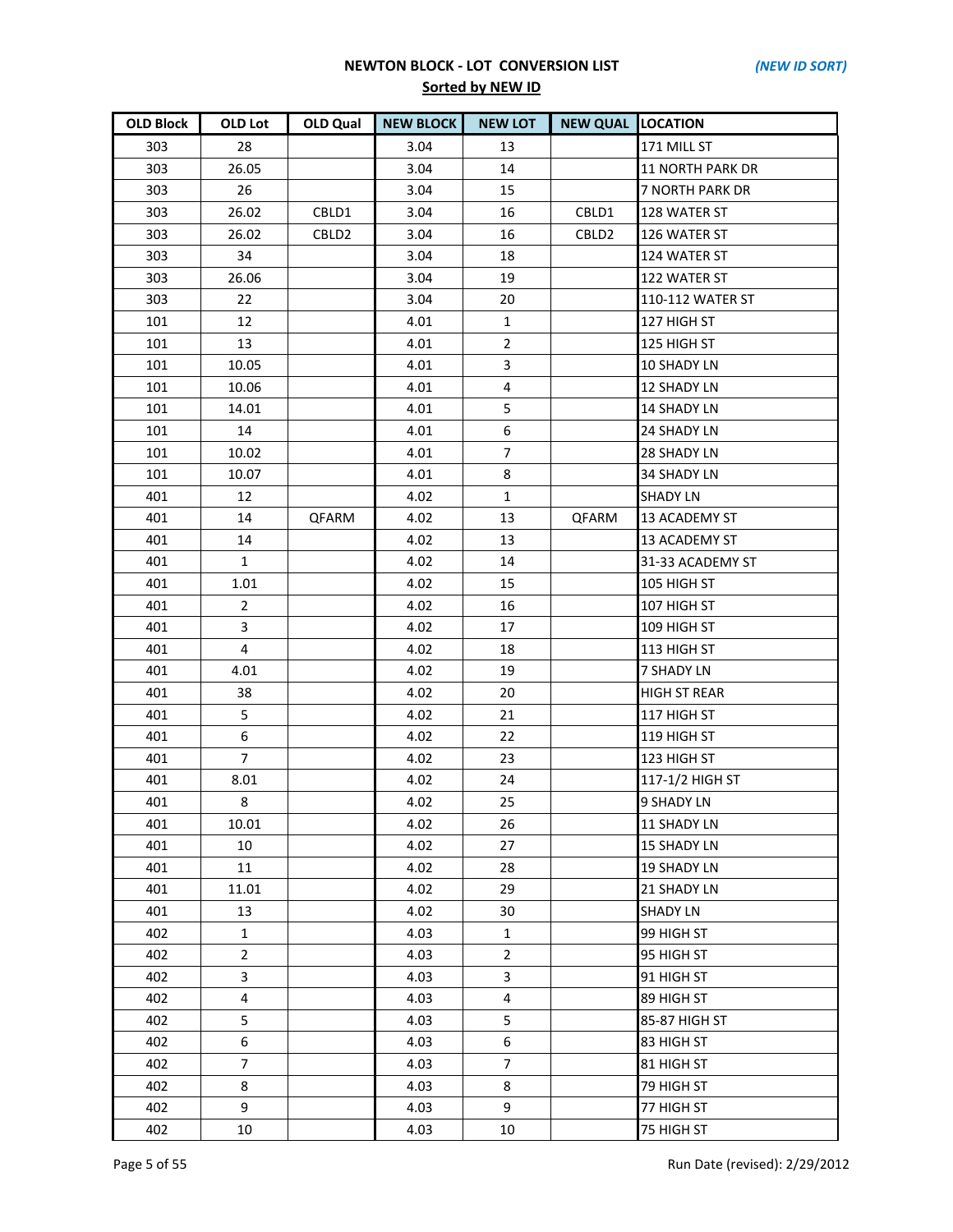| <b>OLD Block</b> | OLD Lot        | OLD Qual | <b>NEW BLOCK</b> | <b>NEW LOT</b> | <b>NEW QUAL LOCATION</b> |                        |
|------------------|----------------|----------|------------------|----------------|--------------------------|------------------------|
| 402              | 11             |          | 4.03             | 11             |                          | 73 HIGH ST             |
| 402              | 12             |          | 4.03             | 12             |                          | 71 HIGH ST             |
| 402              | 13             |          | 4.03             | 13             |                          | 69 HIGH ST             |
| 402              | 14             |          | 4.03             | 14             |                          | 2 ACADEMY ST           |
| 402              | 15             |          | 4.03             | 15             |                          | 4 ACADEMY ST           |
| 402              | 16             |          | 4.03             | 16             |                          | <b>8 ACADEMY ST</b>    |
| 402              | 17             |          | 4.03             | 17             |                          | <b>10 ACADEMY ST</b>   |
| 402              | 16.01          |          | 4.03             | 18             |                          | 14 ACADEMY ST          |
| 402              | 18             |          | 4.03             | 19             |                          | <b>18 ACADEMY ST</b>   |
| 103              | 36.02          |          | 4.04             | $\mathbf{1}$   |                          | 35 HILLSIDE AVE        |
| 103              | 6              |          | 4.04             | $\overline{2}$ |                          | 43 WEST END AVE        |
| 103              | $\overline{7}$ |          | 4.04             | 3              |                          | 41 WEST END AVE        |
| 103              | 8.03           |          | 4.04             | 4              |                          | 35 WEST END AVE        |
| 103              | 8.02           |          | 4.04             | 5              |                          | 33 WEST END AVE        |
| 103              | 9              |          | 4.04             | 6              |                          | 31 WEST END AVE        |
| 103              | $10\,$         |          | 4.04             | $\overline{7}$ |                          | 17 HILLSIDE AVE        |
| 103              | 11             |          | 4.04             | 8              |                          | <b>29 WEST END AVE</b> |
| 103              | 12             |          | 4.04             | 9              |                          | 25 WEST END AVE        |
| 103              | 13             |          | 4.04             | 10             |                          | 23 WEST END AVE        |
| 103              | 14             |          | 4.04             | 11             |                          | <b>15 HILLSIDE AVE</b> |
| 103              | 15.01          |          | 4.04             | 12             |                          | 17 WEST END AVE        |
| 103              | 15.02          |          | 4.04             | 13             |                          | 11 HILLSIDE AVE        |
| 103              | 15             |          | 4.04             | 14             |                          | 11 WEST END AVE        |
| 103              | 16             |          | 4.04             | 15             |                          | 3 HILLSIDE AVE         |
| 103              | 18             |          | 4.04             | 16             |                          | 7 WEST END AVE         |
| 103              | 19             |          | 4.04             | 17             |                          | 108 HIGH ST            |
| 102              | 27             |          | 4.05             | $\mathbf{1}$   |                          | <b>SUMMIT AVE/PARK</b> |
| 102              | 31             |          | 4.05             | $\overline{2}$ |                          | 10 SUMMIT AVE          |
| 102              | 3              |          | 4.05             | $\overline{3}$ |                          | 150 HIGH ST            |
| 102              | $\overline{4}$ |          | 4.05             | 4              |                          | 4 OVERLOOK RD          |
| 102              | 5              |          | 4.05             | 5              |                          | 2 OVERLOOK RD          |
| 102              | 6              |          | 4.05             | 6              |                          | 38 HILLSIDE AVE        |
| 102              | $\overline{7}$ |          | 4.05             | 7              |                          | 36 HILLSIDE AVE        |
| 102              | 8              |          | 4.05             | 8              |                          | 34 HILLSIDE AVE        |
| 102              | 9              |          | 4.05             | 9              |                          | 32 HILLSIDE AVE        |
| 102              | 10             |          | 4.05             | 10             |                          | <b>30 HILLSIDE AVE</b> |
| 102              | 32             |          | 4.05             | 11             |                          | <b>9 SUMMIT AVE</b>    |
| 102              | 32.01          |          | 4.05             | 12             |                          | 7 SUMMIT AVE           |
| 102              | 11             |          | 4.05             | 13             |                          | 28 HILLSIDE AVE        |
| 102              | 12             |          | 4.05             | 14             |                          | 26 HILLSIDE AVE        |
| 102              | 13             |          | 4.05             | 15             |                          | 24 HILLSIDE AVE        |
| 102              | 14             |          | 4.05             | 16             |                          | <b>22 HILLSIDE AVE</b> |
| 102              | 15             |          | 4.05             | 17             |                          | <b>20 HILLSIDE AVE</b> |
| 102              | 16             |          | 4.05             | 18             |                          | <b>18 HILLSIDE AVE</b> |
| 102              | 17.01          |          | 4.05             | 19             |                          | <b>16 HILLSIDE AVE</b> |
| 102              | 17             |          | 4.05             | 20             |                          | 3 SUMMIT AVE           |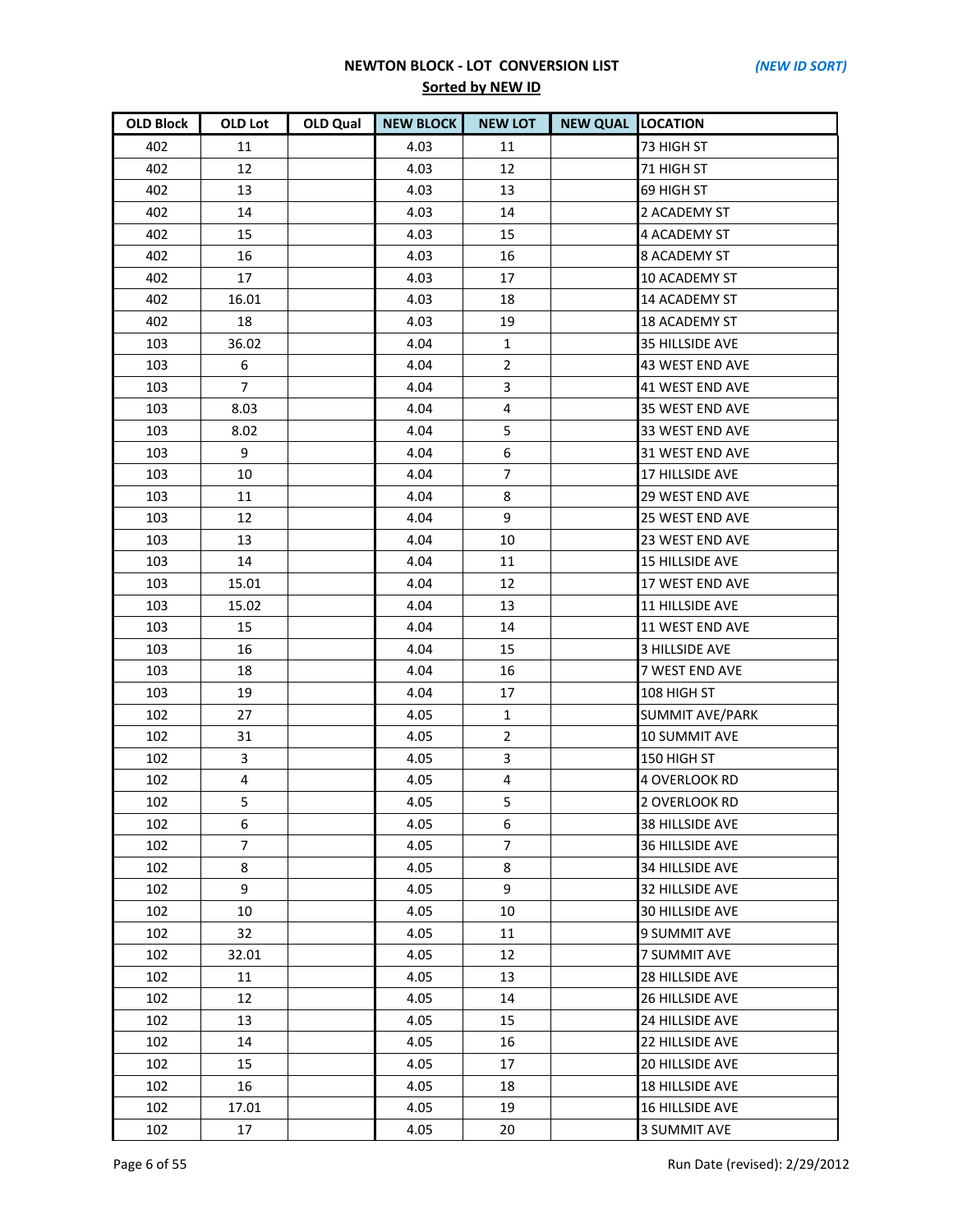| <b>OLD Block</b> | OLD Lot        | <b>OLD Qual</b> | <b>NEW BLOCK</b> | <b>NEW LOT</b> | <b>NEW QUAL LOCATION</b> |                         |
|------------------|----------------|-----------------|------------------|----------------|--------------------------|-------------------------|
| 102              | 20.02          |                 | 4.05             | 21             |                          | 1 SUMMIT AVE            |
| 102              | 25             |                 | 4.05             | 22             |                          | 132 HIGH ST             |
| 102              | 24             |                 | 4.05             | 23             |                          | 130 HIGH ST             |
| 102              | 23             |                 | 4.05             | 24             |                          | 126 HIGH ST             |
| 102              | 22             |                 | 4.05             | 25             |                          | 124 HIGH ST             |
| 102              | 21             |                 | 4.05             | 26             |                          | 120-122 HIGH ST         |
| 102              | 20             |                 | 4.05             | 27             |                          | <b>HILLSIDE AVE</b>     |
| 102              | 20.01          |                 | 4.05             | 28             |                          | <b>8 HILLSIDE AVE</b>   |
| 102              | 19             |                 | 4.05             | 29             |                          | 10 HILLSIDE AVE         |
| 102              | 32.02          |                 | 4.05             | 30             |                          | <b>13 SUMMIT AVE</b>    |
| 403              | 37             |                 | 5.01             | 1              |                          | 1 CENTER ST             |
| 403              | 36             |                 | 5.01             | 3              |                          | 12-14 HARRISON ST       |
| 403              | 34             |                 | 5.01             | 4              |                          | <b>8 HARRISON ST</b>    |
| 403              | 33             |                 | 5.01             | 5              |                          | 4 HARRISON ST           |
| 403              | 32             |                 | 5.01             | 6              |                          | 2 HARRISON ST           |
| 403              | 31             |                 | 5.01             | $\overline{7}$ |                          | 38 MILL ST              |
| 403              | 30             |                 | 5.01             | 8              |                          | 36 MILL ST              |
| 403              | 26             |                 | 5.01             | 9              |                          | 22 MILL ST #1 FIREHOUSE |
| 403              | 25             |                 | 5.01             | 10             |                          | 16-18 MILL ST           |
| 403              | 17             |                 | 5.01             | 11             |                          | 20 WATER ST             |
| 403              | 41             |                 | 5.01             | 12             |                          | 1 MILL ST               |
| 403              | 15             |                 | 5.01             | 13             |                          | 7 HIGH ST               |
| 403              | 14             |                 | 5.01             | 14             |                          | 9 HIGH ST               |
| 403              | 16             |                 | 5.01             | 15             |                          | 15 HIGH ST              |
| 403              | 13             |                 | 5.01             | 16             |                          | 11 HIGH ST              |
| 403              | 12             |                 | 5.01             | 17             |                          | 17 HIGH ST              |
| 403              | 9              |                 | 5.01             | 18             |                          | 35 HIGH ST              |
| 403              | 3.01           |                 | 5.01             | 19             |                          | 39 HIGH ST              |
| 403              | 6              |                 | 5.01             | 20             |                          | 49 HIGH ST              |
| 403              | 5              |                 | 5.01             | 21             |                          | 51 HIGH ST              |
| 403              | 4              |                 | 5.01             | 22             |                          | 53 HIGH ST              |
| 403              | 3.02           |                 | 5.01             | 23             |                          | 55 HIGH ST              |
| 403              | 3              |                 | 5.01             | 24             |                          | 59 HIGH ST              |
| 403              | $\overline{2}$ |                 | 5.01             | 25             |                          | 63 HIGH ST              |
| 403              | 1.01           |                 | 5.01             | 26             |                          | 67 HIGH ST              |
| 403              | $\mathbf{1}$   |                 | 5.01             | 27             |                          | 3 ACADEMY ST            |
| 403              | 1.02           |                 | 5.01             | 28             |                          | <b>5 ACADEMY ST</b>     |
| 401              | 27             |                 | 5.02             | $\mathbf{1}$   |                          | <b>14 CHERRY ST</b>     |
| 401              | 26             |                 | 5.02             | $\overline{2}$ |                          | <b>12 CHERRY ST</b>     |
| 401              | 25             |                 | 5.02             | 3              |                          | <b>10 CENTER ST</b>     |
| 401              | 24             |                 | 5.02             | 4              |                          | <b>12 CENTER ST</b>     |
| 401              | 23             |                 | 5.02             | 6              |                          | <b>14 CENTER ST</b>     |
| 401              | 22             |                 | 5.02             | $\overline{7}$ |                          | <b>16 CENTER ST</b>     |
| 401              | 19             |                 | 5.02             | 8              |                          | PROSPECT AVE            |
| 401              | 21             |                 | 5.02             | 9              |                          | <b>18 CENTER ST</b>     |
| 404              | $\mathbf{1}$   |                 | 5.03             | $\mathbf{1}$   |                          | 15 HARRISON ST          |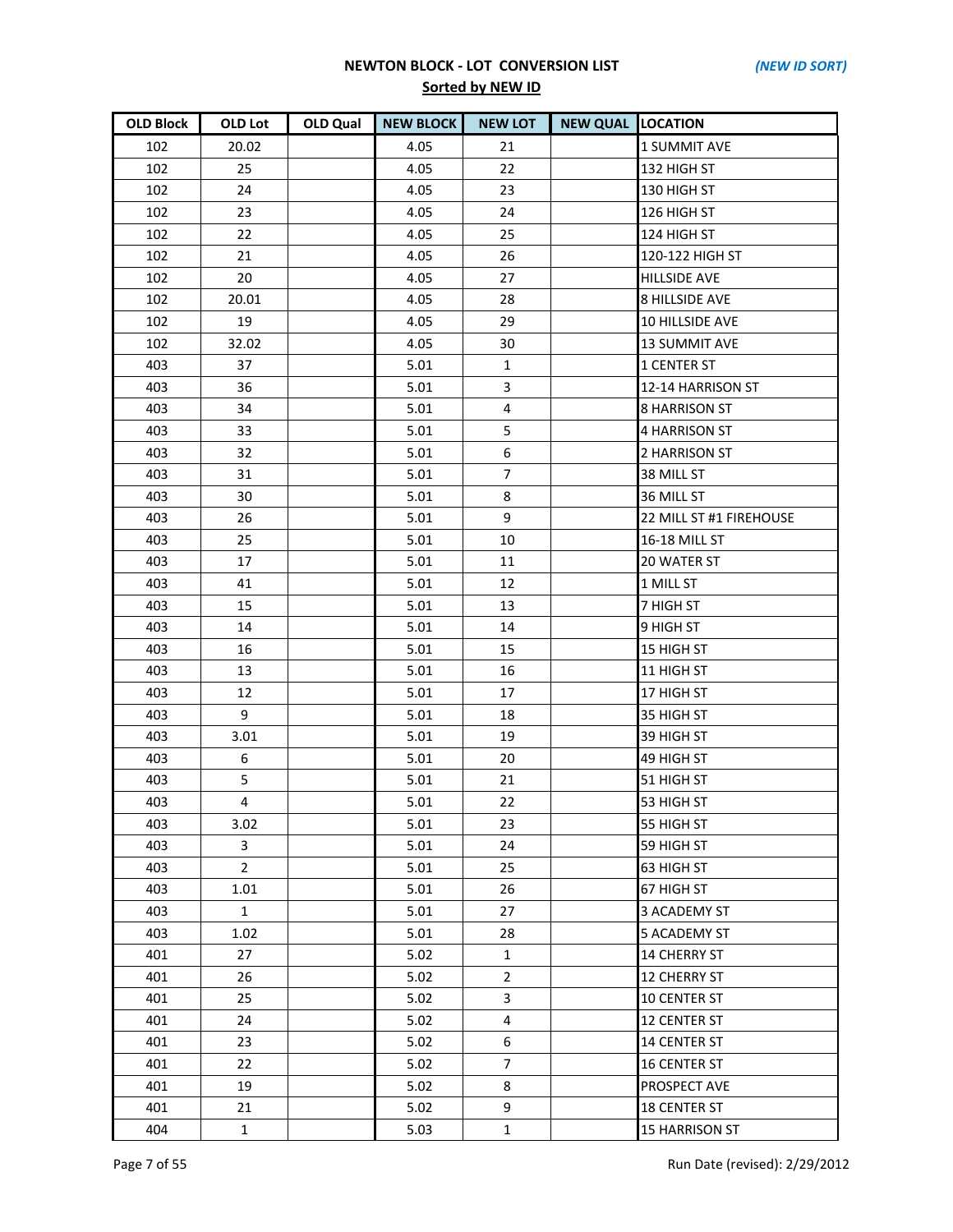| <b>OLD Block</b> | OLD Lot        | OLD Qual | <b>NEW BLOCK</b> | <b>NEW LOT</b>   | <b>NEW QUAL LOCATION</b> |                           |
|------------------|----------------|----------|------------------|------------------|--------------------------|---------------------------|
| 404              | $\overline{2}$ |          | 5.03             | $\overline{2}$   |                          | <b>11 HARRISON ST</b>     |
| 404              | 3              |          | 5.03             | 3                |                          | 7 HARRISON ST             |
| 404              | 5.01           |          | 5.03             | $\pmb{4}$        |                          | 2 CHERRY ST               |
| 404              | 5              |          | 5.03             | 5                |                          | <b>3 HARRISON ST</b>      |
| 401              | 28             |          | 5.04             | $\mathbf{1}$     |                          | <b>15 CHERRY ST</b>       |
| 401              | 29             |          | 5.04             | $\overline{2}$   |                          | <b>11 CHERRY ST</b>       |
| 401              | 30             |          | 5.04             | 3                |                          | <b>SHADY LN</b>           |
| 401              | 31             |          | 5.04             | 4                |                          | <b>8 CENTER ST</b>        |
| 401              | 32.01          |          | 5.04             | 5                |                          | <b>7 CHERRY ST</b>        |
| 401              | 33             |          | 5.04             | $\boldsymbol{6}$ |                          | <b>3 CHERRY ST</b>        |
| 401              | 32             |          | 5.04             | $\overline{7}$   |                          | 64 MILL ST                |
| 401              | 36             |          | 5.04             | 8                |                          | 60 MILL ST                |
| 401              | 37             |          | 5.04             | 9                |                          | 62 MILL ST                |
| 401              | 34             |          | 5.04             | 10               |                          | 42 MILL ST                |
| 401              | 35             |          | 5.04             | 11               |                          | 40 MILL ST                |
| 405              | 20             |          | 5.05             | $\mathbf{1}$     |                          | 75 MILL ST                |
| 405              | 22             |          | 5.05             | 2                |                          | <b>40 CLINTON ST</b>      |
| 405              | 23             |          | 5.05             | 3                |                          | 38 CLINTON ST             |
| 405              | 24             |          | 5.05             | 4                |                          | <b>36 CLINTON ST</b>      |
| 405              | 25             |          | 5.05             | 5                |                          | <b>34 CLINTON ST</b>      |
| 405              | 26             |          | 5.05             | 6                |                          | 32 CLINTON ST             |
| 405              | 27             |          | 5.05             | $\overline{7}$   |                          | <b>30 CLINTON ST</b>      |
| 405              | 28             |          | 5.05             | 8                |                          | 28 CLINTON ST             |
| 405              | 29             |          | 5.05             | 9                |                          | <b>26 CLINTON ST</b>      |
| 405              | 31             |          | 5.05             | 10               |                          | 24 CLINTON ST             |
| 405              | 32             |          | 5.05             | 11               |                          | 20-22 CLINTON ST          |
| 405              | 33             |          | 5.05             | 12               |                          | <b>18 CLINTON ST</b>      |
| 405              | 34             |          | 5.05             | 13               |                          | <b>16 CLINTON ST</b>      |
| 405              | 35             |          | 5.05             | 14               |                          | <b>14 CLINTON ST</b>      |
| 405              | 36             |          | 5.05             | 15               |                          | 8-10 CLINTON ST           |
| 405              | 37             |          | 5.05             | 16               |                          | <b>6 CLINTON ST</b>       |
| 405              | 38.01          |          | 5.05             | 17               |                          | 2 CLINTON ST              |
| 405              | 38             |          | 5.05             | 18               |                          | <b>64 WATER ST</b>        |
| 405              | 39             |          | 5.05             | 19               |                          | <b>62 WATER ST</b>        |
| 405              | 40             |          | 5.05             | 20               |                          | 50 WATER ST               |
| 405              | 41             |          | 5.05             | 21               |                          | 46-48 WATER ST            |
| 405              | 3              |          | 5.05             | 22               |                          | 22-38 WATER ST            |
| 405              | 30             |          | 5.05             | 23               |                          | 33 MILL ST BROOKSIDE APTS |
| 405              | 19             |          | 5.05             | 24               |                          | 55 MILL ST                |
| 303              | $\mathbf{1}$   |          | 5.06             | $\mathbf{1}$     |                          | 85 MILL ST                |
| 303              | $\overline{2}$ |          | 5.06             | $\overline{2}$   |                          | <b>45 CLINTON ST</b>      |
| 303              | 3              |          | 5.06             | 3                |                          | <b>43 CLINTON ST</b>      |
| 303              | $\overline{4}$ |          | 5.06             | $\overline{4}$   |                          | <b>41 CLINTON ST</b>      |
| 303              | 5              |          | 5.06             | 5                |                          | <b>39 CLINTON ST</b>      |
| 303              | 6              |          | 5.06             | 6                |                          | 37 CLINTON ST             |
| 303              | 6.01           |          | 5.06             | $\overline{7}$   |                          | 35 CLINTON ST             |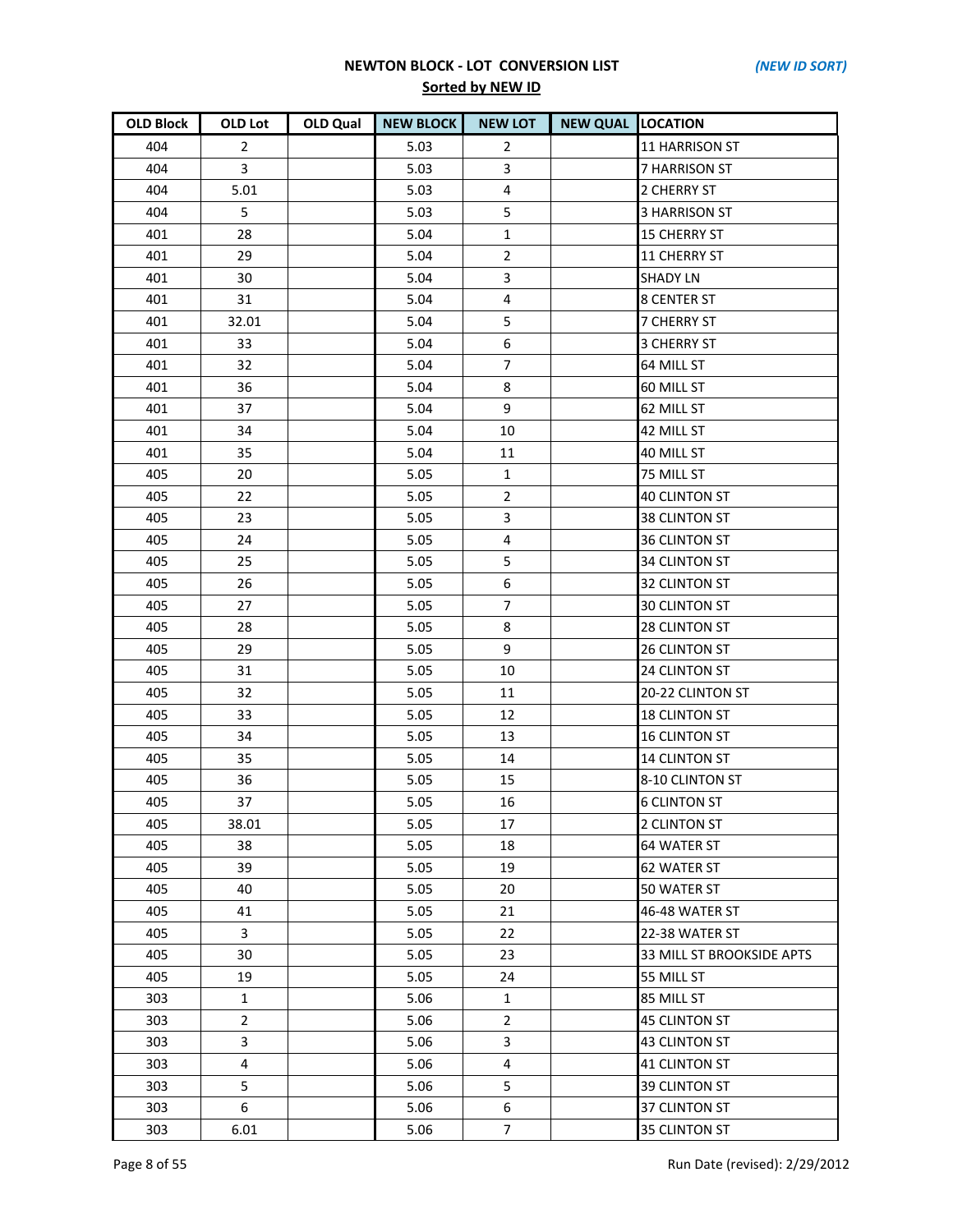| <b>OLD Block</b> | <b>OLD Lot</b>   | OLD Qual | <b>NEW BLOCK</b> | <b>NEW LOT</b> | <b>NEW QUAL LOCATION</b> |                         |
|------------------|------------------|----------|------------------|----------------|--------------------------|-------------------------|
| 303              | 7                |          | 5.06             | 8              |                          | 33 CLINTON ST           |
| 303              | 8                |          | 5.06             | 9              |                          | 31 CLINTON ST           |
| 303              | 9                |          | 5.06             | 10             |                          | <b>29 CLINTON ST</b>    |
| 303              | 10               |          | 5.06             | 11             |                          | 25 CLINTON ST           |
| 303              | 10.01            |          | 5.06             | 12             |                          | 23 CLINTON ST           |
| 303              | 11               |          | 5.06             | 13             |                          | 21 CLINTON ST           |
| 303              | 12               |          | 5.06             | 14             |                          | <b>19 CLINTON ST</b>    |
| 303              | 13               |          | 5.06             | 15             |                          | <b>4 EMMONS AVE</b>     |
| 303              | 13.02            |          | 5.06             | 16             |                          | <b>6 EMMONS AVE</b>     |
| 303              | 13.03            |          | 5.06             | 17             |                          | <b>8 EMMONS AVE</b>     |
| 303              | 13.01            |          | 5.06             | 18             |                          | <b>10 EMMONS AVE</b>    |
| 303              | 14.07            |          | 5.06             | 19             |                          | <b>14 EMMONS AVE</b>    |
| 303              | 14.10            |          | 5.06             | 20             |                          | <b>12 EMMONS AVE</b>    |
| 303              | 14               |          | 5.07             | 1              |                          | <b>15 CLINTON ST</b>    |
| 303              | 14.09            |          | 5.07             | $\overline{2}$ |                          | <b>11 EMMONS AVE</b>    |
| 303              | 14.01            |          | 5.07             | 3              |                          | <b>15 EMMONS AVE</b>    |
| 303              | 14.03            |          | 5.07             | 4              |                          | <b>19 EMMONS AVE</b>    |
| 303              | 14.05            |          | 5.07             | 5              |                          | <b>EMMONS AVE</b>       |
| 303              | 14.08            |          | 5.07             | 6              |                          | <b>EMMONS AVE</b>       |
| 303              | 20               |          | 5.07             | $\overline{7}$ |                          | 94 WATER ST             |
| 303              | 18               |          | 5.07             | 8              |                          | <b>WATER ST</b>         |
| 303              | 16               |          | 5.07             | 9              |                          | 78 WATER ST             |
| 303              | 14.04            |          | 5.07             | 10             |                          | 72 WATER ST             |
| 303              | 15               |          | 5.07             | 11             |                          | <b>66 WATER ST</b>      |
| 502.03           | $\mathbf{1}$     |          | 6.01             | $\mathbf{1}$   |                          | 120 WEST END AVE        |
| 502.03           | $\overline{2}$   |          | 6.01             | $\overline{2}$ |                          | 118 WEST END AVE        |
| 502.03           | 3                |          | 6.01             | 3              |                          | 116 WEST END AVE        |
| 502.03           | 4                |          | 6.01             | $\overline{4}$ |                          | 2 DOUMA CT              |
| 502.03           | 5                |          | 6.01             | 5              |                          | 4 DOUMA CT              |
| 502.03           | $\boldsymbol{6}$ |          | 6.01             | 6              |                          | 8-10 DOUMA CT           |
| 502.03           | $\overline{7}$   |          | 6.01             | $\overline{7}$ |                          | 12 DOUMA CT             |
| 502.03           | 8                |          | 6.01             | 8              |                          | 14 DOUMA CT             |
| 502.03           | 9                |          | 6.01             | 9              |                          | 16 DOUMA DR             |
| 502.03           | 10               |          | 6.01             | 10             |                          | 18 DOUMA DR             |
| 502.03           | 11               |          | 6.01             | 11             |                          | 20 DOUMA DR             |
| 502.03           | 12               |          | 6.01             | 12             |                          | 22 DOUMA DR             |
| 502.03           | 13               |          | 6.01             | 13             |                          | 24 DOUMA DR             |
| 502.03           | 14               |          | 6.01             | 14             |                          | 4 VALLEY VIEW CT        |
| 502.03           | 15               |          | 6.01             | 15             |                          | <b>6 VALLEY VIEW CT</b> |
| 502.03           | 16               |          | 6.01             | 16             |                          | 8 VALLEY VIEW CT        |
| 502.03           | 17               |          | 6.01             | 17             |                          | 5 VALLEY VIEW CT        |
| 502.03           | 18               |          | 6.01             | 18             |                          | <b>3 VALLEY VIEW CT</b> |
| 502.03           | 19               |          | 6.01             | 19             |                          | 1 VALLEY VIEW CT        |
| 502.03           | 20               |          | 6.01             | 20             |                          | 28 DOUMA DR             |
| 502.03           | 21               |          | 6.01             | 21             |                          | 30 DOUMA DR             |
| 502.03           | 22               |          | 6.01             | 22             |                          | 32 DOUMA DR             |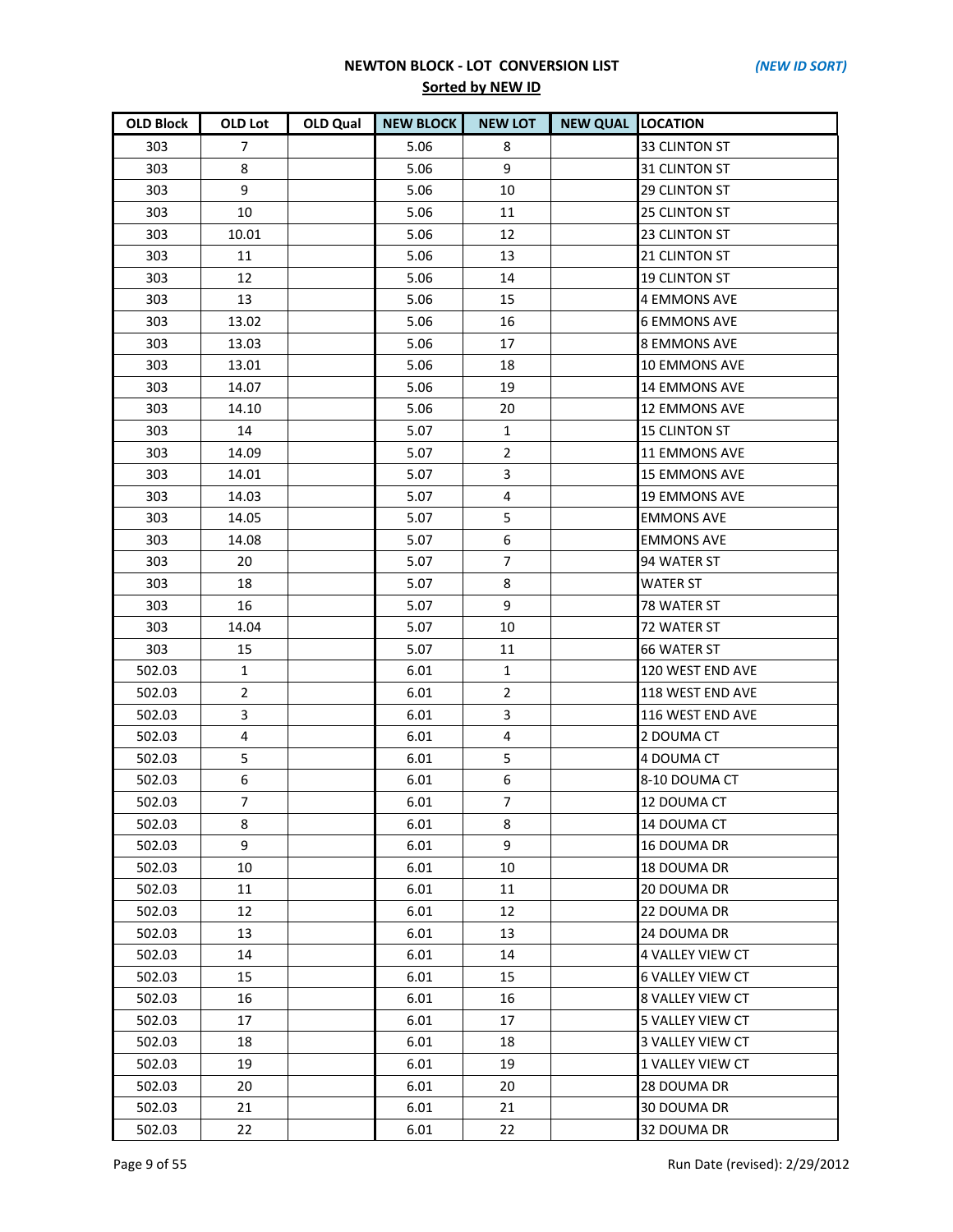| <b>OLD Block</b> | OLD Lot        | OLD Qual | <b>NEW BLOCK</b> | <b>NEW LOT</b> | <b>NEW QUAL LOCATION</b> |                        |
|------------------|----------------|----------|------------------|----------------|--------------------------|------------------------|
| 502.03           | 23             |          | 6.01             | 23             |                          | 34 DOUMA DR            |
| 502.03           | 24             |          | 6.01             | 24             |                          | <b>4 BABBIT CT</b>     |
| 502.03           | 25             |          | 6.01             | 25             |                          | <b>6 BABBIT CT</b>     |
| 502.03           | 26             |          | 6.01             | 26             |                          | <b>5 BABBIT CT</b>     |
| 502.03           | 27             |          | 6.01             | 27             |                          | <b>3 BABBIT CT</b>     |
| 502.03           | 28             |          | 6.01             | 28             |                          | 1 BABBIT CT            |
| 502.02           | 22             |          | 6.02             | $\mathbf{1}$   |                          | 114 WEST END AVE       |
| 502.02           | 23             |          | 6.02             | $\overline{2}$ |                          | 112 WEST END AVE       |
| 502.02           | 24             |          | 6.02             | 3              |                          | 110 WEST END AVE       |
| 502.02           | 25             |          | 6.02             | 4              |                          | 108 WEST END AVE       |
| 601              | 39             |          | 6.02             | 5              |                          | 106 WEST END AVE       |
| 601              | 40             |          | 6.02             | 6              |                          | 2 CONDIT ST            |
| 601              | 41             |          | 6.02             | 7              |                          | 4 FAIRVIEW AVE         |
| 601              | 42             |          | 6.02             | 8              |                          | <b>6 FAIRVIEW AVE</b>  |
| 601              | 43             |          | 6.02             | 9              |                          | <b>8 FAIRVIEW AVE</b>  |
| 601              | 44             |          | 6.02             | 10             |                          | <b>10 FAIRVIEW AVE</b> |
| 601              | 45             |          | 6.02             | 11             |                          | <b>12 FAIRVIEW AVE</b> |
| 601              | 46             |          | 6.02             | 12             |                          | <b>14 FAIRVIEW AVE</b> |
| 601              | 47             |          | 6.02             | 13             |                          | <b>16 FAIRVIEW AVE</b> |
| 601              | 48             |          | 6.02             | 14             |                          | <b>18 FAIRVIEW AVE</b> |
| 601              | 49             |          | 6.02             | 15             |                          | <b>20 FAIRVIEW AVE</b> |
| 601              | 50             |          | 6.02             | 16             |                          | <b>22 FAIRVIEW AVE</b> |
| 601              | 51             |          | 6.02             | 17             |                          | 40 FAIRVIEW AVE        |
| 604              | 53             |          | 6.02             | 18             |                          | <b>46 FAIRVIEW AVE</b> |
| 604              | 4.01           |          | 6.02             | 19             |                          | 50 FAIRVIEW AVE        |
| 604              | $\overline{2}$ |          | 6.02             | 20             |                          | 98 RYERSON AVE         |
| 502              | 5.01           |          | 6.02             | 21             |                          | 100 RYERSON AVE        |
| 502              | 5.02           |          | 6.02             | 22             |                          | 102 RYERSON AVE        |
| 502              | 5.03           |          | 6.02             | 23             |                          | 104 RYERSON AVE        |
| 502              | 5.04           |          | 6.02             | 24             |                          | 106 RYERSON AVE        |
| 502.02           | 5              |          | 6.02             | 25             |                          | <b>108 RYERSON AVE</b> |
| 502.02           | 6              |          | 6.02             | 26             |                          | 110 RYERSON AVE        |
| 502.02           | 7              |          | 6.02             | 27             |                          | <b>DOUMA DR</b>        |
| 502.02           | 8              |          | 6.02             | 28             |                          | 43 DOUMA DR            |
| 502.02           | 9              |          | 6.02             | 29             |                          | 41 DOUMA DR            |
| 502.02           | 10             |          | 6.02             | 30             |                          | 39 DOUMA DR            |
| 502.02           | 11             |          | 6.02             | 31             |                          | 37 DOUMA DR            |
| 502.02           | 12             |          | 6.02             | 32             |                          | 35 DOUMA DR            |
| 502.02           | 13             |          | 6.02             | 33             |                          | 33 DOUMA DR            |
| 502.02           | 14             |          | 6.02             | 34             |                          | 31 DOUMA DR            |
| 502.02           | 15             |          | 6.02             | 35             |                          | 29 DOUMA DR            |
| 502.02           | 16             |          | 6.02             | 36             |                          | 27 DOUMA DR            |
| 502.02           | 17             |          | 6.02             | 37             |                          | 25 DOUMA DR            |
| 502.02           | 18             |          | 6.02             | 38             |                          | 23 DOUMA DR            |
| 502.02           | 19             |          | 6.02             | 39             |                          | 21 DOUMA DR            |
| 502.02           | 20             |          | 6.02             | 40             |                          | 19 DOUMA DR            |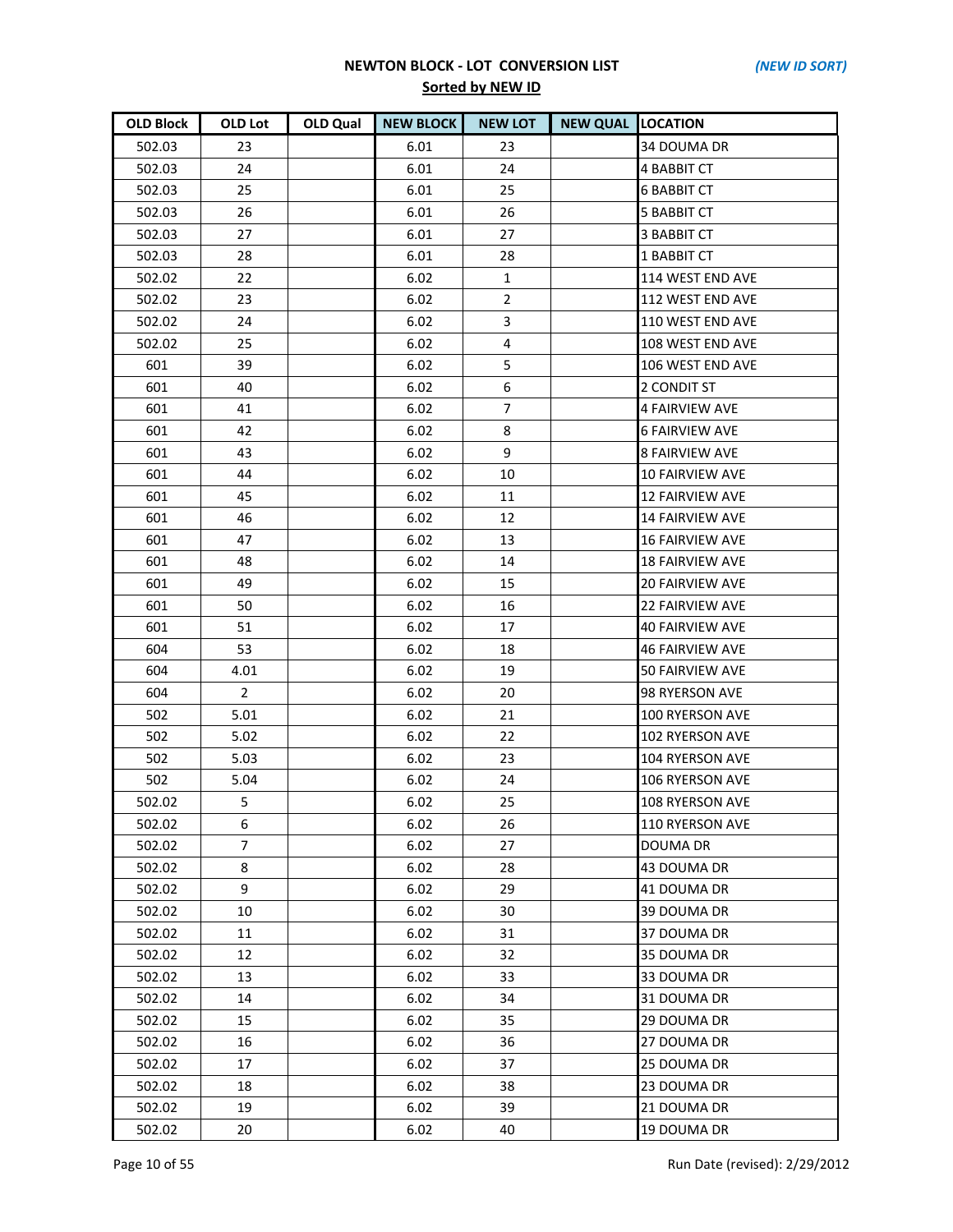| <b>OLD Block</b> | OLD Lot        | OLD Qual | <b>NEW BLOCK</b> | <b>NEW LOT</b>   | <b>NEW QUAL LOCATION</b> |                         |
|------------------|----------------|----------|------------------|------------------|--------------------------|-------------------------|
| 502.02           | 21             |          | 6.02             | 41               |                          | 17 DOUMA DR             |
| 602              | 16             |          | 6.03             | $\mathbf{1}$     |                          | <b>6 CONDIT ST</b>      |
| 602              | 17             |          | 6.03             | $\overline{2}$   |                          | <b>12 CONDIT ST</b>     |
| 602              | 18             |          | 6.03             | 3                |                          | <b>14 CONDIT ST</b>     |
| 602              | 19             |          | 6.03             | $\overline{4}$   |                          | <b>16 CONDIT ST</b>     |
| 602              | 20             |          | 6.03             | 5                |                          | <b>18 CONDIT ST</b>     |
| 602              | 22             |          | 6.03             | $\boldsymbol{6}$ |                          | <b>20 CONDIT ST</b>     |
| 602              | 23             |          | 6.03             | $\overline{7}$   |                          | 22 CONDIT ST            |
| 602              | 24             |          | 6.03             | 8                |                          | <b>34 CONDIT ST</b>     |
| 603              | 25             |          | 6.03             | 9                |                          | <b>36 CONDIT ST</b>     |
| 603              | $\overline{4}$ |          | 6.03             | 10               |                          | <b>38 CONDIT ST</b>     |
| 603              | 26             |          | 6.03             | 11               |                          | <b>40 CONDIT ST</b>     |
| 603              | 27             |          | 6.03             | 12               |                          | 42 CONDIT ST            |
| 603              | 10.01          |          | 6.03             | 13               |                          | 44 CONDIT ST            |
| 603              | 9              |          | 6.03             | 16               |                          | <b>76 RYERSON AVE</b>   |
| 603              | 9.04           |          | 6.03             | 17               |                          | <b>33 FAIRVIEW AVE</b>  |
| 603              | 38             |          | 6.03             | 19               |                          | <b>29 FAIRVIEW AVE</b>  |
| 603              | 37             |          | 6.03             | 20               |                          | <b>27 FAIRVIEW AVE</b>  |
| 603              | 36             |          | 6.03             | 21               |                          | <b>25 FAIRVIEW AVE</b>  |
| 602              | 35             |          | 6.03             | 22               |                          | <b>23 FAIRVIEW AVE</b>  |
| 602              | 34             |          | 6.03             | 23               |                          | <b>21 FAIRVIEW AVE</b>  |
| 602              | 33             |          | 6.03             | 24               |                          | <b>19 FAIRVIEW AVE</b>  |
| 602              | 32             |          | 6.03             | 25               |                          | <b>17 FAIRVIEW AVE</b>  |
| 602              | 31             |          | 6.03             | 26               |                          | <b>15 FAIRVIEW AVE</b>  |
| 602              | 30             |          | 6.03             | 27               |                          | <b>13 FAIRVIEW AVE</b>  |
| 602              | 29             |          | 6.03             | 28               |                          | <b>11 FAIRVIEW AVE</b>  |
| 602              | 28             |          | 6.03             | 29               |                          | 1 FAIRVIEW AVE          |
| 601.01           | $\mathbf{1}$   |          | 6.04             | $\mathbf{1}$     |                          | 1 CONDIT ST             |
| 601.01           | 24             |          | 6.04             | $\overline{2}$   |                          | 88 WEST END AVE         |
| 615.01           | 80.23          |          | 6.04             | 3                |                          | <b>86 WEST END AVE</b>  |
| 615.01           | 80.22          |          | 6.04             | 4                |                          | 2 RIDGE VIEW RD         |
| 615.01           | 80.21          |          | 6.04             | 5                |                          | 4 RIDGE VIEW RD         |
| 615.01           | 80.20          |          | 6.04             | 6                |                          | <b>6 RIDGE VIEW RD</b>  |
| 615.01           | 80.19          |          | 6.04             | $\overline{7}$   |                          | 8 RIDGE VIEW RD         |
| 615.01           | 80.18          |          | 6.04             | 8                |                          | <b>10 RIDGE VIEW RD</b> |
| 615.01           | 80.16          |          | 6.04             | 9                |                          | 12 RIDGE VIEW RD        |
| 615.01           | 80.17          |          | 6.04             | 10               |                          | 2 JIMLAND TERR          |
| 615.01           | 80.24          |          | 6.04             | 11               |                          | 4 JIMLAND TERR          |
| 602.02           | $\overline{7}$ |          | 6.04             | 12               |                          | <b>8 JIMLAND TERR</b>   |
| 602.02           | 5              |          | 6.04             | 13               |                          | 9 CONDIT ST             |
| 602.02           | 3              |          | 6.04             | 14               |                          | <b>5 CONDIT ST</b>      |
| 601.01           | $\overline{2}$ |          | 6.04             | 15               |                          | <b>3 CONDIT ST</b>      |
| 615              | 80.03          |          | 6.05             | $\mathbf{1}$     |                          | 1 RIDGE VIEW RD         |
| 615              | 80.02          |          | 6.05             | $\mathbf{2}$     |                          | 78 WEST END AVE         |
| 615              | 80.01          |          | 6.05             | 3                |                          | 76 WEST END AVE         |
| 615              | 72             |          | 6.05             | 4                |                          | 70 WEST END AVE         |

Page 11 of 55 Run Date (revised): 2/29/2012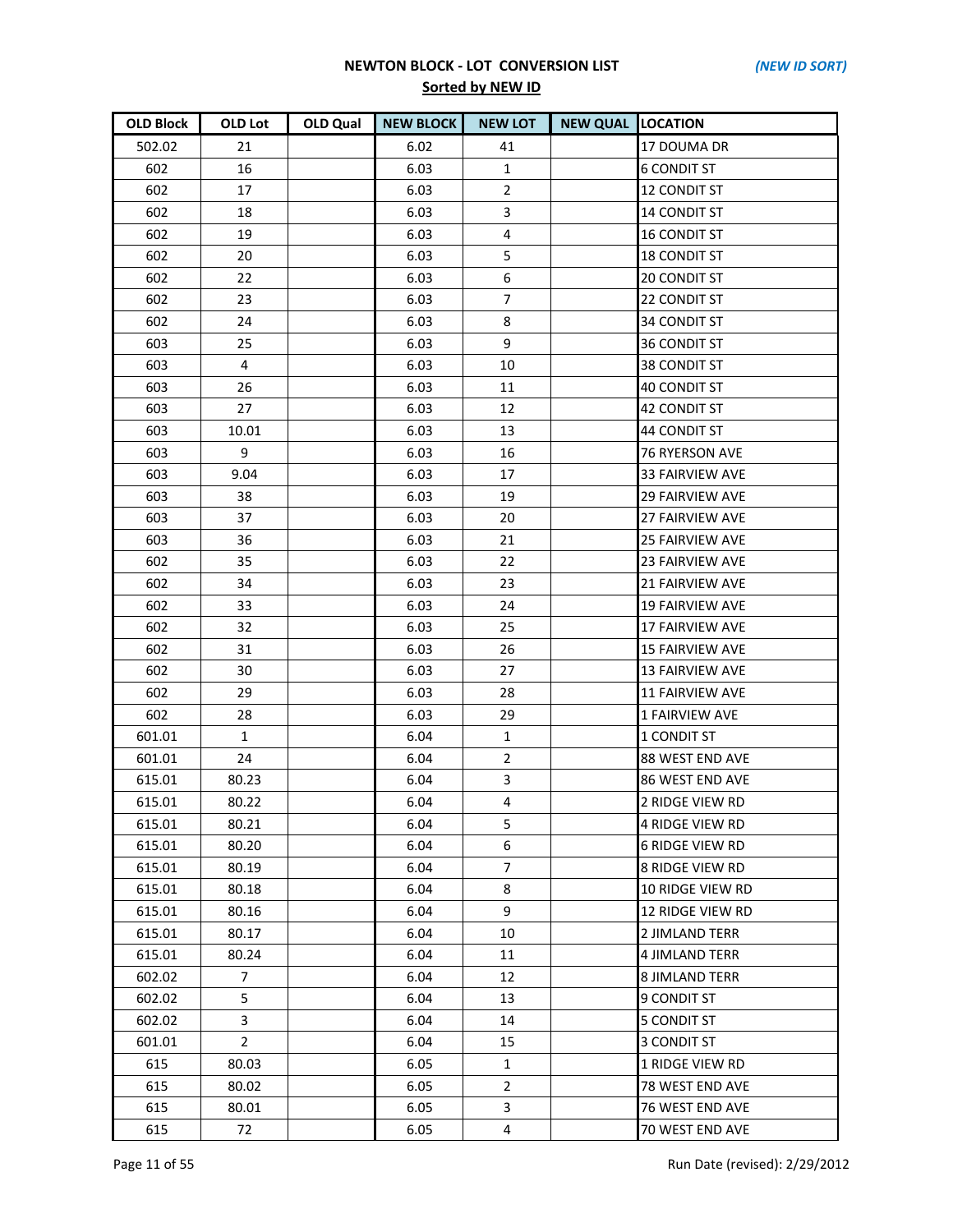| <b>OLD Block</b> | OLD Lot        | OLD Qual | <b>NEW BLOCK</b> | <b>NEW LOT</b> | <b>NEW QUAL LOCATION</b> |                         |
|------------------|----------------|----------|------------------|----------------|--------------------------|-------------------------|
| 615              | 79             |          | 6.05             | 5              |                          | <b>68 WEST END AVE</b>  |
| 615              | 78             |          | 6.05             | 6              |                          | <b>66 WEST END AVE</b>  |
| 615              | 77             |          | 6.05             | $\overline{7}$ |                          | 64 WEST END AVE         |
| 615              | 76             |          | 6.05             | 8              |                          | <b>62 WEST END AVE</b>  |
| 615              | 75             |          | 6.05             | 9              |                          | 60-A WEST END AVE       |
| 615              | 74             |          | 6.05             | 10             |                          | <b>60 WEST END AVE</b>  |
| 615              | 71             |          | 6.05             | 11             |                          | 58 WEST END AVE         |
| 615              | 25             |          | 6.05             | 12             |                          | 54-56 RYERSON AVE       |
| 615              | 24             |          | 6.05             | 13             |                          | <b>66 RYERSON AVE</b>   |
| 615              | 23             |          | 6.05             | 14             |                          | <b>70 RYERSON AVE</b>   |
| 615              | 22             |          | 6.05             | 15             |                          | 49 CONDIT ST            |
| 615              | 21             |          | 6.05             | 16             |                          | 47 CONDIT ST            |
| 603.01           | 15             |          | 6.05             | 17             |                          | <b>45 CONDIT ST</b>     |
| 603.01           | 14             |          | 6.05             | 18             |                          | 41 CONDIT ST            |
| 603.01           | 13             |          | 6.05             | 19             |                          | <b>39 CONDIT ST</b>     |
| 602.01           | 11             |          | 6.05             | 20             |                          | <b>37 CONDIT ST</b>     |
| 602.01           | 10             |          | 6.05             | 21             |                          | 35 CONDIT ST            |
| 602.01           | 9              |          | 6.05             | 22             |                          | <b>17 CONDIT ST</b>     |
| 602.01           | 8              |          | 6.05             | 23             |                          | <b>5 JIMLAND TERR</b>   |
| 615              | 80.14          |          | 6.05             | 24             |                          | <b>3 JIMLAND TERR</b>   |
| 615              | 80.13          |          | 6.05             | 25             |                          | <b>1 JIMLAND TERR</b>   |
| 615              | 80.15          |          | 6.05             | 26             |                          | 14 RIDGE VIEW RD        |
| 615              | 80.12          |          | 6.05             | 27             |                          | <b>16 RIDGE VIEW RD</b> |
| 615              | 80.11          |          | 6.05             | 28             |                          | 17 RIDGE VIEW RD        |
| 615              | 80.10          |          | 6.05             | 29             |                          | <b>15 RIDGE VIEW RD</b> |
| 615              | 80.09          |          | 6.05             | 30             |                          | <b>13 RIDGE VIEW RD</b> |
| 615              | 80.08          |          | 6.05             | 31             |                          | <b>11 RIDGE VIEW RD</b> |
| 615              | 80.07          |          | 6.05             | 32             |                          | 9 RIDGE VIEW RD         |
| 615              | 80.06          |          | 6.05             | 33             |                          | <b>7 RIDGE VIEW RD</b>  |
| 615              | 80.05          |          | 6.05             | 34             |                          | <b>5 RIDGE VIEW RD</b>  |
| 615              | 80.04          |          | 6.05             | 35             |                          | 3 RIDGE VIEW RD         |
| 616              | 1              |          | 7.01             | 1              |                          | 48 WEST END AVE         |
| 616              | $\overline{2}$ |          | 7.01             | $\mathbf{2}$   |                          | 46 WEST END AVE         |
| 616              | 4              |          | 7.01             | 3              |                          | 42 WEST END AVE         |
| 616              | 3.01           |          | 7.01             | 4              |                          | 51 FOSTER ST            |
| 616              | 3              |          | 7.01             | 5              |                          | 49 FOSTER ST            |
| 616              | 5              |          | 7.01             | 6              |                          | 47 FOSTER ST            |
| 616              | 1.01           |          | 7.01             | 7              |                          | 1 WILLIAMS ST           |
| 616              | 1.02           |          | 7.01             | 8              |                          | 3 WILLIAMS ST           |
| 614              | 1              |          | 7.02             | $\mathbf{1}$   |                          | 36 WEST END AVE         |
| 614              | 2.02           |          | 7.02             | $\overline{2}$ |                          | 32 WEST END AVE         |
| 614              | 2.03           |          | 7.02             | 3              |                          | 30 WEST END AVE         |
| 614              | 2.04           |          | 7.02             | 4              |                          | 28 WEST END AVE         |
| 614              | 2.05           |          | 7.02             | 5              |                          | 26 WEST END AVE         |
| 614              | 4              |          | 7.02             | 6              |                          | 24 WEST END AVE         |
| 614              | 5              |          | 7.02             | 7 <sup>7</sup> |                          | 18 WEST END AVE         |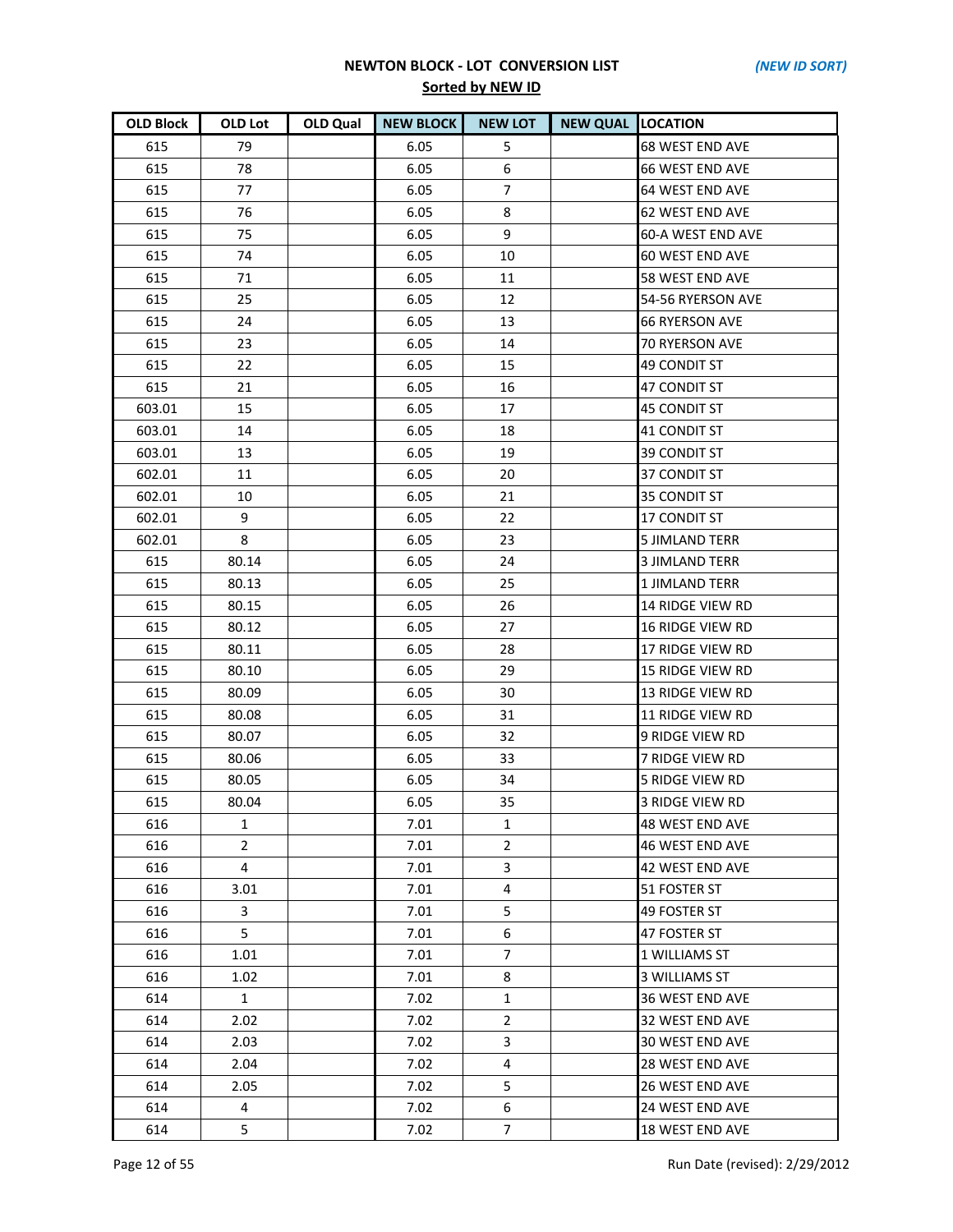| <b>OLD Block</b> | <b>OLD Lot</b> | <b>OLD Qual</b> | <b>NEW BLOCK</b> | <b>NEW LOT</b> | <b>NEW QUAL LOCATION</b> |                         |
|------------------|----------------|-----------------|------------------|----------------|--------------------------|-------------------------|
| 614              | 16             |                 | 7.02             | 8              |                          | 22 THOMPSON ST          |
| 614              | 15             |                 | 7.02             | 9              |                          | <b>20 THOMPSON ST</b>   |
| 614              | 14             |                 | 7.02             | 10             |                          | <b>3 FRANKLIN ST</b>    |
| 614              | 13             |                 | 7.02             | 11             |                          | <b>5 FRANKLIN ST</b>    |
| 614              | 12             |                 | 7.02             | 12             |                          | <b>7 FRANKLIN ST</b>    |
| 614              | 11             |                 | 7.02             | 13             |                          | <b>9 FRANKLIN ST</b>    |
| 614              | 10             |                 | 7.02             | 14             |                          | <b>11 FRANKLIN ST</b>   |
| 614              | 7.01           |                 | 7.02             | 16             |                          | 52 FOSTER ST            |
| 701              | 1.02           |                 | 7.03             | $\mathbf{1}$   |                          | 23 THOMPSON ST          |
| 701              | 21             |                 | 7.03             | $\overline{2}$ |                          | 102 HIGH ST             |
| 701              | 20             |                 | 7.03             | 3              |                          | 98-100 HIGH ST          |
| 701              | 19             |                 | 7.03             | 4              |                          | 96 HIGH ST              |
| 701              | 18             |                 | 7.03             | 5              |                          | 94 HIGH ST              |
| 701              | 17             |                 | 7.03             | 6              |                          | <b>38 LIBERTY ST</b>    |
| 701              | 16             |                 | 7.03             | $\overline{7}$ |                          | <b>36 LIBERTY ST</b>    |
| 701              | 15             |                 | 7.03             | 8              |                          | <b>32 LIBERTY ST</b>    |
| 701              | 14             |                 | 7.03             | 9              |                          | <b>26 LIBERTY ST</b>    |
| 701              | 13             |                 | 7.03             | 10             |                          | 22 LIBERTY ST           |
| 701              | 12             |                 | 7.03             | 11             |                          | 9 LINWOOD AVE           |
| 701              | 11             |                 | 7.03             | 12             |                          | 11 LINWOOD AVE          |
| 701              | 10             |                 | 7.03             | 13             |                          | 15 LINWOOD AVE          |
| 701              | 9              |                 | 7.03             | 14             |                          | 17 LINWOOD AVE          |
| 701              | 8              |                 | 7.03             | 15             |                          | 21 LINWOOD AVE          |
| 701              | $\overline{7}$ |                 | 7.03             | 16             |                          | <b>LINWOOD AVE REAR</b> |
| 701              | 6              |                 | 7.03             | 17             |                          | <b>5 THOMPSON ST</b>    |
| 701              | 5              |                 | 7.03             | 18             |                          | <b>7 THOMPSON ST</b>    |
| 701              | 3              |                 | 7.03             | 19             |                          | 11 THOMPSON ST          |
| 701              | $\overline{2}$ |                 | 7.03             | 20             |                          | <b>15 THOMPSON ST</b>   |
| 701              | 1.01           |                 | 7.03             | 21             |                          | 17 THOMPSON ST          |
| 701              | 1.04           |                 | 7.03             | 22             |                          | <b>19 THOMPSON ST</b>   |
| 706              | $\mathbf{1}$   |                 | 7.04             | $\mathbf{1}$   |                          | <b>35 LIBERTY ST</b>    |
| 706              | 16             |                 | 7.04             | $\overline{2}$ |                          | 82 HIGH ST              |
| 706              | 15             |                 | 7.04             | 3              |                          | 80 HIGH ST              |
| 706              | 14             |                 | 7.04             | 5              |                          | 76-78 HIGH ST           |
| 706              | 13             |                 | 7.04             | 6              |                          | 74 HIGH ST              |
| 706              | 12             |                 | 7.04             | $\overline{7}$ |                          | <b>20 DIVISION ST</b>   |
| 706              | 11             |                 | 7.04             | 8              |                          | <b>18 DIVISION ST</b>   |
| 706              | 10             |                 | 7.04             | 9              |                          | <b>12 DIVISION ST</b>   |
| 706              | 9              |                 | 7.04             | 10             |                          | <b>8 DIVISION ST</b>    |
| 706              | 8              |                 | 7.04             | 11             |                          | 3 LINWOOD ANNEX         |
| 706              | $\overline{7}$ |                 | 7.04             | 12             |                          | 17-19 LIBERTY ST        |
| 706              | 6              |                 | 7.04             | 13             |                          | 21-23 LIBERTY ST        |
| 706              | 5              |                 | 7.04             | 14             |                          | <b>25 LIBERTY ST</b>    |
| 706              | 4              |                 | 7.04             | 15             |                          | <b>29 LIBERTY ST</b>    |
| 706              | 3              |                 | 7.04             | 16             |                          | <b>31 LIBERTY ST</b>    |
| 706              | 1.01           |                 | 7.04             | 17             |                          | 33 LIBERTY ST           |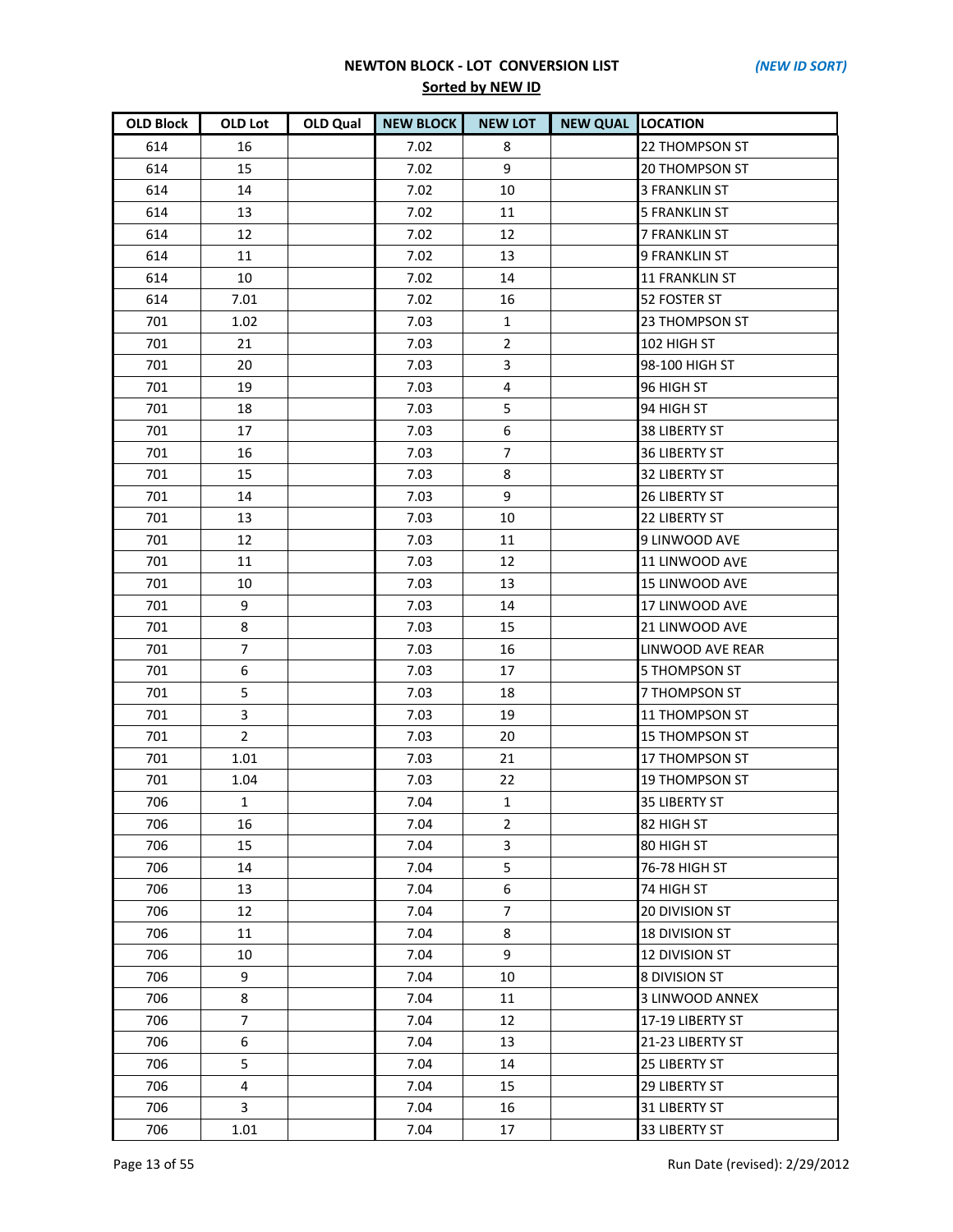| <b>OLD Block</b> | OLD Lot                 | OLD Qual | <b>NEW BLOCK</b> | <b>NEW LOT</b>   | <b>NEW QUAL LOCATION</b> |                       |
|------------------|-------------------------|----------|------------------|------------------|--------------------------|-----------------------|
| 708              | $\mathbf{1}$            |          | 7.05             | $\mathbf{1}$     |                          | 72 HIGH ST            |
| 708              | $\overline{2}$          |          | 7.05             | $\overline{2}$   |                          | <b>19 DIVISION ST</b> |
| 708              | 3                       |          | 7.05             | $\overline{3}$   |                          | 17 DIVISION ST        |
| 708              | $\overline{4}$          |          | 7.05             | $\overline{4}$   |                          | <b>15 DIVISION ST</b> |
| 708              | 5                       |          | 7.05             | 5                |                          | 11 DIVISION ST        |
| 708              | $\,6\,$                 |          | 7.05             | $\boldsymbol{6}$ |                          | 9 DIVISION ST         |
| 708              | $\overline{7}$          |          | 7.05             | $\overline{7}$   |                          | 7 DIVISION ST         |
| 708              | 9                       |          | 7.05             | 9                |                          | <b>18 CHURCH ST</b>   |
| 708              | 10                      |          | 7.05             | 10               |                          | 22 CHURCH ST          |
| 708              | 11                      |          | 7.05             | 11               |                          | 24-24-1/2 CHURCH ST   |
| 708              | 12                      |          | 7.05             | 12               |                          | 26 CHURCH ST          |
| 708              | 13                      |          | 7.05             | 13               |                          | 28 CHURCH ST          |
| 708              | 14                      |          | 7.05             | 14               |                          | 64 HIGH ST            |
| 708              | 15                      |          | 7.05             | 15               |                          | 66 HIGH ST            |
| 708              | 16                      |          | 7.05             | 16               |                          | 68 HIGH ST            |
| 708              | 17                      |          | 7.05             | 17               |                          | 70 HIGH ST            |
| 709              | $\mathbf{1}$            |          | 7.06             | 1                |                          | <b>5 DIVISION ST</b>  |
| 709              | $\overline{2}$          |          | 7.06             | $\overline{2}$   |                          | 92 MAIN ST            |
| 709              | 3                       |          | 7.06             | 3                |                          | 90 MAIN ST            |
| 709              | $\overline{4}$          |          | 7.06             | 4                |                          | 86 MAIN ST            |
| 709              | 5                       |          | 7.06             | 5                |                          | 82 MAIN ST            |
| 709              | 6                       |          | 7.06             | 6                |                          | 4-6 CHURCH ST         |
| 709              | $\overline{7}$          |          | 7.06             | $\overline{7}$   |                          | 8-10 CHURCH ST        |
| 709              | 8                       |          | 7.06             | 8                |                          | <b>12 CHURCH ST</b>   |
| 709              | 9                       |          | 7.06             | 9                |                          | 14-16 CHURCH ST       |
| 707              | $\mathbf{1}$            |          | 7.07             | $\mathbf{1}$     |                          | <b>15 LIBERTY ST</b>  |
| 707              | 1.01                    |          | 7.07             | $\overline{2}$   |                          | 4 LINWOOD ANNEX       |
| 707              | $\overline{7}$          |          | 7.07             | $\overline{3}$   |                          | <b>6 DIVISION ST</b>  |
| 707              | $\boldsymbol{6}$        |          | 7.07             | 4                |                          | 94 MAIN ST            |
| 707              | 5                       |          | 7.07             | 5                |                          | 96 MAIN ST            |
| 707              | $\overline{\mathbf{4}}$ |          | 7.07             | 6                |                          | 100 MAIN ST-FRONT     |
| 707              | 4.02                    |          | 7.07             | 7                |                          | 100 B MAIN ST         |
| 707              | 3                       |          | 7.07             | 8                |                          | <b>7 LIBERTY ST</b>   |
| 707              | $\overline{2}$          |          | 7.07             | 9                |                          | 9 LIBERTY ST          |
| 702              | $\mathbf{1}$            |          | 7.08             | $\mathbf{1}$     |                          | 28 LINWOOD AVE        |
| 702              | $\overline{2}$          |          | 7.08             | $\overline{2}$   |                          | 26 LINWOOD AVE        |
| 702              | 3                       |          | 7.08             | 3                |                          | <b>24 LINWOOD AVE</b> |
| 702              | 4                       |          | 7.08             | 4                |                          | 22 LINWOOD AVE        |
| 702              | 5                       |          | 7.08             | 5                |                          | 18 LINWOOD AVE        |
| 702              | 6                       |          | 7.08             | 6                |                          | 16 LINWOOD AVE        |
| 702              | $\overline{7}$          |          | 7.08             | 7                |                          | 10 LINWOOD AVE        |
| 702              | 18                      |          | 7.08             | 8                |                          | 8 LINWOOD AVE         |
| 702              | 17                      |          | 7.08             | 9                |                          | 4 LINWOOD AVE         |
| 702              | 16                      |          | 7.08             | 10               |                          | <b>14 LIBERTY ST</b>  |
| 702              | 15                      |          | 7.08             | 11               |                          | <b>8 LIBERTY ST</b>   |
| 702              | 14                      |          | 7.08             | 12               |                          | <b>6 LIBERTY ST</b>   |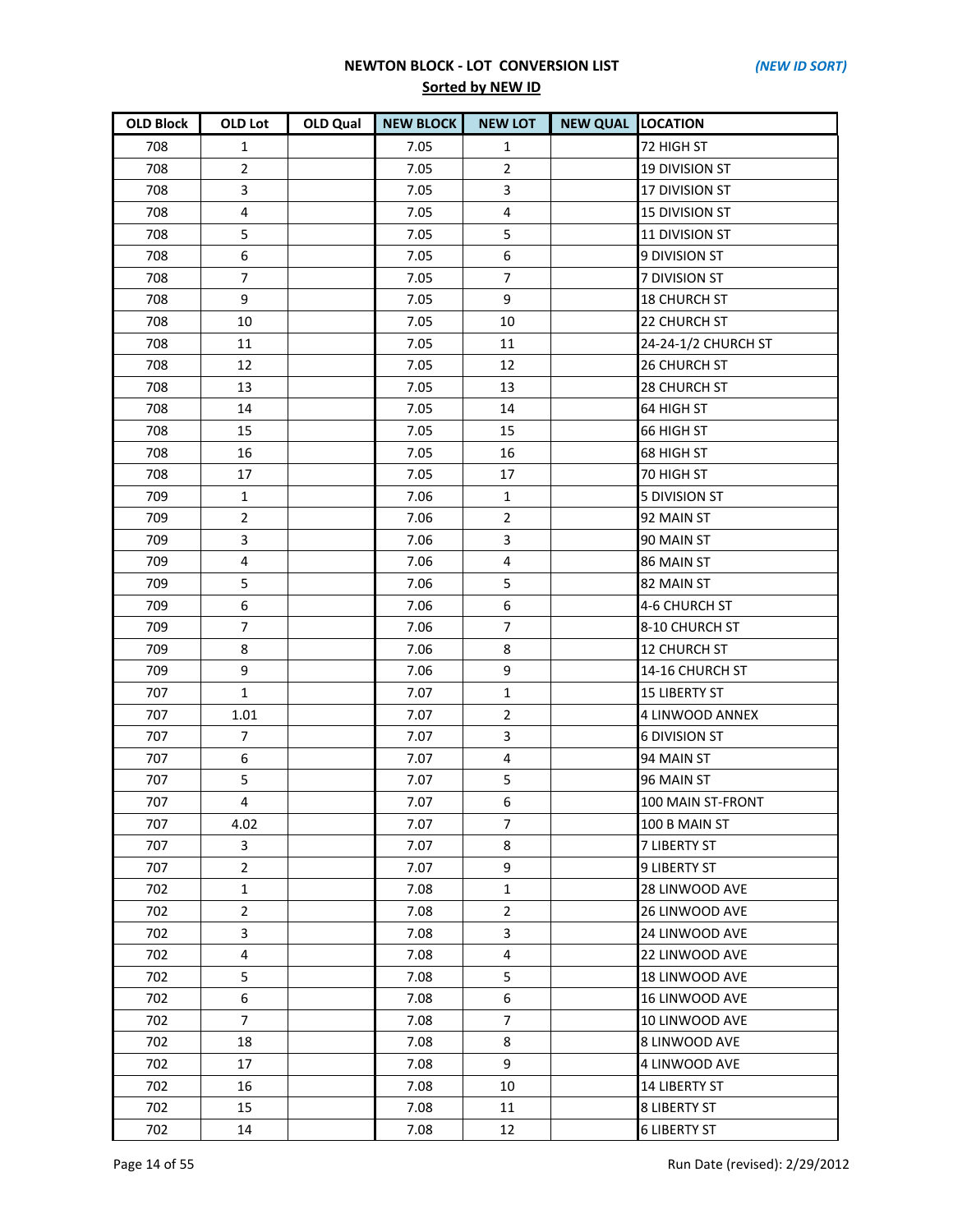| <b>OLD Block</b> | OLD Lot        | OLD Qual | <b>NEW BLOCK</b> | <b>NEW LOT</b>   | <b>NEW QUAL LOCATION</b> |                       |
|------------------|----------------|----------|------------------|------------------|--------------------------|-----------------------|
| 702              | 13.01          |          | 7.08             | 13               |                          | 110 MAIN ST           |
| 702              | 10             |          | 7.08             | 14               |                          | 116 MAIN ST           |
| 702              | 19             |          | 7.08             | 15               |                          | <b>6 DUNN PL</b>      |
| 703              | $\mathbf{1}$   |          | 7.09             | $\mathbf{1}$     |                          | 132 MAIN ST           |
| 703              | 2.01           |          | 7.09             | $\overline{2}$   |                          | 128 MAIN ST           |
| 703              | $\overline{2}$ |          | 7.09             | 3                |                          | 124 MAIN ST           |
| 703              | 4              |          | 7.09             | 4                |                          | 3 DUNN PL             |
| 703              | 3              |          | 7.09             | 5                |                          | 122 MAIN ST           |
| 612              | $\mathbf{1}$   |          | 7.10             | $\mathbf{1}$     |                          | 40 LINWOOD AVE        |
| 612              | $\overline{2}$ |          | 7.10             | $\overline{2}$   |                          | <b>16 FOSTER ST</b>   |
| 612              | 3              |          | 7.10             | 3                |                          | 12 FOSTER ST          |
| 612              | $\overline{4}$ |          | 7.10             | 4                |                          | 10 FOSTER ST          |
| 612              | 5              |          | 7.10             | 5                |                          | 8 FOSTER ST           |
| 612              | 6              |          | 7.10             | 6                |                          | <b>6 FOSTER ST</b>    |
| 612              | $\overline{7}$ |          | 7.10             | $\overline{7}$   |                          | <b>4 RYERSON AVE</b>  |
| 612              | 8              |          | 7.10             | 8                |                          | 146 MAIN ST           |
| 612              | 9              |          | 7.10             | 9                |                          | 144 MAIN ST           |
| 612              | 10             |          | 7.10             | 10               |                          | 142 MAIN ST           |
| 612              | 11.03          |          | 7.10             | 11               |                          | 140 MAIN ST           |
| 612              | 11             |          | 7.10             | 12               |                          | <b>5 CLARKSON ST</b>  |
| 612              | 13             |          | 7.10             | 13               |                          | 34 LINWOOD AVE        |
| 612              | 14             |          | 7.10             | 14               |                          | 36 LINWOOD AVE        |
| 609              | 1              |          | 7.11             | 1                |                          | <b>23 RYERSON AVE</b> |
| 609              | $\overline{2}$ |          | 7.11             | $\overline{2}$   |                          | <b>21 RYERSON AVE</b> |
| 609              | 3              |          | 7.11             | 3                |                          | <b>9 BARRETT AVE</b>  |
| 609              | $\overline{4}$ |          | 7.11             | 4                |                          | <b>7 BARRETT AVE</b>  |
| 609              | 5              |          | 7.11             | 5                |                          | <b>3 BARRETT AVE</b>  |
| 609              | 6              |          | 7.11             | $\boldsymbol{6}$ |                          | 172 MAIN ST           |
| 609              | $\overline{7}$ |          | 7.11             | $\overline{7}$   |                          | 170 MAIN ST           |
| 609              | 8              |          | 7.11             | 8                |                          | 168 MAIN ST           |
| 609              | 9              |          | 7.11             | 9                |                          | 166 MAIN ST           |
| 609              | 10             |          | 7.11             | 10               |                          | 164 MAIN ST           |
| 609              | 11             |          | 7.11             | 11               |                          | 162 MAIN ST           |
| 609              | 12             |          | 7.11             | 12               |                          | 160 MAIN ST           |
| 609              | 13             |          | 7.11             | 13               |                          | 156 MAIN ST           |
| 609              | 15             |          | 7.11             | 14               |                          | <b>19 RYERSON AVE</b> |
| 615              | 27             |          | 7.12             | $\mathbf{1}$     |                          | <b>20 RYERSON AVE</b> |
| 615              | 26             |          | 7.12             | $\overline{2}$   |                          | <b>24 RYERSON AVE</b> |
| 615              | 28             |          | 7.12             | 3                |                          | 2 ASHFORD ST          |
| 615              | 29             |          | 7.12             | 4                |                          | 4 ASHFORD ST          |
| 615              | 30.01          |          | 7.12             | 5                |                          | <b>6 ASHFORD ST</b>   |
| 615              | 30             |          | 7.12             | 6                |                          | 8 ASHFORD ST          |
| 615              | 31             |          | 7.12             | $\overline{7}$   |                          | 10 ASHFORD ST         |
| 615              | 32             |          | 7.12             | 8                |                          | 14 ASHFORD ST         |
| 615              | 33             |          | 7.12             | 9                |                          | 16 ASHFORD ST         |
| 615              | 33.01          |          | 7.12             | 10               |                          | 18 ASHFORD ST         |

Page 15 of 55 Run Date (revised): 2/29/2012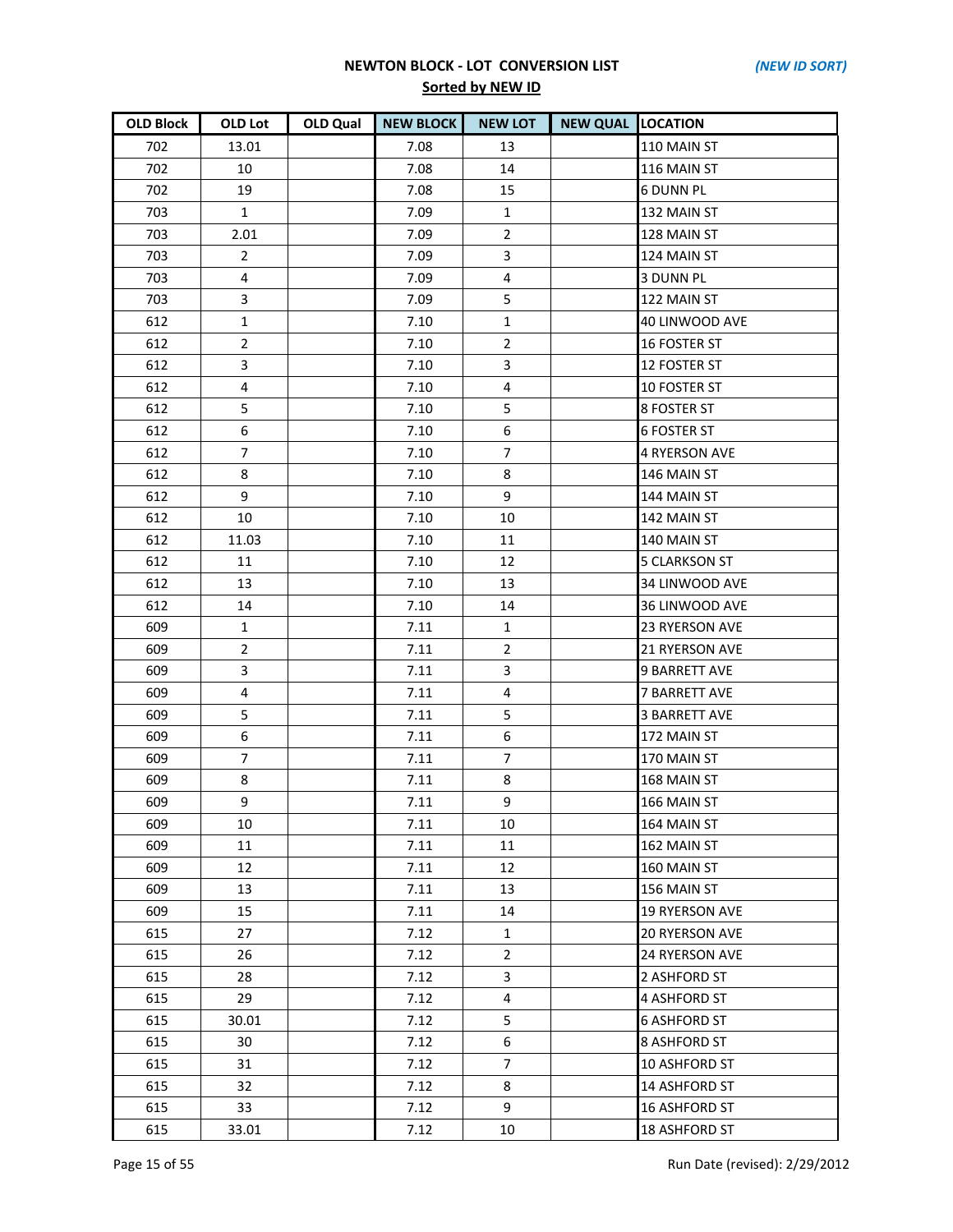| <b>OLD Block</b> | OLD Lot        | OLD Qual | <b>NEW BLOCK</b> | <b>NEW LOT</b> | <b>NEW QUAL LOCATION</b> |                       |
|------------------|----------------|----------|------------------|----------------|--------------------------|-----------------------|
| 615              | 34             |          | 7.12             | 11             |                          | 20 ASHFORD ST         |
| 615              | 35             |          | 7.12             | 12             |                          | 22 ASHFORD ST         |
| 615              | 36             |          | 7.12             | 13             |                          | 26 ASHFORD ST         |
| 615              | 39.01          |          | 7.12             | 14             |                          | 30 ASHFORD ST         |
| 615              | 38             |          | 7.12             | 15             |                          | 32 ASHFORD ST         |
| 615              | 70             |          | 7.12             | 16             |                          | <b>4 WILLIAMS ST</b>  |
| 615              | 69             |          | 7.12             | 17             |                          | 2 WILLIAMS ST         |
| 615              | 66             |          | 7.12             | 18             |                          | 41 FOSTER ST          |
| 615              | 67             |          | 7.12             | 19             |                          | 43 FOSTER ST          |
| 615              | 66.01          |          | 7.12             | 20             |                          | 39 FOSTER ST          |
| 615              | 65             |          | 7.12             | 21             |                          | 37 FOSTER ST          |
| 615              | 64             |          | 7.12             | 22             |                          | 35 FOSTER ST          |
| 615              | 63             |          | 7.12             | 23             |                          | 31 FOSTER ST          |
| 615              | 62             |          | 7.12             | 24             |                          | 27 FOSTER ST          |
| 615              | 61             |          | 7.12             | 25             |                          | 25 FOSTER ST          |
| 615              | 60             |          | 7.12             | 26             |                          | 23 FOSTER ST          |
| 615              | 59             |          | 7.12             | 27             |                          | 21 FOSTER ST          |
| 615              | 58             |          | 7.12             | 28             |                          | 19 FOSTER ST          |
| 615              | 57             |          | 7.12             | 29             |                          | 17 FOSTER ST          |
| 615              | 56             |          | 7.12             | 30             |                          | <b>15 FOSTER ST</b>   |
| 615              | 55             |          | 7.12             | 31             |                          | 11 FOSTER ST          |
| 615              | 54             |          | 7.12             | 32             |                          | 9 FOSTER ST           |
| 615              | 53             |          | 7.12             | 33             |                          | 7 FOSTER ST           |
| 615              | 52             |          | 7.12             | 34             |                          | 3 FOSTER ST           |
| 615              | 51             |          | 7.12             | 35             |                          | 1 FOSTER ST           |
| 615              | 50             |          | 7.12             | 36             |                          | <b>6 RYERSON AVE</b>  |
| 615              | 49             |          | 7.12             | 37             |                          | <b>8 RYERSON AVE</b>  |
| 615              | 48             |          | 7.12             | 38             |                          | 10 RYERSON AVE        |
| 615              | 47             |          | 7.12             | 39             |                          | <b>12 RYERSON AVE</b> |
| 615              | 46             |          | 7.12             | 40             |                          | 14 RYERSON AVE        |
| 615              | 45             |          | 7.12             | 41             |                          | <b>16 RYERSON AVE</b> |
| 615              | 44             |          | 7.12             | 42             |                          | 3 ASHFORD ST          |
| 615              | 43             |          | 7.12             | 43             |                          | <b>5 ASHFORD ST</b>   |
| 615              | 42             |          | 7.12             | 44             |                          | 9 ASHFORD ST          |
| 615              | 42.01          |          | 7.12             | 45             |                          | 11 ASHFORD ST         |
| 615              | 41             |          | 7.12             | 46             |                          | 19 ASHFORD ST         |
| 615              | 39             |          | 7.12             | 47             |                          | 21 ASHFORD ST         |
| 615              | 39.02          |          | 7.12             | 48             |                          | 25 ASHFORD ST         |
| 613              | 7.01           |          | 7.14             | 6              |                          | <b>6 THOMPSON ST</b>  |
| 613              | 1              |          | 7.15             | $\mathbf{1}$   |                          | 42 FOSTER ST          |
| 613              | $\overline{4}$ |          | 7.15             | $\overline{2}$ |                          | <b>8 FRANKLIN ST</b>  |
| 613              | 5              |          | 7.15             | 3              |                          | 6 FRANKLIN ST         |
| 613              | 6              |          | 7.15             | 4              |                          | <b>4 FRANKLIN ST</b>  |
| 613              | 6.01           |          | 7.15             | 5              |                          | 10 THOMPSON ST        |
| 613              | $\overline{7}$ |          | 7.15             | $\overline{7}$ |                          | 2 THOMPSON ST         |
| 613              | 7.02           |          | 7.15             | 8              |                          | 27 LINWOOD AVE        |

Page 16 of 55 Run Date (revised): 2/29/2012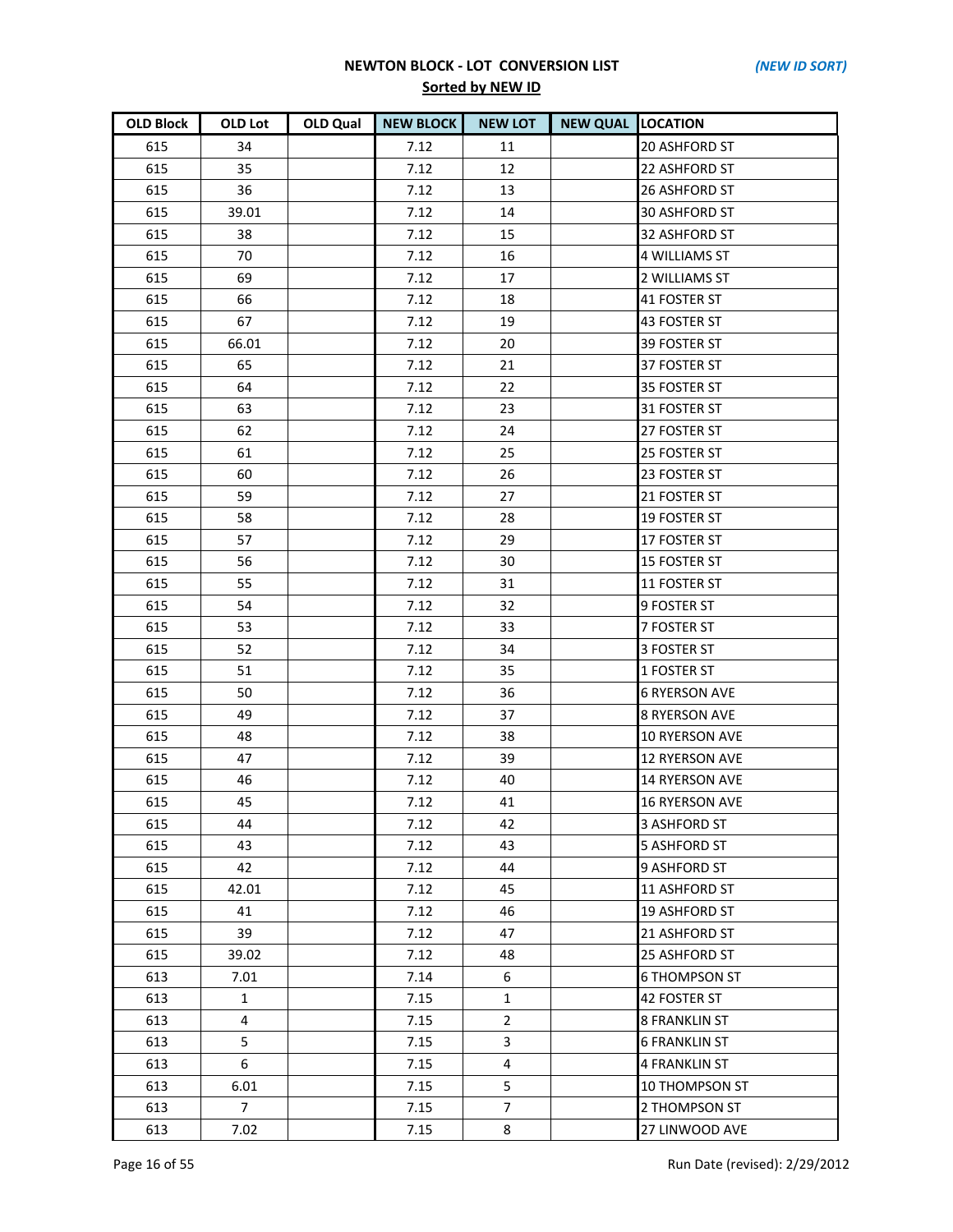| <b>OLD Block</b> | OLD Lot        | OLD Qual         | <b>NEW BLOCK</b> | <b>NEW LOT</b> | <b>NEW QUAL LOCATION</b> |                          |
|------------------|----------------|------------------|------------------|----------------|--------------------------|--------------------------|
| 613              | 8              |                  | 7.15             | 9              |                          | 35 LINWOOD AVE           |
| 613              | 9              |                  | 7.15             | 10             |                          | 37 LINWOOD AVE           |
| 613              | 10             |                  | 7.15             | 11             |                          | 39 LINWOOD AVE           |
| 613              | 11             |                  | 7.15             | 12             |                          | 43 LINWOOD AVE           |
| 613              | 1.01           |                  | 7.15             | 13             |                          | 40 FOSTER ST             |
| 715              | $\mathbf{1}$   |                  | 8.01             | 1              |                          | 54 HIGH ST               |
| 715              | 10             |                  | 8.01             | 4              |                          | <b>4 PARK PL</b>         |
| 715              | 8              |                  | 8.01             | 5              |                          | <b>30 PARK PL</b>        |
| 715              | $\overline{7}$ |                  | 8.01             | 6              |                          | <b>40 PARK PL</b>        |
| 715              | 6              |                  | 8.01             | $\overline{7}$ |                          | <b>MAIN ST</b>           |
| 715              | 5              |                  | 8.01             | 8              |                          | 62 MAIN ST               |
| 715              | $\overline{4}$ |                  | 8.01             | 9              |                          | 66 MAIN ST               |
| 715              | 3              |                  | 8.01             | 10             |                          | <b>19 CHURCH ST</b>      |
| 721              | $\mathbf{1}$   |                  | 8.02             | 1              |                          | 4 HIGH/SPRING ST/PARK PL |
| 716              | $\overline{2}$ |                  | 8.03             | $\mathbf{1}$   |                          | 1 SPRING ST              |
| 716              | 9              |                  | 8.03             | $\overline{2}$ |                          | 1 LEGAL LN               |
| 716              | 16.01          | C <sub>101</sub> | 8.03             | 3              | C <sub>101</sub>         | 83 SPRING ST             |
| 716              | 16.01          | C102             | 8.03             | 3              | C102                     | 83 SPRING ST             |
| 716              | 16.01          | C <sub>103</sub> | 8.03             | 3              | C <sub>103</sub>         | 83 SPRING ST             |
| 716              | 16.01          | C104             | 8.03             | 3              | C <sub>104</sub>         | 83 SPRING ST             |
| 716              | 16.01          | C201             | 8.03             | 3              | C201                     | 83 SPRING ST             |
| 716              | 16.01          | C <sub>204</sub> | 8.03             | $\mathbf{3}$   | C <sub>204</sub>         | 83 SPRING ST             |
| 716              | 16.01          | C301             | 8.03             | 3              | C301                     | 83 SPRING ST             |
| 716              | 16.01          | C302             | 8.03             | 3              | C302                     | 83 SPRING ST             |
| 716              | 16.01          | C303             | 8.03             | 3              | C303                     | 83 SPRING ST             |
| 716              | 16.01          | C304             | 8.03             | 3              | C304                     | 83 SPRING ST             |
| 716              | 16.01          | CGAR             | 8.03             | $\overline{3}$ | CGAR                     | 83 SPRING ST             |
| 716              | 16.01          |                  | 8.03             | 3              |                          | <b>SPRING ST</b>         |
| 716              | 16             |                  | 8.03             | 4              |                          | <b>22 TRINITY ST</b>     |
| 716              | 39             |                  | 8.03             | 5              |                          | <b>MORAN ST</b>          |
| 716              | 22             |                  | 8.03             | 6              |                          | 9 MORAN ST               |
| 716              | 19             |                  | 8.03             | 7              |                          | 111 SPRING ST            |
| 716              | 20             |                  | 8.03             | 8              |                          | 115 SPRING ST            |
| 716              | 17.01          |                  | 8.03             | 9              |                          | 103 SPRING ST            |
| 716              | 17             |                  | 8.03             | 10             |                          | 93-95 SPRING ST          |
| 716              | 14             |                  | 8.03             | 11             |                          | 71-75 SPRING ST          |
| 716              | 12             |                  | 8.03             | 12             |                          | 65-67 SPRING ST          |
| 716              | 10             |                  | 8.03             | 13             |                          | 57-61 SPRING ST          |
| 717              | 31             |                  | 8.04             | 1              |                          | <b>28 TRINITY ST</b>     |
| 717              | 30             |                  | 8.04             | $\mathbf{2}$   |                          | <b>32 TRINITY ST</b>     |
| 717              | 28             |                  | 8.04             | 3              |                          | <b>36 TRINITY ST</b>     |
| 717              | 27             |                  | 8.04             | 4              |                          | <b>40 TRINITY ST</b>     |
| 717              | 26             |                  | 8.04             | 5              |                          | 42-44 TRINITY ST         |
| 717              | 11             |                  | 8.04             | 6              |                          | 185 SPRING ST            |
| 717              | 10             |                  | 8.04             | $\overline{7}$ |                          | 181-183 SPRING ST        |
| 717              | 9              |                  | 8.04             | 8              |                          | 179 SPRING ST            |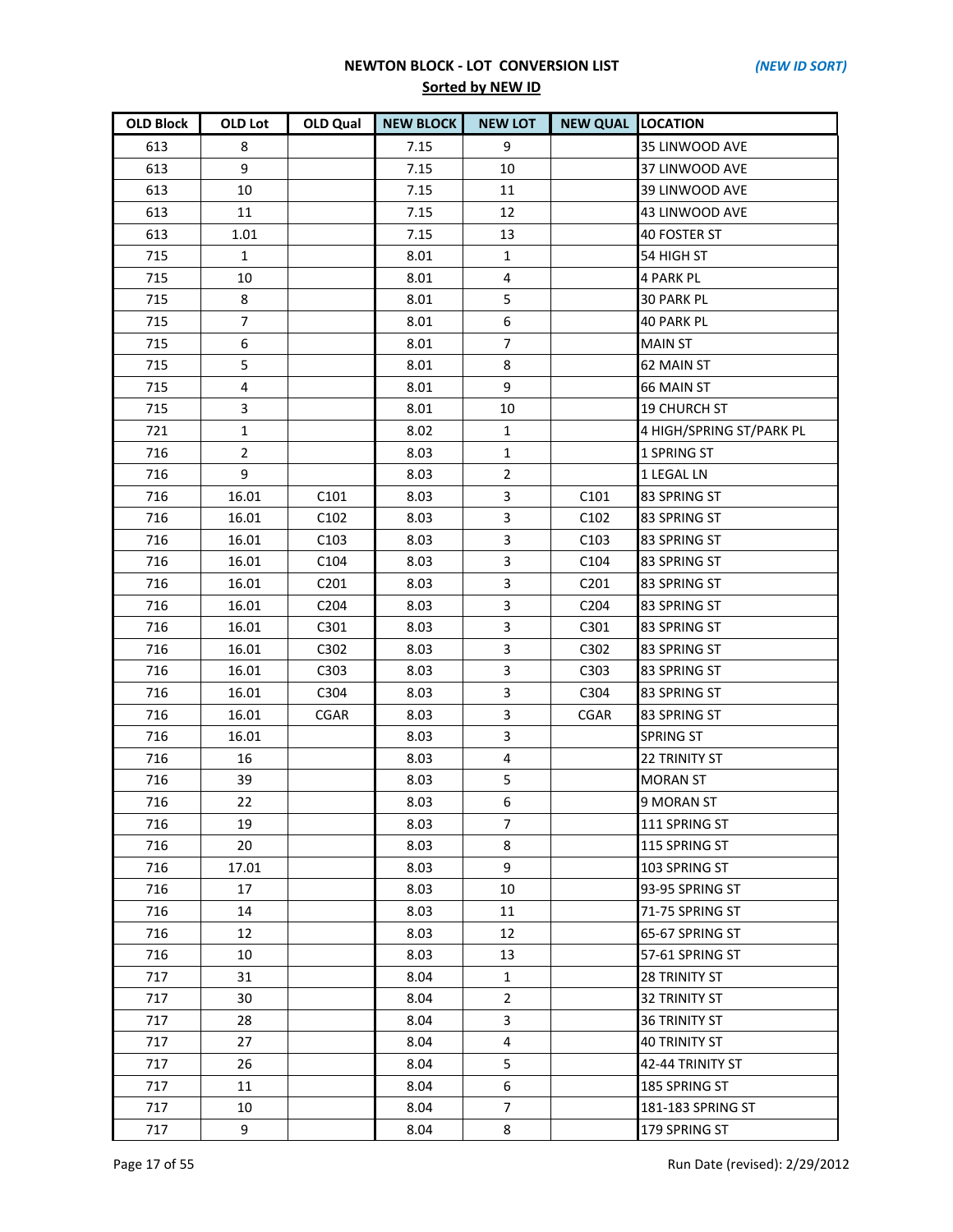| <b>OLD Block</b> | OLD Lot        | <b>OLD Qual</b> | <b>NEW BLOCK</b> | <b>NEW LOT</b> | <b>NEW QUAL LOCATION</b> |                          |
|------------------|----------------|-----------------|------------------|----------------|--------------------------|--------------------------|
| 717              | 8              |                 | 8.04             | 9              |                          | 173 SPRING ST            |
| 717              | $\overline{7}$ |                 | 8.04             | 10             |                          | 169 SPRING ST            |
| 717              | 6.01           |                 | 8.04             | 11             |                          | 163-165 SPRING ST - REAR |
| 717              | 6              |                 | 8.04             | 12             |                          | 155-157 SPRING ST        |
| 717              | 5              |                 | 8.04             | 13             |                          | 149-153 SPRING ST        |
| 717              | $\overline{4}$ |                 | 8.04             | 14             |                          | 141-143 SPRING ST        |
| 717              | 4.01           |                 | 8.04             | 15             |                          | 137 SPRING ST-ALLEY WAY  |
| 717              | 3              |                 | 8.04             | 16             |                          | 131 SPRING ST            |
| 717              | $\overline{2}$ |                 | 8.04             | 17             |                          | 127-129 SPRING ST        |
| 717              | 33             |                 | 8.04             | 18             |                          | 123 SPRING ST            |
| 717.01           | 12             |                 | 8.05             | $\mathbf{1}$   |                          | 189-191 SPRING ST        |
| 717.01           | 25             |                 | 8.05             | $\overline{2}$ |                          | <b>46 TRINITY ST</b>     |
| 717.01           | 24             |                 | 8.05             | 3              |                          | <b>48 TRINITY ST</b>     |
| 717.01           | 23             |                 | 8.05             | 4              |                          | 50 TRINITY ST            |
| 717.01           | 22             |                 | 8.05             | 5              |                          | <b>52 TRINITY ST</b>     |
| 717.01           | 21             |                 | 8.05             | 6              |                          | <b>54 TRINITY ST</b>     |
| 717.01           | 20             |                 | 8.05             | $\overline{7}$ |                          | <b>58 TRINITY ST</b>     |
| 717.01           | 19             |                 | 8.05             | 8              |                          | <b>5 UNION PL</b>        |
| 717.01           | 18             |                 | 8.05             | 9              |                          | <b>SPRING ST</b>         |
| 717.01           | 17             |                 | 8.05             | 10             |                          | 223 SPRING ST            |
| 717.01           | 16             |                 | 8.05             | 11             |                          | 221 SPRING ST            |
| 717.01           | 15             |                 | 8.05             | 12             |                          | 219 SPRING ST            |
| 717.01           | 14             |                 | 8.05             | 13             |                          | 211-213 SPRING ST        |
| 717.01           | 13             |                 | 8.05             | 14             |                          | 201 SPRING ST            |
| 713              | $\mathbf{1}$   |                 | 8.06             | $\mathbf{1}$   |                          | 7-7-1/2 WASHINGTON ST    |
| 713              | 15             |                 | 8.06             | $\overline{2}$ |                          | <b>5 JEFFERSON ST</b>    |
| 713              | 14             |                 | 8.06             | 3              |                          | <b>3 JEFFERSON ST</b>    |
| 713              | 13             |                 | 8.06             | $\overline{4}$ |                          | 1 JEFFERSON ST           |
| 713              | 12             |                 | 8.06             | 5              |                          | 214 SPRING ST            |
| 713              | 11             |                 | 8.06             | 6              |                          | 216 SPRING ST            |
| 713              | 10             |                 | 8.06             | $\overline{7}$ |                          | 218 SPRING ST            |
| 713              | 10.01          |                 | 8.06             | 8              |                          | 220 SPRING ST            |
| 713              | 8              |                 | 8.06             | 10             |                          | 234 SPRING ST            |
| 713              | $\overline{7}$ |                 | 8.06             | 11             |                          | 2 MADISON ST             |
| 713              | 6              |                 | 8.06             | 12             |                          | <b>6 MADISON ST</b>      |
| 713              | 5              |                 | 8.06             | 13             |                          | 8 MADISON ST             |
| 713              | 3              |                 | 8.06             | 14             |                          | 1-3 WASHINGTON ST        |
| 713              | $\overline{2}$ |                 | 8.06             | 15             |                          | 5 WASHINGTON ST          |
| 712              | 1.01           |                 | 8.07             | $\mathbf{1}$   |                          | 29 HALSTED ST            |
| 712              | $\mathbf{1}$   |                 | 8.07             | $\overline{2}$ |                          | <b>19 JEFFERSON ST</b>   |
| 712              | 8.01           |                 | 8.07             | 3              |                          | 17A JEFFERSON ST         |
| 712              | 9              |                 | 8.07             | 4              |                          | 17 JEFFERSON ST          |
| 712              | 16             |                 | 8.07             | 5              |                          | 15A JEFFERSON ST         |
| 712              | 15             |                 | 8.07             | 6              |                          | <b>15 JEFFERSON ST</b>   |
| 712              | 14             |                 | 8.07             | 7              |                          | <b>6 WASHINGTON ST</b>   |
| 712              | 13.01          |                 | 8.07             | 8              |                          | 4 WASHINGTON ST          |

Page 18 of 55 Run Date (revised): 2/29/2012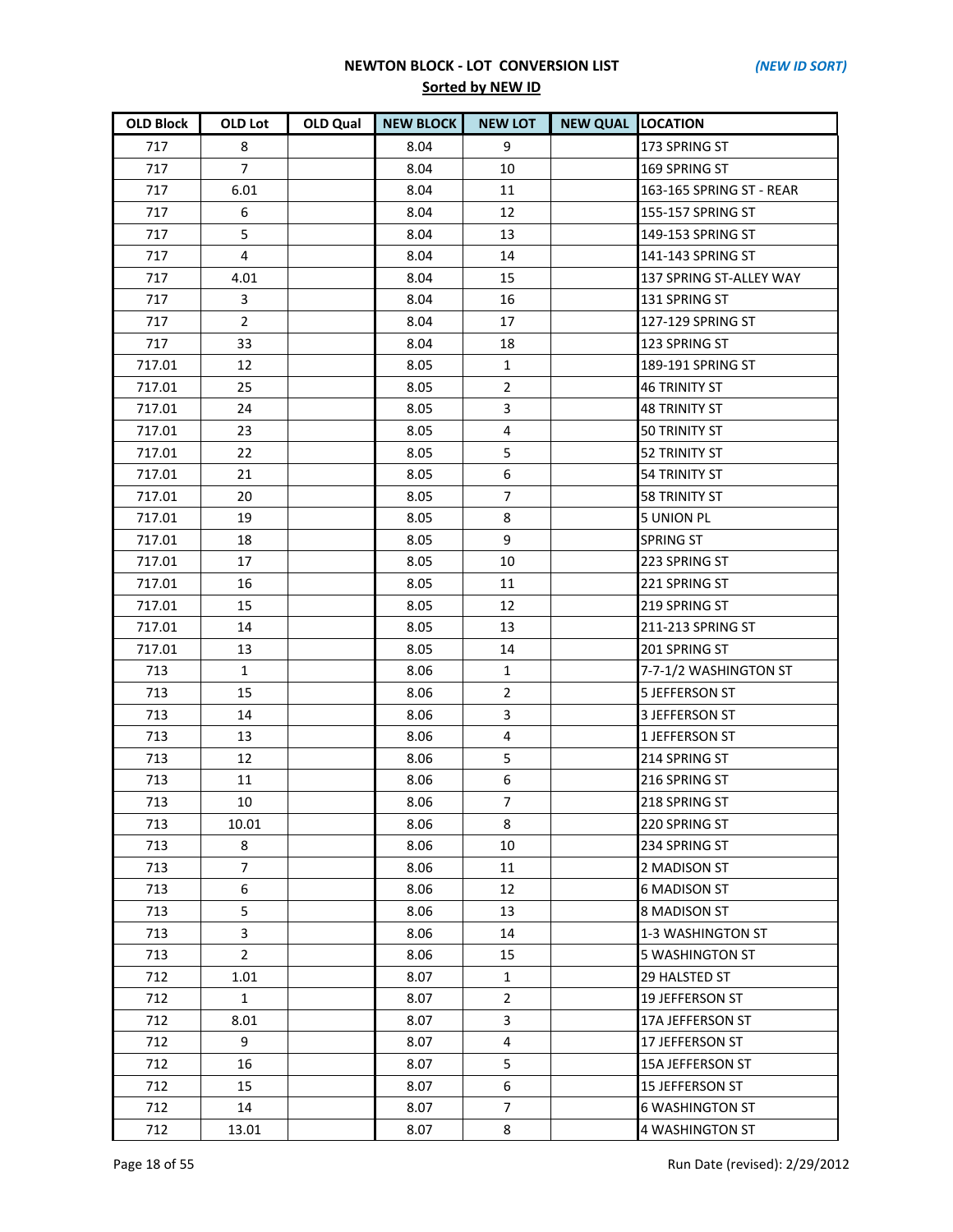| <b>OLD Block</b> | OLD Lot        | <b>OLD Qual</b> | <b>NEW BLOCK</b> | <b>NEW LOT</b> | <b>NEW QUAL LOCATION</b> |                         |
|------------------|----------------|-----------------|------------------|----------------|--------------------------|-------------------------|
| 712              | 13             |                 | 8.07             | 9              |                          | 10 MADISON ST           |
| 712              | 12             |                 | 8.07             | 10             |                          | 12 MADISON ST           |
| 712              | 11             |                 | 8.07             | 11             |                          | 14 MADISON ST           |
| 712              | 10             |                 | 8.07             | 12             |                          | <b>16 MADISON ST</b>    |
| 712              | 9.01           |                 | 8.07             | 13             |                          | 18 MADISON ST           |
| 712              | 8              |                 | 8.07             | 14             |                          | 20 MADISON ST           |
| 712              | $\overline{7}$ |                 | 8.07             | 15             |                          | 22 MADISON ST           |
| 712              | 4              |                 | 8.07             | 16             |                          | 24 MADISON ST           |
| 712              | 5              |                 | 8.07             | 17             |                          | 35 HALSTED ST           |
| 712              | 3              |                 | 8.07             | 18             |                          | 33 HALSTED ST           |
| 712              | $\overline{2}$ |                 | 8.07             | 19             |                          | 31 HALSTED ST           |
| 711              | $\mathbf{1}$   |                 | 8.08             | $\mathbf{1}$   |                          | 91 MAIN ST              |
| 711              | $\overline{2}$ |                 | 8.08             | $\overline{2}$ |                          | 89 MAIN ST              |
| 711              | 3              |                 | 8.08             | 3              |                          | 85-87 MAIN ST           |
| 711              | $\overline{4}$ |                 | 8.08             | 4              |                          | 83 MAIN ST              |
| 711              | 5              |                 | 8.08             | 5              |                          | 81 MAIN ST              |
| 711              | 6              |                 | 8.08             | 6              |                          | 79 MAIN ST              |
| 711              | 7              |                 | 8.08             | 7              |                          | 75 MAIN ST              |
| 711              | 8              |                 | 8.08             | 8              |                          | 63 MAIN ST              |
| 711              | 9              |                 | 8.08             | 9              |                          | 59 MAIN ST              |
| 711              | 10             |                 | 8.08             | 10             |                          | 41-47 MAIN ST           |
| 711              | 12             |                 | 8.08             | 11             |                          | 39 MAIN ST              |
| 711              | 13             |                 | 8.08             | 12             |                          | 21 MAIN ST              |
| 711              | 14             |                 | 8.08             | 13             |                          | 17 MAIN ST              |
| 711              | 15             |                 | 8.08             | 14             |                          | 9-11 MAIN ST            |
| 711              | 16             |                 | 8.08             | 15             |                          | 7 MAIN ST               |
| 711              | 17             |                 | 8.08             | 16             |                          | 3 MAIN ST               |
| 711              | 18             |                 | 8.08             | 17             |                          | 1 MAIN ST               |
| 711              | 19             |                 | 8.08             | 18             |                          | 108-110 SPRING ST       |
| 711              | 23             |                 | 8.08             | 19             |                          | 112 SPRING ST           |
| 711              | 21             |                 | 8.08             | 20             |                          | 116 SPRING ST           |
| 711              | 23.01          |                 | 8.08             | 21             |                          | 112-120 SPRING ST       |
| 711              | 22             |                 | 8.08             | 22             |                          | 124 SPRING ST           |
| 711              | 26             |                 | 8.08             | 23             |                          | 132 SPRING ST           |
| 711              | 27             |                 | 8.08             | 24             |                          | 144 SPRING ST           |
| 711              | 28             |                 | 8.08             | 25             |                          | 150 SPRING ST           |
| 711              | 29             |                 | 8.08             | 26             |                          | 156-160 SPRING ST       |
| 711              | 30             |                 | 8.08             | 27             |                          | 166-168 SPRING ST       |
| 711              | 31             |                 | 8.08             | 28             |                          | 170 SPRING ST           |
| 711              | 29.01          |                 | 8.08             | 29             |                          | 1 ADAMS ST              |
| 711              | 32             |                 | 8.08             | 30             |                          | 3 ADAMS ST              |
| 711              | 33             |                 | 8.08             | 31             |                          | 11 ADAMS ST             |
| 711              | 34             |                 | 8.08             | 32             |                          | 13 ADAMS ST             |
| 711              | 35             |                 | 8.08             | 33             |                          | <b>18 WASHINGTON ST</b> |
| 711              | 36             |                 | 8.08             | 34             |                          | <b>16 WASHINGTON ST</b> |
| 711              | 37             |                 | 8.08             | 35             |                          | <b>14 WASHINGTON ST</b> |

Page 19 of 55 Run Date (revised): 2/29/2012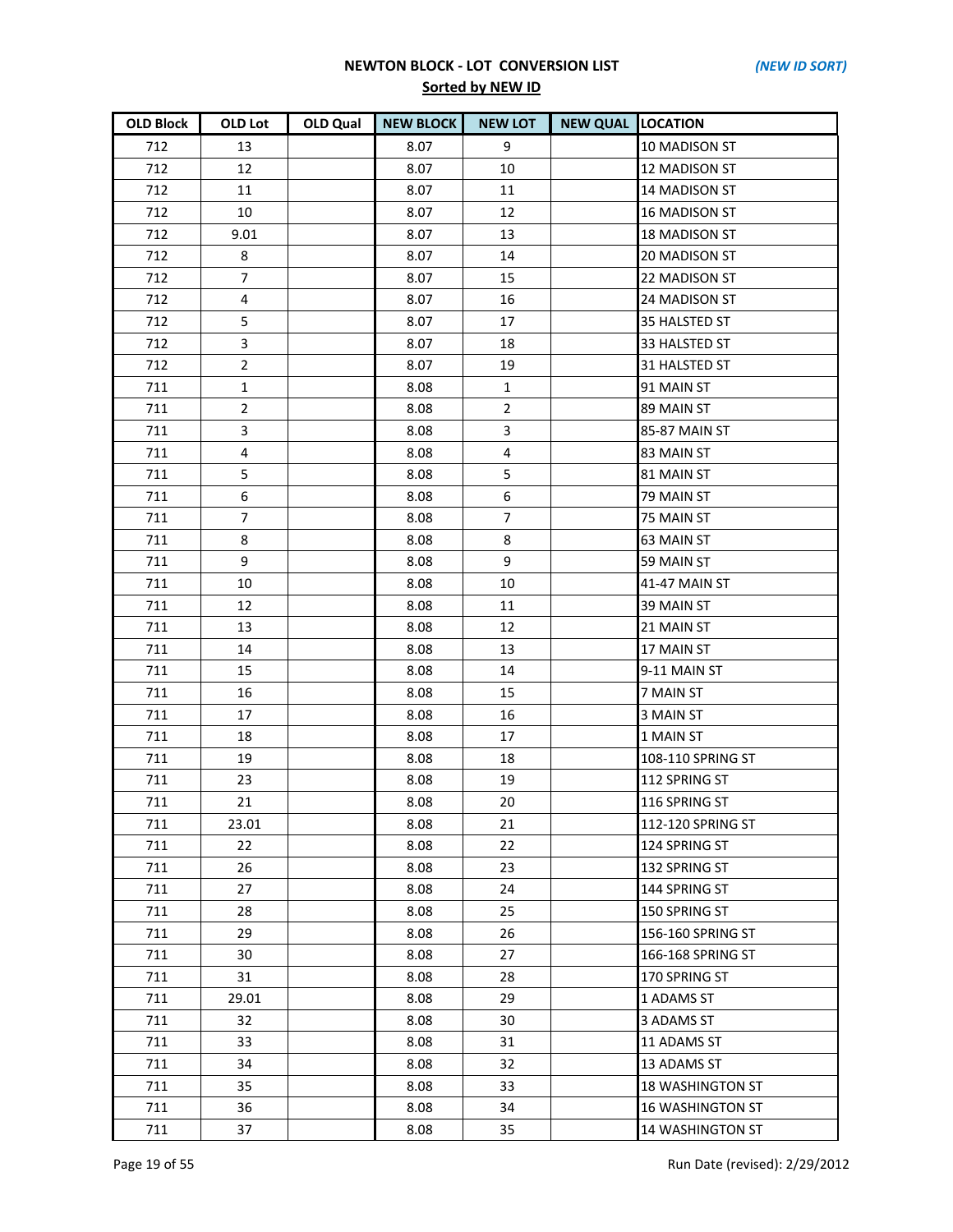| <b>OLD Block</b> | OLD Lot        | OLD Qual                      | <b>NEW BLOCK</b> | <b>NEW LOT</b> | <b>NEW QUAL LOCATION</b> |                         |
|------------------|----------------|-------------------------------|------------------|----------------|--------------------------|-------------------------|
| 711              | 38             |                               | 8.08             | 36             |                          | <b>12 WASHINGTON ST</b> |
| 711              | 39             |                               | 8.08             | 37             |                          | <b>10 WASHINGTON ST</b> |
| 711              | 40             |                               | 8.08             | 38             |                          | JEFFERSON ST            |
| 711              | 41             |                               | 8.08             | 39             |                          | <b>20 JEFFERSON ST</b>  |
| 711              | 46             |                               | 8.08             | 40             |                          | 15 HALSTED ST           |
| 711              | 47             |                               | 8.08             | 41             |                          | 11 HALSTED ST           |
| 711              | 48             |                               | 8.08             | 42             |                          | 9 HALSTED ST            |
| 711              | 49             |                               | 8.08             | 43             |                          | 7 HALSTED ST            |
| 711              | 44             |                               | 8.08             | 44             |                          | <b>MAIN ST-REAR</b>     |
| 711              | 43             |                               | 8.08             | 45             |                          | <b>MAIN ST-REAR</b>     |
| 714              | 1              |                               | 8.09             | 1              |                          | 17 WASHINGTON ST        |
| 714              | 6              |                               | 8.09             | $\overline{2}$ |                          | 8 ADAMS ST              |
| 714              | $\overline{7}$ |                               | 8.09             | 3              |                          | <b>6 ADAMS ST</b>       |
| 714              | 8              |                               | 8.09             | 4              |                          | 4 ADAMS ST              |
| 714              | 9              |                               | 8.09             | 5              |                          | 180 SPRING ST           |
| 714              | 10             |                               | 8.09             | 6              |                          | 188 SPRING ST           |
| 714              | 10.01          |                               | 8.09             | $\overline{7}$ |                          | 196 SPRING ST           |
| 714              | 11             |                               | 8.09             | 8              |                          | 200 SPRING ST           |
| 714              | 5              |                               | 8.09             | 9              |                          | 4 JEFFERSON ST          |
| 714              | 4              |                               | 8.09             | 10             |                          | 9 WASHINGTON ST         |
| 714              | 3              |                               | 8.09             | 11             |                          | <b>13 WASHINGTON ST</b> |
| 714              | $\overline{2}$ |                               | 8.09             | 12             |                          | <b>15 WASHINGTON ST</b> |
| 718              | 26             |                               | 9.01             | 1              |                          | 45-47 WATER             |
| 718              | 25             |                               | 9.01             | $\overline{2}$ |                          | <b>8 HAMILTON ST</b>    |
| 718              | 24             |                               | 9.01             | 3              |                          | <b>10 HAMILTON ST</b>   |
| 718              | 23             |                               | 9.01             | 4              |                          | 12-14 HAMILTON ST       |
| 718              | 22             |                               | 9.01             | 5              |                          | <b>16 HAMILTON ST</b>   |
| 718              | 21             |                               | 9.01             | 6              |                          | <b>18 HAMILTON ST</b>   |
| 718              | 20             |                               | 9.01             | $\overline{7}$ |                          | 22 HAMILTON ST          |
| 718              | 17             |                               | 9.01             | 8              |                          | <b>30 HAMILTON ST</b>   |
| 718              | 16             |                               | 9.01             | 9              |                          | 32-34 HAMILTON ST       |
| 718              | 15             |                               | 9.01             | 10             |                          | 23-25 MORAN ST          |
| 718              | 14             |                               | 9.01             | 11             |                          | <b>27 TRINITY ST</b>    |
| 718              | 13             |                               | 9.01             | 12             |                          | <b>25 TRINITY ST</b>    |
| 718              | 12             |                               | 9.01             | 13             |                          | <b>23 TRINITY ST</b>    |
| 718              | $\overline{7}$ |                               | 9.01             | 14             |                          | <b>15 TRINITY ST</b>    |
| 718              | $\overline{2}$ | C <sub>102</sub>              | 9.01             | 15             | C <sub>102</sub>         | <b>1 TRINITY ST</b>     |
| 718              | $\overline{a}$ | C <sub>103</sub>              | 9.01             | 15             | C <sub>103</sub>         | <b>1 TRINITY ST</b>     |
| 718              | $\overline{2}$ | C104                          | 9.01             | 15             | C104                     | <b>1 TRINITY ST</b>     |
| 718              | $\overline{2}$ | C <sub>105</sub>              | 9.01             | 15             | C <sub>105</sub>         | 1 TRINITY ST            |
| 718              | $\overline{2}$ | C <sub>106</sub>              | 9.01             | 15             | C106                     | 1 TRINITY ST            |
| 718              | $\overline{2}$ | C107                          | 9.01             | 15             | C107                     | <b>1 TRINITY ST</b>     |
| 718              | $\overline{2}$ | C <sub>201</sub>              | 9.01             | 15             | C201                     | <b>1 TRINITY ST</b>     |
| 718              | $\overline{2}$ | C <sub>2</sub> 0 <sub>2</sub> | 9.01             | 15             | C <sub>202</sub>         | 1 TRINITY ST            |
| 718              | $\overline{2}$ | C <sub>2</sub> 03             | 9.01             | 15             | C203                     | <b>1 TRINITY ST</b>     |
| 718              | $\overline{2}$ | C <sub>2</sub> 04             | 9.01             | 15             | C <sub>204</sub>         | <b>1 TRINITY ST</b>     |

Page 20 of 55 Run Date (revised): 2/29/2012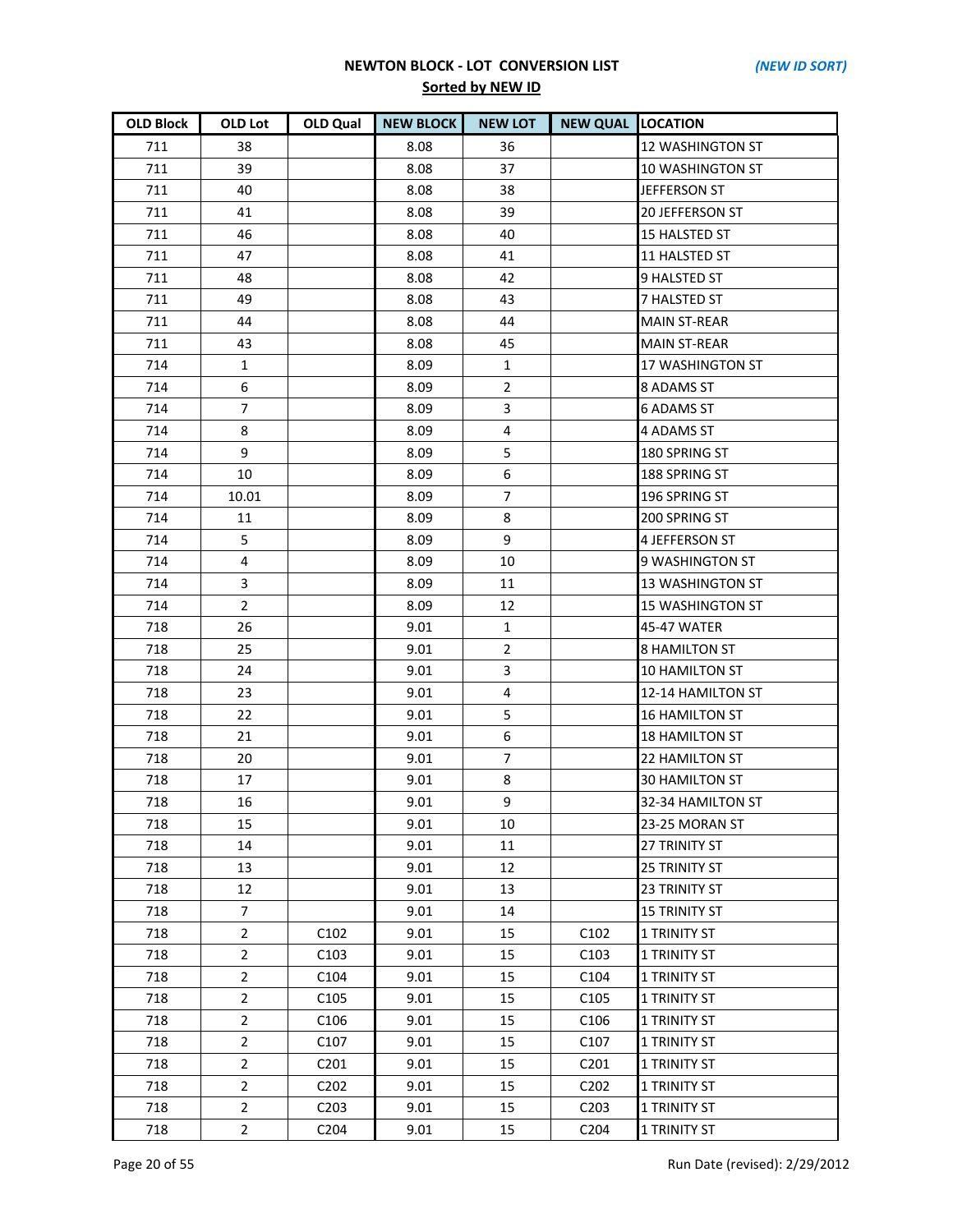| <b>OLD Block</b> | OLD Lot        | OLD Qual          | <b>NEW BLOCK</b> | <b>NEW LOT</b> | <b>NEW QUAL LOCATION</b> |                        |
|------------------|----------------|-------------------|------------------|----------------|--------------------------|------------------------|
| 718              | $\overline{2}$ | C205              | 9.01             | 15             | C <sub>205</sub>         | <b>1 TRINITY ST</b>    |
| 718              | $\overline{2}$ | C206              | 9.01             | 15             | C206                     | <b>1 TRINITY ST</b>    |
| 718              | $\overline{2}$ | C <sub>2</sub> 07 | 9.01             | 15             | C <sub>207</sub>         | <b>1 TRINITY ST</b>    |
| 718              | $\overline{2}$ | C <sub>208</sub>  | 9.01             | 15             | C <sub>208</sub>         | <b>1 TRINITY ST</b>    |
| 718              | $\overline{2}$ | C301              | 9.01             | 15             | C301                     | <b>1 TRINITY ST</b>    |
| 718              | $\overline{2}$ | C302              | 9.01             | 15             | C302                     | <b>1 TRINITY ST</b>    |
| 718              | $\overline{2}$ | C303              | 9.01             | 15             | C303                     | <b>1 TRINITY ST</b>    |
| 718              | $\overline{2}$ | C304              | 9.01             | 15             | C304                     | <b>1 TRINITY ST</b>    |
| 718              | $\overline{2}$ | C305              | 9.01             | 15             | C305                     | <b>1 TRINITY ST</b>    |
| 718              | $\overline{2}$ | C306              | 9.01             | 15             | C306                     | <b>1 TRINITY ST</b>    |
| 718              | $\overline{2}$ | C307              | 9.01             | 15             | C307                     | <b>1 TRINITY ST</b>    |
| 718              | $\overline{2}$ | C308              | 9.01             | 15             | C308                     | <b>1 TRINITY ST</b>    |
| 718              | $\overline{2}$ | C401              | 9.01             | 15             | C401                     | <b>1 TRINITY ST</b>    |
| 718              | $\overline{2}$ | C402              | 9.01             | 15             | C402                     | <b>1 TRINITY ST</b>    |
| 718              | $\overline{2}$ | C403              | 9.01             | 15             | C403                     | 1 TRINITY ST           |
| 718              | $\overline{2}$ | C404              | 9.01             | 15             | C404                     | <b>1 TRINITY ST</b>    |
| 718              | $\overline{2}$ | C405              | 9.01             | 15             | C405                     | <b>1 TRINITY ST</b>    |
| 718              | $\overline{2}$ | C406              | 9.01             | 15             | C406                     | <b>1 TRINITY ST</b>    |
| 718              | $\overline{2}$ | C407              | 9.01             | 15             | C407                     | 1 TRINITY ST           |
| 718              | $\overline{2}$ | C408              | 9.01             | 15             | C408                     | 1 TRINITY ST           |
| 718              | $\overline{2}$ | C501              | 9.01             | 15             | C501                     | <b>1 TRINITY ST</b>    |
| 718              | $\overline{2}$ | C502              | 9.01             | 15             | C502                     | <b>1 TRINITY ST</b>    |
| 718              | $\overline{2}$ | C503              | 9.01             | 15             | C503                     | <b>1 TRINITY ST</b>    |
| 718              | $\overline{2}$ | C504              | 9.01             | 15             | C504                     | <b>1 TRINITY ST</b>    |
| 718              | $\overline{2}$ | C505              | 9.01             | 15             | C505                     | 1 TRINITY ST           |
| 718              | $\overline{2}$ | C506              | 9.01             | 15             | C506                     | 1 TRINITY ST           |
| 718              | $\overline{2}$ | C507              | 9.01             | 15             | C507                     | <b>1 TRINITY ST</b>    |
| 718              | $\overline{2}$ | C508              | 9.01             | 15             | C508                     | <b>1 TRINITY ST</b>    |
| 718              | $\overline{2}$ | C601              | 9.01             | 15             | C601                     | <b>1 TRINITY ST</b>    |
| 718              | $\overline{2}$ | C602              | 9.01             | 15             | C602                     | <b>1 TRINITY ST</b>    |
| 718              | $\overline{2}$ | C603              | 9.01             | 15             | C603                     | <b>1 TRINITY ST</b>    |
| 718              | $\overline{2}$ | C604              | 9.01             | 15             | C604                     | <b>1 TRINITY ST</b>    |
| 718              | $\overline{2}$ | C606              | 9.01             | 15             | C606                     | <b>1 TRINITY ST</b>    |
| 718              | $\overline{2}$ | C607              | 9.01             | 15             | C607                     | 1 TRINITY ST           |
| 718              | $\overline{2}$ | C608              | 9.01             | 15             | C608                     | <b>1 TRINITY ST</b>    |
| 718              | $\overline{2}$ |                   | 9.01             | 15             |                          | <b>1 TRINITY ST</b>    |
| 719              | 22             |                   | 9.02             | 1              |                          | <b>63 WATER ST</b>     |
| 719              | 21.02          |                   | 9.02             | $\overline{2}$ |                          | <b>7 E CLINTON ST</b>  |
| 719              | 20             |                   | 9.02             | 3              |                          | <b>15 E CLINTON ST</b> |
| 719              | 19             |                   | 9.02             | 4              |                          | 21 E CLINTON ST        |
| 719              | 18             |                   | 9.02             | 5              |                          | 31 MORAN ST            |
| 719              | 17             |                   | 9.02             | 6              |                          | 29 MORAN ST            |
| 719              | 16             |                   | 9.02             | $\overline{7}$ |                          | 27 MORAN ST            |
| 719              | 15             |                   | 9.02             | 8              |                          | 33 HAMILTON ST         |
| 719              | 14             |                   | 9.02             | 9              |                          | 31 HAMILTON ST         |
| 719              | 13             |                   | 9.02             | 10             |                          | 29 HAMILTON ST         |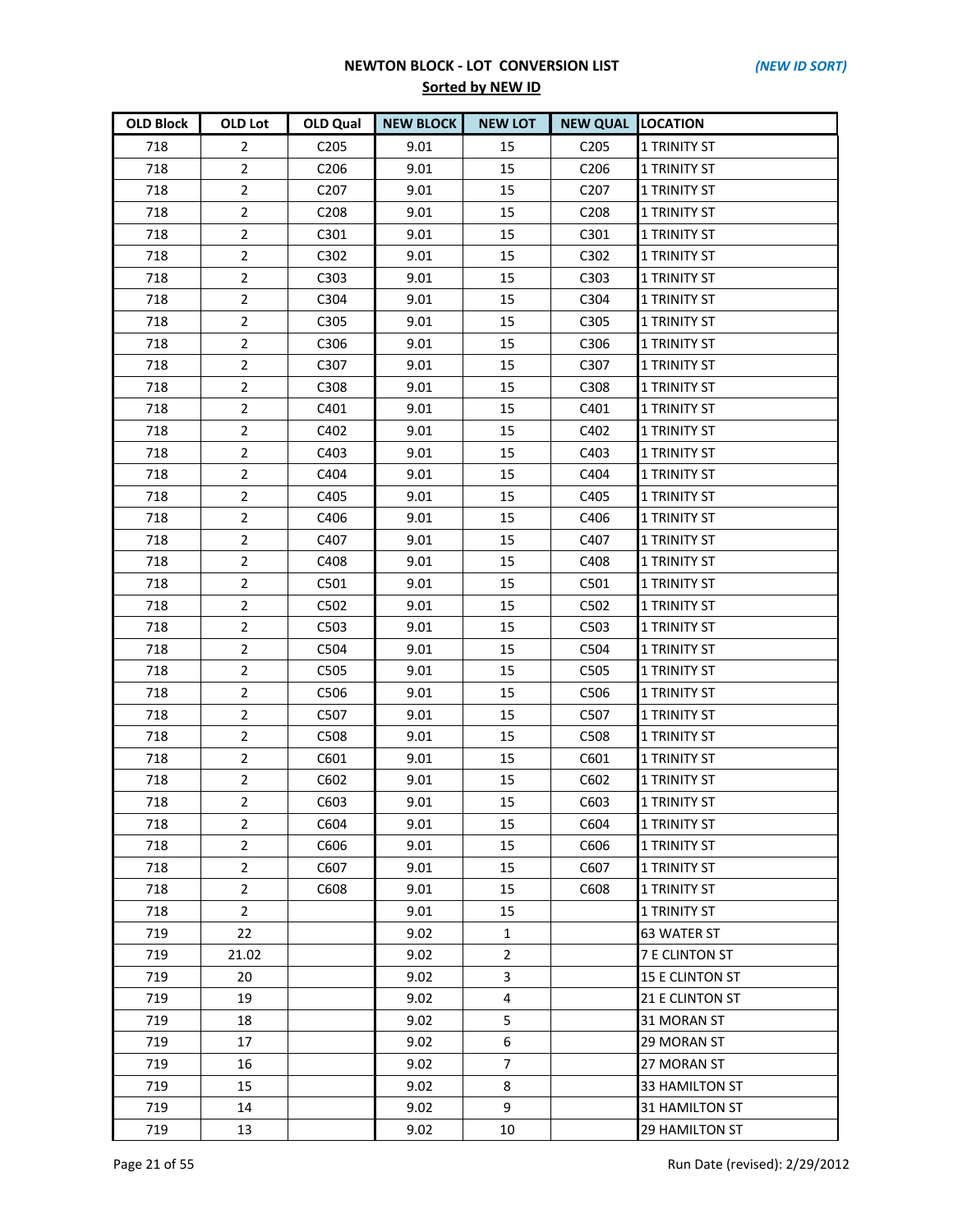| <b>OLD Block</b> | OLD Lot                 | OLD Qual | <b>NEW BLOCK</b> | <b>NEW LOT</b> | <b>NEW QUAL LOCATION</b> |                           |
|------------------|-------------------------|----------|------------------|----------------|--------------------------|---------------------------|
| 719              | 12                      |          | 9.02             | 11             |                          | 27 HAMILTON ST            |
| 719              | 11                      |          | 9.02             | 12             |                          | 25 HAMILTON ST            |
| 719              | 10                      |          | 9.02             | 13             |                          | 23 HAMILTON ST            |
| 719              | 9                       |          | 9.02             | 14             |                          | 19-21 HAMILTON ST         |
| 719              | 8                       |          | 9.02             | 15             |                          | <b>15 HAMILTON ST</b>     |
| 719              | $\overline{7}$          |          | 9.02             | 16             |                          | <b>11 HAMILTON ST</b>     |
| 719              | 5                       |          | 9.02             | 17             |                          | 9 HAMILTON ST             |
| 719              | $\overline{\mathbf{4}}$ |          | 9.02             | 18             |                          | 7-7-1/2 HAMILTON ST       |
| 719              | 3                       |          | 9.02             | 19             |                          | <b>5 HAMILTON ST</b>      |
| 719              | $\overline{2}$          |          | 9.02             | 20             |                          | <b>3 HAMILTON ST</b>      |
| 803              | 1.01                    |          | 9.03             | 1              |                          | <b>61 WATER ST</b>        |
| 803              | 1.03                    |          | 9.03             | $\overline{2}$ |                          | 67 WATER ST               |
| 803              | 1.04                    |          | 9.03             | 3              |                          | 69-71 WATER ST            |
| 803              | 1.05                    |          | 9.03             | 4              |                          | <b>WATER ST</b>           |
| 803              | $\mathbf{1}$            |          | 9.03             | 5              |                          | <b>WATER ST</b>           |
| 803              | 31                      |          | 9.03             | 6              |                          | 83 WATER ST               |
| 803              | 33                      |          | 9.03             | $\overline{7}$ |                          | 85 WATER ST               |
| 803              | 34                      |          | 9.03             | 8              |                          | 87-1/2 WATER ST           |
| 803              | 35                      |          | 9.03             | 9              |                          | 89 WATER ST               |
| 803              | 37                      |          | 9.03             | 10             |                          | 99 WATER ST               |
| 803              | 38                      |          | 9.03             | 11             |                          | 101 WATER ST              |
| 803              | 42                      |          | 9.03             | 13             |                          | 105 WATER ST              |
| 803              | 43                      |          | 9.03             | 14             |                          | 115 WATER ST              |
| 803              | 45                      |          | 9.03             | 15             |                          | 117 WATER ST              |
| 803              | 48.03                   |          | 9.03             | 16             |                          | 119 WATER ST              |
| 803              | 48.06                   |          | 9.03             | 17             |                          | <b>SOUTH PARK DR REAR</b> |
| 803              | 48.12                   |          | 9.03             | 18             |                          | 119 WATER ST REAR         |
| 803              | 48.09                   |          | 9.03             | 19             |                          | 119 WATER ST REAR         |
| 803              | 48.07                   |          | 9.03             | 20             |                          | 119 WATER ST REAR         |
| 803              | 48.10                   |          | 9.03             | 21             |                          | 119 WATER ST REAR         |
| 803              | 47                      |          | 9.03             | 22             |                          | 111 MORAN ST EXT          |
| 803              | 29                      |          | 9.03             | 23             |                          | 87 WATER ST               |
| 803              | 30                      |          | 9.03             | 24             |                          | <b>WATER ST</b>           |
| 803              | 15                      |          | 9.03             | 25             |                          | <b>MORAN ST</b>           |
| 803              | 3                       |          | 9.03             | 26             |                          | <b>20 E CLINTON ST</b>    |
| 803              | 1.02                    |          | 9.03             | 27             |                          | 2-10 E CLINTON ST         |
| 801              | 20                      |          | 9.04             | 1              |                          | 36 E CLINTON ST           |
| 801              | 21                      |          | 9.04             | $\overline{2}$ |                          | <b>30 E CLINTON ST</b>    |
| 801              | 22                      |          | 9.04             | 3              |                          | 28 E CLINTON ST           |
| 801              | 24                      |          | 9.04             | 4              |                          | 22-24 E CLINTON ST& MORAN |
| 801              | 25                      |          | 9.04             | 5              |                          | 40 MORAN ST               |
| 801              | 19                      |          | 9.05             | $\mathbf{1}$   |                          | 25 TOWNSEND ST            |
| 801              | 18.01                   |          | 9.05             | $\overline{2}$ |                          | 27 TOWNSEND ST            |
| 801              | 18                      |          | 9.05             | 3              |                          | 29 TOWNSEND ST            |
| 720              | 17                      |          | 9.06             | 1              |                          | <b>29 TRINITY ST</b>      |
| 720              | 14                      |          | 9.06             | $2^{\circ}$    |                          | 26-30 MORAN ST            |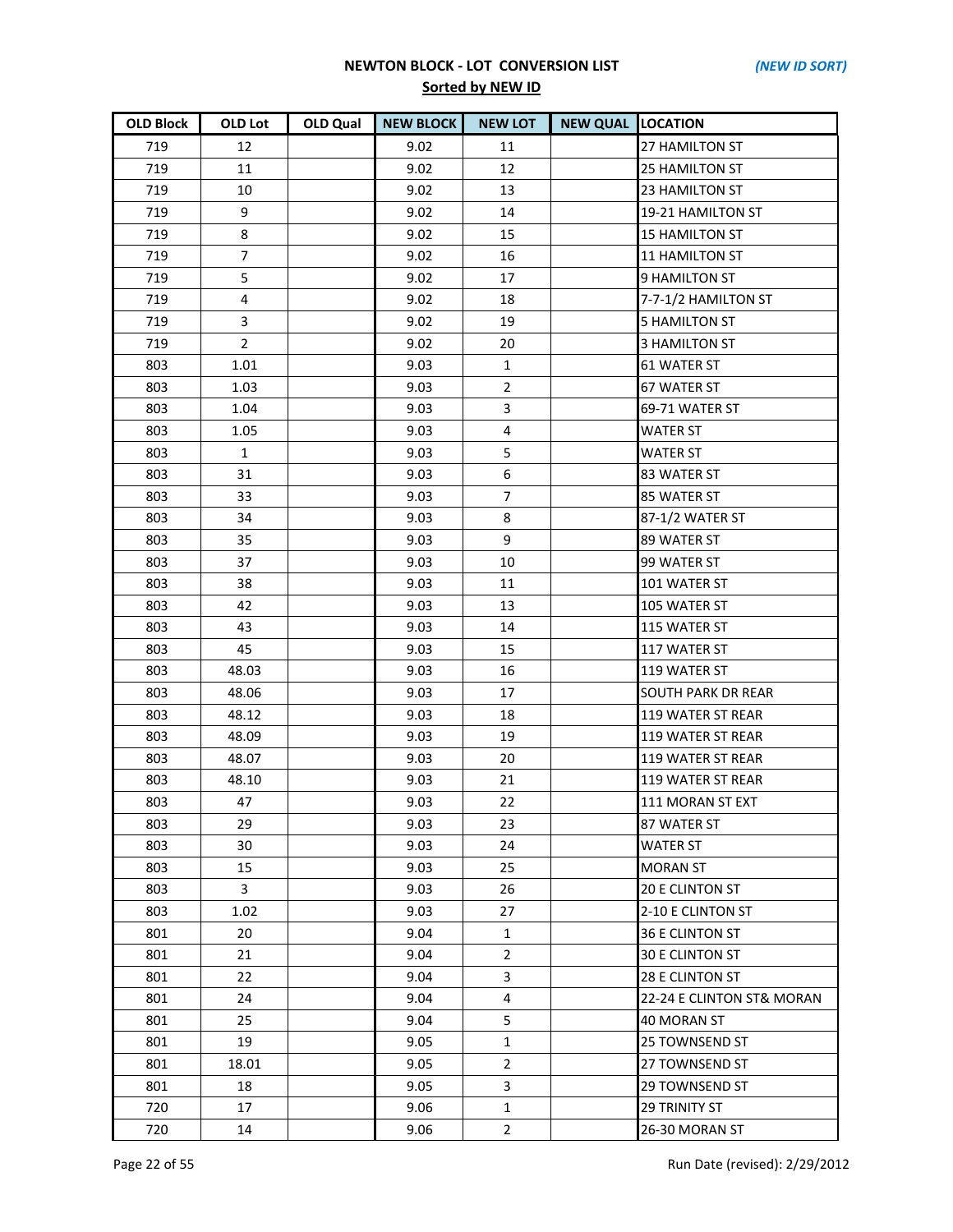| OLD Block | OLD Lot        | OLD Qual | <b>NEW BLOCK</b> | <b>NEW LOT</b> | <b>NEW QUAL LOCATION</b> |                             |
|-----------|----------------|----------|------------------|----------------|--------------------------|-----------------------------|
| 720       | 12             |          | 9.06             | 3              |                          | 34 MORAN ST                 |
| 720       | 11             |          | 9.06             | 4              |                          | 37 E CLINTON ST             |
| 720       | 9              |          | 9.06             | 5              |                          | 21 TOWNSEND ST              |
| 720       | 8              |          | 9.06             | 6              |                          | 19 TOWNSEND ST              |
| 720       | $\overline{7}$ |          | 9.06             | $\overline{7}$ |                          | 15-17 TOWNSEND ST           |
| 720       | 6              |          | 9.06             | 8              |                          | <b>11 TOWNSEND ST</b>       |
| 720       | 5              |          | 9.06             | 9              |                          | 9 TOWNSEND ST               |
| 720       | 3              |          | 9.06             | 10             |                          | 3 TOWNSEND ST               |
| 720       | $\overline{2}$ |          | 9.06             | 11             |                          | <b>45 TRINITY ST</b>        |
| 720       | $\mathbf{1}$   |          | 9.06             | 12             |                          | <b>43 TRINITY ST</b>        |
| 720       | 21             |          | 9.06             | 13             |                          | 39 TRINITY ST               |
| 720       | 18             |          | 9.06             | 14             |                          | <b>33 TRINITY ST</b>        |
| 801       | 16             |          | 10.01            | 1              |                          | 117 MORAN ST EXT            |
| 803       | 48.05          |          | 10.01            | 3              |                          | <b>10 SOUTH PARK DR</b>     |
| 803       | 48             |          | 10.01            | 4              |                          | 121 WATER ST.               |
| 801       | 49.02          |          | 10.01            | 5              |                          | 125 WATER ST                |
| 801       | 49.01          |          | 10.01            | 6              |                          | 5 SOUTH PARK DR.            |
| 801       | 49             |          | 10.01            | 7              |                          | <b>11 SOUTH PARK DR</b>     |
| 801       | 29             |          | 10.01            | 8              |                          | <b>15 SOUTH PARK DR EXT</b> |
| 802       | 39.01          |          | 10.01            | 9              |                          | <b>MEADOWLANDS</b>          |
| 802       | 40             |          | 10.01            | 10             |                          | <b>TRINITY ST</b>           |
| 802       | 39             |          | 10.01            | 11             |                          | <b>MEADOWLANDS</b>          |
| 802       | 39.02          |          | 10.01            | 12             |                          | <b>MEADOWLANDS</b>          |
| 802       | 38             |          | 10.01            | 13             |                          | <b>TRINITY ST - REAR</b>    |
| 801       | 16.03          |          | 10.01            | 14             |                          | <b>MORAN ST</b>             |
| 502.03    | 29             |          | 11.01            | 1              |                          | 38 DOUMA DR                 |
| 502.03    | 30             |          | 11.01            | $\overline{2}$ |                          | 40 DOUMA DR                 |
| 502.03    | 31             |          | 11.01            | 3              |                          | 42 DOUMA DR                 |
| 502       | 5.16           |          | 11.01            | 4              |                          | <b>200 BRISTOL GLEN DR</b>  |
| 502       | 5.15           |          | 11.01            | 5              |                          | 111 RYERSON AVE             |
| 502       | 5.05           |          | 11.01            | 6              |                          | <b>2 BARRY LN</b>           |
| 502       | 5.06           |          | 11.01            | 7              |                          | <b>6 BARRY LN</b>           |
| 502       | 5.08           |          | 11.01            | 8              |                          | 10 BARRY LN                 |
| 502       | 5.09           |          | 11.01            | 9              |                          | 12 BARRY LN                 |
| 502       | 6              |          | 11.01            | 10             |                          | 150 WOODSIDE AVE            |
| 502       | 3              |          | 11.01            | 11             |                          | 204 WOODSIDE AVE            |
| 502       | 2.01           |          | 11.01            | 12             |                          | 208 WOODSIDE AVE            |
| 502       | $\mathbf{2}$   |          | 11.01            | 13             |                          | 210-214 WOODSIDE AVE        |
| 502       | 2.02           |          | 11.01            | 14             |                          | 216 WOODSIDE AVE            |
| 1401      | 1              |          | 12.01            | $\mathbf{1}$   |                          | <b>CARRIAGE LN</b>          |
| 1401      | 1401.07        | C0015    | 12.02            | $\mathbf{1}$   | C0015                    | 15 CARRIAGE LN              |
| 1401      | 1401.07        | C0017    | 12.02            | $\overline{2}$ | C0017                    | 17 CARRIAGE LN              |
| 1401      | 1401.07        | C0019    | 12.02            | 3              | C0019                    | 19 CARRIAGE LN              |
| 1401      | 1401.07        | C0021    | 12.02            | 4              | C0021                    | 21 CARRIAGE LN              |
| 1401      | 1401.06        | C0039    | 12.03            | $\mathbf{1}$   | C0039                    | 39 CARRIAGE LN              |
| 1401      | 1401.06        | C0041    | 12.03            | $\overline{2}$ | C0041                    | 41 CARRIAGE LN              |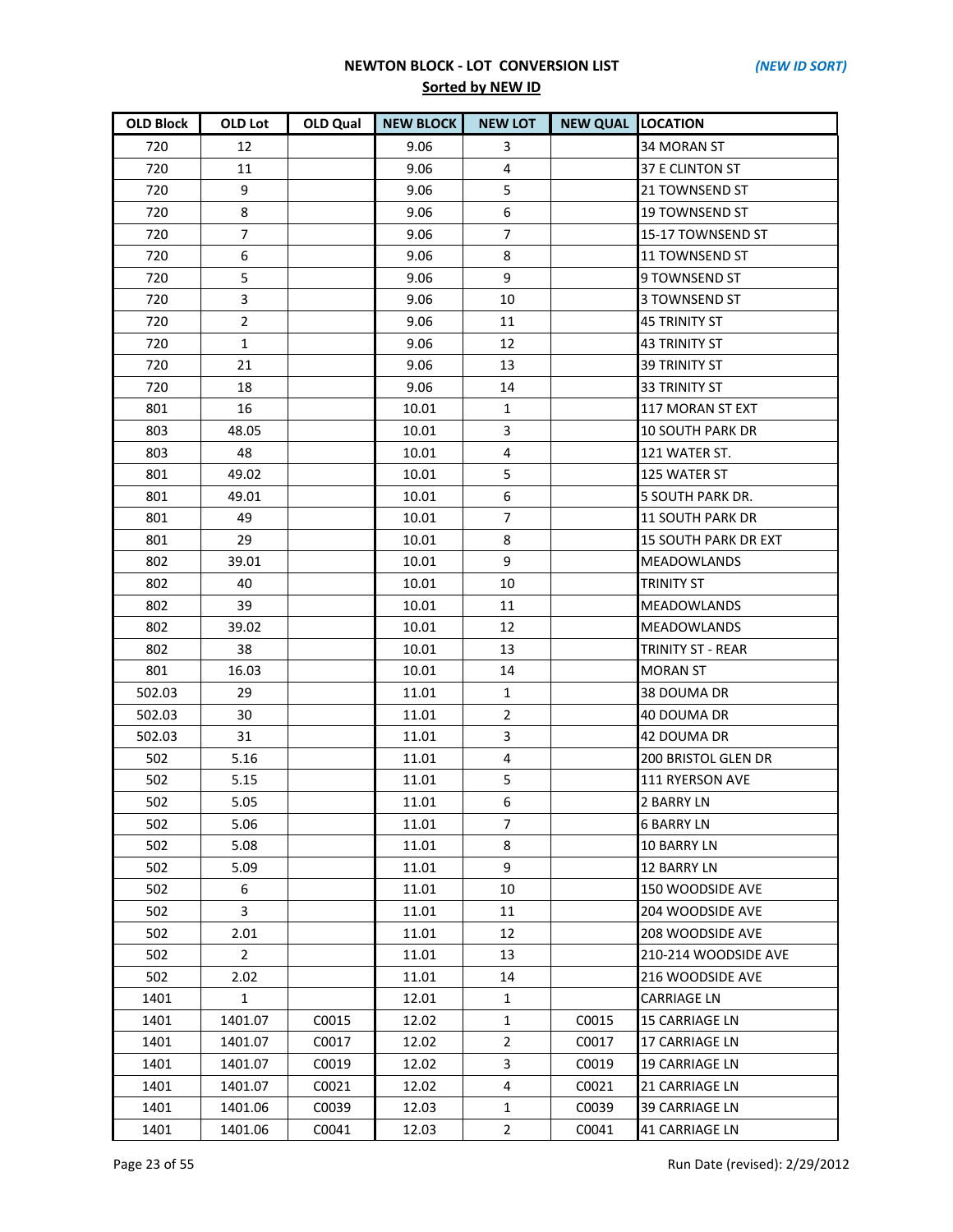| <b>OLD Block</b> | OLD Lot | OLD Qual | <b>NEW BLOCK</b> | <b>NEW LOT</b> | <b>NEW QUAL LOCATION</b> |                        |
|------------------|---------|----------|------------------|----------------|--------------------------|------------------------|
| 1401             | 1401.06 | C0043    | 12.03            | 3              | C0043                    | 43 CARRIAGE LN         |
| 1401             | 1401.06 | C0045    | 12.03            | 4              | C0045                    | <b>45 CARRIAGE LN</b>  |
| 1401             | 1401.06 | C0047    | 12.03            | 5              | C0047                    | <b>47 CARRIAGE LN</b>  |
| 1401             | 1401.05 | C0049    | 12.04            | $\mathbf{1}$   | C0049                    | 49 CARRIAGE LN         |
| 1401             | 1401.05 | C0051    | 12.04            | $\overline{2}$ | C0051                    | 51 CARRIAGE LN         |
| 1401             | 1401.05 | C0053    | 12.04            | 3              | C0053                    | 53 CARRIAGE LN         |
| 1401             | 1401.05 | C0055    | 12.04            | 4              | C0055                    | 55 CARRIAGE LN         |
| 1401             | 1401.04 | C0057    | 12.05            | $\mathbf{1}$   | C0057                    | 57 CARRIAGE LN         |
| 1401             | 1401.04 | C0059    | 12.05            | $\overline{2}$ | C0059                    | 59 CARRIAGE LN         |
| 1401             | 1401.04 | C0061    | 12.05            | 3              | C0061                    | 61 CARRIAGE LN         |
| 1401             | 1401.04 | C0063    | 12.05            | 4              | C0063                    | 63 CARRIAGE LN         |
| 1401             | 1401.01 | C0131    | 12.06            | 1              | C0131                    | 131 CARRIAGE LN        |
| 1401             | 1401.01 | C0133    | 12.06            | $\overline{2}$ | C0133                    | 133 CARRIAGE LN        |
| 1401             | 1401.01 | C0135    | 12.06            | 3              | C0135                    | 135 CARRIAGE LN        |
| 1401             | 1401.01 | C0137    | 12.06            | 4              | C0137                    | 137 CARRIAGE LN        |
| 1401             | 1401.01 | C0139    | 12.06            | 5              | C0139                    | 139 CARRIAGE LN        |
| 1401             | 1401.01 | C0141    | 12.06            | 6              | C0141                    | 141 CARRIAGE LN        |
| 1401             | 1401.03 | C0073    | 12.07            | $\mathbf{1}$   | C0073                    | 73 CARRIAGE LN         |
| 1401             | 1401.03 | C0075    | 12.07            | $\overline{2}$ | C0075                    | 75 CARRIAGE LN         |
| 1401             | 1401.03 | C0077    | 12.07            | 3              | C0077                    | 77 CARRIAGE LN         |
| 1401             | 1401.03 | C0079    | 12.07            | 4              | C0079                    | 79 CARRIAGE LN         |
| 1401             | 1401.03 | C0081    | 12.07            | 5              | C0081                    | 81 CARRIAGE LN         |
| 1401             | 1401.03 | C0083    | 12.07            | 6              | C0083                    | 83 CARRIAGE LN         |
| 1401             | 1401.03 | C0085    | 12.07            | 7              | C0085                    | <b>85 CARRIAGE LN</b>  |
| 1401             | 1401.03 | C0087    | 12.07            | 8              | C0087                    | 87 CARRIAGE LN         |
| 1401             | 1401.02 | C0129    | 12.08            | $\mathbf{1}$   | C0129                    | 129 CARRIAGE LN        |
| 1401             | 1401.02 | C0127    | 12.08            | $\overline{2}$ | C0127                    | 127 CARRIAGE LN        |
| 1401             | 1401.02 | C0125    | 12.08            | 3              | C0125                    | <b>125 CARRIAGE LN</b> |
| 1401             | 1401.02 | C0123    | 12.08            | 4              | C0123                    | 123 CARRIAGE LN        |
| 1401             | 1401.02 | C0121    | 12.08            | 5              | C0121                    | 121 CARRIAGE LN        |
| 1401             | 1401.02 | C0119    | 12.08            | 6              | C0119                    | 119 CARRIAGE LN        |
| 1401             | 1401.02 | C0117    | 12.08            | 7              | C0117                    | 117 CARRIAGE LN        |
| 1401             | 1401.02 | C0115    | 12.08            | 8              | C0115                    | 115 CARRIAGE LN        |
| 1402             | 1       |          | 12.09            | 1              |                          | <b>CARRIAGE LN</b>     |
| 1402             | 1402.08 | C0020    | 12.10            | $\mathbf{1}$   | C0020                    | <b>20 CARRIAGE LN</b>  |
| 1402             | 1402.08 | C0018    | 12.10            | $\overline{2}$ | C0018                    | <b>18 CARRIAGE LN</b>  |
| 1402             | 1402.08 | C0016    | 12.10            | 3              | C0016                    | <b>16 CARRIAGE LN</b>  |
| 1402             | 1402.08 | C0014    | 12.10            | 4              | C0014                    | 14 CARRIAGE LN         |
| 1402             | 1402.09 | C0022    | 12.11            | $\mathbf{1}$   | C0022                    | 22 CARRIAGE LN         |
| 1402             | 1402.09 | C0024    | 12.11            | $\overline{2}$ | C0024                    | 24 CARRIAGE LN         |
| 1402             | 1402.09 | C0026    | 12.11            | 3              | C0026                    | <b>26 CARRIAGE LN</b>  |
| 1402             | 1402.09 | C0028    | 12.11            | 4              | C0028                    | 28 CARRIAGE LN         |
| 1402             | 1402.09 | C0030    | 12.11            | 5              | C0030                    | 30 CARRIAGE LN         |
| 1402             | 1402.09 | C0032    | 12.11            | 6              | C0032                    | 32 CARRIAGE LN         |
| 1402             | 1402.10 | C0034    | 12.12            | $\mathbf{1}$   | C0034                    | 34 CARRIAGE LN         |
| 1402             | 1402.10 | C0036    | 12.12            | $\overline{2}$ | C0036                    | 36 CARRIAGE LN         |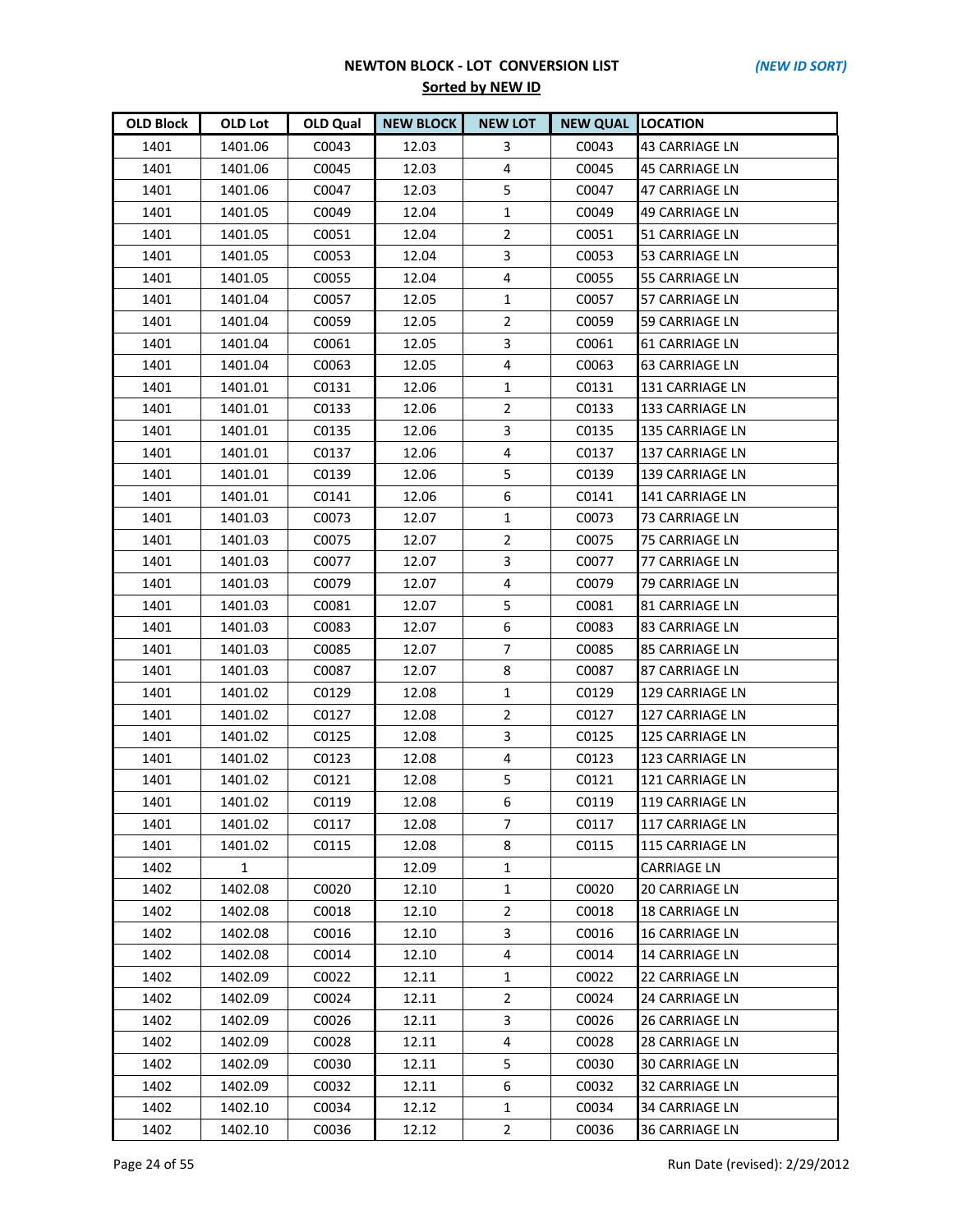| <b>OLD Block</b> | OLD Lot        | OLD Qual | <b>NEW BLOCK</b> | <b>NEW LOT</b> | <b>NEW QUAL LOCATION</b> |                          |
|------------------|----------------|----------|------------------|----------------|--------------------------|--------------------------|
| 1402             | 1402.10        | C0038    | 12.12            | 3              | C0038                    | 38 CARRIAGE LN           |
| 1402             | 1402.10        | C0040    | 12.12            | 4              | C0040                    | <b>40 CARRIAGE LN</b>    |
| 1402             | 1402.10        | C0042    | 12.12            | 5              | C0042                    | <b>42 CARRIAGE LN</b>    |
| 1402             | 1402.10        | C0044    | 12.12            | 6              | C0044                    | 44 CARRIAGE LN           |
| 1402             | 1402.11        | C0072    | 12.13            | 1              | C0072                    | 72 CARRIAGE LN           |
| 1402             | 1402.11        | C0074    | 12.13            | $\overline{2}$ | C0074                    | 74 CARRIAGE LN           |
| 1402             | 1402.11        | C0076    | 12.13            | 3              | C0076                    | 76 CARRIAGE LN           |
| 1402             | 1402.11        | C0078    | 12.13            | 4              | C0078                    | 78 CARRIAGE LN           |
| 1402             | 1402.11        | C0080    | 12.13            | 5              | C0080                    | 80 CARRIAGE LN           |
| 1402             | 1402.11        | C0082    | 12.13            | 6              | C0082                    | 82 CARRIAGE LN           |
| 1402             | 1402.11        | C0084    | 12.13            | $\overline{7}$ | C0084                    | 84 CARRIAGE LN           |
| 1402             | 1402.12        | C0088    | 12.14            | $\mathbf{1}$   | C0088                    | <b>88 CARRIAGE LN</b>    |
| 1402             | 1402.12        | C0090    | 12.14            | $\overline{2}$ | C0090                    | 90 CARRIAGE LN           |
| 1402             | 1402.12        | C0092    | 12.14            | 3              | C0092                    | 92 CARRIAGE LN           |
| 1402             | 1402.12        | C0094    | 12.14            | 4              | C0094                    | 94 CARRIAGE LN           |
| 1402             | 1402.13        | C0096    | 12.15            | $\mathbf{1}$   | C0096                    | 96 CARRIAGE LN           |
| 1402             | 1402.13        | C0098    | 12.15            | $\overline{2}$ | C0098                    | 98 CARRIAGE LN           |
| 1402             | 1402.13        | C0100    | 12.15            | 3              | C0100                    | 100 CARRIAGE LN          |
| 1402             | 1402.13        | C0102    | 12.15            | 4              | C0102                    | 102 CARRIAGE LN          |
| 1402             | 1402.14        | C0104    | 12.16            | $\mathbf{1}$   | C0104                    | 104 CARRIAGE LN          |
| 1402             | 1402.14        | C0106    | 12.16            | $\overline{2}$ | C0106                    | 106 CARRIAGE LN          |
| 1402             | 1402.14        | C0108    | 12.16            | 3              | C0108                    | 108 CARRIAGE LN          |
| 1402             | 1402.14        | C0110    | 12.16            | 4              | C0110                    | 110 CARRIAGE LN          |
| 1402             | 1402.14        | C0112    | 12.16            | 5              | C0112                    | 112 CARRIAGE LN          |
| 1402             | 1402.14        | C0114    | 12.16            | 6              | C0114                    | 114 CARRIAGE LN          |
| 502.01           | 5.04           |          | 13.01            | $\mathbf{1}$   |                          | <b>1 BARRY LN</b>        |
| 502.01           | 5.03           |          | 13.01            | $\overline{2}$ |                          | 103 RYERSON AVE          |
| 502.01           | 5.02           |          | 13.01            | 3              |                          | 101 RYERSON AVE          |
| 502.01           | 5.01           |          | 13.01            | 4              |                          | 99 RYERSON AVE           |
| 605              | $\mathbf{1}$   |          | 13.01            | 5              |                          | 91 RYERSON AVE           |
| 605              | 2.01           |          | 13.01            | 6              |                          | <b>89 RYERSON AVE</b>    |
| 605              | 3              |          | 13.01            | 7              |                          | <b>85 RYERSON AVE</b>    |
| 605              | 3.02           |          | 13.01            | 8              |                          | 58 PLAINFIELD AVE        |
| 605              | 4              |          | 13.01            | 9              |                          | 64 PLAINFIELD AVE        |
| 502.01           | 5.09           |          | 13.01            | 10             |                          | <b>66 PLAINFIELD AVE</b> |
| 502.01           | 5.08           |          | 13.01            | 11             |                          | <b>68 PLAINFIELD AVE</b> |
| 502.01           | 5.07           |          | 13.01            | 12             |                          | 70 PLAINFIELD AVE        |
| 502.01           | 5.06           |          | 13.01            | 13             |                          | <b>72 PLAINFIELD AVE</b> |
| 502.01           | 5.05           |          | 13.01            | 14             |                          | <b>5 BARRY LN</b>        |
| 606              | $\mathbf{1}$   |          | 13.02            | 1              |                          | 83 RYERSON AVE           |
| 606              | 1.01           |          | 13.02            | $\mathbf{2}$   |                          | <b>77 RYERSON AVE</b>    |
| 606              | $\overline{2}$ |          | 13.02            | 3              |                          | 73 RYERSON AVE           |
| 606              | 6              |          | 13.02            | 4              |                          | 48 PLAINFIELD AVE        |
| 606              | 5              |          | 13.02            | 5              |                          | 52 PLAINFIELD AVE        |
| 606              | 4              |          | 13.02            | 6              |                          | 54 PLAINFIELD AVE        |
| 607              | $\mathbf{1}$   |          | 13.03            | 1              |                          | 67 RYERSON AVE           |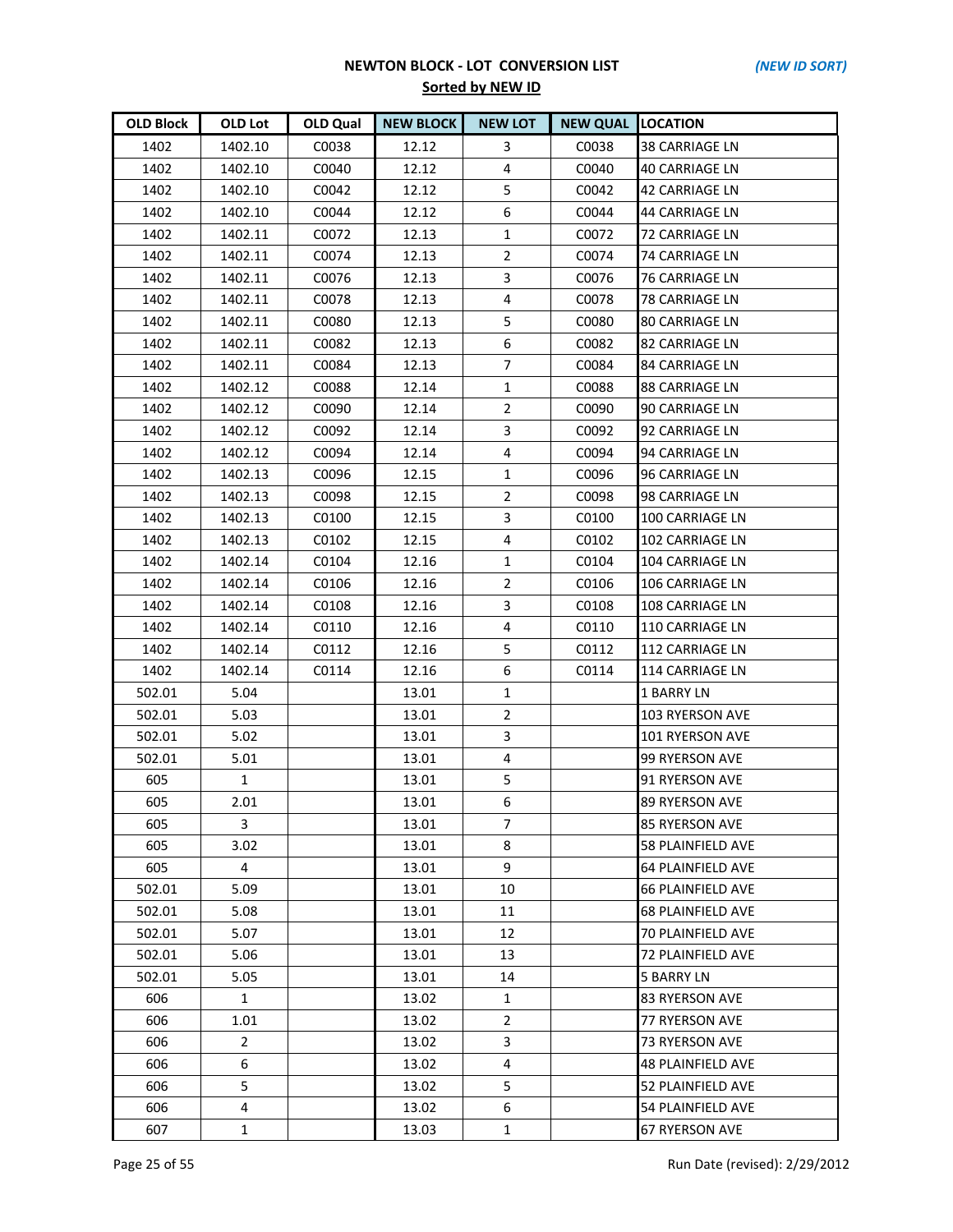| <b>OLD Block</b> | <b>OLD Lot</b> | <b>OLD Qual</b> | <b>NEW BLOCK</b> | <b>NEW LOT</b> | <b>NEW QUAL LOCATION</b> |                             |
|------------------|----------------|-----------------|------------------|----------------|--------------------------|-----------------------------|
| 607              | $\overline{2}$ |                 | 13.03            | $\overline{2}$ |                          | <b>63 RYERSON AVE</b>       |
| 607              | 2.01           |                 | 13.03            | 3              |                          | <b>61 RYERSON AVE</b>       |
| 607              | 3              |                 | 13.03            | $\overline{4}$ |                          | <b>59 RYERSON AVE</b>       |
| 607              | 4              |                 | 13.03            | 5              |                          | <b>57 RYERSON AVE</b>       |
| 607              | 5              |                 | 13.03            | 6              |                          | 51 RYERSON AVE              |
| 607              | 5.01           |                 | 13.03            | 7              |                          | 15 W NELSON ST              |
| 607              | 5.02           |                 | 13.03            | 8              |                          | 11 W NELSON ST              |
| 607              | 10             |                 | 13.03            | 9              |                          | <b>24 PLAINFIELD AVE</b>    |
| 607              | 8              |                 | 13.03            | 10             |                          | PLAINFIELD AVE              |
| 607              | 8.01           |                 | 13.03            | 11             |                          | 30 PLAINFIELD AVE           |
| 607              | $\overline{7}$ |                 | 13.03            | 12             |                          | 32 PLAINFIELD AVE           |
| 607              | 6              |                 | 13.03            | 13             |                          | <b>36 PLAINFIELD AVE</b>    |
| 607              | 1.01           |                 | 13.03            | 14             |                          | 44 PLAINFIELD AVE           |
| 608              | 1              |                 | 13.04            | $\mathbf{1}$   |                          | 45 RYERSON AVE              |
| 608              | $2^{\circ}$    |                 | 13.04            | $\overline{2}$ |                          | <b>41 RYERSON AVE</b>       |
| 608              | 4.01           |                 | 13.04            | 3              |                          | <b>12 BARRETT AVE</b>       |
| 608              | 4              |                 | 13.04            | 4              |                          | 8-10 BARRETT AVE            |
| 608              | 5              |                 | 13.04            | 5              |                          | <b>6 BARRETT AVE</b>        |
| 1003             | 19.01          |                 | 13.04            | 6              |                          | 4 BARRETT AVE               |
| 1003             | 19             |                 | 13.04            | 7              |                          | 4-A BARRETT AVE             |
| 1003             | 18             |                 | 13.04            | 8              |                          | <b>2 BARRETT AVE</b>        |
| 1003             | 17             |                 | 13.04            | 9              |                          | 176 MAIN ST                 |
| 1003             | 16             |                 | 13.04            | 10             |                          | 178 MAIN ST                 |
| 1003             | 15             |                 | 13.04            | 11             |                          | 180 MAIN ST                 |
| 1003             | 14             |                 | 13.04            | 12             |                          | 182 MAIN ST                 |
| 1003             | 13             |                 | 13.04            | 13             |                          | 184 MAIN ST                 |
| 1003             | 12             |                 | 13.04            | 14             |                          | 190 MAIN ST                 |
| 1003             | 11             |                 | 13.04            | 15             |                          | 192 MAIN ST                 |
| 1003             | 9              |                 | 13.04            | 16             |                          | 196 MAIN ST                 |
| 1003             | 8              |                 | 13.04            | 17             |                          | 194 MAIN ST                 |
| 1003             | $\overline{7}$ |                 | 13.04            | 18             |                          | <b>W NELSON ST</b>          |
| 1003             | 5              |                 | 13.04            | 19             |                          | 4 W NELSON ST               |
| 1003             | 4              |                 | 13.04            | 20             |                          | 8 W NELSON ST               |
| 1003             | 3              |                 | 13.04            | 21             |                          | 10 W NELSON ST              |
| 1003             | $\overline{2}$ |                 | 13.04            | 22             |                          | 12 W NELSON ST              |
| 1003             | $\mathbf{1}$   |                 | 13.04            | 23             |                          | 14 W NELSON ST              |
| 1005             | 11.02          |                 | 13.05            | $\mathbf{1}$   |                          | <b>MAIN &amp; NELSON ST</b> |
| 1005             | 19             |                 | 13.05            | $\overline{2}$ |                          | 187 MAIN ST                 |
| 1005             | 19.01          |                 | 13.05            | 3              |                          | 185 MAIN ST                 |
| 1005             | 18             |                 | 13.05            | 4              |                          | 183 MAIN ST                 |
| 1005             | 17             |                 | 13.05            | 5              |                          | 181 MAIN ST                 |
| 1005             | 16.01          |                 | 13.05            | 6              |                          | 8 LAWNWOOD AVE              |
| 1005             | 16             |                 | 13.05            | $\overline{7}$ |                          | 12 LAWNWOOD AVE             |
| 1005             | 15             |                 | 13.05            | 8              |                          | 14 LAWNWOOD AVE             |
| 1005             | 14             |                 | 13.05            | 9              |                          | 16 LAWNWOOD AVE             |
| 1005             | 13.01          |                 | 13.05            | 10             |                          | 18 LAWNWOOD AVE             |

Page 26 of 55 Run Date (revised): 2/29/2012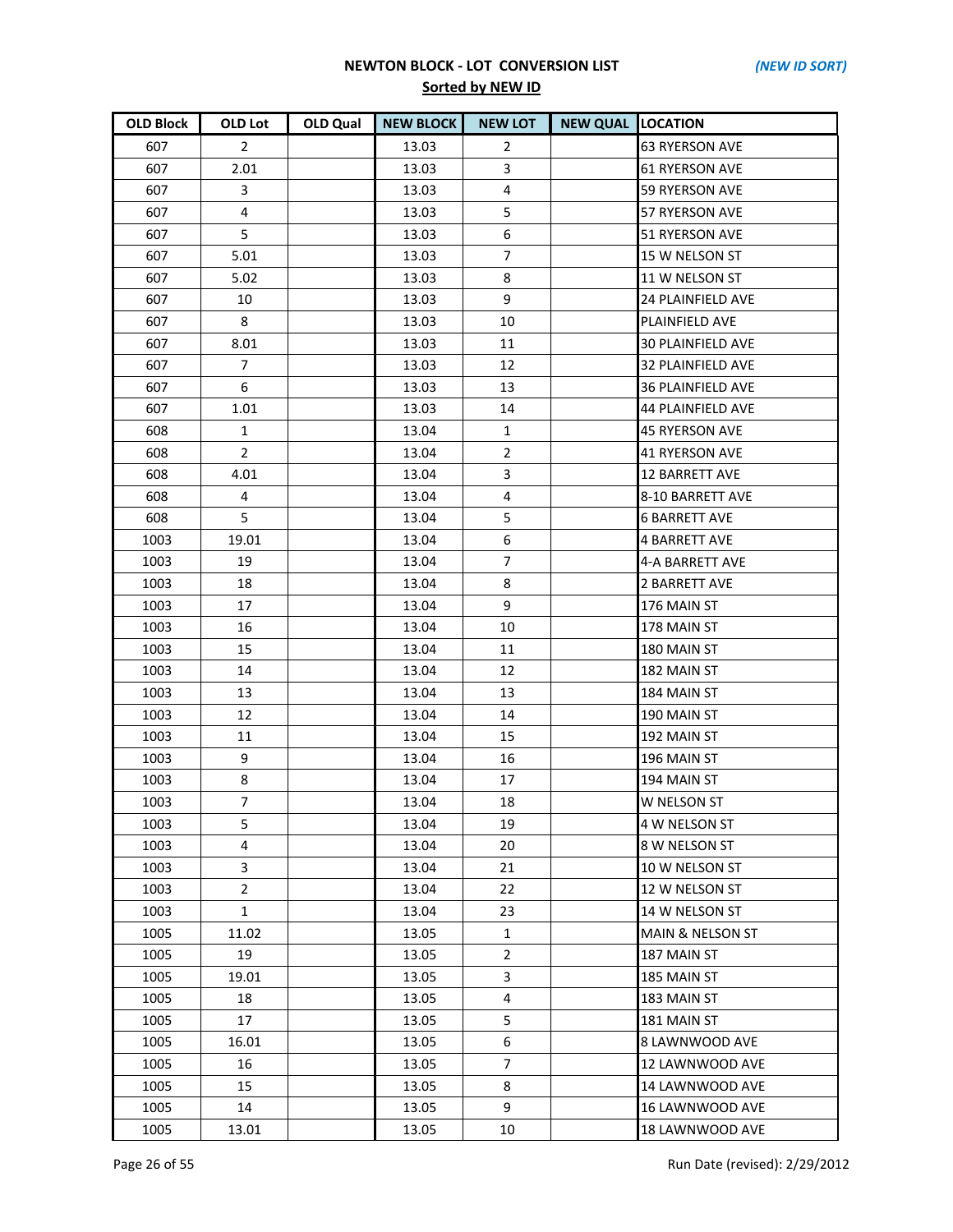| <b>OLD Block</b> | <b>OLD Lot</b> | <b>OLD Qual</b> | <b>NEW BLOCK</b> | <b>NEW LOT</b> | <b>NEW QUAL LOCATION</b> |                           |
|------------------|----------------|-----------------|------------------|----------------|--------------------------|---------------------------|
| 1005             | 13             |                 | 13.05            | 11             |                          | 20 LAWNWOOD AVE           |
| 1005             | 12             |                 | 13.05            | 12             |                          | 22 LAWNWOOD AVE           |
| 1005             | 11             |                 | 13.05            | 13             |                          | 24 LAWNWOOD AVE           |
| 1005             | 10             |                 | 13.05            | 14             |                          | 30 LAWNWOOD AVE           |
| 1005             | 9              |                 | 13.05            | 15             |                          | 56 WOODSIDE AVE FIREHOUSE |
| 1005             | 8              |                 | 13.05            | 16             |                          | 62 WOODSIDE AVE           |
| 1005             | $\overline{7}$ |                 | 13.05            | 17             |                          | 64 WOODSIDE AVE           |
| 1005             | 6              |                 | 13.05            | 18             |                          | <b>66 WOODSIDE AVE</b>    |
| 1005             | 5              |                 | 13.05            | 19             |                          | 66-1/2 WOODSIDE AVE       |
| 1005             | 4              |                 | 13.05            | 20             |                          | <b>68 WOODSIDE AVE</b>    |
| 1005             | 3              |                 | 13.05            | 21             |                          | 68-1/2 WOODSIDE AVE       |
| 1005             | $\overline{2}$ |                 | 13.05            | 22             |                          | 68-B WOODSIDE AVE         |
| 1005             | $\mathbf{1}$   |                 | 13.05            | 23             |                          | 70 WOODSIDE AVE           |
| 1005             | 23             |                 | 13.05            | 24             |                          | 15 NELSON ST              |
| 1005             | 11.01          |                 | 13.05            | 25             |                          | 11-15 NELSON ST           |
| 1006             | 15             |                 | 13.06            | $\mathbf{1}$   |                          | 197 MAIN ST               |
| 1006             | 14             |                 | 13.06            | $\overline{2}$ |                          | 8 NELSON ST               |
| 1006             | 13             |                 | 13.06            | 3              |                          | 10 NELSON ST              |
| 1006             | 12             |                 | 13.06            | 4              |                          | 10-1/2 NELSON ST          |
| 1006             | 11             |                 | 13.06            | 5              |                          | 12 NELSON ST              |
| 1006             | 10             |                 | 13.06            | 6              |                          | 14 NELSON ST              |
| 1006             | 9              |                 | 13.06            | $\overline{7}$ |                          | 16 NELSON ST              |
| 1006             | 8              |                 | 13.06            | 8              |                          | 72 WOODSIDE AVE           |
| 1006             | $\overline{7}$ |                 | 13.06            | 9              |                          | <b>74 WOODSIDE AVE</b>    |
| 1006             | 6.01           |                 | 13.06            | 10             |                          | <b>76 WOODSIDE AVE</b>    |
| 1006             | 5              |                 | 13.06            | 11             |                          | 78 WOODSIDE AVE           |
| 1006             | 21             |                 | 13.06            | 12             |                          | 215 MAIN ST               |
| 1006             | 3              |                 | 13.06            | 13             |                          | 84 WOODSIDE AVE           |
| 1006             | 3.01           |                 | 13.06            | 14             |                          | 86 WOODSIDE AVE           |
| 1006             | 2.01           |                 | 13.06            | 15             |                          | 88 WOODSIDE AVE           |
| 1006             | 1.01           |                 | 13.06            | 16             |                          | 223 MAIN ST               |
| 1006             | 1              |                 | 13.06            | 17             |                          | 227 MAIN ST               |
| 1006             | $\overline{2}$ |                 | 13.06            | 18             |                          | 219 MAIN ST               |
| 1006             | 22             |                 | 13.06            | 19             |                          | 217 MAIN ST               |
| 1006             | 20             |                 | 13.06            | 20             |                          | 213 MAIN ST               |
| 1006             | 19             |                 | 13.06            | 21             |                          | 211 MAIN ST               |
| 1006             | 18             |                 | 13.06            | 22             |                          | 209 MAIN ST               |
| 1006             | 17             |                 | 13.06            | 23             |                          | 205 MAIN ST               |
| 1006             | 16             |                 | 13.06            | 24             |                          | 203 MAIN ST               |
| 1007             | 23             |                 | 13.07            | 1              |                          | 23 RIDGEWOOD AVE          |
| 1007             | 21             |                 | 13.07            | $\overline{2}$ |                          | 19 RIDGEWOOD AVE          |
| 1007             | 20             |                 | 13.07            | 3              |                          | 17 RIDGEWOOD AVE          |
| 1007             | 19             |                 | 13.07            | 4              |                          | 15 RIDGEWOOD AVE          |
| 1007             | 18             |                 | 13.07            | 5              |                          | 11 RIDGEWOOD AVE          |
| 1007             | 17             |                 | 13.07            | 6              |                          | 9 RIDGEWOOD AVE           |
| 1007             | 16             |                 | 13.07            | $\overline{7}$ |                          | 7 RIDGEWOOD AVE           |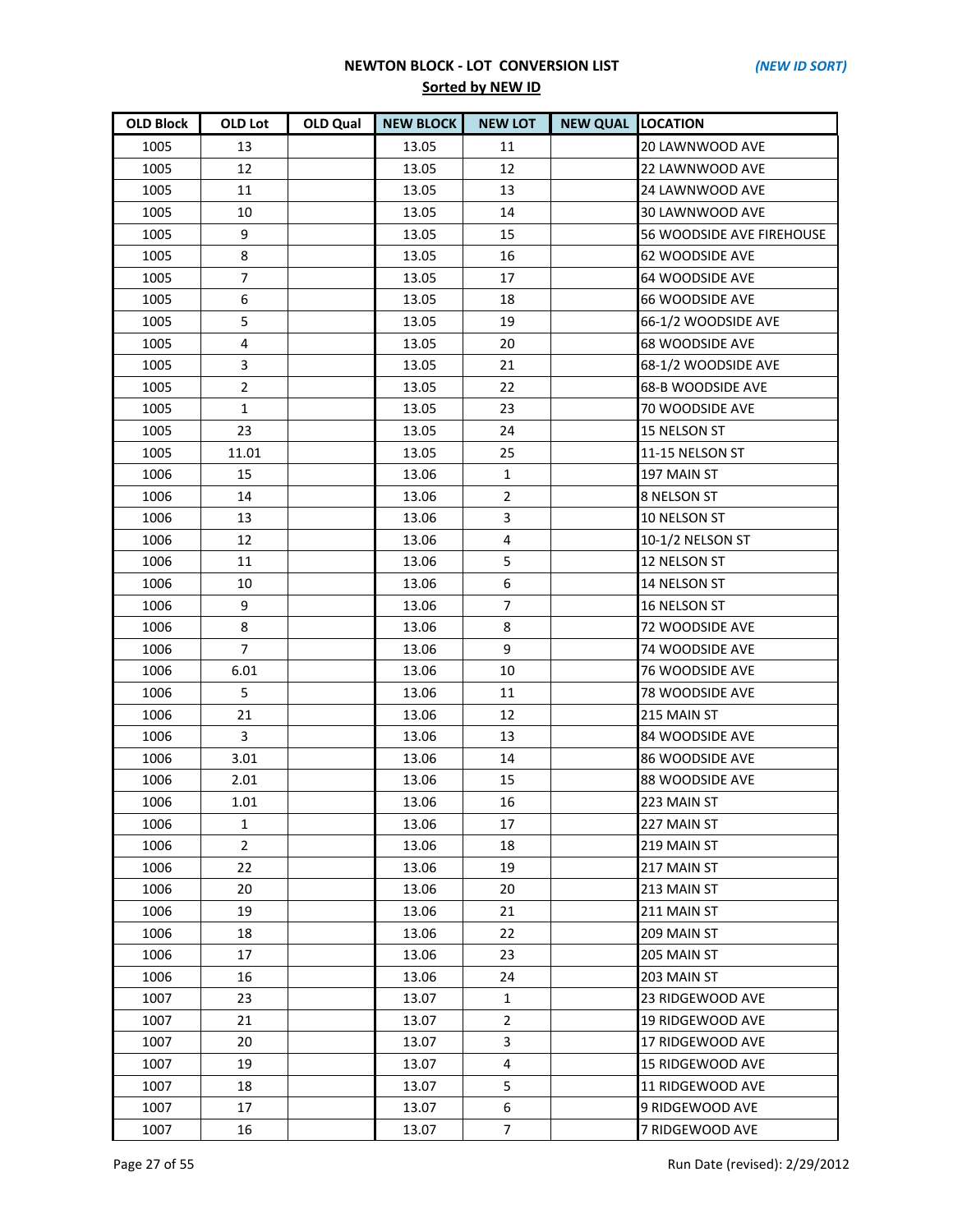| <b>OLD Block</b> | OLD Lot        | OLD Qual | <b>NEW BLOCK</b> | <b>NEW LOT</b> | <b>NEW QUAL LOCATION</b> |                          |
|------------------|----------------|----------|------------------|----------------|--------------------------|--------------------------|
| 1007             | 15             |          | 13.07            | 8              |                          | 5 RIDGEWOOD AVE          |
| 1007             | 11             |          | 13.07            | 9              |                          | 204 MAIN ST              |
| 1007             | 13             |          | 13.07            | 10             |                          | 202 MAIN ST              |
| 1007             | 13.01          |          | 13.07            | 11             |                          | 200 MAIN ST              |
| 1007             | 10             |          | 13.07            | 12             |                          | 210 MAIN ST              |
| 1007             | 10.01          |          | 13.07            | 13             |                          | 212 MAIN ST              |
| 1007             | 9              |          | 13.07            | 14             |                          | 214 MAIN ST              |
| 1007             | 8              |          | 13.07            | 15             |                          | 218 MAIN ST              |
| 1007             | 7              |          | 13.07            | 16             |                          | 222 MAIN ST              |
| 1007             | 6              |          | 13.07            | 17             |                          | 226 MAIN ST              |
| 1007             | 3              |          | 13.07            | 18             |                          | 104-106 WOODSIDE AVE     |
| 1007             | $\overline{2}$ |          | 13.07            | 19             |                          | 110 WOODSIDE AVE         |
| 1007             | $\mathbf{1}$   |          | 13.07            | 20             |                          | 120 WOODSIDE AVE         |
| 1007             | 1.01           |          | 13.07            | 21             |                          | 136 WOODSIDE AVE         |
| 504              | 5.10           |          | 13.08            | $\mathbf{1}$   |                          | <b>75 PLAINFIELD AVE</b> |
| 504              | 5.11           |          | 13.08            | $2^{\circ}$    |                          | 73 PLAINFIELD AVE        |
| 504              | 5.12           |          | 13.08            | 3              |                          | 71 PLAINFIELD AVE        |
| 504              | 5.13           |          | 13.08            | 4              |                          | 69 PLAINFIELD AVE        |
| 1012             | $\mathbf{1}$   |          | 13.09            | $\mathbf{1}$   |                          | 63 PLAINFIELD AVE        |
| 1012             | $\overline{2}$ |          | 13.09            | $\overline{2}$ |                          | <b>59 PLAINFIELD AVE</b> |
| 1001             | 8              |          | 13.10            | $\mathbf{1}$   |                          | 128 CARRIAGE LN          |
| 1001             | 10             |          | 13.10            | $\overline{2}$ |                          | 57 FAIRVIEW AVE          |
| 1001             | 1              |          | 13.10            | 3              |                          | 53 PLAINFIELD AVE        |
| 1001             | 3              |          | 13.10            | 4              |                          | 51 PLAINFIELD AVE        |
| 1001             | 5              |          | 13.10            | 5              |                          | 47 PLAINFIELD AVE        |
| 1002             | $\overline{2}$ |          | 13.10            | 6              |                          | 41 PLAINFIELD AVE        |
| 1002             | 4              |          | 13.10            | $\overline{7}$ |                          | 39 PLAINFIELD AVE        |
| 1002             | 6              |          | 13.10            | 8              |                          | 33 PLAINFIELD AVE        |
| 1002             | 8              |          | 13.10            | 9              |                          | 27 PLAINFIELD AVE        |
| 1002             | 10             |          | 13.10            | 10             |                          | <b>25 PLAINFIELD AVE</b> |
| 1002             | 12             |          | 13.10            | 11             |                          | <b>19 PLAINFIELD AVE</b> |
| 1002             | 14             |          | 13.10            | 12             |                          | 7 W NELSON ST            |
| 1002             | 15             |          | 13.10            | 13             |                          | 1 WEST NELSON ST         |
| 1002             | 16             |          | 13.10            | 14             |                          | <b>6 RIDGEWOOD AVE</b>   |
| 1002             | 17             |          | 13.10            | 15             |                          | 8 RIDGEWOOD AVE          |
| 1002             | 18             |          | 13.10            | 16             |                          | 10 RIDGEWOOD AVE         |
| 1002             | 19             |          | 13.10            | 17             |                          | 12 RIDGEWOOD AVE         |
| 1002             | 20             |          | 13.10            | 18             |                          | 14 RIDGEWOOD AVE         |
| 1002             | 21             |          | 13.10            | 19             |                          | 16 RIDGEWOOD AVE         |
| 1002             | 23             |          | 13.10            | 20             |                          | 20 RIDGEWOOD AVE         |
| 1002             | 24             |          | 13.10            | 21             |                          | 22 RIDGEWOOD AVE         |
| 704              | $\mathbf{1}$   |          | 14.01            | $\mathbf{1}$   |                          | 125 MAIN ST              |
| 704              | $\overline{2}$ |          | 14.01            | $\overline{2}$ |                          | 121 MAIN ST              |
| 704              | 3              |          | 14.01            | 3              |                          | 117 MAIN ST              |
| 704              | 4              |          | 14.01            | 4              |                          | 115 MAIN ST              |
| 704              | 5              |          | 14.01            | 5              |                          | 113 MAIN ST              |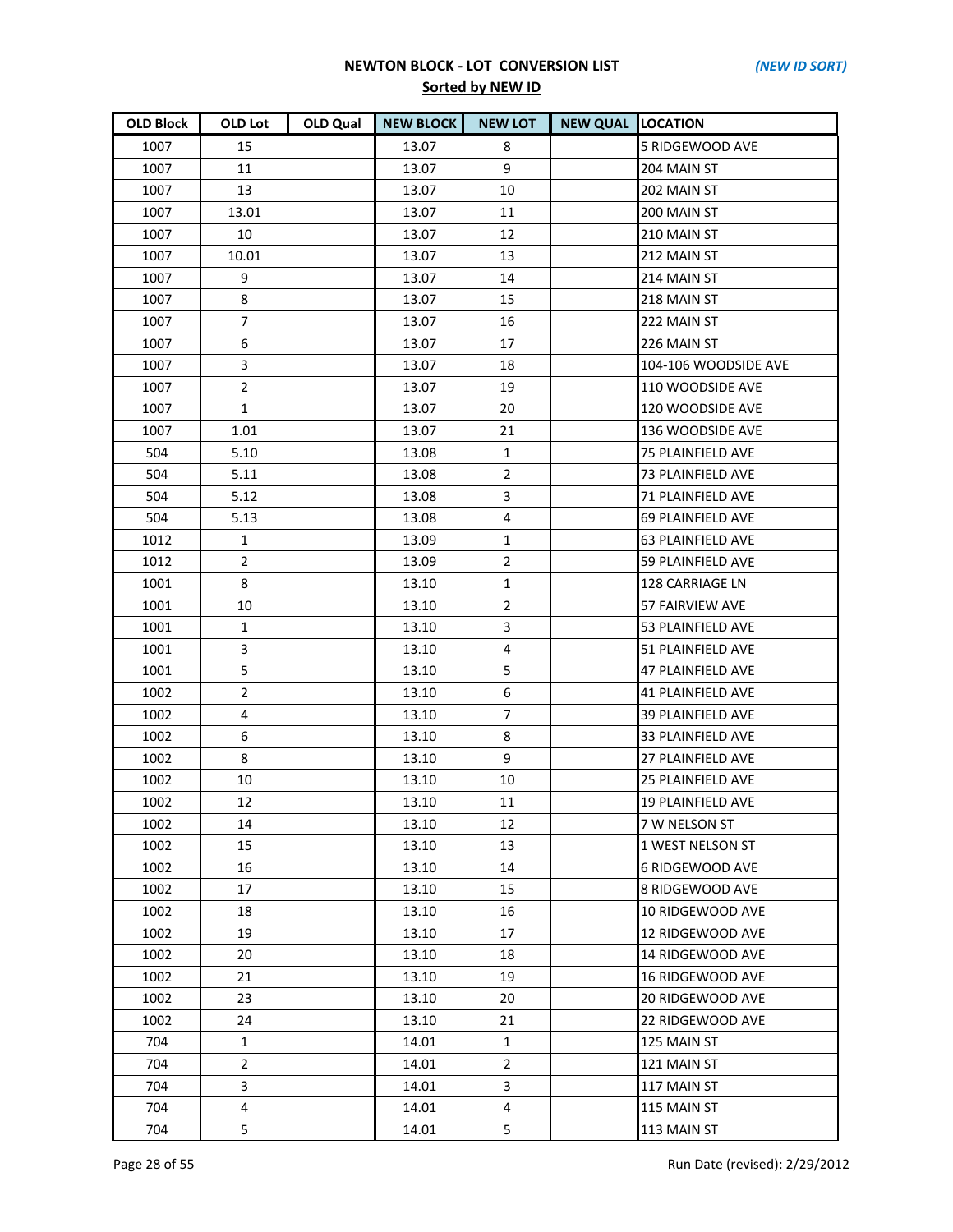| <b>OLD Block</b> | OLD Lot        | OLD Qual | <b>NEW BLOCK</b> | <b>NEW LOT</b> | <b>NEW QUAL LOCATION</b> |                      |
|------------------|----------------|----------|------------------|----------------|--------------------------|----------------------|
| 704              | 6              |          | 14.01            | 6              |                          | 105 MAIN ST          |
| 704              | 7              |          | 14.01            | $\overline{7}$ |                          | 4 ELM ST             |
| 704              | 8              |          | 14.01            | 8              |                          | 6 ELM ST             |
| 704              | 9              |          | 14.01            | 9              |                          | 8 ELM ST             |
| 704              | 10             |          | 14.01            | 10             |                          | 10 ELM ST            |
| 704              | 11             |          | 14.01            | 11             |                          | 12 ELM ST            |
| 704              | 12             |          | 14.01            | 12             |                          | <b>4 MAPLE AVE</b>   |
| 704              | 13             |          | 14.01            | 13             |                          | <b>6 MAPLE AVE</b>   |
| 704              | 14             |          | 14.01            | 14             |                          | <b>8 MAPLE AVE</b>   |
| 704              | 15             |          | 14.01            | 15             |                          | 10 MAPLE AVE         |
| 704              | 16             |          | 14.01            | 16             |                          | 12 MAPLE AVE         |
| 611              | $\mathbf{1}$   |          | 14.01            | 17             |                          | 131 MAIN ST          |
| 610              | 19             |          | 14.02            | 1              |                          | 155 MAIN ST          |
| 610              | 18             |          | 14.02            | $\overline{2}$ |                          | 41 MAPLE AVE         |
| 610              | 17             |          | 14.02            | 3              |                          | <b>39 MAPLE AVE</b>  |
| 610              | 16             |          | 14.02            | 4              |                          | <b>37 MAPLE AVE</b>  |
| 610              | 16.01          |          | 14.02            | 5              |                          | 33 MAPLE AVE         |
| 610              | 15             |          | 14.02            | 6              |                          | 27 MAPLE AVE         |
| 610              | 14             |          | 14.02            | $\overline{7}$ |                          | <b>25 MAPLE AVE</b>  |
| 610              | 13             |          | 14.02            | 8              |                          | 23 MAPLE AVE         |
| 610              | 12             |          | 14.02            | 9              |                          | 21 MAPLE AVE         |
| 705              | $\mathbf 1$    |          | 14.02            | 10             |                          | <b>19 MAPLE AVE</b>  |
| 705              | $\overline{2}$ |          | 14.02            | 11             |                          | 17 MAPLE AVE         |
| 705              | 3              |          | 14.02            | 12             |                          | <b>15 MAPLE AVE</b>  |
| 705              | 4              |          | 14.02            | 13             |                          | <b>11 MAPLE AVE</b>  |
| 705              | 5              |          | 14.02            | 14             |                          | 9 MAPLE AVE          |
| 705              | 6              |          | 14.02            | 15             |                          | 7 MAPLE AVE          |
| 705              | $\overline{7}$ |          | 14.02            | 16             |                          | <b>5 MAPLE AVE</b>   |
| 705              | 8              |          | 14.02            | 17             |                          | 18 ELM ST            |
| 705              | 10             |          | 14.02            | 18             |                          | 22 ELM ST            |
| 705              | 11             |          | 14.02            | 19             |                          | 26 ELM ST            |
| 705              | 11.01          |          | 14.02            | 20             |                          | <b>48 MADISON ST</b> |
| 705              | 13             |          | 14.02            | 21             |                          | 50 MADISON ST        |
| 705              | 14             |          | 14.02            | 22             |                          | 52 MADISON ST        |
| 705              | 15             |          | 14.02            | 23             |                          | 54 MADISON ST        |
| 705              | 16             |          | 14.02            | 24             |                          | 56 MADISON ST        |
| 705              | 17             |          | 14.02            | 25             |                          | <b>58 MADISON ST</b> |
| 705              | 18             |          | 14.02            | 26             |                          | 62 MADISON ST        |
| 610              | 11             |          | 14.02            | 27             |                          | 76 MADISON ST        |
| 610              | 10             |          | 14.02            | 28             |                          | 80 MADISON ST        |
| 610              | 9              |          | 14.02            | 29             |                          | 82 MADISON ST        |
| 610              | 8              |          | 14.02            | 30             |                          | <b>86 MADISON ST</b> |
| 610              | $\overline{7}$ |          | 14.02            | 31             |                          | <b>88 MADISON ST</b> |
| 610              | 6              |          | 14.02            | 32             |                          | 88-1/2 MADISON ST    |
| 610              | 5              |          | 14.02            | 33             |                          | 90 MADISON ST        |
| 610              | $\overline{4}$ |          | 14.02            | 34             |                          | 92 MADISON ST        |

Page 29 of 55 Run Date (revised): 2/29/2012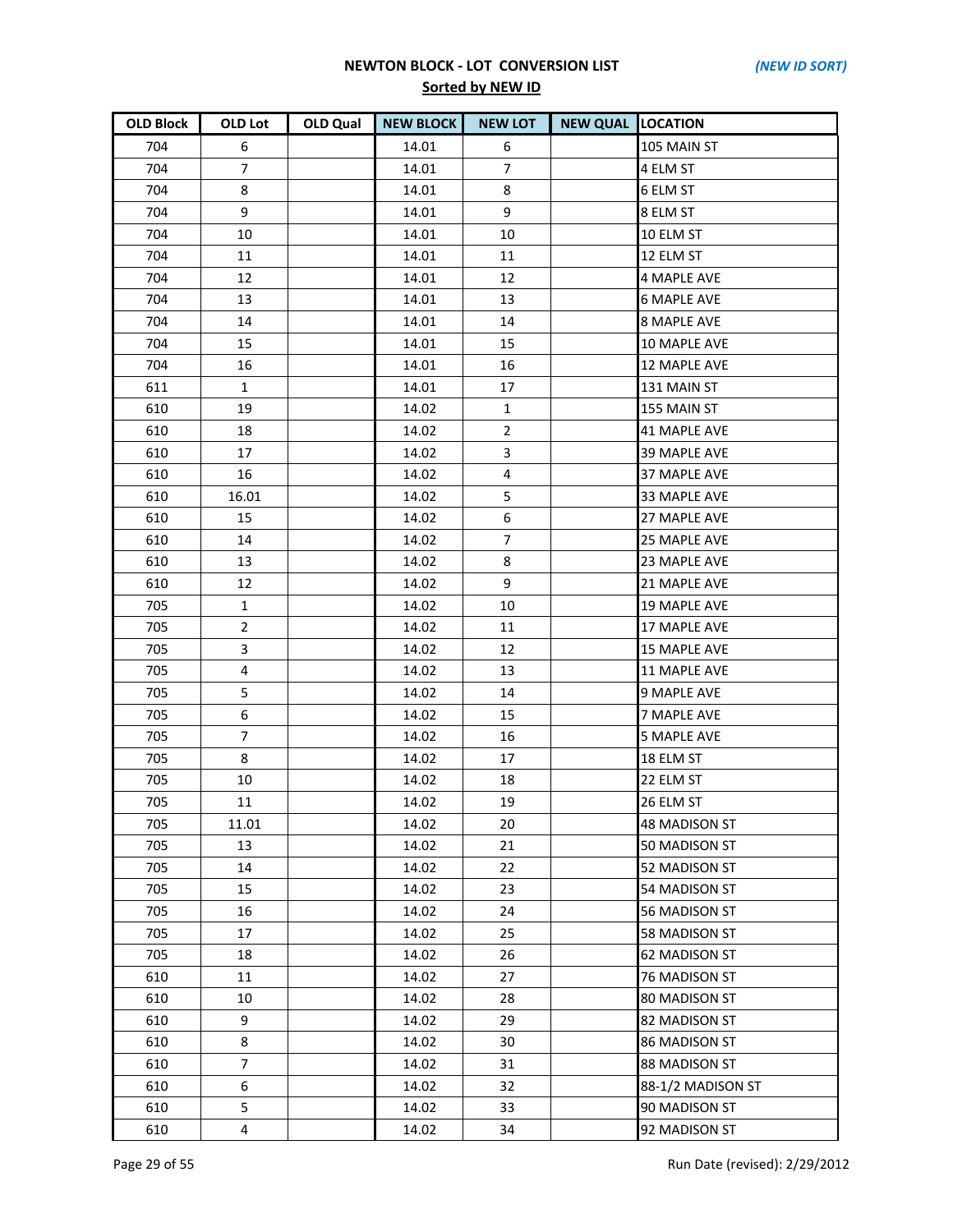| <b>OLD Block</b> | OLD Lot        | OLD Qual | <b>NEW BLOCK</b> | <b>NEW LOT</b>   | <b>NEW QUAL LOCATION</b> |                     |
|------------------|----------------|----------|------------------|------------------|--------------------------|---------------------|
| 610              | 3              |          | 14.02            | 35               |                          | 94 MADISON ST       |
| 610              | $\overline{2}$ |          | 14.02            | 36               |                          | 163 MAIN ST         |
| 610              | $\mathbf{1}$   |          | 14.02            | 37               |                          | 161 MAIN ST         |
| 610              | 1.01           |          | 14.02            | 38               |                          | 159 MAIN ST         |
| 610              | 20             |          | 14.02            | 39               |                          | 157 MAIN ST         |
| 710              | $\mathbf{1}$   |          | 14.03            | $\mathbf{1}$     |                          | 101 MAIN ST         |
| 710              | 20             |          | 14.03            | $\overline{2}$   |                          | 97 MAIN ST TO ELM   |
| 710              | 19             |          | 14.03            | 3                |                          | 93 MAIN ST          |
| 710              | 18             |          | 14.03            | 4                |                          | 12 HALSTED ST       |
| 710              | 17             |          | 14.03            | 5                |                          | 14 HALSTED ST       |
| 710              | 16             |          | 14.03            | $\boldsymbol{6}$ |                          | 16 HALSTED ST       |
| 710              | 15             |          | 14.03            | $\overline{7}$   |                          | 20 HALSTED ST       |
| 710              | 14             |          | 14.03            | 8                |                          | 22 HALSTED ST       |
| 710              | 13             |          | 14.03            | 9                |                          | 28 HALSTED ST       |
| 710              | 12.01          |          | 14.03            | 10               |                          | 32 HALSTED ST       |
| 710              | 11             |          | 14.03            | 11               |                          | 36 HALSTED ST       |
| 710              | 10             |          | 14.03            | 12               |                          | 36 MADISON ST       |
| 710              | 9              |          | 14.03            | 13               |                          | 23 ELM ST           |
| 710              | 8              |          | 14.03            | 14               |                          | 21 ELM ST           |
| 710              | $\overline{7}$ |          | 14.03            | 15               |                          | 26 HALSTED ST       |
| 710              | 5              |          | 14.03            | 16               |                          | 11 ELM ST           |
| 710              | 3              |          | 14.03            | 17               |                          | 9 ELM ST            |
| 710              | $\overline{2}$ |          | 14.03            | 18               |                          | 3 ELM ST            |
| 710              | 1.01           |          | 14.03            | 19               |                          | <b>ELM ST</b>       |
| 1101             | 3              |          | 14.04            | $\mathbf{1}$     |                          | 19 LAWNWOOD AVE     |
| 1101             | 3.01           |          | 14.04            | $\overline{2}$   |                          | 17 LAWNWOOD AVE     |
| 1101             | 2.01           |          | 14.04            | 3                |                          | LAWNWOOD AVE        |
| 1101             | $\overline{7}$ |          | 14.04            | 4                |                          | 9 CASSIDY PL        |
| 1101             | 5              |          | 14.04            | 5                |                          | 15 LAWNWOOD AVE     |
| 1101             | $\overline{2}$ |          | 14.04            | 6                |                          | 11 LAWNWOOD AVE     |
| 1101             | 1.01           |          | 14.04            | $\overline{7}$   |                          | 9 LAWNWOOD AVE      |
| 1101             | 1              |          | 14.04            | 8                |                          | 7 LAWNWOOD AVE      |
| 1004             | 9.02           |          | 14.04            | 9                |                          | <b>6 CASSIDY PL</b> |
| 1004             | 9.01           |          | 14.04            | 10               |                          | 4 CASSIDY PL        |
| 1004             | 9              |          | 14.04            | 11               |                          | 3 LAWNWOOD AVE      |
| 1004             | $\mathbf{1}$   |          | 14.04            | 12               |                          | 1 LAWNWOOD AVE      |
| 1004             | 1.01           |          | 14.04            | 13               |                          | 177 MAIN ST         |
| 1004             | 2.01           |          | 14.04            | 14               |                          | 175 MAIN ST         |
| 1004             | 3              |          | 14.04            | 15               |                          | 173 MAIN ST         |
| 1004             | $\overline{4}$ |          | 14.04            | 16               |                          | 171 MAIN ST         |
| 1004             | 5              |          | 14.04            | 17               |                          | 101 MADISON ST      |
| 1004             | 6              |          | 14.04            | 18               |                          | 99 MADISON ST       |
| 1004             | 7              |          | 14.04            | 19               |                          | 97 MADISON ST       |
| 1004             | 8              |          | 14.04            | 20               |                          | 95 MADISON ST       |
| 1101             | 8              |          | 14.04            | 21               |                          | 93 MADISON ST       |
| 1101             | 9              |          | 14.04            | 22               |                          | 89 MADISON ST       |

Page 30 of 55 Run Date (revised): 2/29/2012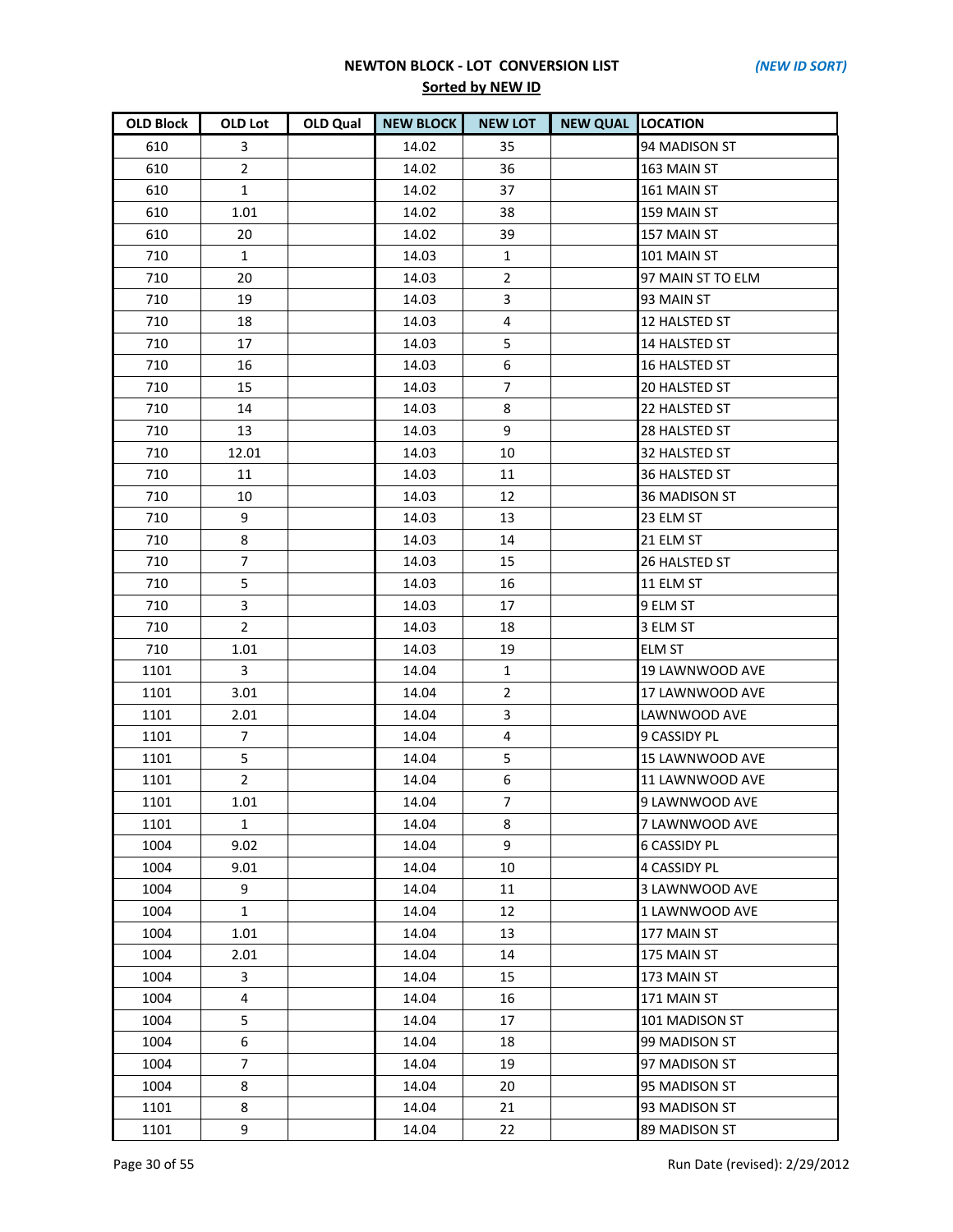| <b>OLD Block</b> | OLD Lot | OLD Qual | <b>NEW BLOCK</b> | <b>NEW LOT</b> | <b>NEW QUAL LOCATION</b> |                      |
|------------------|---------|----------|------------------|----------------|--------------------------|----------------------|
| 1101             | 10      |          | 14.04            | 23             |                          | 87 MADISON ST        |
| 1101             | 11      |          | 14.04            | 24             |                          | 85 MADISON ST        |
| 1101             | 12      |          | 14.04            | 25             |                          | 81 MADISON ST        |
| 1101             | 13      |          | 14.04            | 26             |                          | 79 MADISON ST        |
| 1101             | 14      |          | 14.04            | 27             |                          | 77 MADISON ST REAR   |
| 1101             | 15      |          | 14.04            | 28             |                          | 75 MADISON ST        |
| 1101             | 16      |          | 14.04            | 29             |                          | 71 MADISON ST        |
| 1101             | 18      |          | 14.04            | 30             |                          | <b>65 MADISON ST</b> |
| 1101             | 19      |          | 14.04            | 31             |                          | <b>63 MADISON ST</b> |
| 1101             | 20      |          | 14.04            | 32             |                          | 61 MADISON ST        |
| 1101             | 21      |          | 14.04            | 33             |                          | 59 MADISON ST        |
| 1101             | 22      |          | 14.04            | 34             |                          | 57 MADISON ST        |
| 1101             | 23.01   |          | 14.04            | 35             |                          | 55 MADISON ST        |
| 1101             | 24      |          | 14.04            | 36             |                          | 51 MADISON ST        |
| 1101             | 25      |          | 14.04            | 37             |                          | 49 MADISON ST        |
| 1101             | 26      |          | 14.04            | 38             |                          | 47 MADISON ST        |
| 1101             | 27      |          | 14.04            | 39             |                          | 45 MADISON ST        |
| 1101             | 28      |          | 14.04            | 40             |                          | 43 MADISON ST        |
| 1101             | 29      |          | 14.04            | 41             |                          | <b>41 MADISON ST</b> |
| 1101             | 30      |          | 14.04            | 42             |                          | 39 MADISON ST        |
| 1101             | 31      |          | 14.04            | 43             |                          | 37 MADISON ST        |
| 1101             | 27.01   |          | 14.04            | 44             |                          | 6-1/2 WALKER ST      |
| 1101             | 32      |          | 14.04            | 45             |                          | <b>6 WALKER ST</b>   |
| 1101             | 34      |          | 14.04            | 46             |                          | 8 WALKER ST          |
| 1101             | 35      |          | 14.04            | 47             |                          | 35 MADISON ST        |
| 1101             | 36      |          | 14.04            | 48             |                          | 33 MADISON ST        |
| 1101             | 37      |          | 14.04            | 49             |                          | 38 HALSTED ST        |
| 1101             | 39      |          | 14.04            | 50             |                          | <b>1 WALKER ST</b>   |
| 1101             | 38      |          | 14.04            | 51             |                          | <b>40 HALSTED ST</b> |
| 1101             | 40      |          | 14.04            | 52             |                          | 42 HALSTED ST        |
| 1101             | 40.01   |          | 14.04            | 53             |                          | <b>3 WALKER ST</b>   |
| 1101             | 41      |          | 14.04            | 54             |                          | 5 WALKER ST          |
| 1101             | 42      |          | 14.04            | 55             |                          | <b>48 HALSTED ST</b> |
| 1101             | 43      |          | 14.04            | 56             |                          | 7 WALKER ST          |
| 1101             | 44      |          | 14.04            | 57             |                          | 50 HALSTED ST        |
| 1101             | 45      |          | 14.04            | 58             |                          | 9 WALKER ST          |
| 1101             | 46      |          | 14.04            | 59             |                          | <b>52 HALSTED ST</b> |
| 1101             | 47      |          | 14.04            | 60             |                          | 54 HALSTED ST        |
| 1101             | 48      |          | 14.04            | 61             |                          | 56 HALSTED ST        |
| 1101             | 49      |          | 14.04            | 62             |                          | 58 HALSTED ST        |
| 1101             | 34.01   |          | 14.04            | 63             |                          | <b>12 WALKER ST</b>  |
| 1111             | 16.01   |          | 14.05            | $\mathbf{1}$   |                          | 39 HALSTED ST        |
| 1111             | 16      |          | 14.05            | $\overline{2}$ |                          | 23 MADISON ST        |
| 1111             | 15      |          | 14.05            | 3              |                          | 21 MADISON ST        |
| 1111             | 14      |          | 14.05            | 4              |                          | <b>19 MADISON ST</b> |
| 1111             | 13      |          | 14.05            | 5              |                          | 17-17-1/2 MADISON ST |

Page 31 of 55 Run Date (revised): 2/29/2012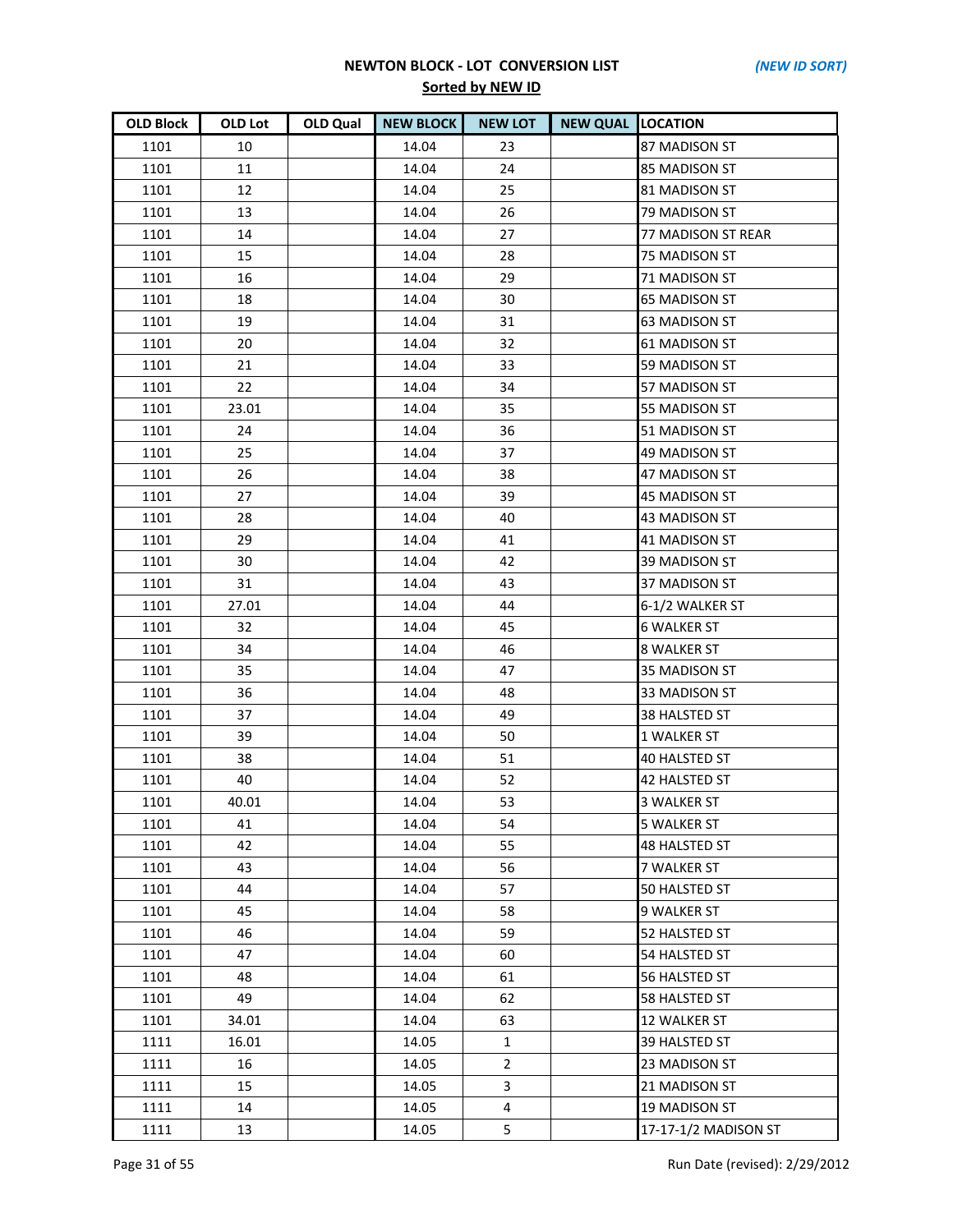| <b>OLD Block</b> | OLD Lot        | OLD Qual | <b>NEW BLOCK</b> | <b>NEW LOT</b> | <b>NEW QUAL LOCATION</b> |                       |
|------------------|----------------|----------|------------------|----------------|--------------------------|-----------------------|
| 1111             | 12             |          | 14.05            | 6              |                          | <b>15 MADISON ST</b>  |
| 1111             | 11             |          | 14.05            | $\overline{7}$ |                          | 4 CEDAR ST            |
| 1111             | 10             |          | 14.05            | 8              |                          | <b>8 CEDAR ST</b>     |
| 1111             | 9              |          | 14.05            | 9              |                          | 10 CEDAR ST           |
| 1111             | 8              |          | 14.05            | 10             |                          | 12 CEDAR ST           |
| 1111             | 5              |          | 14.05            | 11             |                          | 262 SPRING ST         |
| 1111             | 3              |          | 14.05            | 12             |                          | 270 SPRING ST         |
| 1111             | $\mathbf{1}$   |          | 14.05            | 13             |                          | <b>HALSTED ST</b>     |
| 1111             | 18             |          | 14.05            | 14             |                          | <b>45 HALSTED ST</b>  |
| 1111             | 17             |          | 14.05            | 15             |                          | 41 HALSTED ST         |
| 1110             | 11             |          | 14.06            | 1              |                          | 11 MADISON ST         |
| 1110             | 10             |          | 14.06            | $\overline{2}$ |                          | 9 MADISON ST          |
| 1110             | 9              |          | 14.06            | 3              |                          | 7 MADISON ST          |
| 1110             | 8              |          | 14.06            | 4              |                          | 236 SPRING ST         |
| 1110             | $\overline{7}$ |          | 14.06            | 5              |                          | 238 SPRING ST         |
| 1110             | 6              |          | 14.06            | 6              |                          | 244 SPRING ST         |
| 1110             | 5              |          | 14.06            | $\overline{7}$ |                          | 246 SPRING ST         |
| 1110             | 4              |          | 14.06            | 8              |                          | 248 SPRING ST         |
| 1110             | 3              |          | 14.06            | 9              |                          | 250 SPRING ST         |
| 1110             | $\overline{2}$ |          | 14.06            | 10             |                          | 252 SPRING ST         |
| 1110             | $\mathbf{1}$   |          | 14.06            | 11             |                          | 256 SPRING ST         |
| 1110             | 16             |          | 14.06            | 12             |                          | 9 CEDAR ST            |
| 1110             | 15             |          | 14.06            | 13             |                          | 7 CEDAR ST            |
| 1110             | 14             |          | 14.06            | 14             |                          | <b>5 CEDAR ST</b>     |
| 1110             | 12             |          | 14.06            | 15             |                          | 1-3 CEDAR ST          |
| 801              | 1              |          | 15.01            | 1              |                          | 51 TRINITY ST         |
| 801              | $\overline{2}$ |          | 15.01            | $\overline{2}$ |                          | <b>49 TRINITY ST</b>  |
| 801              | 3              |          | 15.01            | 3              |                          | 4 TOWNSEND ST         |
| 801              | 4              |          | 15.01            | 4              |                          | <b>6 TOWNSEND ST</b>  |
| 801              | 5              |          | 15.01            | 5              |                          | 8 TOWNSEND ST         |
| 801              | 6              |          | 15.01            | 6              |                          | 10 TOWNSEND ST        |
| 801              | 7              |          | 15.01            | 7              |                          | 16 TOWNSEND ST        |
| 801              | 8              |          | 15.01            | 8              |                          | 20 TOWNSEND ST        |
| 801              | 9              |          | 15.01            | 9              |                          | 22 TOWNSEND ST        |
| 801              | 10             |          | 15.01            | 10             |                          | 24 TOWNSEND ST        |
| 801              | 11             |          | 15.01            | 11             |                          | <b>26 TOWNSEND ST</b> |
| 801              | 12.01          |          | 15.01            | 12             |                          | 28 TOWNSEND ST        |
| 801              | 12             |          | 15.01            | 13             |                          | 32 TOWNSEND ST        |
| 801              | 14             |          | 15.01            | 14             |                          | 36 TOWNSEND ST        |
| 801              | 15             |          | 15.01            | 15             |                          | <b>TOWNSEND ST</b>    |
| 802              | 14             |          | 15.01            | 16             |                          | <b>UNION PL</b>       |
| 802              | 29             |          | 15.01            | 17             |                          | 71 TRINITY ST - REAR  |
| 802              | 37             |          | 15.01            | 18             |                          | 85-1/2 TRINITY ST     |
| 802              | 35.02          |          | 15.01            | 19             |                          | 95 TRINITY ST         |
| 802              | 35.01          |          | 15.01            | 20             |                          | 93 TRINITY ST         |
| 802              | 36.01          |          | 15.01            | 21             |                          | 89 TRINITY ST         |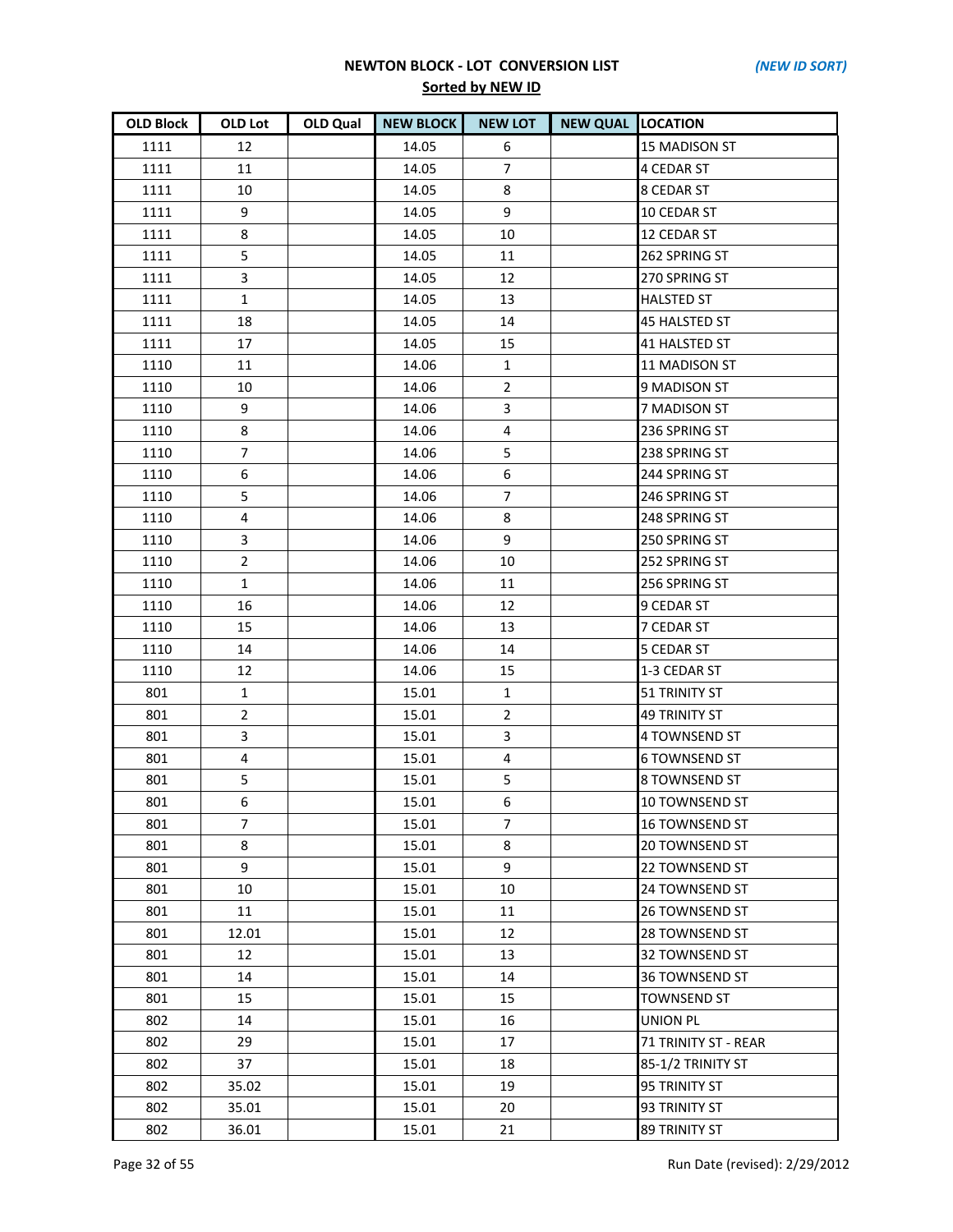| <b>OLD Block</b> | OLD Lot        | OLD Qual | <b>NEW BLOCK</b> | <b>NEW LOT</b> | <b>NEW QUAL LOCATION</b> |                      |
|------------------|----------------|----------|------------------|----------------|--------------------------|----------------------|
| 802              | 34             |          | 15.01            | 22             |                          | 91 TRINITY ST        |
| 802              | 33             |          | 15.01            | 23             |                          | 87 TRINITY ST        |
| 802              | 32.01          |          | 15.01            | 24             |                          | <b>81 TRINITY ST</b> |
| 802              | 31             |          | 15.01            | 25             |                          | 79 TRINITY ST        |
| 802              | 30             |          | 15.01            | 26             |                          | <b>75 TRINITY ST</b> |
| 802              | 27             |          | 15.01            | 27             |                          | <b>71 TRINITY ST</b> |
| 802              | 26             |          | 15.01            | 28             |                          | <b>69 TRINITY ST</b> |
| 802              | 25             |          | 15.01            | 29             |                          | <b>67 TRINITY ST</b> |
| 802              | 24             |          | 15.01            | 30             |                          | <b>65 TRINITY ST</b> |
| 802              | 23             |          | 15.01            | 31             |                          | <b>63 TRINITY ST</b> |
| 802              | 22             |          | 15.01            | 32             |                          | <b>59 TRINITY ST</b> |
| 802              | 41             |          | 15.01            | 33             |                          | 16 UNION PL          |
| 802              | 21             |          | 15.01            | 34             |                          | <b>18 UNION PL</b>   |
| 802              | 20             |          | 15.01            | 35             |                          | <b>20 UNION PL</b>   |
| 802              | 19             |          | 15.01            | 36             |                          | 22 UNION PL          |
| 802              | 18             |          | 15.01            | 37             |                          | <b>24 UNION PL</b>   |
| 802              | 16.01          |          | 15.01            | 38             |                          | 26 UNION PL          |
| 802              | 17             |          | 15.01            | 39             |                          | 28 UNION PL          |
| 802              | 15             |          | 15.01            | 40             |                          | 32 UNION PL          |
| 802              | 13             |          | 15.01            | 41             |                          | <b>37 UNION PL</b>   |
| 802              | 12             |          | 15.01            | 42             |                          | 35 UNION PL          |
| 802              | 11             |          | 15.01            | 43             |                          | 31 UNION PL          |
| 802              | 10             |          | 15.01            | 44             |                          | <b>29 UNION PL</b>   |
| 802              | 9              |          | 15.01            | 45             |                          | 25 UNION PL          |
| 802              | 8              |          | 15.01            | 46             |                          | 23 UNION PL          |
| 802              | $\overline{7}$ |          | 15.01            | 47             |                          | 21 UNION PL          |
| 802              | 6              |          | 15.01            | 48             |                          | 19 UNION PL          |
| 802              | 4              |          | 15.01            | 49             |                          | 17 UNION PL          |
| 802              | 3              |          | 15.01            | 50             |                          | 15 UNION PL          |
| 802              | 3.02           |          | 15.01            | 51             |                          | 57 TRINITY ST        |
| 802              | 3.01           |          | 15.01            | 52             |                          | 57 TRINITY ST        |
| 802              | 1              |          | 15.01            | 53             |                          | 55 TRINITY ST        |
| 1108             | $\mathbf{1}$   |          | 15.02            | 1              |                          | 9 KELSEY AVE         |
| 1108             | $\overline{2}$ |          | 15.02            | $\overline{2}$ |                          | 7 KELSEY AVE         |
| 1108             | 3              |          | 15.02            | 3              |                          | <b>5 KELSEY AVE</b>  |
| 1108             | $\overline{4}$ |          | 15.02            | 4              |                          | <b>3 KELSEY AVE</b>  |
| 1108             | 5              |          | 15.02            | 5              |                          | 1 KELSEY AVE         |
| 1108             | 6              |          | 15.02            | 6              |                          | 98 TRINITY ST        |
| 1108             | $\overline{7}$ |          | 15.02            | $\overline{7}$ |                          | <b>96 TRINITY ST</b> |
| 1108             | 8              |          | 15.02            | 8              |                          | 94 TRINITY ST        |
| 1108             | 9              |          | 15.02            | 9              |                          | 92 TRINITY ST        |
| 1108             | 10             |          | 15.02            | 10             |                          | 90 TRINITY ST        |
| 1108             | 11             |          | 15.02            | 11             |                          | <b>88 TRINITY ST</b> |
| 1108             | 12             |          | 15.02            | 12             |                          | <b>84 TRINITY ST</b> |
| 1108             | 13             |          | 15.02            | 13             |                          | 20 HAMPTON ST        |
| 1108             | 14             |          | 15.02            | 14             |                          | 18 HAMPTON ST        |

Page 33 of 55 Run Date (revised): 2/29/2012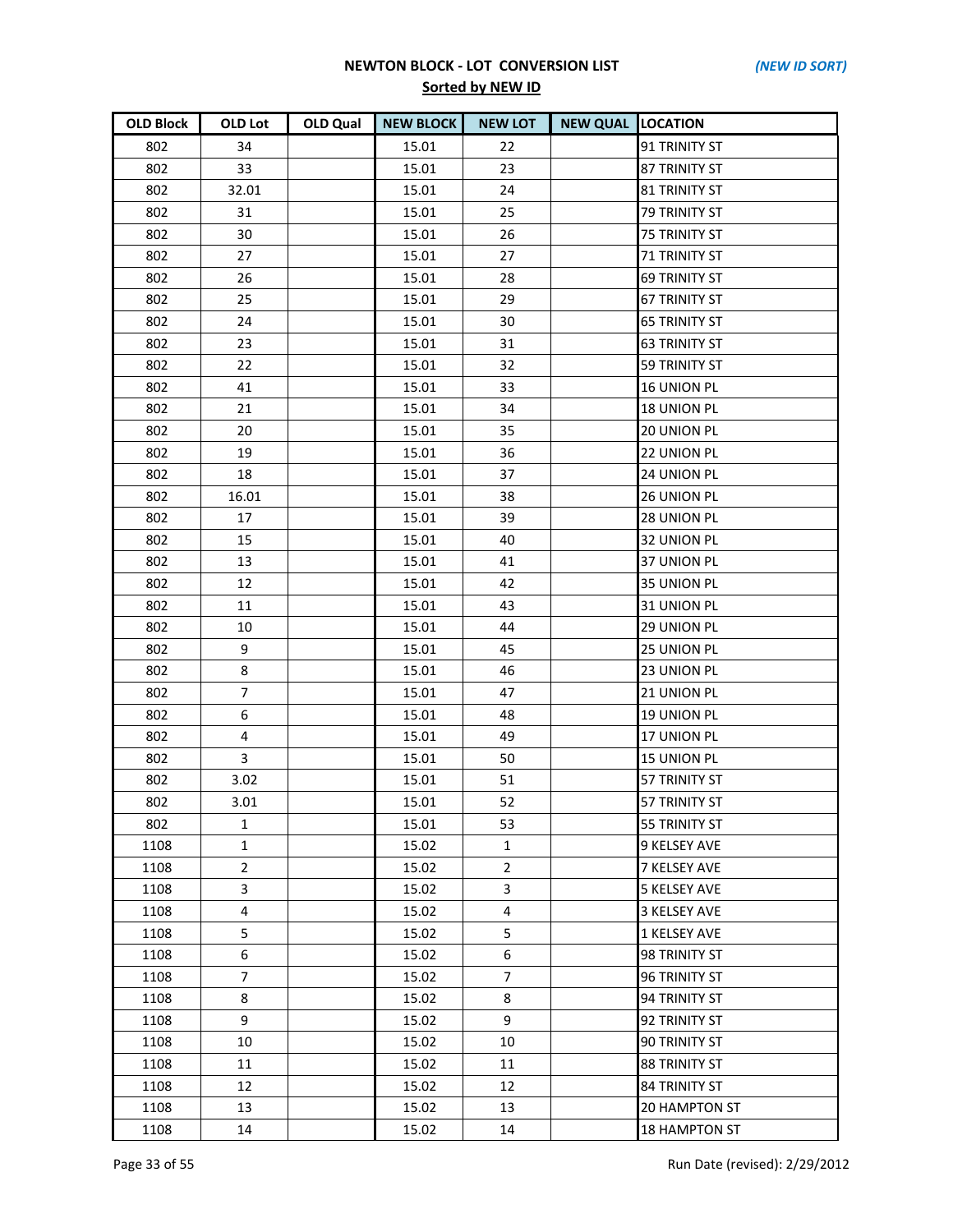| <b>OLD Block</b> | <b>OLD Lot</b> | <b>OLD Qual</b> | <b>NEW BLOCK</b> | <b>NEW LOT</b> | <b>NEW QUAL LOCATION</b> |                           |
|------------------|----------------|-----------------|------------------|----------------|--------------------------|---------------------------|
| 1108             | 15             |                 | 15.02            | 15             |                          | <b>16 HAMPTON ST</b>      |
| 1108             | 16             |                 | 15.02            | 16             |                          | <b>14 HAMPTON ST</b>      |
| 1108             | 17             |                 | 15.02            | 17             |                          | <b>12 HAMPTON ST</b>      |
| 1108             | 18             |                 | 15.02            | 18             |                          | 8 HAMPTON ST              |
| 1108             | 19.02          |                 | 15.02            | 19             |                          | <b>4 HAMPTON ST</b>       |
| 1108             | 19.03          |                 | 15.02            | 20             |                          | 2 HAMPTON ST              |
| 1108             | 21.01          |                 | 15.02            | 21             |                          | 267 SPRING ST             |
| 1108             | 21             |                 | 15.02            | 23             |                          | 271 SPRING ST             |
| 1108             | 20             |                 | 15.02            | 24             |                          | 275 SPRING ST             |
| 1108             | 19.01          |                 | 15.02            | 25             |                          | 277 SPRING ST             |
| 1108             | 23             |                 | 15.02            | 26             |                          | 21 KELSEY AVE             |
| 1109             | 16             |                 | 15.03            | $\mathbf{1}$   |                          | 237 SPRING ST             |
| 1109             | 15             |                 | 15.03            | $\overline{2}$ |                          | <b>4 UNION PL</b>         |
| 1109             | 14             |                 | 15.03            | 3              |                          | <b>8 UNION PL</b>         |
| 1109             | 13             |                 | 15.03            | $\overline{4}$ |                          | 10 UNION PL               |
| 1109             | 11             |                 | 15.03            | 5              |                          | <b>64 TRINITY ST</b>      |
| 1109             | 10             |                 | 15.03            | 6              |                          | <b>70 TRINITY ST</b>      |
| 1109             | 9              |                 | 15.03            | $\overline{7}$ |                          | <b>74 TRINITY ST-REAR</b> |
| 1109             | 9.01           |                 | 15.03            | 8              |                          | 74-A TRINITY ST           |
| 1109             | 8              |                 | 15.03            | 9              |                          | <b>76 TRINITY ST</b>      |
| 1109             | 5              |                 | 15.03            | 10             |                          | <b>80 TRINITY ST</b>      |
| 1109             | 4              |                 | 15.03            | 11             |                          | <b>19 HAMPTON ST</b>      |
| 1109             | $\overline{2}$ |                 | 15.03            | 12             |                          | <b>17 HAMPTON ST</b>      |
| 1109             | $\mathbf{1}$   |                 | 15.03            | 13             |                          | <b>15 HAMPTON ST</b>      |
| 1109             | 23             |                 | 15.03            | 14             |                          | 257 SPRING ST             |
| 1109             | 22             |                 | 15.03            | 15             |                          | 255 SPRING ST             |
| 1109             | 20             |                 | 15.03            | 16             |                          | 249 SPRING ST             |
| 1109             | 18             |                 | 15.03            | 17             |                          | 245 SPRING ST             |
| 1109             | 17             |                 | 15.03            | 18             |                          | 241 SPRING ST             |
| 503              | $\mathbf{1}$   |                 | 16.01            | $\mathbf{1}$   |                          | 221 WOODSIDE AVE          |
| 902.03           | $\mathbf{1}$   |                 | 16.01            | $\overline{2}$ |                          | 159 MERRIAM AVE           |
| 902.03           | $\overline{2}$ |                 | 16.01            | 3              |                          | 157 MERRIAM AVE           |
| 902.03           | 3              |                 | 16.01            | 4              |                          | 155 MERRIAM AVE           |
| 902.03           | 4              |                 | 16.01            | 5              |                          | 153 MERRIAM AVE           |
| 902.03           | 6              |                 | 16.01            | 6              |                          | 149 MERRIAM AVE           |
| 902.03           | $\overline{7}$ |                 | 16.01            | 7              |                          | 147 MERRIAM AVE           |
| 902.03           | 8              |                 | 16.01            | 8              |                          | <b>145 MERRIAM AVE</b>    |
| 902.03           | 9              |                 | 16.01            | 9              |                          | 143 MERRIAM AVE           |
| 902.03           | 10             |                 | 16.01            | 10             |                          | 141 MERRIAM AVE           |
| 902.03           | 11             |                 | 16.01            | 11             |                          | <b>139 MERRIAM AVE</b>    |
| 902.03           | 12             |                 | 16.01            | 12             |                          | 137 MERRIAM AVE           |
| 902.03           | 13             |                 | 16.01            | 13             |                          | 135 MERRIAM AVE           |
| 902.03           | 14             |                 | 16.01            | 14             |                          | 133 MERRIAM AVE           |
| 902.03           | 15             |                 | 16.01            | 15             |                          | 2 JERSEY PL               |
| 902.03           | 16             |                 | 16.01            | 16             |                          | <b>JERSEY PL</b>          |
| 902.03           | 17             |                 | 16.01            | 17             |                          | 15 JERSEY PL              |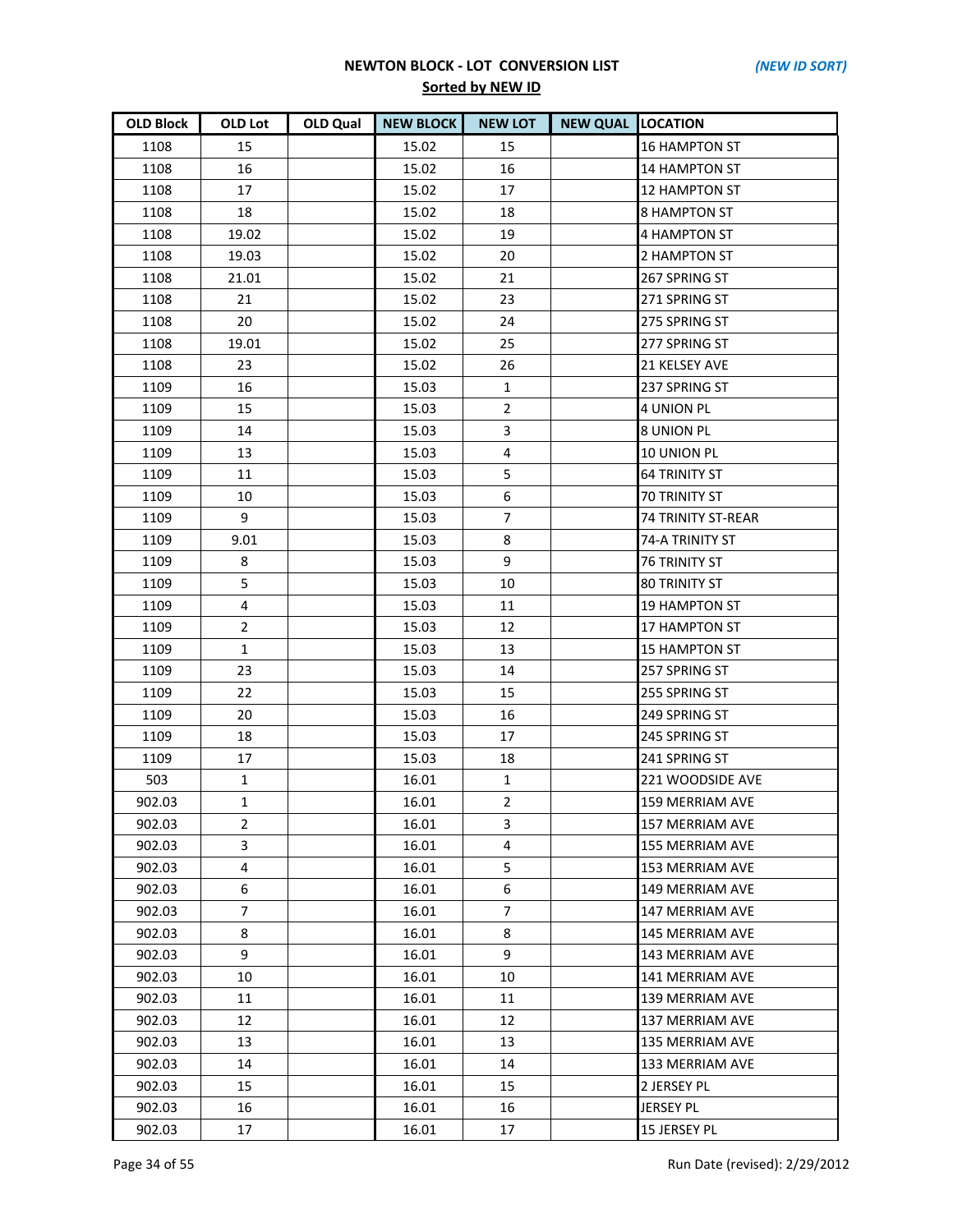| <b>OLD Block</b> | OLD Lot        | OLD Qual | <b>NEW BLOCK</b> | <b>NEW LOT</b> | <b>NEW QUAL LOCATION</b> |                           |
|------------------|----------------|----------|------------------|----------------|--------------------------|---------------------------|
| 902.03           | 18             |          | 16.01            | 18             |                          | 17 JERSEY PL              |
| 902.03           | 19             |          | 16.01            | 19             |                          | 19 JERSEY PL              |
| 902.03           | 20             |          | 16.01            | 20             |                          | 21 JERSEY PL              |
| 902.03           | 21             |          | 16.01            | 21             |                          | 23 JERSEY PL              |
| 902.03           | 22             |          | 16.01            | 22             |                          | 25 JERSEY PL              |
| 902.03           | 23             |          | 16.01            | 23             |                          | <b>MERRIAM AVE - REAR</b> |
| 1201.01          | 1.01           |          | 16.01            | 24             |                          | 2 WOODRIDGE CT            |
| 1201.01          | 1.02           |          | 16.01            | 25             |                          | 4 WOODRIDGE CT            |
| 1201.01          | 1.03           |          | 16.01            | 26             |                          | <b>6 WOODRIDGE CT</b>     |
| 1201.01          | 1.04           |          | 16.01            | 27             |                          | 8 WOODRIDGE CT            |
| 1201.01          | 1.05           |          | 16.01            | 28             |                          | <b>10 WOODRIDGE CT</b>    |
| 1201.01          | 1.06           |          | 16.01            | 29             |                          | 12 WOODRIDGE CT           |
| 1201.01          | 1.07           |          | 16.01            | 30             |                          | 14 WOODRIDGE CT           |
| 1201.01          | 1.08           |          | 16.01            | 31             |                          | <b>16 WOODRIDGE CT</b>    |
| 1201.01          | 1.09           |          | 16.01            | 32             |                          | <b>18 WOODRIDGE CT</b>    |
| 1201.01          | 1.10           |          | 16.01            | 33             |                          | 17 WOODRIDGE CT           |
| 1201.10          | 18             |          | 16.01            | 34             |                          | <b>35 PATERSON PL</b>     |
| 1201.10          | 17             |          | 16.01            | 35             |                          | 33 PATERSON PL            |
| 1201.10          | 16             |          | 16.01            | 36             |                          | 31 PATERSON PL            |
| 1201.10          | 15             |          | 16.01            | 37             |                          | <b>29 PATERSON PL</b>     |
| 1201.10          | 14             |          | 16.01            | 38             |                          | 27 PATERSON PL            |
| 1201.10          | 13             |          | 16.01            | 39             |                          | <b>25 PATERSON PL</b>     |
| 1201.10          | 12             |          | 16.01            | 40             |                          | 23 PATERSON PL            |
| 1201.10          | 11             |          | 16.01            | 41             |                          | 21 PATERSON PL            |
| 901              | $\mathbf{1}$   |          | 16.02            | $\mathbf{1}$   |                          | 219 WOODSIDE AVE.         |
| 901              | 12             |          | 16.02            | $\overline{2}$ |                          | 215 WOODSIDE AVE          |
| 902              | 58             |          | 16.02            | 3              |                          | 207 WOODSIDE AVE          |
| 902              | 50             |          | 16.02            | $\overline{4}$ |                          | 153 WOODSIDE AVE          |
| 902              | 42.04          |          | 16.02            | 5              |                          | 137 WOODSIDE AVE          |
| 902              | 42.03          |          | 16.02            | 6              |                          | 139 WOODSIDE AVE          |
| 902              | 42.02          |          | 16.02            | $\overline{7}$ |                          | 135 WOODSIDE AVE          |
| 902              | 41             |          | 16.02            | 8              |                          | 133 WOODSIDE AVE          |
| 902              | 39             |          | 16.02            | 9              |                          | 131 WOODSIDE AVE          |
| 902              | 36             |          | 16.02            | 10             |                          | 127 WOODSIDE AVE          |
| 902              | 34             |          | 16.02            | 11             |                          | 121 WOODSIDE AVE          |
| 902              | 31             |          | 16.02            | 12             |                          | 24-30 PATERSON AVE        |
| 902.01           | 11             |          | 16.02            | 13             |                          | 2-4 DONALD AVE            |
| 902.01           | 10             |          | 16.02            | 14             |                          | <b>6 DONALD AVE</b>       |
| 902.01           | 9              |          | 16.02            | 15             |                          | 8 DONALD AVE              |
| 902.01           | 8              |          | 16.02            | 16             |                          | 10 DONALD AVE             |
| 902.01           | 7              |          | 16.02            | 17             |                          | 12 DONALD AVE             |
| 902.01           | 6              |          | 16.02            | 18             |                          | 14 DONALD AVE             |
| 902.01           | 5              |          | 16.02            | 19             |                          | <b>16 DONALD AVE</b>      |
| 902.01           | 4              |          | 16.02            | 20             |                          | 18 DONALD AVE             |
| 902.01           | 3              |          | 16.02            | 21             |                          | 20 DONALD AVE             |
| 902.01           | $\overline{c}$ |          | 16.02            | 22             |                          | 22 DONALD AVE             |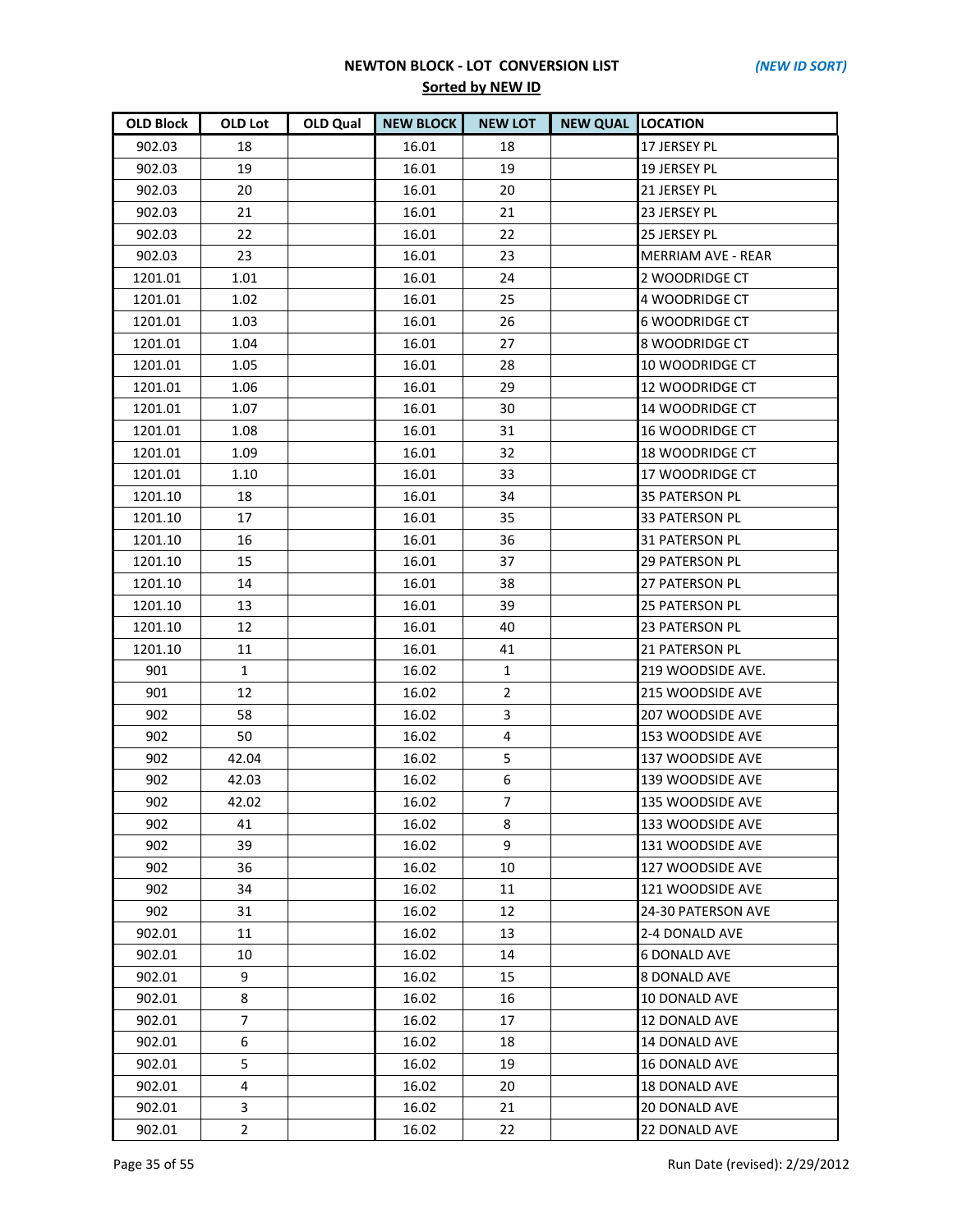| <b>OLD Block</b> | OLD Lot        | OLD Qual | <b>NEW BLOCK</b> | <b>NEW LOT</b> | <b>NEW QUAL LOCATION</b> |                        |
|------------------|----------------|----------|------------------|----------------|--------------------------|------------------------|
| 902.01           | $\mathbf{1}$   |          | 16.02            | 23             |                          | 24 DONALD AVE          |
| 902.02           | 11             |          | 16.02            | 24             |                          | <b>29 DONALD AVE</b>   |
| 902.02           | 10             |          | 16.02            | 25             |                          | 27 DONALD AVE          |
| 902.02           | 9              |          | 16.02            | 26             |                          | <b>25 DONALD AVE</b>   |
| 902.02           | 8              |          | 16.02            | 27             |                          | 23 DONALD AVE          |
| 902.02           | $\overline{7}$ |          | 16.02            | 28             |                          | 21 DONALD AVE          |
| 902.02           | 6              |          | 16.02            | 29             |                          | 19 DONALD AVE          |
| 902.02           | 5              |          | 16.02            | 30             |                          | 17 DONALD AVE          |
| 902.02           | 4              |          | 16.02            | 31             |                          | <b>15 DONALD AVE</b>   |
| 902.02           | 3              |          | 16.02            | 32             |                          | 9 DONALD AVE           |
| 902.02           | $\overline{2}$ |          | 16.02            | 33             |                          | 7-7A DONALD AVE        |
| 902.02           | $\mathbf{1}$   |          | 16.02            | 34             |                          | 1 DONALD AVE           |
| 902.02           | 26             |          | 16.02            | 35             |                          | 36 PATERSON AVE        |
| 902.02           | 25             |          | 16.02            | 36             |                          | 38 PATERSON AVE        |
| 902.02           | 22             |          | 16.02            | 37             |                          | <b>MERRIAM AVE</b>     |
| 902.02           | 21             |          | 16.02            | 38             |                          | 126 MERRIAM AVE        |
| 902.02           | 20             |          | 16.02            | 39             |                          | 128 MERRIAM AVE        |
| 902.02           | 19             |          | 16.02            | 40             |                          | 130 MERRIAM AVE        |
| 902.02           | 18             |          | 16.02            | 41             |                          | 132 MERRIAM AVE        |
| 902.02           | 17             |          | 16.02            | 42             |                          | 134 MERRIAM AVE        |
| 902.02           | 16             |          | 16.02            | 43             |                          | 136 MERRIAM AVE        |
| 902.02           | 15             |          | 16.02            | 44             |                          | 138 MERRIAM AVE        |
| 902.02           | 14             |          | 16.02            | 45             |                          | 140 MERRIAM AVE        |
| 902.02           | 13             |          | 16.02            | 46             |                          | 142 MERRIAM AVE        |
| 902.02           | 12             |          | 16.02            | 47             |                          | 144 MERRIAM AVE        |
| 901              | 11             |          | 16.02            | 48             |                          | 146 MERRIAM AVE        |
| 901              | 10             |          | 16.02            | 49             |                          | <b>148 MERRIAM AVE</b> |
| 901              | 9              |          | 16.02            | 50             |                          | 150 MERRIAM AVE        |
| 901              | 8              |          | 16.02            | 51             |                          | 152 MERRIAM AVE        |
| 901              | $\overline{7}$ |          | 16.02            | 52             |                          | 154 MERRIAM AVE        |
| 901              | 6              |          | 16.02            | 53             |                          | 156 MERRIAM AVE        |
| 901              | 5.             |          | 16.02            | 54             |                          | 158 MERRIAM AVE        |
| 901              | 4              |          | 16.02            | 55             |                          | 160 MERRIAM AVE        |
| 901              | 3              |          | 16.02            | 56             |                          | 162 MERRIAM AVE        |
| 1201.02          | 1.05           |          | 16.03            | $\mathbf{1}$   |                          | 127 MERRIAM AVE        |
| 1201.02          | 1.04           |          | 16.03            | 2              |                          | 125 MERRIAM AVE        |
| 1201.02          | 1.03           |          | 16.03            | 3              |                          | 123 MERRIAM AVE        |
| 1201.02          | 1.02           |          | 16.03            | 4              |                          | 121 MERRIAM AVE        |
| 1201.02          | 1.01           |          | 16.03            | 5              |                          | 119 MERRIAM AVE        |
| 1201.02          | 2.01           |          | 16.03            | 6              |                          | 52 PATERSON AVE        |
| 1201.02          | $\mathbf{2}$   |          | 16.03            | $\overline{7}$ |                          | <b>56 PATERSON AVE</b> |
| 1201.01          | $\mathbf{1}$   |          | 16.04            | 1              |                          | <b>STRATFORD LN</b>    |
| 1201.01          | $\overline{2}$ |          | 16.04            | $\overline{2}$ |                          | <b>11 STRATFORD LN</b> |
| 1201.01          | 3              |          | 16.04            | 3              |                          | 9 STRATFORD LN         |
| 1201.01          | 4              |          | 16.04            | 4              |                          | 7 STRATFORD LN         |
| 1201.01          | 5              |          | 16.04            | 5              |                          | 5 STRATFORD LN         |

Page 36 of 55 Run Date (revised): 2/29/2012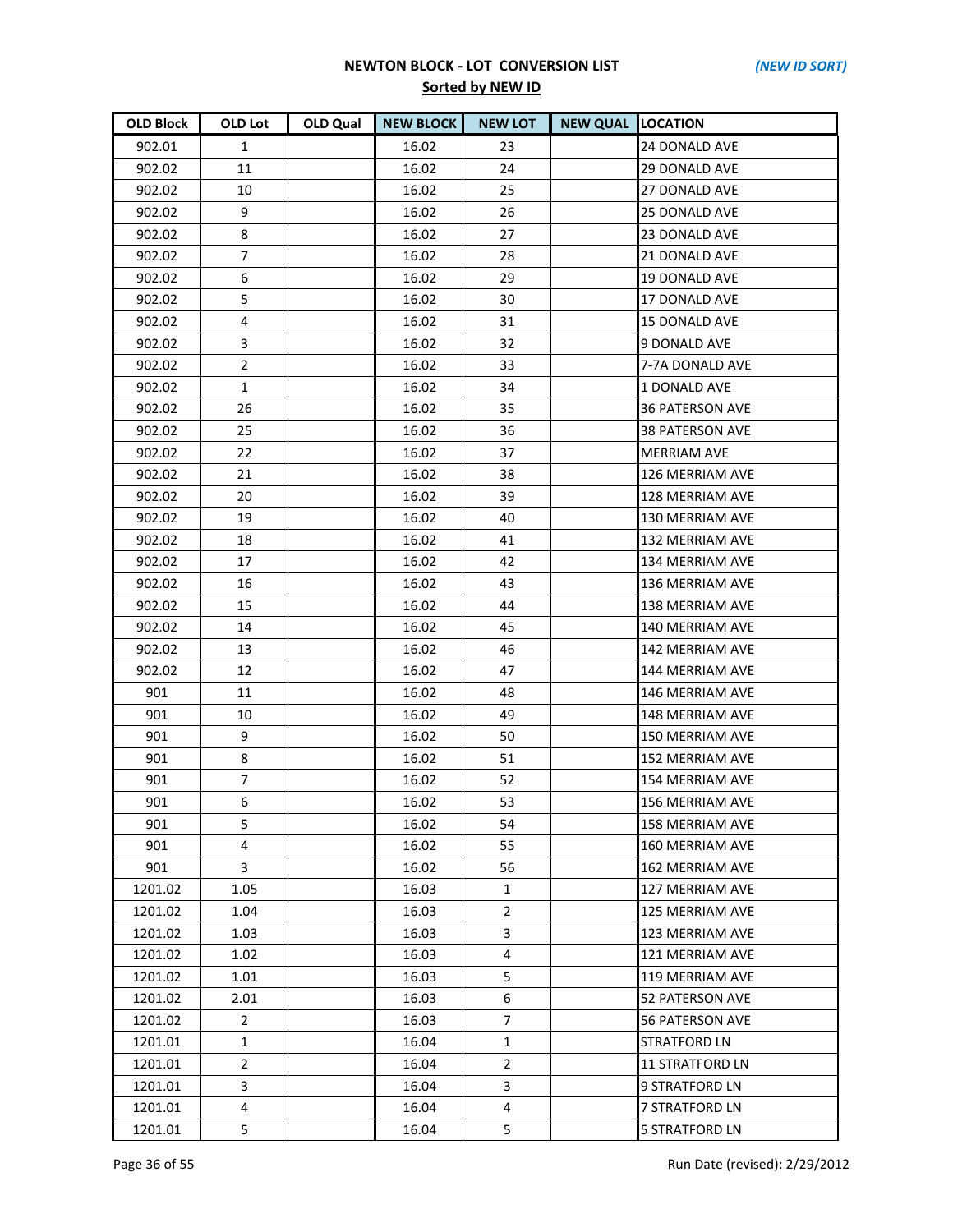| <b>OLD Block</b> | <b>OLD Lot</b> | OLD Qual | <b>NEW BLOCK</b> | <b>NEW LOT</b> | <b>NEW QUAL LOCATION</b> |                        |
|------------------|----------------|----------|------------------|----------------|--------------------------|------------------------|
| 1201.01          | 6              |          | 16.04            | 6              |                          | <b>3 STRATFORD LN</b>  |
| 1201.01          | $\overline{7}$ |          | 16.04            | $\overline{7}$ |                          | <b>26 PATERSON PL</b>  |
| 1201.01          | 8              |          | 16.04            | 8              |                          | <b>28 PATERSON PL</b>  |
| 1201.01          | 9              |          | 16.04            | 9              |                          | <b>30 PATERSON PL</b>  |
| 1201.01          | 1.11           |          | 16.04            | 10             |                          | 15 WOODRIDGE CT        |
| 1201.01          | 1.12           |          | 16.04            | 11             |                          | 13 WOODRIDGE CT        |
| 1201.01          | 1.13           |          | 16.04            | 12             |                          | 11 WOODRIDGE CT        |
| 1201.01          | 1.14           |          | 16.04            | 13             |                          | 9 WOODRIDGE CT         |
| 1201.01          | 1.15           |          | 16.04            | 14             |                          | 7 WOODRIDGE CT         |
| 1201.01          | 1.16           |          | 16.04            | 15             |                          | 5 WOODRIDGE CT         |
| 1201.01          | 1.17           |          | 16.04            | 16             |                          | 3 WOODRIDGE CT         |
| 1201.01          | 1.18           |          | 16.04            | 17             |                          | 1 WOODRIDGE CT         |
| 1008             | 70             |          | 17.01            | $\mathbf{1}$   |                          | 117 WOODSIDE AVE       |
| 1008             | 68             |          | 17.01            | $\overline{2}$ |                          | 109 WOODSIDE AVE       |
| 1008             | 65             |          | 17.01            | 3              |                          | 105 WOODSIDE AVE       |
| 1008             | 64             |          | 17.01            | $\overline{4}$ |                          | 103 WOODSIDE AVE       |
| 1008             | 63             |          | 17.01            | 5              |                          | 101 WOODSIDE AVE       |
| 1008             | 62             |          | 17.01            | 6              |                          | 99 WOODSIDE AVE        |
| 1008             | 59             |          | 17.01            | $\overline{7}$ |                          | 97 WOODSIDE AVE        |
| 1008             | 57             |          | 17.01            | 8              |                          | 91-93 WOODSIDE AVE     |
| 1008             | 55             |          | 17.01            | 9              |                          | 89 WOODSIDE AVE        |
| 1008             | 54             |          | 17.01            | 10             |                          | 85 WOODSIDE AVE        |
| 1008             | 53             |          | 17.01            | 11             |                          | 83 WOODSIDE AVE        |
| 1008             | 52             |          | 17.01            | 12             |                          | 81 WOODSIDE AVE        |
| 1008             | 51             |          | 17.01            | 13             |                          | <b>79 WOODSIDE AVE</b> |
| 1008             | 50             |          | 17.01            | 14             |                          | 77 WOODSIDE AVE        |
| 1008             | 48             |          | 17.01            | 15             |                          | <b>75 WOODSIDE AVE</b> |
| 1008             | 47             |          | 17.01            | 16             |                          | 71 WOODSIDE AVE        |
| 1008             | 46             |          | 17.01            | 17             |                          | 67 WOODSIDE AVE        |
| 1008             | 45             |          | 17.01            | 18             |                          | <b>65 WOODSIDE AVE</b> |
| 1008             | 36             |          | 17.01            | 19             |                          | <b>63 WOODSIDE AVE</b> |
| 1008             | 35             |          | 17.01            | 20             |                          | 59 WOODSIDE AVE        |
| 1008             | 32             |          | 17.01            | 21             |                          | 55 WOODSIDE AVE        |
| 1008             | 34             |          | 17.01            | 22             |                          | LAWNWOOD AVE           |
| 1008             | 31             |          | 17.01            | 23             |                          | LAWNWOOD AVE           |
| 1008             | 30             |          | 17.01            | 24             |                          | 52 LAWNWOOD AVE        |
| 1008             | 29             |          | 17.01            | 25             |                          | 54 LAWNWOOD AVE        |
| 1008             | 28             |          | 17.01            | 26             |                          | 56 LAWNWOOD AVE        |
| 1008             | 27             |          | 17.01            | 27             |                          | 30 MASON AVE           |
| 1008             | 26             |          | 17.01            | 28             |                          | 32 MASON AVE           |
| 1008             | 25             |          | 17.01            | 29             |                          | 34 MASON AVE           |
| 1008             | 24             |          | 17.01            | 30             |                          | <b>36 MASON AVE</b>    |
| 1008             | 23             |          | 17.01            | 31             |                          | 38 MASON AVE           |
| 1008             | 22             |          | 17.01            | 32             |                          | <b>40 MASON AVE</b>    |
| 1008             | 21             |          | 17.01            | 33             |                          | <b>42 MASON AVE</b>    |
| 1008             | 19             |          | 17.01            | 34             |                          | 44 MASON AVE           |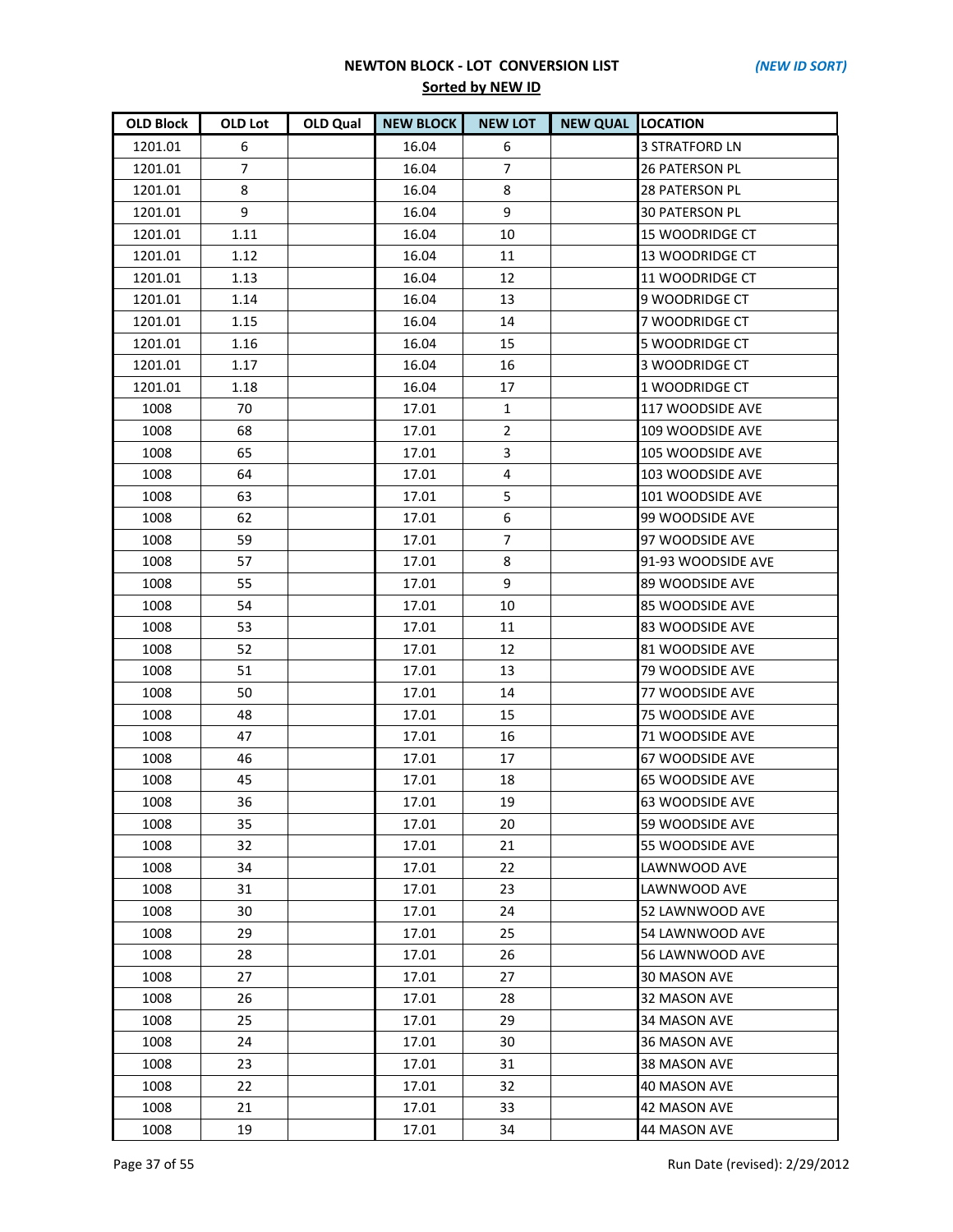| <b>OLD Block</b> | OLD Lot        | OLD Qual | <b>NEW BLOCK</b> | <b>NEW LOT</b> | <b>NEW QUAL LOCATION</b> |                        |
|------------------|----------------|----------|------------------|----------------|--------------------------|------------------------|
| 1008             | 18             |          | 17.01            | 35             |                          | <b>48 MASON AVE</b>    |
| 1008             | 73             |          | 17.01            | 36             |                          | 50 MASON AVE           |
| 1008             | 73.01          |          | 17.01            | 37             |                          | 52 MASON AVE           |
| 1010             | 12             |          | 17.01            | 38             |                          | 53 MASON AVE           |
| 1010             | 11             |          | 17.01            | 39             |                          | 51 MASON AVE           |
| 1010             | 10             |          | 17.01            | 40             |                          | <b>49 MASON AVE</b>    |
| 1010             | 9              |          | 17.01            | 41             |                          | 47 MASON AVE           |
| 1010             | 8              |          | 17.01            | 42             |                          | 45 MASON AVE           |
| 1010             | 7              |          | 17.01            | 43             |                          | 43 MASON AVE           |
| 1010             | 6              |          | 17.01            | 44             |                          | 70 MERRIAM AVE         |
| 1010             | 5              |          | 17.01            | 45             |                          | 72 MERRIAM AVE         |
| 1010             | 4              |          | 17.01            | 46             |                          | <b>74 MERRIAM AVE</b>  |
| 1010             | 3              |          | 17.01            | 47             |                          | 76 MERRIAM AVE         |
| 1010             | $\overline{2}$ |          | 17.01            | 48             |                          | 78 MERRIAM AVE         |
| 1010             | $\mathbf{1}$   |          | 17.01            | 49             |                          | <b>82 MERRIAM AVE</b>  |
| 1009             | 22             |          | 17.01            | 50             |                          | 80 MERRIAM AVE         |
| 1009             | 21             |          | 17.01            | 51             |                          | 88 MERRIAM AVE         |
| 1009             | 20             |          | 17.01            | 52             |                          | 90 MERRIAM AVE         |
| 1009             | 19             |          | 17.01            | 53             |                          | 92 MERRIAM AVE         |
| 1009             | 18             |          | 17.01            | 54             |                          | 94 MERRIAM AVE         |
| 1009             | 16             |          | 17.01            | 55             |                          | 98 MERRIAM AVE         |
| 1009             | 12             |          | 17.01            | 56             |                          | 100-104 MERRIAM AVE    |
| 1009             | 11             |          | 17.01            | 57             |                          | 106 MERRIAM AVE        |
| 1009             | 10             |          | 17.01            | 58             |                          | 110 MERRIAM AVE        |
| 1009             | 9              |          | 17.01            | 59             |                          | 112 MERRIAM AVE        |
| 1009             | $\overline{7}$ |          | 17.01            | 60             |                          | 116 MERRIAM AVE        |
| 1009             | 6              |          | 17.01            | 61             |                          | <b>37 PATERSON AVE</b> |
| 1009             | 5              |          | 17.01            | 62             |                          | <b>35 PATERSON AVE</b> |
| 1009             | 4              |          | 17.01            | 63             |                          | 33 PATERSON AVE        |
| 1008             | 72             |          | 17.01            | 64             |                          | 31 PATERSON AVE        |
| 1011             | 15             |          | 17.02            | $\mathbf{1}$   |                          | <b>41 MASON AVE</b>    |
| 1011             | 13             |          | 17.02            | $\overline{2}$ |                          | 35 MASON AVE           |
| 1011             | 12             |          | 17.02            | 3              |                          | 31 MASON AVE           |
| 1011             | 11             |          | 17.02            | 4              |                          | <b>29 MASON AVE</b>    |
| 1011             | 10             |          | 17.02            | 5              |                          | 27 MASON AVE           |
| 1011             | 9              |          | 17.02            | 6              |                          | 25 MASON AVE           |
| 1103             | 24             |          | 17.02            | $\overline{7}$ |                          | 23 MASON AVE           |
| 1103             | 23             |          | 17.02            | 8              |                          | 21 MASON AVE           |
| 1103             | 22             |          | 17.02            | 9              |                          | 19 MASON AVE           |
| 1103             | 21             |          | 17.02            | 10             |                          | 17 MASON AVE           |
| 1103             | 20             |          | 17.02            | 11             |                          | <b>15 MASON AVE</b>    |
| 1103             | 19.01          |          | 17.02            | 12             |                          | 13 MASON AVE           |
| 1103             | 18             |          | 17.02            | 13             |                          | 11 MASON AVE           |
| 1103             | 17             |          | 17.02            | 14             |                          | 9 MASON AVE            |
| 1103             | 16             |          | 17.02            | 15             |                          | 7 MASON AVE            |
| 1103             | 15             |          | 17.02            | 16             |                          | 5 MASON AVE            |

Page 38 of 55 Run Date (revised): 2/29/2012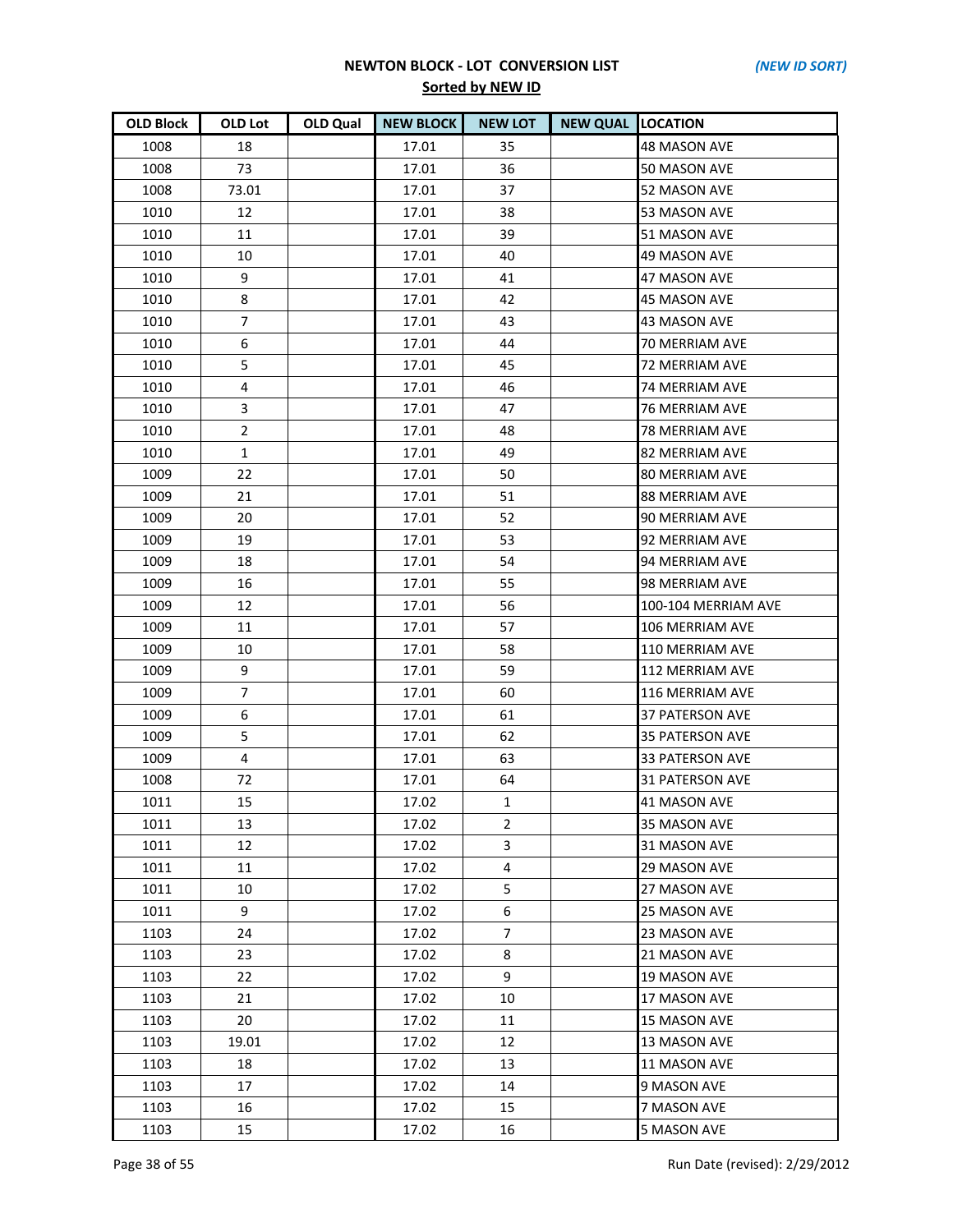| <b>OLD Block</b> | OLD Lot        | <b>OLD Qual</b> | <b>NEW BLOCK</b> | <b>NEW LOT</b> | <b>NEW QUAL LOCATION</b> |                                 |
|------------------|----------------|-----------------|------------------|----------------|--------------------------|---------------------------------|
| 1103             | 13             |                 | 17.02            | 17             |                          | 1 MASON AVE                     |
| 1103             | 10.01          |                 | 17.02            | 18             |                          | 24 PINE ST                      |
| 1103             | 9              |                 | 17.02            | 19             |                          | 26 PINE ST                      |
| 1103             | 6              |                 | 17.02            | 20             |                          | <b>36 MERRIAM AVE</b>           |
| 1103             | 6.01           |                 | 17.02            | 21             |                          | 38 MERRIAM AVE                  |
| 1103             | 4              |                 | 17.02            | 22             |                          | <b>40 MERRIAM AVE</b>           |
| 1103             | 3              |                 | 17.02            | 23             |                          | 42 MERRIAM AVE                  |
| 1103             | $\overline{2}$ |                 | 17.02            | 24             |                          | 44 MERRIAM AVE                  |
| 1103             | $\mathbf{1}$   |                 | 17.02            | 25             |                          | <b>46 MERRIAM AVE</b>           |
| 1011             | 8              |                 | 17.02            | 26             |                          | 48 MERRIAM AVE                  |
| 1011             | 6              |                 | 17.02            | 27             |                          | 50 MERRIAM AVE                  |
| 1011             | $\overline{4}$ |                 | 17.02            | 28             |                          | <b>58 MERRIAM AVE</b>           |
| 1011             | 3              |                 | 17.02            | 29             |                          | 60 MERRIAM AVE                  |
| 1011             | $\mathbf{1}$   |                 | 17.02            | 30             |                          | <b>62 MERRIAM AVE</b>           |
| 1203             | $\mathbf{1}$   |                 | 17.03            | 1              |                          | 106 SUSSEX ST                   |
| 1203             | $\overline{2}$ |                 | 17.03            | $\overline{2}$ |                          | 104 SUSSEX ST                   |
| 1203             | 3              |                 | 17.03            | 3              |                          | 103 SUSSEX ST                   |
| 1203             | $\overline{4}$ |                 | 17.03            | 4              |                          | 100 SUSSEX ST                   |
| 1202             | 21             |                 | 17.03            | 5              |                          | 101 SUSSEX ST                   |
| 1202             | 22             |                 | 17.03            | 6              |                          | 102 SUSSEX ST                   |
| 1202             | 23             |                 | 17.03            | $\overline{7}$ |                          | 105 SUSSEX ST                   |
| 1202             | 24             |                 | 17.03            | 8              |                          | 107 SUSSEX ST                   |
| 1202             | 25             |                 | 17.03            | 9              |                          | 117 MERRIAM AVE                 |
| 1202             | 26             |                 | 17.03            | 10             |                          | 115 MERRIAM AVE                 |
| 1202             | 27             |                 | 17.03            | 11             |                          | 111 MERRIAM AVE                 |
| 1202             | $\overline{2}$ |                 | 17.03            | 12             |                          | 81 MERRIAM AVE                  |
| 1204             | $\mathbf{1}$   |                 | 17.03            | 13             |                          | <b>MERRIAM &amp; GARDNER AV</b> |
| 1204             | 10             |                 | 17.03            | 14             |                          | <b>77 MERRIAM AVE</b>           |
| 1204             | 9              |                 | 17.03            | 15             |                          | 75 MERRIAM AVE                  |
| 1204             | 8              |                 | 17.03            | 16             |                          | <b>73 MERRIAM AVE</b>           |
| 1204             | 1.02           |                 | 17.03            | 17             |                          | <b>71 MERRIAM AVE</b>           |
| 1204             | 1.01           |                 | 17.03            | 18             |                          | 2 GARDNER AVE                   |
| 1205             | $\overline{7}$ |                 | 17.03            | 19             |                          | <b>4 GARDNER AVE</b>            |
| 1101             | 50             |                 | 18.01            | 1              |                          | SPARTA & WOODSIDE AV            |
| 1101             | 50.01          |                 | 18.01            | $\overline{2}$ |                          | <b>40 SPARTA AVE</b>            |
| 1101             | 59             |                 | 18.01            | 3              |                          | 8-8-1/2 WOODSIDE AVE            |
| 1101             | 58             |                 | 18.01            | 4              |                          | 10 WOODSIDE AVE                 |
| 1101             | 56             |                 | 18.01            | 5              |                          | 14 WOODSIDE AVE                 |
| 1101             | 55.01          |                 | 18.01            | 6              |                          | 16 WOODSIDE AVE                 |
| 1101             | 55             |                 | 18.01            | $\overline{7}$ |                          | 18 WOODSIDE AVE                 |
| 1101             | 54             |                 | 18.01            | 8              |                          | <b>20 WOODSIDE AVE</b>          |
| 1101             | 53             |                 | 18.01            | 9              |                          | 22 WOODSIDE AVE                 |
| 1101             | 52             |                 | 18.01            | 10             |                          | 24 WOODSIDE AVE                 |
| 1301             | 1.01           |                 | 18.02            | $\mathbf{1}$   |                          | 274 SPRING ST                   |
| 1301             | 1.02           |                 | 18.02            | $\overline{2}$ |                          | 278 SPRING ST                   |
| 1301             | $\mathbf{2}$   |                 | 18.02            | 3              |                          | <b>4 DILLER AVE</b>             |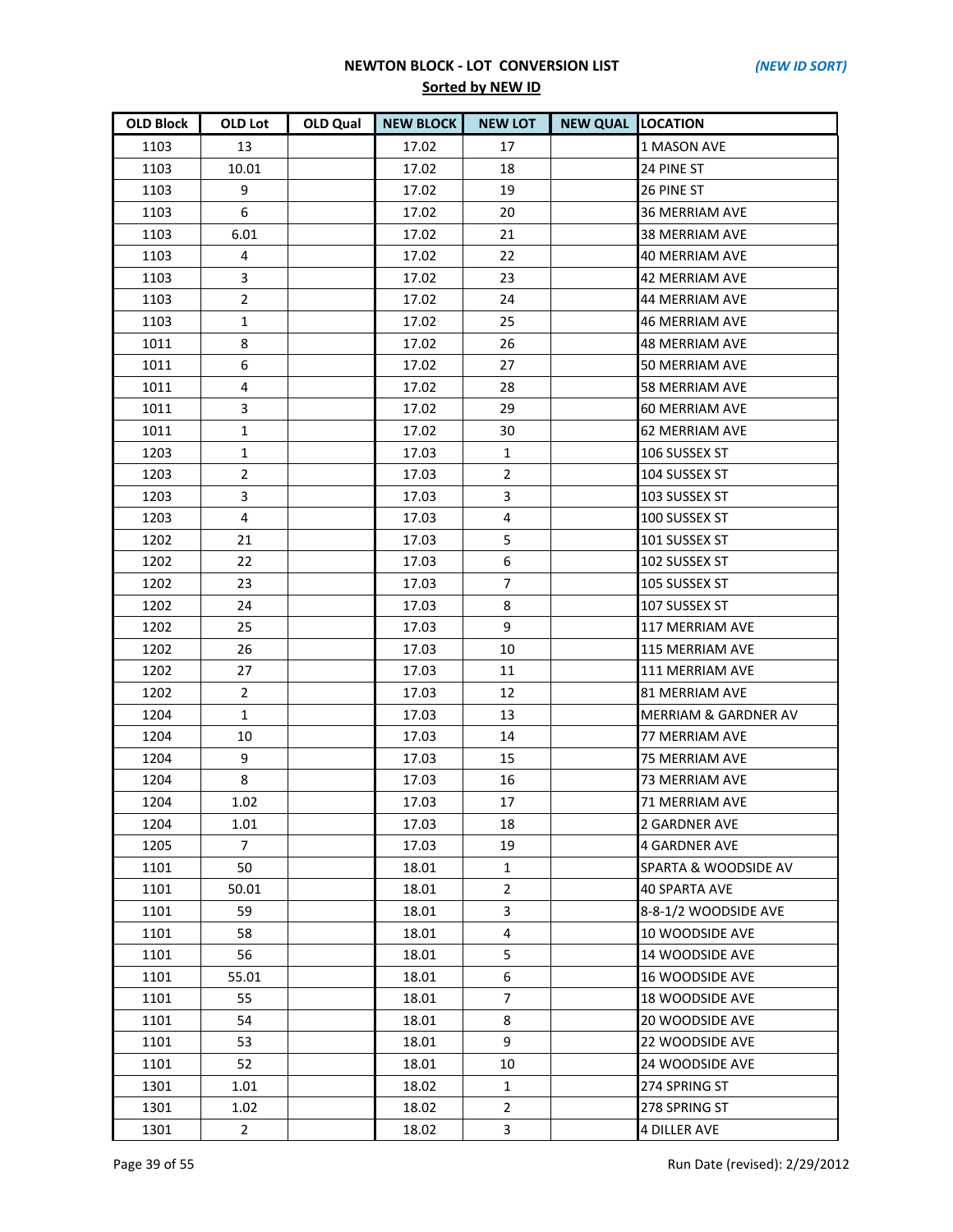| <b>OLD Block</b> | OLD Lot        | OLD Qual | <b>NEW BLOCK</b> | <b>NEW LOT</b> | <b>NEW QUAL LOCATION</b> |                       |
|------------------|----------------|----------|------------------|----------------|--------------------------|-----------------------|
| 1301             | 3              |          | 18.02            | 4              |                          | 20-26 DILLER AVE      |
| 1301             | 5              |          | 18.02            | 5              |                          | <b>28 DILLER AVE</b>  |
| 1301             | 6              |          | 18.02            | 6              |                          | <b>34 DILLER AVE</b>  |
| 1301             | $\overline{7}$ |          | 18.02            | 7              |                          | <b>36 DILLER AVE</b>  |
| 1301             | 8              |          | 18.02            | 8              |                          | 38 DILLER AVE         |
| 1301             | 10             |          | 18.02            | 9              |                          | <b>44 DILLER AVE</b>  |
| 1301             | 11             |          | 18.02            | 10             |                          | <b>46 DILLER AVE</b>  |
| 1301             | 12             |          | 18.02            | 11             |                          | <b>48 DILLER AVE</b>  |
| 1301             | 13             |          | 18.02            | 12             |                          | 50 DILLER AVE         |
| 1301             | 14             |          | 18.02            | 14             |                          | 75 SPARTA AVE         |
| 1301             | 15             |          | 18.02            | 15             |                          | <b>69 SPARTA AVE</b>  |
| 1301             | 16             |          | 18.02            | 16             |                          | <b>65 SPARTA AVE</b>  |
| 1301             | 1.04           |          | 18.02            | 17             |                          | 53 SPARTA AVE         |
| 1301             | 1.03           |          | 18.02            | 18             |                          | 51 SPARTA AVE         |
| 1301             | 17             |          | 18.02            | 19             |                          | <b>47 SPARTA AVE</b>  |
| 1301             | 18             |          | 18.02            | 20             |                          | <b>43 SPARTA AVE</b>  |
| 1301             | 19             |          | 18.02            | 21             |                          | 41 SPARTA AVE         |
| 1301             | 20             |          | 18.02            | 22             |                          | <b>37 SPARTA AVE</b>  |
| 1301             | 1.05           |          | 18.02            | 23             |                          | 33 SPARTA AVE         |
| 1301             | 21             |          | 18.02            | 24             |                          | 31 SPARTA AVE         |
| 1301             | 22             |          | 18.02            | 25             |                          | <b>29 SPARTA AVE</b>  |
| 1301             | 23             |          | 18.02            | 26             |                          | 27 SPARTA AVE         |
| 1301             | 24             |          | 18.02            | 27             |                          | <b>25 SPARTA AVE</b>  |
| 1301             | 25             |          | 18.02            | 28             |                          | 23 SPARTA AVE         |
| 1301             | 26             |          | 18.02            | 29             |                          | 21 SPARTA AVE         |
| 1301             | 27             |          | 18.02            | 30             |                          | <b>19 SPARTA AVE</b>  |
| 1301             | 1.06           |          | 18.02            | 31             |                          | 280 SPRING ST         |
| 1104             | $\overline{7}$ |          | 18.03            | $\mathbf{1}$   |                          | 23 WOODSIDE AVE       |
| 1104             | 8              |          | 18.03            | $\overline{2}$ |                          | 21 WOODSIDE AVE       |
| 1104             | 9              |          | 18.03            | 3              |                          | 19 WOODSIDE AVE       |
| 1104             | 11             |          | 18.03            | 5              |                          | 13-15 WOODSIDE AVE    |
| 1104             | 14.01          |          | 18.03            | 6              |                          | 7 WOODSIDE AVE        |
| 1104             | 14.02          |          | 18.03            | 7              |                          | <b>5 WOODSIDE AVE</b> |
| 1104             | 16             |          | 18.03            | 8              |                          | <b>46 SPARTA AVE</b>  |
| 1104             | 19             |          | 18.03            | 9              |                          | 54 SPARTA AVE         |
| 1104             | 22             |          | 18.03            | 10             |                          | <b>64 SPARTA AVE</b>  |
| 1104             | 21             |          | 18.03            | 11             |                          | <b>56 SPARTA AVE</b>  |
| 1104             | 3              |          | 18.03            | 12             |                          | 11 PINE ST            |
| 1104             | 4              |          | 18.03            | 13             |                          | 9 PINE ST             |
| 1104             | 5              |          | 18.03            | 14             |                          | 7 PINE ST             |
| 1104             | 6              |          | 18.03            | 15             |                          | <b>5 PINE ST</b>      |
| 1102             | 25             |          | 18.04            | $\mathbf{1}$   |                          | 49-51 WOODSIDE AVE    |
| 1102             | 24             |          | 18.04            | $\overline{2}$ |                          | 47 WOODSIDE AVE       |
| 1102             | 22.01          |          | 18.04            | 3              |                          | 45 WOODSIDE AVE       |
| 1102             | 22             |          | 18.04            | 4              |                          | 41 WOODSIDE AVE       |
| 1102             | 21             |          | 18.04            | 5              |                          | 39 WOODSIDE AVE       |

Page 40 of 55 Run Date (revised): 2/29/2012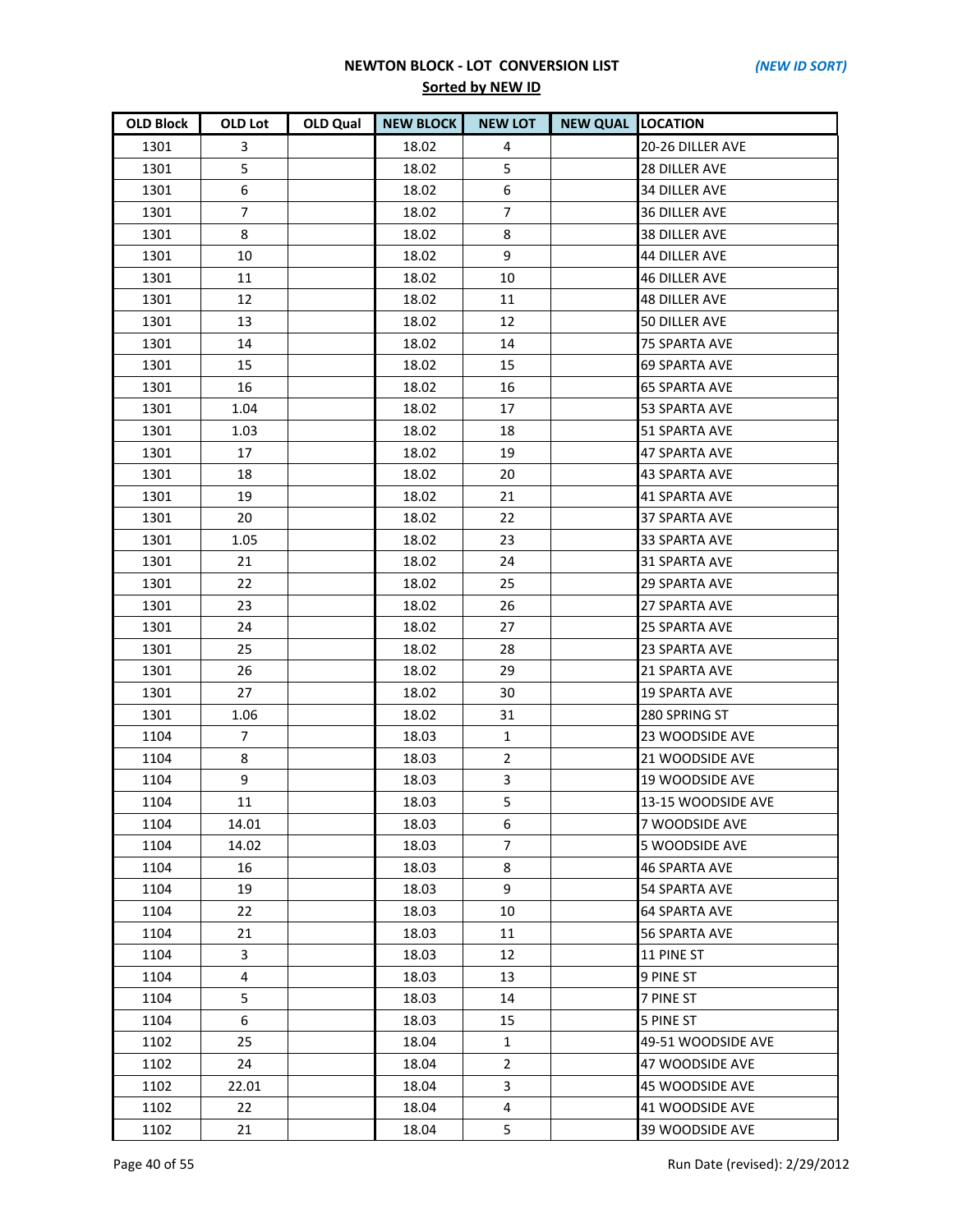| <b>OLD Block</b> | OLD Lot        | <b>OLD Qual</b> | <b>NEW BLOCK</b> | <b>NEW LOT</b> | <b>NEW QUAL LOCATION</b> |                         |
|------------------|----------------|-----------------|------------------|----------------|--------------------------|-------------------------|
| 1102             | 20             |                 | 18.04            | 6              |                          | 35 WOODSIDE AVE         |
| 1102             | 19             |                 | 18.04            | $\overline{7}$ |                          | 33 WOODSIDE AVE         |
| 1102             | 18             |                 | 18.04            | 8              |                          | 31 WOODSIDE AVE         |
| 1102             | 17             |                 | 18.04            | 9              |                          | 29 WOODSIDE AVE         |
| 1102             | 16             |                 | 18.04            | 10             |                          | 27-27-1/2 WOODSIDE AVE  |
| 1102             | 15             |                 | 18.04            | 11             |                          | 25 WOODSIDE AVE         |
| 1102             | 14             |                 | 18.04            | 12             |                          | 2 PINE ST               |
| 1102             | 13             |                 | 18.04            | 13             |                          | 4-6 PINE ST             |
| 1102             | 12             |                 | 18.04            | 14             |                          | 8 PINE ST               |
| 1102             | 11             |                 | 18.04            | 15             |                          | 10 PINE ST              |
| 1102             | 9              |                 | 18.04            | 16             |                          | 12 PINE ST              |
| 1102             | 8              |                 | 18.04            | 17             |                          | 10 MASON AVE            |
| 1102             | $\overline{7}$ |                 | 18.04            | 18             |                          | 12 MASON AVE            |
| 1102             | 5.01           |                 | 18.04            | 19             |                          | <b>16 MASON AVE</b>     |
| 1102             | $\overline{4}$ |                 | 18.04            | 20             |                          | 20 MASON AVE            |
| 1102             | 3              |                 | 18.04            | 21             |                          | <b>22 MASON AVE</b>     |
| 1102             | $\overline{2}$ |                 | 18.04            | 22             |                          | 24 MASON AVE            |
| 1102             | $\mathbf{1}$   |                 | 18.04            | 23             |                          | <b>26 MASON AVE</b>     |
| 1102             | 27             |                 | 18.04            | 24             |                          | 53 LAWNWOOD AVE         |
| 1102             | 27.01          |                 | 18.04            | 25             |                          | 51 LAWNWOOD AVE         |
| 1302             | 9              |                 | 19.01            | $\mathbf{1}$   |                          | 281 SPRING ST           |
| 1302             | 8              |                 | 19.01            | $\overline{2}$ |                          | <b>1 STUART ST</b>      |
| 1302             | 7.01           |                 | 19.01            | 3              |                          | <b>19 STUART ST</b>     |
| 1302             | 7.02           |                 | 19.01            | 4              |                          | <b>15 STUART ST</b>     |
| 1302             | 7.03           |                 | 19.01            | 5              |                          | <b>11 STUART ST</b>     |
| 1302             | 2.01           |                 | 19.01            | 6              |                          | <b>7 STUART ST</b>      |
| 1302             | $\overline{4}$ |                 | 19.01            | $\overline{7}$ |                          | 293 SPRING ST           |
| 1302             | 5              |                 | 19.01            | 8              |                          | 291 SPRING ST           |
| 1302             | $\overline{3}$ |                 | 19.01            | 9              |                          | 289 SPRING ST           |
| 1302             | $\overline{2}$ |                 | 19.01            | 10             |                          | 287 SPRING ST           |
| 1302             | 1.01           |                 | 19.01            | 11             |                          | 283 SPRING ST           |
| 1302             | 1              |                 | 19.01            | 12             |                          | 285 SPRING ST           |
| 1302             | 6              |                 | 19.01            | 13             |                          | <b>9 STUART ST</b>      |
| 1304             | $\overline{2}$ |                 | 19.02            | $\mathbf{1}$   |                          | 2 MOUNT VIEW ST         |
| 1304             | 4              |                 | 19.02            | $\overline{2}$ |                          | 4 MOUNT VIEW ST         |
| 1304             | 5              |                 | 19.02            | 3              |                          | <b>6 MOUNT VIEW ST</b>  |
| 1304             | $\overline{7}$ |                 | 19.02            | 4              |                          | 12 MOUNT VIEW ST        |
| 1305             | 5              |                 | 19.03            | 1              |                          | 1 E STUART ST           |
| 1305             | 3.01           |                 | 19.03            | 2              |                          | <b>5 E STUART ST</b>    |
| 1305             | 3              |                 | 19.03            | 3              |                          | 7 E STUART ST           |
| 1305             | $2^{\circ}$    |                 | 19.03            | 4              |                          | 9 E STUART ST           |
| 1305             | $\mathbf{1}$   |                 | 19.03            | 5              |                          | <b>15 E STUART ST</b>   |
| 1305             | 6.02           |                 | 19.03            | 6              |                          | <b>20 MOUNT VIEW ST</b> |
| 1305             | 6              |                 | 19.03            | 7              |                          | <b>26 MOUNT VIEW ST</b> |
| 1305             | $\overline{7}$ |                 | 19.03            | 8              |                          | 32 MOUNT VIEW ST        |
| 1305             | 8              |                 | 19.03            | 9              |                          | <b>34 MOUNT VIEW ST</b> |

Page 41 of 55 Run Date (revised): 2/29/2012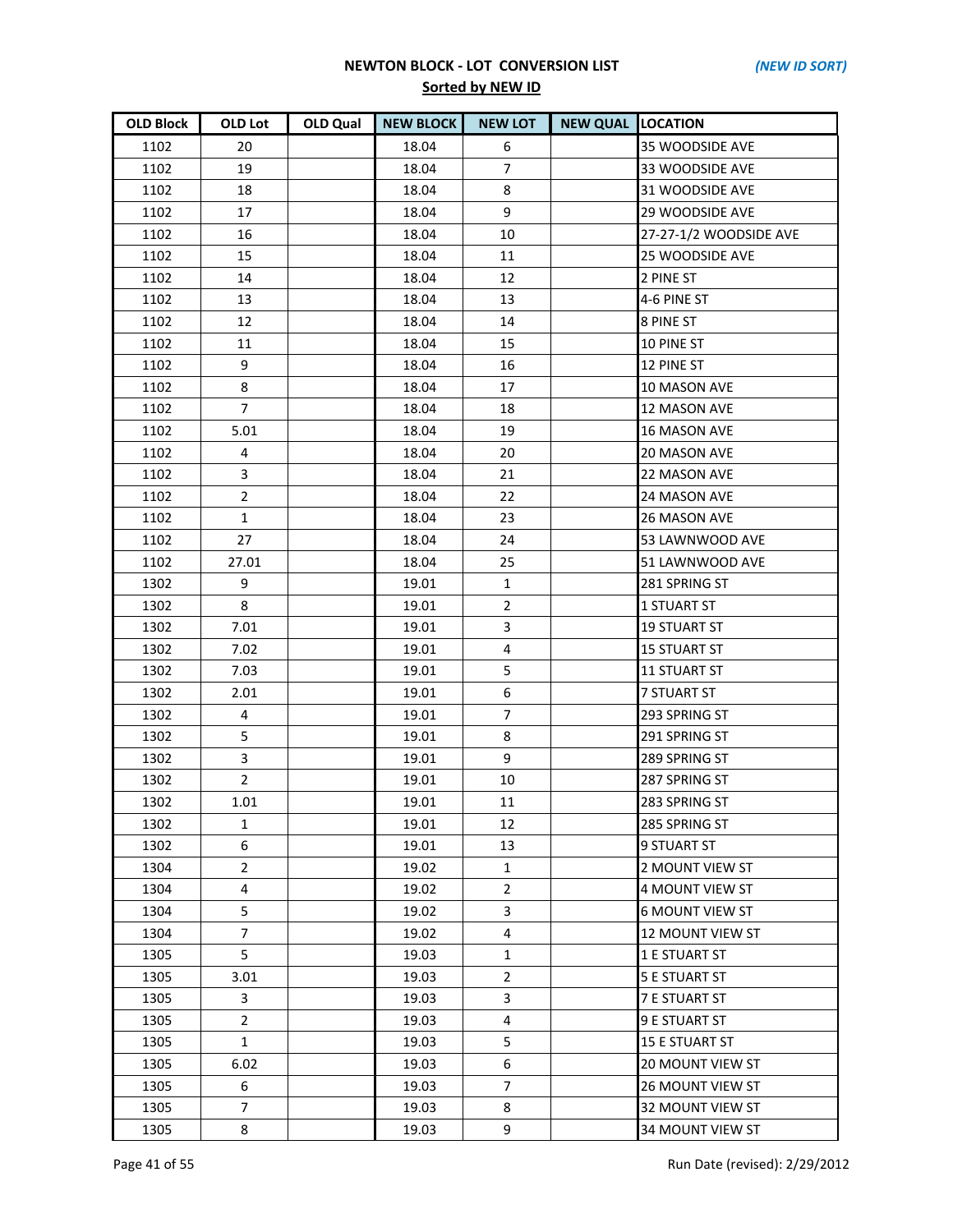| <b>OLD Block</b> | OLD Lot        | <b>OLD Qual</b> | <b>NEW BLOCK</b> | <b>NEW LOT</b> | <b>NEW QUAL LOCATION</b> |                            |
|------------------|----------------|-----------------|------------------|----------------|--------------------------|----------------------------|
| 1305             | 18             |                 | 19.03            | 10             |                          | <b>36 MOUNT VIEW ST</b>    |
| 1305             | 9              |                 | 19.03            | 11             |                          | <b>38 MOUNT VIEW ST</b>    |
| 1305             | 10             |                 | 19.03            | 12             |                          | 40 MOUNT VIEW ST           |
| 1305             | 11             |                 | 19.03            | 13             |                          | 44 MOUNT VIEW ST           |
| 1305             | 13             |                 | 19.03            | 14             |                          | 48 MOUNT VIEW ST           |
| 1305             | 15             |                 | 19.03            | 15             |                          | <b>52 MOUNT VIEW ST</b>    |
| 1306.01          | 6              |                 | 19.04            | $\mathbf{1}$   |                          | 15 MOUNT VIEW ST           |
| 1306.01          | $\overline{7}$ |                 | 19.04            | $\overline{2}$ |                          | <b>19 MOUNT VIEW ST</b>    |
| 1306.01          | 8              |                 | 19.04            | 3              |                          | <b>25 MOUNT VIEW ST</b>    |
| 1306.01          | 9              |                 | 19.04            | 4              |                          | 29-29-1/2 MOUNT VIEW ST    |
| 1306.01          | 10             |                 | 19.04            | 5              |                          | 33 MOUNT VIEW ST           |
| 1306.01          | 11             |                 | 19.04            | 6              |                          | 35-39 MOUNT VIEW ST        |
| 1306.01          | 12             |                 | 19.04            | $\overline{7}$ |                          | 41-45 MOUNT VIEW ST        |
| 1306.01          | 13             |                 | 19.04            | 8              |                          | 47-73 MOUNT VIEW ST        |
| 1306.01          | 15             |                 | 19.04            | 9              |                          | 77 MOUNT VIEW ST           |
| 1306.01          | 20.03          |                 | 19.04            | 10             |                          | 83 MOUNT VIEW ST           |
| 1306.01          | 20.02          |                 | 19.04            | 11             |                          | 87 MOUNT VIEW ST           |
| 1306.01          | 14             |                 | 19.04            | 12             |                          | 91 MOUNT VIEW ST           |
| 1306.01          | 4              |                 | 19.04            | 13             |                          | 41 NEW HAMPSHIRE ST        |
| 1306.01          | 3              |                 | 19.04            | 14             |                          | <b>39 NEW HAMPSHIRE ST</b> |
| 1306.01          | $\mathbf{1}$   |                 | 19.04            | 15             |                          | 35 NEW HAMPSHIRE & 1 PALM  |
| 1307             | 6              |                 | 19.05            | $\mathbf{1}$   |                          | 2 OAK ST                   |
| 1307             | 5.             |                 | 19.05            | $\overline{2}$ |                          | 8 HOWARD ST                |
| 1307             | 4.01           |                 | 19.05            | 3              |                          | <b>6 HOWARD ST</b>         |
| 1307             | 4              |                 | 19.05            | 4              |                          | 4 HOWARD ST                |
| 1307             | 3              |                 | 19.05            | 5              |                          | 2 HOWARD ST                |
| 1307             | $\overline{2}$ |                 | 19.05            | 6              |                          | <b>45 DILLER AVE</b>       |
| 1307             | 37             |                 | 19.05            | $\overline{7}$ |                          | 5 OAK ST                   |
| 1307             | 32.03          |                 | 19.05            | 8              |                          | 3 OAK ST                   |
| 1307             | 31             |                 | 19.05            | 9              |                          | 1 HOWARD ST                |
| 1307             | 32.01          |                 | 19.05            | 10             |                          | 1 OAK ST                   |
| 1307             | 32.02          |                 | 19.05            | 11             |                          | <b>37 DILLER AVE</b>       |
| 1307             | 34.01          |                 | 19.05            | 12             |                          | 31-33 DILLER AVE           |
| 1307             | 34.02          |                 | 19.05            | 13             |                          | 2 NEW HAMPSHIRE ST         |
| 1307             | 35             |                 | 19.05            | 14             |                          | <b>6 NEW HAMPSHIRE ST</b>  |
| 1307             | 36             |                 | 19.05            | 15             |                          | 8-10 NEW HAMPSHIRE ST      |
| 1307             | 38             |                 | 19.05            | 16             |                          | 12 NEW HAMPSHIRE ST        |
| 1307             | 39             |                 | 19.05            | 17             |                          | 14 NEW HAMPSHIRE ST        |
| 1307             | 25             |                 | 19.05            | 18             |                          | 9 OAK ST                   |
| 1307             | 41             |                 | 19.05            | 19             |                          | 18-22 NEW HAMPSHIRE ST     |
| 1307             | 43             |                 | 19.05            | 20             |                          | 24 NEW HAMPSHIRE ST        |
| 1307             | 44             |                 | 19.05            | 21             |                          | 26 NEW HAMPSHIRE ST        |
| 1307             | 45             |                 | 19.05            | 22             |                          | 28-30 NEW HAMPSHIRE ST     |
| 1307             | 46             |                 | 19.05            | 23             |                          | 32 NEW HAMPSHIRE ST        |
| 1307             | 47             |                 | 19.05            | 24             |                          | 34 NEW HAMPSHIRE ST        |
| 1307             | 48             |                 | 19.05            | 25             |                          | <b>40 NEW HAMPSHIRE ST</b> |

Page 42 of 55 Run Date (revised): 2/29/2012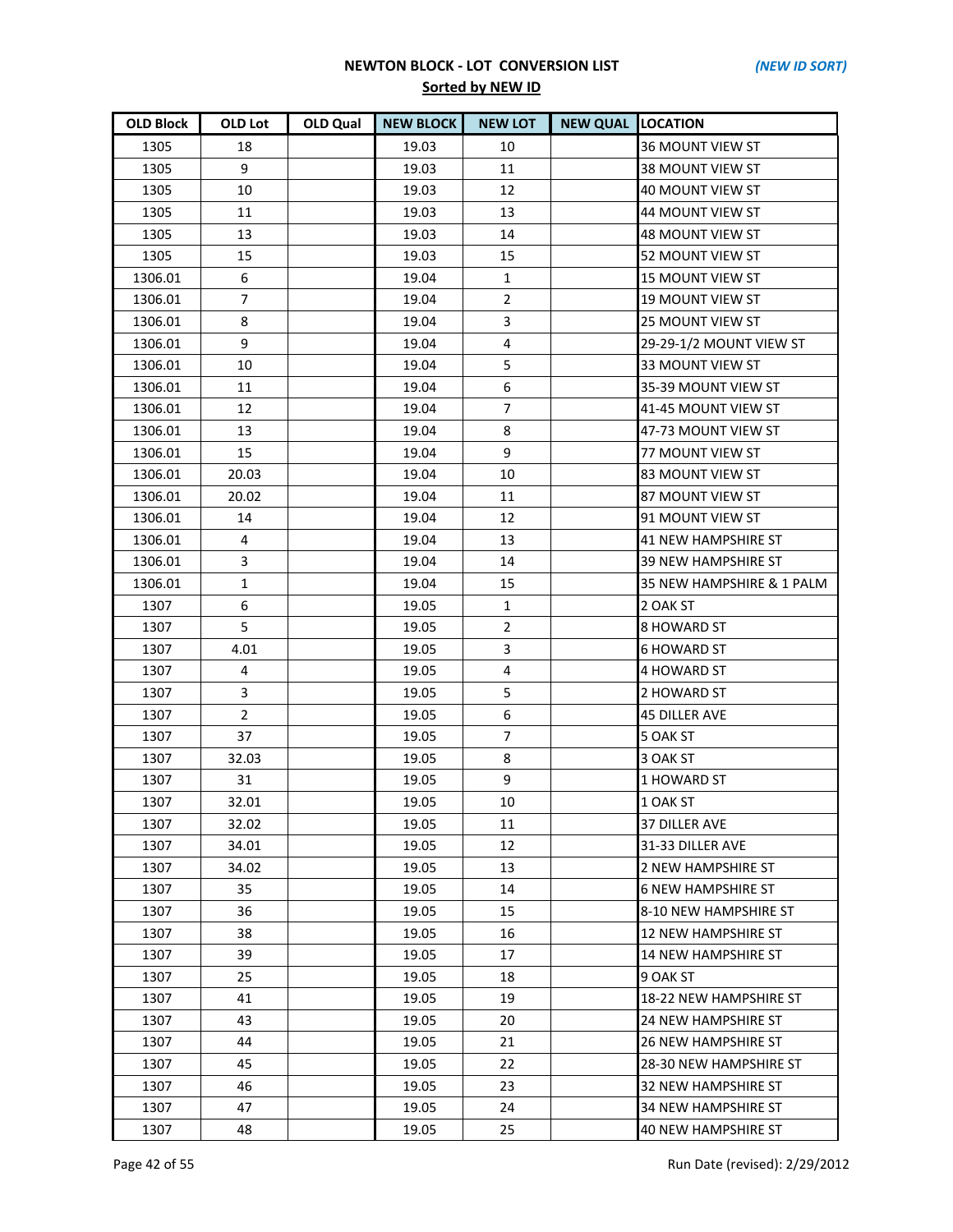| <b>OLD Block</b> | OLD Lot        | <b>OLD Qual</b> | <b>NEW BLOCK</b> | <b>NEW LOT</b> | <b>NEW QUAL LOCATION</b> |                           |
|------------------|----------------|-----------------|------------------|----------------|--------------------------|---------------------------|
| 1307             | 49.01          |                 | 19.05            | 26             |                          | 42 NEW HAMPSHIRE ST       |
| 1307             | 49             |                 | 19.05            | 27             |                          | 44-48 NEW HAMPSHIRE ST    |
| 1307             | 50             |                 | 19.05            | 28             |                          | 104-108 MOUNT VIEW ST     |
| 1307             | 51             |                 | 19.05            | 29             |                          | 102 MOUNT VIEW ST         |
| 1307             | 52             |                 | 19.05            | 30             |                          | 96 MOUNT VIEW ST          |
| 1307             | 53.01          |                 | 19.05            | 31             |                          | 92 MOUNT VIEW ST          |
| 1307             | 53             |                 | 19.05            | 32             |                          | 84-90 MOUNT VIEW ST       |
| 1306             | 17.01          |                 | 19.05            | 33             |                          | 82 MOUNT VIEW ST          |
| 1303             | $\mathbf{1}$   |                 | 19.06            | $\mathbf{1}$   |                          | <b>29 DILLER AVE</b>      |
| 1303             | $\overline{2}$ |                 | 19.06            | $\overline{2}$ |                          | 27 DILLER AVE             |
| 1303             | 3              |                 | 19.06            | 3              |                          | <b>25 DILLER AVE</b>      |
| 1303             | 4              |                 | 19.06            | 4              |                          | 23 DILLER AVE             |
| 1303             | 5              |                 | 19.06            | 5              |                          | <b>21 DILLER AVE</b>      |
| 1303             | 6              |                 | 19.06            | 6              |                          | <b>19 DILLER AVE</b>      |
| 1303             | 7              |                 | 19.06            | $\overline{7}$ |                          | <b>17 DILLER AVE</b>      |
| 1303             | 8              |                 | 19.06            | 8              |                          | <b>15 DILLER AVE</b>      |
| 1303             | 9              |                 | 19.06            | 9              |                          | <b>11 DILLER AVE</b>      |
| 1303             | 10             |                 | 19.06            | 10             |                          | 2-4 STUART ST             |
| 1303             | 12             |                 | 19.06            | 11             |                          | 6 STUART ST               |
| 1303             | 14             |                 | 19.06            | 12             |                          | <b>8 STUART ST</b>        |
| 1303             | 15             |                 | 19.06            | 13             |                          | <b>10 STUART ST</b>       |
| 1303             | 16             |                 | 19.06            | 14             |                          | <b>12 STUART ST</b>       |
| 1303             | 17             |                 | 19.06            | 15             |                          | <b>16 STUART ST</b>       |
| 1303             | 19             |                 | 19.06            | 16             |                          | 10 PALMER ST              |
| 1303             | 22             |                 | 19.06            | 17             |                          | 2 PALMER ST               |
| 1303             | 23             |                 | 19.06            | 18             |                          | 27-29 NEW HAMPSHIRE ST    |
| 1303             | 25             |                 | 19.06            | 19             |                          | 19-25 NEW HAMPSHIRE ST    |
| 1303             | 28             |                 | 19.06            | 20             |                          | 17 NEW HAMPSHIRE ST       |
| 1303             | 29             |                 | 19.06            | 21             |                          | 15 NEW HAMPSHIRE ST       |
| 1303             | 32             |                 | 19.06            | 22             |                          | 11-13 NEW HAMPSHIRE ST    |
| 1303             | 33             |                 | 19.06            | 23             |                          | <b>9 NEW HAMPSHIRE ST</b> |
| 1303             | 34.01          |                 | 19.06            | 24             |                          | 3-5 NEW HAMPSHIRE ST      |
| 1303             | 31             |                 | 19.06            | 26             |                          | 9-1/2 DILLER AVE          |
| 1303             | 30             |                 | 19.06            | 27             |                          | 9-A DILLER AVE            |
| 1303             | 30.01          |                 | 19.06            | 28             |                          | 9-B DILLER AVE            |
| 1308             | 4              |                 | 20.01            | $\mathbf{1}$   |                          | 1 BROOKS PLZ              |
| 1308             | 5              |                 | 20.01            | $\overline{2}$ |                          | <b>MEADOWLANDS</b>        |
| 1306             | 22             |                 | 20.01            | 3              |                          | <b>MEADOWLANDS</b>        |
| 1306             | 17             |                 | 20.01            | 4              |                          | 76-80 MOUNT VIEW ST       |
| 1306             | 20             |                 | 20.01            | 5              |                          | 54-68 MOUNT VIEW ST       |
| 1306             | 19             |                 | 20.01            | 6              |                          | <b>72 MOUNT VIEW ST</b>   |
| 1306             | 18             |                 | 20.01            | $\overline{7}$ |                          | <b>70 MOUNT VIEW ST</b>   |
| 1306             | 23             |                 | 20.01            | 8              |                          | TRINITY ST (REAR)         |
| 1306             | 39.01          |                 | 20.01            | 9              |                          | <b>MEADOWLANDS</b>        |
| 1306             | 1.01           |                 | 20.01            | 10             |                          | <b>MEADOWLANDS</b>        |
| 1309             | 39             |                 | 20.01            | 11             |                          | RAILROAD BED              |

Page 43 of 55 Run Date (revised): 2/29/2012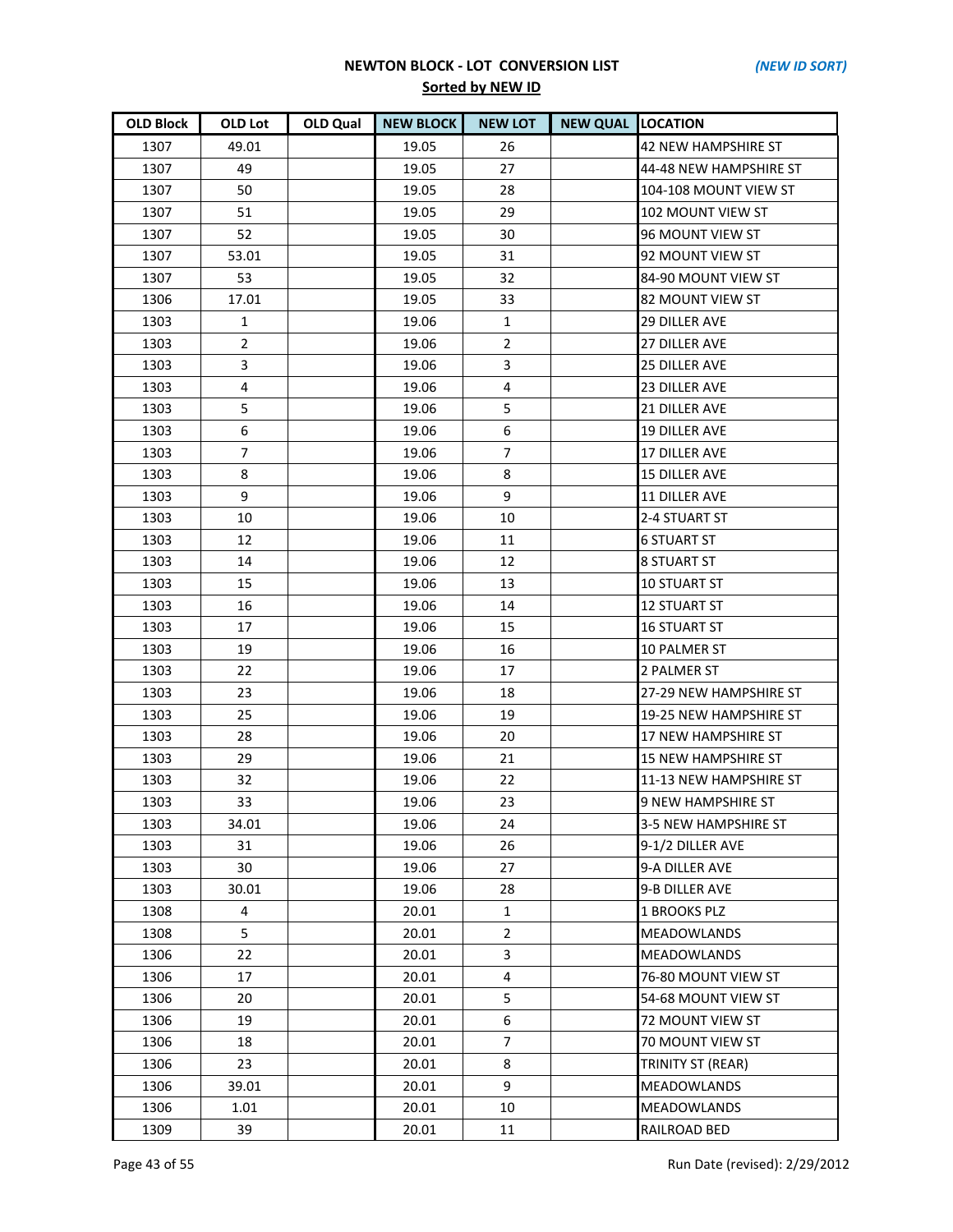| <b>OLD Block</b> | OLD Lot        | OLD Qual     | <b>NEW BLOCK</b> | <b>NEW LOT</b> | <b>NEW QUAL LOCATION</b> |                        |
|------------------|----------------|--------------|------------------|----------------|--------------------------|------------------------|
| 1309             | 38             |              | 20.01            | 12             |                          | <b>45 HICKS AVE</b>    |
| 1309             | 37             |              | 20.01            | 13             |                          | <b>31 HICKS AVE</b>    |
| 1309             | 37.04          |              | 20.01            | 14             |                          | <b>27 HICKS AVE</b>    |
| 1310             | 15             | <b>QFARM</b> | 20.02            | $\mathbf{1}$   | QFARM                    | <b>42 HICKS AVE</b>    |
| 1310             | 16             | QFARM        | 20.02            | $\overline{2}$ | QFARM                    | 52 HICKS AVE           |
| 1310             | 14             | QFARM        | 20.02            | 3              | QFARM                    | 34 HICKS AVE           |
| 1201.10          | $\mathbf{1}$   |              | 21.01            | 1              |                          | 16 WINDSOR DR          |
| 1201.10          | $\overline{2}$ |              | 21.01            | $\overline{2}$ |                          | 14 WINDSOR DR          |
| 1201.10          | 3              |              | 21.01            | 3              |                          | <b>12 WINDSOR DR</b>   |
| 1201.10          | 4              |              | 21.01            | 4              |                          | 10 WINDSOR DR          |
| 1201.10          | 5              |              | 21.01            | 5              |                          | 8 WINDSOR DR           |
| 1201.10          | 6              |              | 21.01            | 6              |                          | <b>6 WINDSOR DR</b>    |
| 1201.10          | $\overline{7}$ |              | 21.01            | $\overline{7}$ |                          | 4 WINDSOR DR           |
| 1201.10          | 8              |              | 21.01            | 8              |                          | 2 WINDSOR DR           |
| 1201.10          | 9              |              | 21.01            | 9              |                          | 17 PATERSON PL         |
| 1201.10          | 10             |              | 21.01            | 10             |                          | 19 PATERSON PL         |
| 1201.04          | 1              |              | 21.02            | 1              |                          | 11 WINDSOR DR          |
| 1201.04          | $\overline{2}$ |              | 21.02            | 2              |                          | 9 WINDSOR DR           |
| 1201.04          | 3              |              | 21.02            | 3              |                          | 4 BUCKINGHAM CT        |
| 1201.04          | 4              |              | 21.02            | 4              |                          | 6 BUCKINGHAM CT        |
| 1201.04          | 5              |              | 21.02            | 5              |                          | <b>5 BUCKINGHAM CT</b> |
| 1201.04          | 6              |              | 21.02            | 6              |                          | 3 BUCKINGHAM CT        |
| 1201.04          | 7              |              | 21.02            | $\overline{7}$ |                          | 7 WINDSOR DR           |
| 1201.04          | 8              |              | 21.02            | 8              |                          | 5 WINDSOR DR           |
| 1201.04          | 9              |              | 21.02            | 9              |                          | 3 WINDSOR DR           |
| 1201.04          | 10             |              | 21.02            | 10             |                          | 1 WINDSOR DR           |
| 1201.04          | 11             |              | 21.02            | 11             |                          | <b>11 PATERSON PL</b>  |
| 1201.04          | 12             |              | 21.02            | 12             |                          | 9 PATERSON PL          |
| 1201.04          | 13             |              | 21.02            | 13             |                          | <b>7 PATERSON PL</b>   |
| 1201.04          | 14             |              | 21.02            | 14             |                          | <b>5 PATERSON PL</b>   |
| 1201.04          | 15             |              | 21.02            | 15             |                          | <b>3 PATERSON PL</b>   |
| 1201.04          | 16             |              | 21.02            | 16             |                          | 70 PATERSON AVE        |
| 1201.03          | 13             |              | 21.03            | $\mathbf{1}$   |                          | 16 PATERSON PL         |
| 1201.03          | 14             |              | 21.03            | 2              |                          | 18 PATERSON PL         |
| 1201.03          | 15             |              | 21.03            | 3              |                          | <b>20 PATERSON PL</b>  |
| 1201.03          | 16             |              | 21.03            | 4              |                          | <b>22 PATERSON PL</b>  |
| 1201.03          | 17             |              | 21.03            | 5              |                          | 2 STRATFORD LN         |
| 1201.03          | 18             |              | 21.03            | 6              |                          | 4 STRATFORD LN         |
| 1201.03          | 19             |              | 21.03            | $\overline{7}$ |                          | <b>6 STRATFORD LN</b>  |
| 1201.03          | 20             |              | 21.03            | 8              |                          | <b>8 STRATFORD LN</b>  |
| 1201.03          | 12             |              | 21.03            | 9              |                          | 14 PATERSON PL         |
| 1201.03          | 11             |              | 21.03            | 10             |                          | 12 PATERSON PL         |
| 1201.03          | 10             |              | 21.03            | 11             |                          | <b>10 PATERSON PL</b>  |
| 1201.03          | 9              |              | 21.03            | 12             |                          | 8 PATERSON PL          |
| 1201.03          | 8              |              | 21.03            | 13             |                          | <b>6 PATERSON PL</b>   |
| 1201.03          | $\overline{7}$ |              | 21.03            | 14             |                          | <b>4 PATERSON PL</b>   |

Page 44 of 55 Run Date (revised): 2/29/2012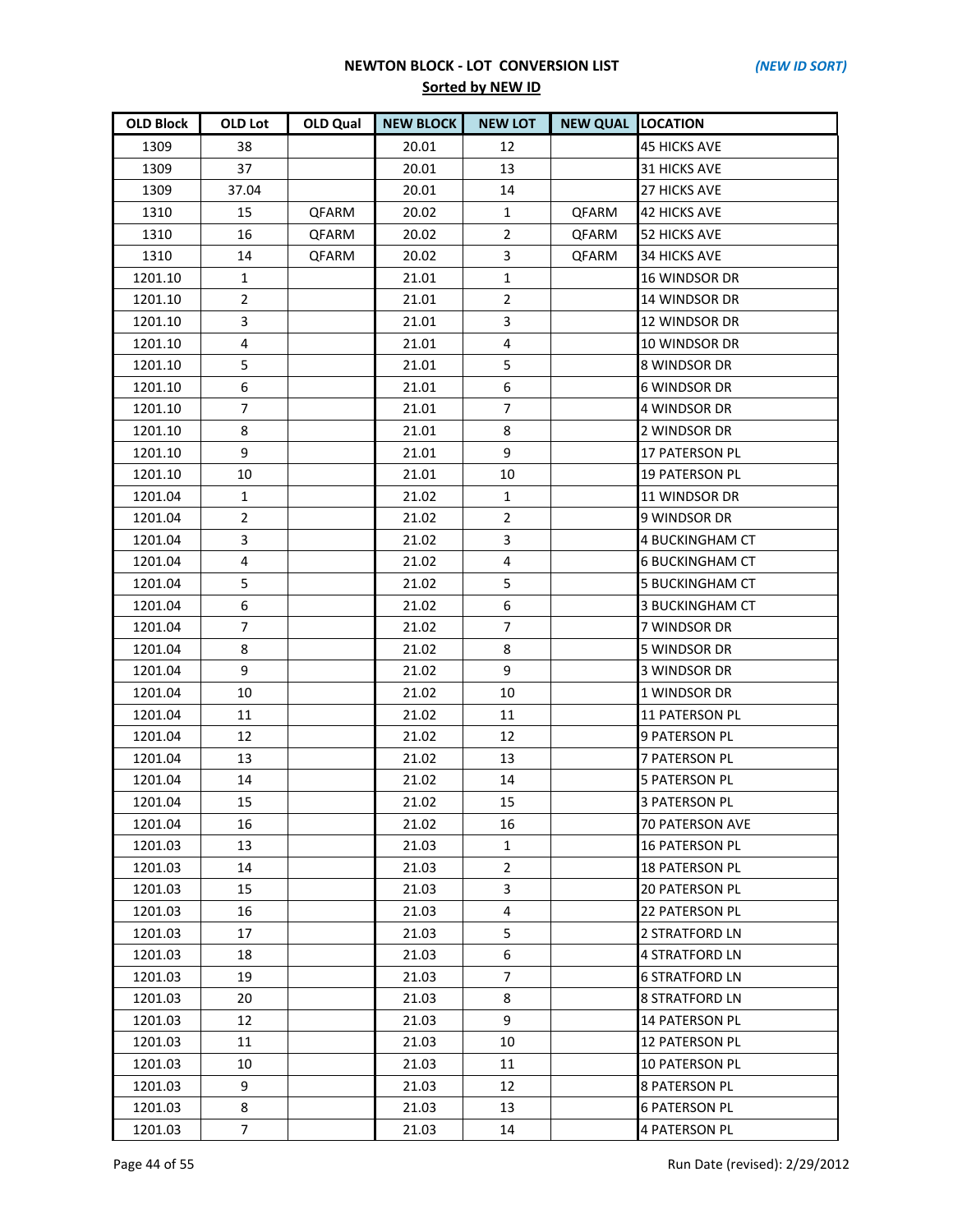| <b>OLD Block</b> | <b>OLD Lot</b> | OLD Qual | <b>NEW BLOCK</b> | <b>NEW LOT</b> | <b>NEW QUAL LOCATION</b> |                        |
|------------------|----------------|----------|------------------|----------------|--------------------------|------------------------|
| 1201.03          | 6              |          | 21.03            | 15             |                          | 2 PATERSON PL          |
| 1201.03          | 5              |          | 21.03            | 16             |                          | <b>66 PATERSON AVE</b> |
| 1201.03          | 4              |          | 21.03            | 17             |                          | <b>64 PATERSON AVE</b> |
| 1201.03          | 3              |          | 21.03            | 18             |                          | <b>62 PATERSON AVE</b> |
| 1201.03          | $\overline{2}$ |          | 21.03            | 19             |                          | <b>60 PATERSON AVE</b> |
| 1201.03          | $\mathbf{1}$   |          | 21.03            | 20             |                          | <b>58 PATERSON AVE</b> |
| 1215             | $\mathbf{1}$   |          | 21.04            | $\mathbf{1}$   |                          | 27 YORK RD             |
| 1215             | $\overline{2}$ |          | 21.04            | $\overline{2}$ |                          | 25 YORK RD             |
| 1215             | 3              |          | 21.04            | 3              |                          | 23 YORK RD             |
| 1215             | 4              |          | 21.04            | 4              |                          | 9 CLIVE PL             |
| 1215             | 5              |          | 21.04            | 5              |                          | <b>7 CLIVE PL</b>      |
| 1215             | 6              |          | 21.04            | 6              |                          | <b>5 CLIVE PL</b>      |
| 1215             | $\overline{7}$ |          | 21.04            | $\overline{7}$ |                          | 3 CLIVE PL             |
| 1215             | 8              |          | 21.04            | 8              |                          | 28 KORY RD             |
| 1215             | 9              |          | 21.04            | 9              |                          | <b>30 KORY RD</b>      |
| 1215             | 10             |          | 21.04            | 10             |                          | 32 KORY RD             |
| 1215             | 11             |          | 21.04            | 11             |                          | 34 KORY RD             |
| 1215             | 12             |          | 21.04            | 12             |                          | 36 KORY RD             |
| 1215             | 13             |          | 21.04            | 13             |                          | 38 KORY RD             |
| 1215             | 14             |          | 21.04            | 14             |                          | <b>51 PATERSON AVE</b> |
| 1215             | 15             |          | 21.04            | 15             |                          | 53 PATERSON AVE        |
| 1215             | 16             |          | 21.04            | 16             |                          | 55 PATERSON AVE        |
| 1215             | 17             |          | 21.04            | 17             |                          | 57 PATERSON AVE        |
| 1215             | 18             |          | 21.04            | 18             |                          | 59 PATERSON AVE        |
| 1215             | 19             |          | 21.04            | 19             |                          | 61 PATERSON AVE        |
| 1215             | 20             |          | 21.04            | 20             |                          | <b>63 PATERSON AVE</b> |
| 1215             | 21             |          | 21.04            | 21             |                          | <b>65 PATERSON AVE</b> |
| 1215             | 22             |          | 21.04            | 22             |                          | 67 PATERSON AVE        |
| 1215             | 23             |          | 21.04            | 23             |                          | <b>69 PATERSON AVE</b> |
| 1215             | 24             |          | 21.04            | 24             |                          | <b>71 PATERSON AVE</b> |
| 1215             | 25             |          | 21.04            | 25             |                          | <b>73 PATERSON AVE</b> |
| 1215             | 26             |          | 21.04            | 26             |                          | 40 KORY RD             |
| 1215             | 27             |          | 21.04            | 27             |                          | 75 PATERSON AVE        |
| 1216             | $\mathbf{1}$   |          | 21.05            | $\mathbf{1}$   |                          | 24 KORY RD             |
| 1216             | $\overline{2}$ |          | 21.05            | $\overline{2}$ |                          | 22 KORY RD             |
| 1216             | 3              |          | 21.05            | 3              |                          | 20 KORY RD             |
| 1216             | 4              |          | 21.05            | 4              |                          | 18 KORY RD             |
| 1216             | 5              |          | 21.05            | 5              |                          | 16 KORY RD             |
| 1216             | 6              |          | 21.05            | 6              |                          | 14 KORY RD             |
| 1216             | $\overline{7}$ |          | 21.05            | $\overline{7}$ |                          | 12 KORY RD             |
| 1216             | 8              |          | 21.05            | 8              |                          | 1 YORK RD              |
| 1216             | 9              |          | 21.05            | 9              |                          | <b>5 YORK RD</b>       |
| 1216             | 10             |          | 21.05            | 10             |                          | 7 YORK RD              |
| 1216             | 11             |          | 21.05            | 11             |                          | 11 YORK RD             |
| 1216             | 12             |          | 21.05            | 12             |                          | <b>15 YORK RD</b>      |
| 1216             | 13             |          | 21.05            | 13             |                          | 17 YORK RD             |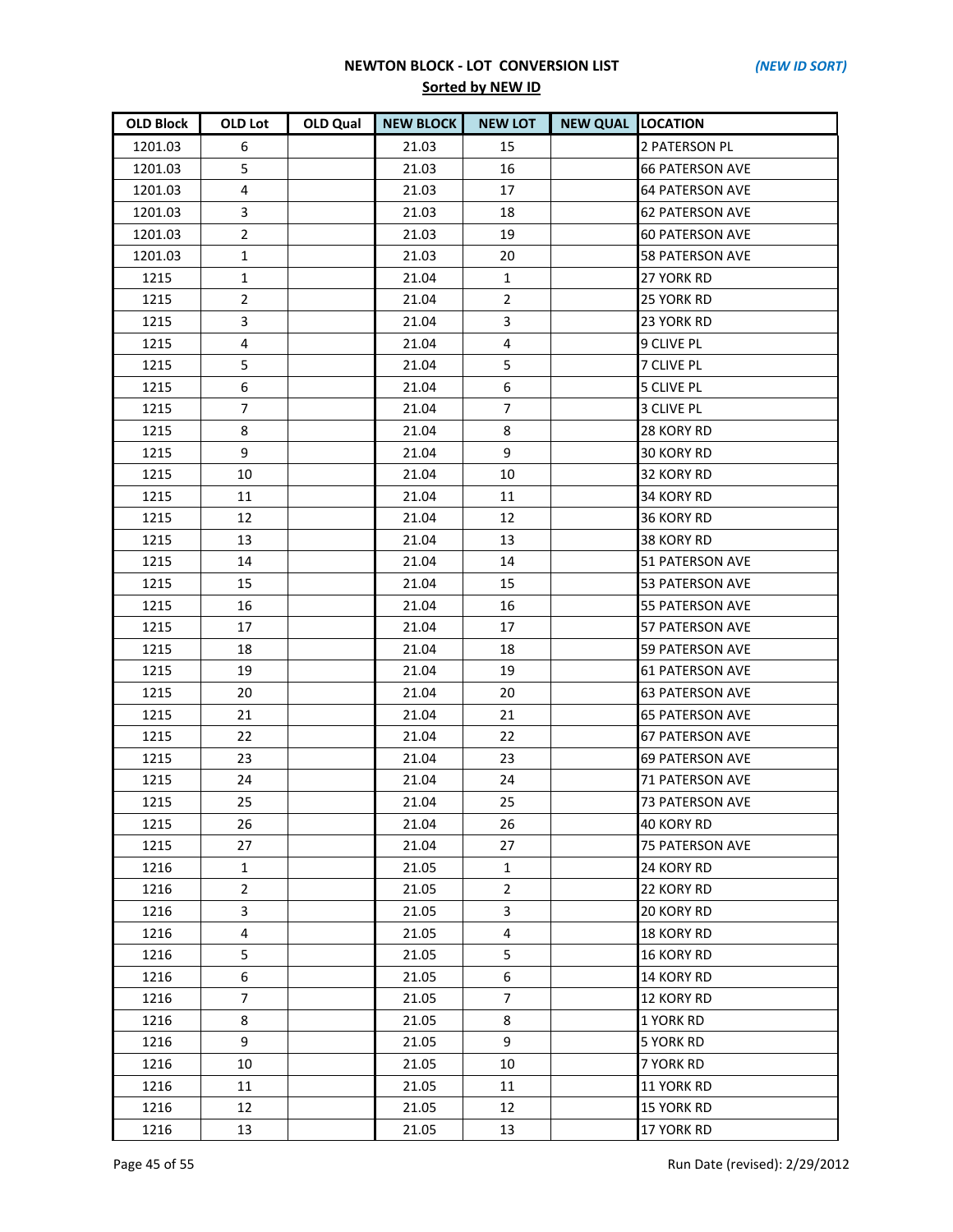| <b>OLD Block</b> | OLD Lot | OLD Qual | <b>NEW BLOCK</b> | <b>NEW LOT</b> | <b>NEW QUAL LOCATION</b> |                       |
|------------------|---------|----------|------------------|----------------|--------------------------|-----------------------|
| 1216             | 14      |          | 21.05            | 14             |                          | <b>8 CLIVE PL</b>     |
| 1216             | 15      |          | 21.05            | 15             |                          | <b>6 CLIVE PL</b>     |
| 1216             | 16      |          | 21.05            | 16             |                          | <b>4 CLIVE PL</b>     |
| 1203             | 30      |          | 21.06            | $\mathbf{1}$   |                          | 26 YORK RD            |
| 1203             | 29      |          | 21.06            | $\overline{2}$ |                          | 24 YORK RD            |
| 1203             | 28      |          | 21.06            | 3              |                          | 22 YORK RD            |
| 1203             | 27      |          | 21.06            | 4              |                          | <b>20 YORK RD</b>     |
| 1203             | 26      |          | 21.06            | 5              |                          | <b>18 YORK RD</b>     |
| 1203             | 25      |          | 21.06            | 6              |                          | <b>16 YORK RD</b>     |
| 1203             | 24      |          | 21.06            | $\overline{7}$ |                          | <b>14 YORK RD</b>     |
| 1203             | 23      |          | 21.06            | 8              |                          | <b>12 YORK RD</b>     |
| 1203             | 22      |          | 21.06            | 9              |                          | 10 YORK RD            |
| 1203             | 21      |          | 21.06            | 10             |                          | 8 YORK RD             |
| 1203             | 15      |          | 21.06            | 11             |                          | <b>11 TRENTON PL</b>  |
| 1203             | 16      |          | 21.06            | 12             |                          | 9 TRENTON PL          |
| 1203             | 17      |          | 21.06            | 13             |                          | <b>7 TRENTON PL</b>   |
| 1203             | 18      |          | 21.06            | 14             |                          | 2 YORK RD             |
| 1203             | 19      |          | 21.06            | 15             |                          | 4 YORK RD             |
| 1203             | 20      |          | 21.06            | 16             |                          | <b>6 YORK RD</b>      |
| 1205             | 20      |          | 21.07            | $\mathbf{1}$   |                          | <b>14 TRENTON PL</b>  |
| 1205             | 19      |          | 21.07            | $\overline{2}$ |                          | <b>12 TRENTON PL</b>  |
| 1205             | 8       |          | 21.07            | 3              |                          | <b>8 GARDNER AVE</b>  |
| 1205             | 9       |          | 21.07            | 4              |                          | 10 GARDNER AVE        |
| 1205             | 10      |          | 21.07            | 5              |                          | <b>12 GARDNER AVE</b> |
| 1205             | 11      |          | 21.07            | 6              |                          | <b>14 GARDNER AVE</b> |
| 1205             | 12      |          | 21.07            | $\overline{7}$ |                          | <b>16 GARDNER AVE</b> |
| 1205             | 13      |          | 21.07            | 8              |                          | <b>18 GARDNER AVE</b> |
| 1205             | 14      |          | 21.07            | 9              |                          | 24 DOGWOOD DR         |
| 1205             | 15      |          | 21.07            | 10             |                          | <b>4 TRENTON PL</b>   |
| 1205             | 16      |          | 21.07            | 11             |                          | <b>6 TRENTON PL</b>   |
| 1205             | 17      |          | 21.07            | 12             |                          | <b>8 TRENTON PL</b>   |
| 1205             | 18      |          | 21.07            | 13             |                          | <b>10 TRENTON PL</b>  |
| 1217             | 22      |          | 21.08            | $\mathbf{1}$   |                          | 41 KORY RD            |
| 1217             | 21      |          | 21.08            | $\mathbf{2}$   |                          | 39 KORY RD            |
| 1217             | 20      |          | 21.08            | 3              |                          | 37 KORY RD            |
| 1217             | 19      |          | 21.08            | 4              |                          | 35 KORY RD            |
| 1217             | 18      |          | 21.08            | 5              |                          | 33 KORY RD            |
| 1217             | 17      |          | 21.08            | 6              |                          | 31 KORY RD            |
| 1217             | 16      |          | 21.08            | $\overline{7}$ |                          | 29 KORY RD            |
| 1217             | 15      |          | 21.08            | 8              |                          | 27 KORY RD            |
| 1217             | 14      |          | 21.08            | 9              |                          | 25 KORY RD            |
| 1217             | 13      |          | 21.08            | 10             |                          | 23 KORY RD            |
| 1217             | 12      |          | 21.08            | 11             |                          | 21 KORY RD            |
| 1217             | 11      |          | 21.08            | 12             |                          | 19 KORY RD            |
| 1217             | 10      |          | 21.08            | 13             |                          | <b>15 KORY RD</b>     |
| 1217             | 9       |          | 21.08            | 14             |                          | 11 KORY RD            |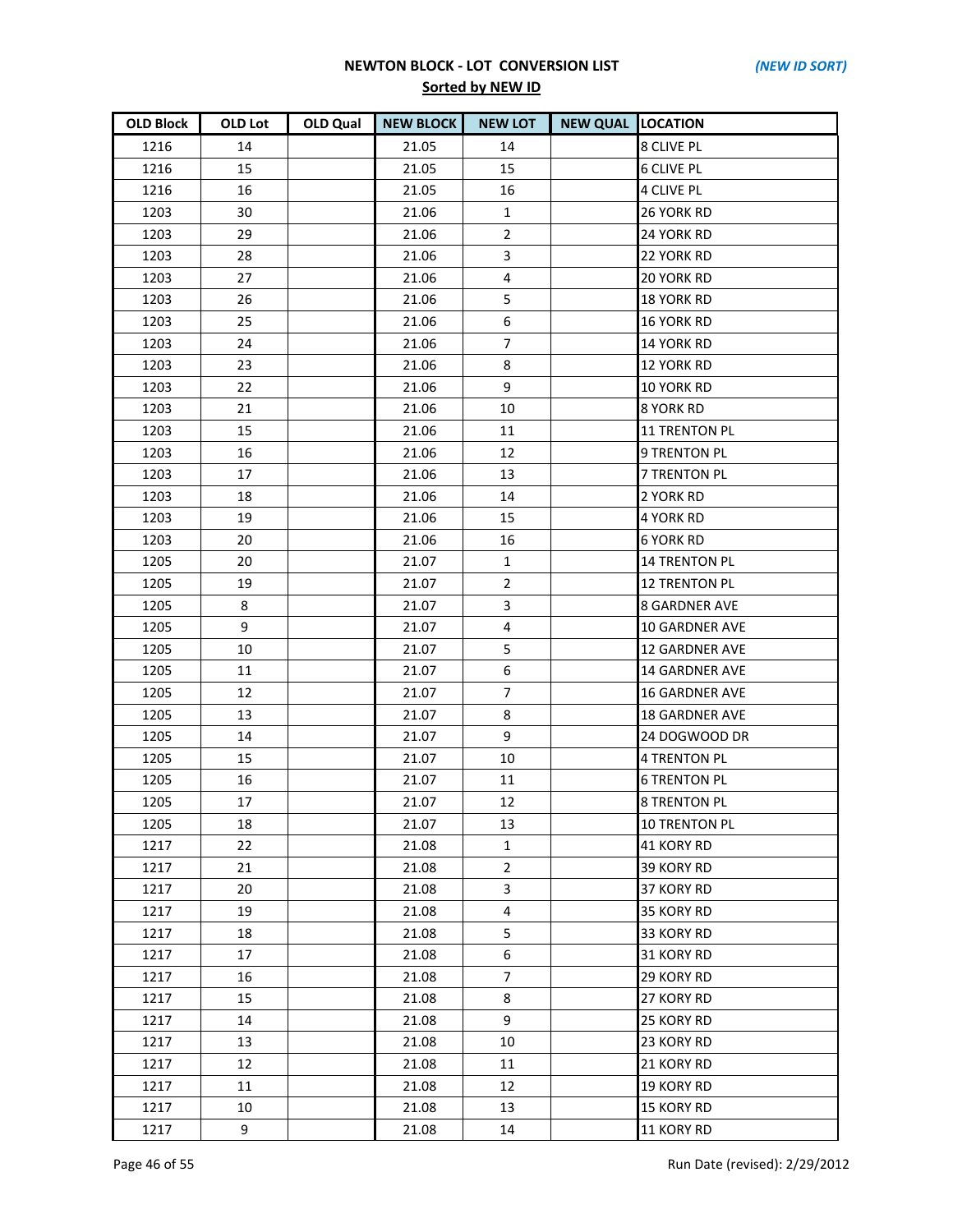| <b>OLD Block</b> | OLD Lot        | <b>OLD Qual</b> | <b>NEW BLOCK</b> | <b>NEW LOT</b> | <b>NEW QUAL LOCATION</b> |                      |
|------------------|----------------|-----------------|------------------|----------------|--------------------------|----------------------|
| 1217             | 8              |                 | 21.08            | 15             |                          | 9 KORY RD            |
| 1217             | 7              |                 | 21.08            | 16             |                          | 7 KORY RD            |
| 1217             | 6              |                 | 21.08            | 17             |                          | <b>5 KORY RD</b>     |
| 1217             | 5              |                 | 21.08            | 18             |                          | 3 KORY RD            |
| 1217             | $\mathbf{1}$   |                 | 21.08            | 19             |                          | <b>3 TRENTON PL</b>  |
| 1217             | $\overline{2}$ |                 | 21.08            | 20             |                          | <b>1 TRENTON PL</b>  |
| 1217             | 3              |                 | 21.08            | 21             |                          | 30 DOGWOOD DR        |
| 1217             | 4              |                 | 21.08            | 22             |                          | 32 DOGWOOD DR        |
| 1217             | 24             |                 | 21.08            | 23             |                          | 34 DOGWOOD DR        |
| 1217             | 25             |                 | 21.08            | 24             |                          | 36 DOGWOOD DR        |
| 1217             | 26             |                 | 21.08            | 25             |                          | 38 DOGWOOD DR        |
| 1217             | 27             |                 | 21.08            | 26             |                          | 40 DOGWOOD DR        |
| 1217             | 28             |                 | 21.08            | 27             |                          | 42 DOGWOOD DR        |
| 1217             | 29             |                 | 21.08            | 28             |                          | 44 DOGWOOD DR        |
| 1217             | 30             |                 | 21.08            | 29             |                          | 46 DOGWOOD DR        |
| 1217             | 31             |                 | 21.08            | 30             |                          | 48 DOGWOOD DR        |
| 1217             | 32             |                 | 21.08            | 31             |                          | 50 DOGWOOD DR        |
| 1217             | 33             |                 | 21.08            | 32             |                          | 52 DOGWOOD DR        |
| 1217             | 34             |                 | 21.08            | 33             |                          | 54 DOGWOOD DR        |
| 1217             | 35             |                 | 21.08            | 34             |                          | 56 DOGWOOD DR        |
| 1220             | $\mathbf{1}$   |                 | 21.09            | $\mathbf{1}$   |                          | <b>30 BIRCH DR</b>   |
| 1220             | $\overline{2}$ |                 | 21.09            | $\overline{2}$ |                          | 32 BIRCH DR          |
| 1220             | 3              |                 | 21.09            | 3              |                          | 34 BIRCH DR          |
| 1220             | 4              |                 | 21.09            | 4              |                          | 36 BIRCH DR          |
| 1220             | 5              |                 | 21.09            | 5              |                          | 38 BIRCH DR          |
| 1220             | 6              |                 | 21.09            | 6              |                          | 40 BIRCH DR          |
| 1220             | 7              |                 | 21.09            | 7              |                          | 42 BIRCH DR          |
| 1220             | 8              |                 | 21.09            | 8              |                          | 44 LINMOR AVE        |
| 1220             | 9              |                 | 21.09            | 9              |                          | <b>46 LINMOR AVE</b> |
| 1220             | 10             |                 | 21.09            | 10             |                          | <b>48 LINMOR AVE</b> |
| 1220             | 11             |                 | 21.09            | 11             |                          | 47 DOGWOOD DR        |
| 1220             | 12             |                 | 21.09            | 12             |                          | 45 DOGWOOD DR        |
| 1220             | 13             |                 | 21.09            | 13             |                          | 43 DOGWOOD DR        |
| 1220             | 14             |                 | 21.09            | 14             |                          | 41 DOGWOOD DR        |
| 1220             | 15             |                 | 21.09            | 15             |                          | 39 DOGWOOD DR        |
| 1220             | 16             |                 | 21.09            | 16             |                          | 37 DOGWOOD DR        |
| 1220             | 17             |                 | 21.09            | 17             |                          | 35 DOGWOOD DR        |
| 1218             | $\mathbf{1}$   |                 | 21.10            | 1              |                          | 21 DOGWOOD DR        |
| 1218             | $\overline{2}$ |                 | 21.10            | $\overline{2}$ |                          | 23 DOGWOOD DR        |
| 1218             | 3              |                 | 21.10            | 3              |                          | 25 DOGWOOD DR        |
| 1218             | 4              |                 | 21.10            | 4              |                          | 27 DOGWOOD DR        |
| 1218             | 5              |                 | 21.10            | 5              |                          | 29 DOGWOOD DR        |
| 1218             | 6              |                 | 21.10            | 6              |                          | 31 DOGWOOD DR        |
| 1218             | 7              |                 | 21.10            | 7              |                          | 30 ROBIN PL          |
| 1218             | 8              |                 | 21.10            | 8              |                          | 28 BIRCH DR          |
| 1218             | 9              |                 | 21.10            | 9              |                          | 26 BIRCH DR          |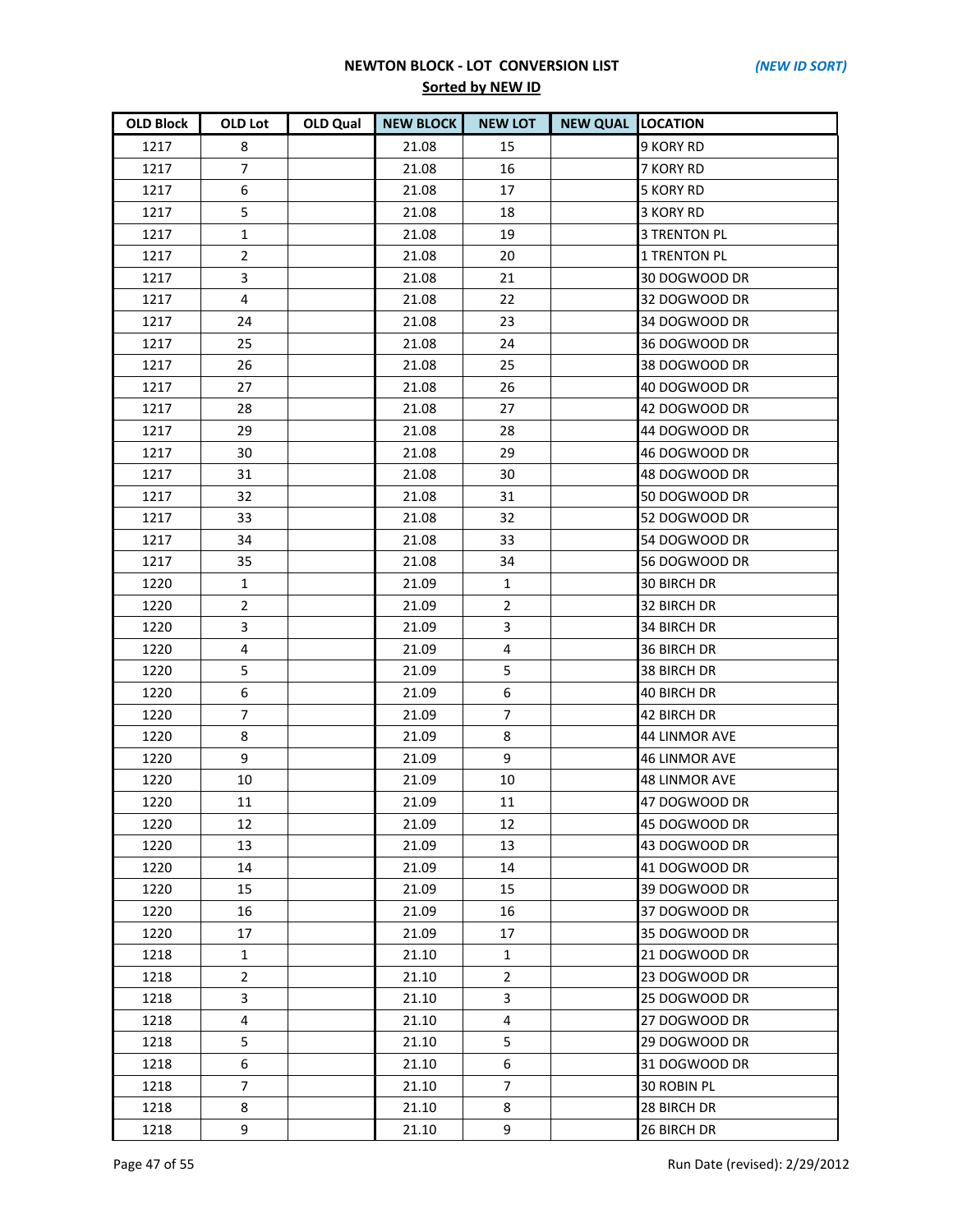| <b>OLD Block</b> | OLD Lot           | OLD Qual | <b>NEW BLOCK</b> | <b>NEW LOT</b> | <b>NEW QUAL LOCATION</b> |                       |
|------------------|-------------------|----------|------------------|----------------|--------------------------|-----------------------|
| 1218             | 10                |          | 21.10            | 10             |                          | 24 BIRCH DR           |
| 1218             | 11                |          | 21.10            | 11             |                          | 22 BIRCH DR           |
| 1218             | $12 \overline{ }$ |          | 21.10            | 12             |                          | 20 BIRCH DR           |
| 1221             | $\mathbf{1}$      |          | 21.11            | 1              |                          | 34 LINMOR AVE         |
| 1221             | 3                 |          | 21.11            | $\overline{2}$ |                          | 29 BIRCH DR           |
| 1221             | 4                 |          | 21.11            | 3              |                          | 27 BIRCH DR           |
| 1221             | 5                 |          | 21.11            | 4              |                          | 25 BIRCH DR           |
| 1221             | 6                 |          | 21.11            | 5              |                          | 23 BIRCH DR           |
| 1221             | $\overline{7}$    |          | 21.11            | 6              |                          | <b>1 LAYNE PL</b>     |
| 1221             | 8                 |          | 21.11            | $\overline{7}$ |                          | <b>3 LAYNE PL</b>     |
| 1221             | 9                 |          | 21.11            | 8              |                          | <b>26 LINMOR AVE</b>  |
| 1221             | 10                |          | 21.11            | 9              |                          | 28 LINMOR AVE         |
| 1221             | 11                |          | 21.11            | 10             |                          | 30 LINMOR AVE         |
| 1221             | 12                |          | 21.11            | 11             |                          | 32 LINMOR AVE         |
| 1223             | $\mathbf{1}$      |          | 21.12            | $\mathbf{1}$   |                          | 35 LINMOR AVE         |
| 1223             | $\overline{2}$    |          | 21.12            | $\overline{2}$ |                          | 37 LINMOR AVE         |
| 1223             | 3                 |          | 21.12            | 3              |                          | 39 LINMOR AVE         |
| 1223             | 4                 |          | 21.12            | 4              |                          | <b>41 LINMOR AVE</b>  |
| 1223             | 5                 |          | 21.12            | 5              |                          | 43 LINMOR AVE         |
| 1223             | 6                 |          | 21.12            | 6              |                          | 45 LINMOR AVE         |
| 1223             | $\overline{7}$    |          | 21.12            | $\overline{7}$ |                          | <b>47 LINMOR AVE</b>  |
| 1223             | 8                 |          | 21.12            | 8              |                          | 49 LINMOR AVE         |
| 1223             | 9                 |          | 21.12            | 9              |                          | 51 LINMOR AVE         |
| 1206             | $\mathbf{1}$      |          | 22.01            | 1              |                          | <b>63 MERRIAM AVE</b> |
| 1206             | $\overline{2}$    |          | 22.01            | $\overline{2}$ |                          | 61 MERRIAM AVE        |
| 1206             | 3                 |          | 22.01            | 3              |                          | 59 MERRIAM AVE        |
| 1206             | 5                 |          | 22.01            | $\overline{4}$ |                          | 53 MERRIAM AVE        |
| 1206             | 6                 |          | 22.01            | 5              |                          | 51 MERRIAM AVE        |
| 1206             | $\overline{7}$    |          | 22.01            | 6              |                          | 49 MERRIAM AVE        |
| 1206             | 8                 |          | 22.01            | 7              |                          | 47 MERRIAM AVE        |
| 1206             | 9                 |          | 22.01            | 8              |                          | <b>45 MERRIAM AVE</b> |
| 1206             | 12                |          | 22.01            | 9              |                          | 39 MERRIAM AVE        |
| 1206             | 13                |          | 22.01            | 10             |                          | 35 MERRIAM AVE        |
| 1206             | 15                |          | 22.01            | 11             |                          | 33 MERRIAM AVE        |
| 1206             | 16                |          | 22.01            | 12             |                          | 32 PINE ST            |
| 1206             | 18                |          | 22.01            | 13             |                          | 34 PINE ST            |
| 1206             | 19                |          | 22.01            | 14             |                          | 36 PINE ST            |
| 1206             | 20                |          | 22.01            | 15             |                          | 36-1/2 PINE ST        |
| 1206             | 21                |          | 22.01            | 16             |                          | 38-40 PINE ST         |
| 1206             | 22                |          | 22.01            | 17             |                          | 42 SUSSEX ST          |
| 1206             | 24                |          | 22.01            | 18             |                          | 48 SUSSEX ST          |
| 1206             | 25                |          | 22.01            | 19             |                          | 50 SUSSEX ST          |
| 1206             | 26                |          | 22.01            | 20             |                          | 52-54 SUSSEX ST       |
| 1206             | 28                |          | 22.01            | 21             |                          | 60 SUSSEX ST          |
| 1206             | 29                |          | 22.01            | 22             |                          | 62 SUSSEX ST          |
| 1206             | 30                |          | 22.01            | 23             |                          | 64 SUSSEX ST          |

Page 48 of 55 Run Date (revised): 2/29/2012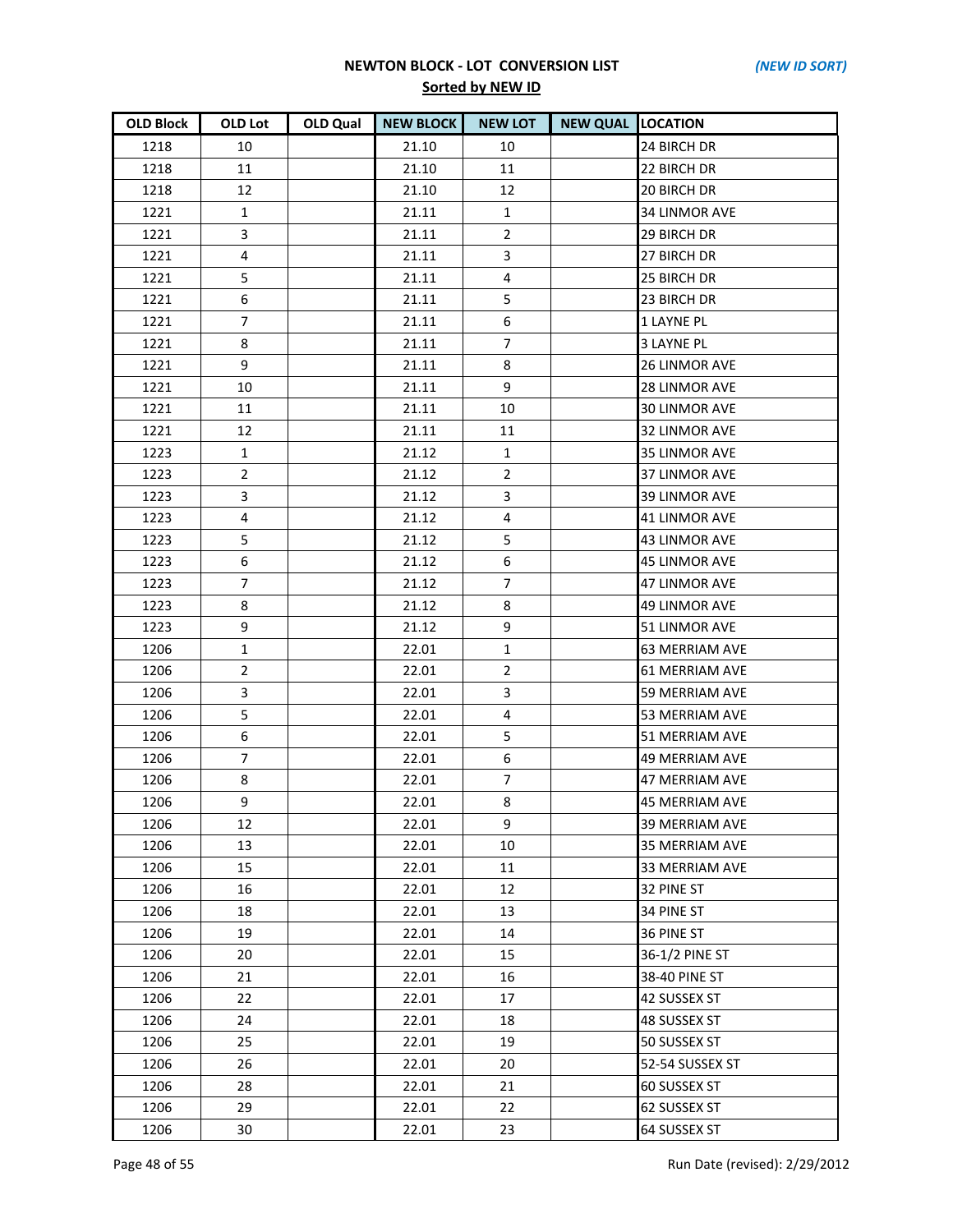| <b>OLD Block</b> | OLD Lot        | <b>OLD Qual</b> | <b>NEW BLOCK</b> | <b>NEW LOT</b> | <b>NEW QUAL LOCATION</b> |                       |
|------------------|----------------|-----------------|------------------|----------------|--------------------------|-----------------------|
| 1206             | 31             |                 | 22.01            | 24             |                          | <b>66 SUSSEX ST</b>   |
| 1206             | 32             |                 | 22.01            | 25             |                          | 74 SUSSEX ST          |
| 1209             | $\mathbf{1}$   |                 | 22.02            | $\mathbf{1}$   |                          | 31 PINE ST            |
| 1209             | $\overline{2}$ |                 | 22.02            | $\overline{2}$ |                          | <b>23 MERRIAM AVE</b> |
| 1209             | 3              |                 | 22.02            | 3              |                          | <b>19 MERRIAM AVE</b> |
| 1209             | 4              |                 | 22.02            | 4              |                          | 17 MERRIAM AVE        |
| 1209             | 5              |                 | 22.02            | 5              |                          | <b>11 MERRIAM AVE</b> |
| 1209             | $\overline{7}$ |                 | 22.02            | 6              |                          | <b>9 MERRIAM AVE</b>  |
| 1209             | 9              |                 | 22.02            | $\overline{7}$ |                          | <b>5 MERRIAM AVE</b>  |
| 1209             | 10             |                 | 22.02            | 8              |                          | 72-74 SPARTA AVE      |
| 1209             | 11             |                 | 22.02            | 9              |                          | 78 SPARTA AVE         |
| 1209             | 12.01          |                 | 22.02            | 10             |                          | <b>80 SPARTA AVE</b>  |
| 1209             | 12             |                 | 22.02            | 11             |                          | <b>6 SUSSEX ST</b>    |
| 1209             | 13             |                 | 22.02            | 12             |                          | 8 SUSSEX ST           |
| 1209             | 14             |                 | 22.02            | 13             |                          | 10-12 SUSSEX ST       |
| 1209             | 15             |                 | 22.02            | 14             |                          | 14-16 SUSSEX ST       |
| 1209             | 16             |                 | 22.02            | 15             |                          | 18-20 SUSSEX ST       |
| 1209             | 17             |                 | 22.02            | 15             |                          | 22-24 SUSSEX ST       |
| 1209             | 18             |                 | 22.02            | 17             |                          | 26-28 SUSSEX ST       |
| 1209             | 19             |                 | 22.02            | 18             |                          | 30 SUSSEX ST          |
| 1210             | $\mathbf{1}$   |                 | 22.03            | $\mathbf{1}$   |                          | 31 SUSSEX ST          |
| 1210             | $\overline{2}$ |                 | 22.03            | $\overline{2}$ |                          | 29 SUSSEX ST          |
| 1210             | 2.01           |                 | 22.03            | 3              |                          | 27 SUSSEX ST          |
| 1210             | 4              |                 | 22.03            | 4              |                          | 25 SUSSEX ST          |
| 1210             | 5              |                 | 22.03            | 5              |                          | 21 SUSSEX ST          |
| 1210             | 6              |                 | 22.03            | 6              |                          | 17 SUSSEX ST          |
| 1210             | 7              |                 | 22.03            | $\overline{7}$ |                          | 15 SUSSEX ST          |
| 1210             | 9              |                 | 22.03            | 8              |                          | 11 SUSSEX ST          |
| 1210             | 11             |                 | 22.03            | 9              |                          | 7-9 SUSSEX ST         |
| 1210             | 12             |                 | 22.03            | 10             |                          | 5 SUSSEX ST           |
| 1210             | 13             |                 | 22.03            | 11             |                          | <b>82 SPARTA AVE</b>  |
| 1210             | 14             |                 | 22.03            | 12             |                          | 84 SPARTA AVE         |
| 1210             | 15             |                 | 22.03            | 13             |                          | <b>86 SPARTA AVE</b>  |
| 1210             | 16             |                 | 22.03            | 14             |                          | 88 SPARTA AVE         |
| 1210             | 17             |                 | 22.03            | 15             |                          | <b>4 ORCHARD ST</b>   |
| 1210             | 19             |                 | 22.03            | 16             |                          | <b>8 ORCHARD ST</b>   |
| 1210             | 20             |                 | 22.03            | 17             |                          | <b>14 ORCHARD ST</b>  |
| 1210             | 21             |                 | 22.03            | 18             |                          | <b>16 ORCHARD ST</b>  |
| 1210             | 24             |                 | 22.03            | 19             |                          | <b>20 ORCHARD ST</b>  |
| 1210             | 25             |                 | 22.03            | 20             |                          | 22 ORCHARD ST         |
| 1210             | 26             |                 | 22.03            | 21             |                          | 51 PINE ST            |
| 1210             | 20.01          |                 | 22.03            | 22             |                          | <b>10 ORCHARD ST</b>  |
| 1308             | 13             |                 | 22.04            | $\mathbf{1}$   |                          | <b>81 SPARTA AVE</b>  |
| 1308             | 14             |                 | 22.04            | $\overline{2}$ |                          | 59 DILLER AVE         |
| 1308             | 1.02           |                 | 22.04            | 3              |                          | 55 DILLER AVE         |
| 1308             | 1.01           |                 | 22.04            | 4              |                          | 55 DILLER AVE         |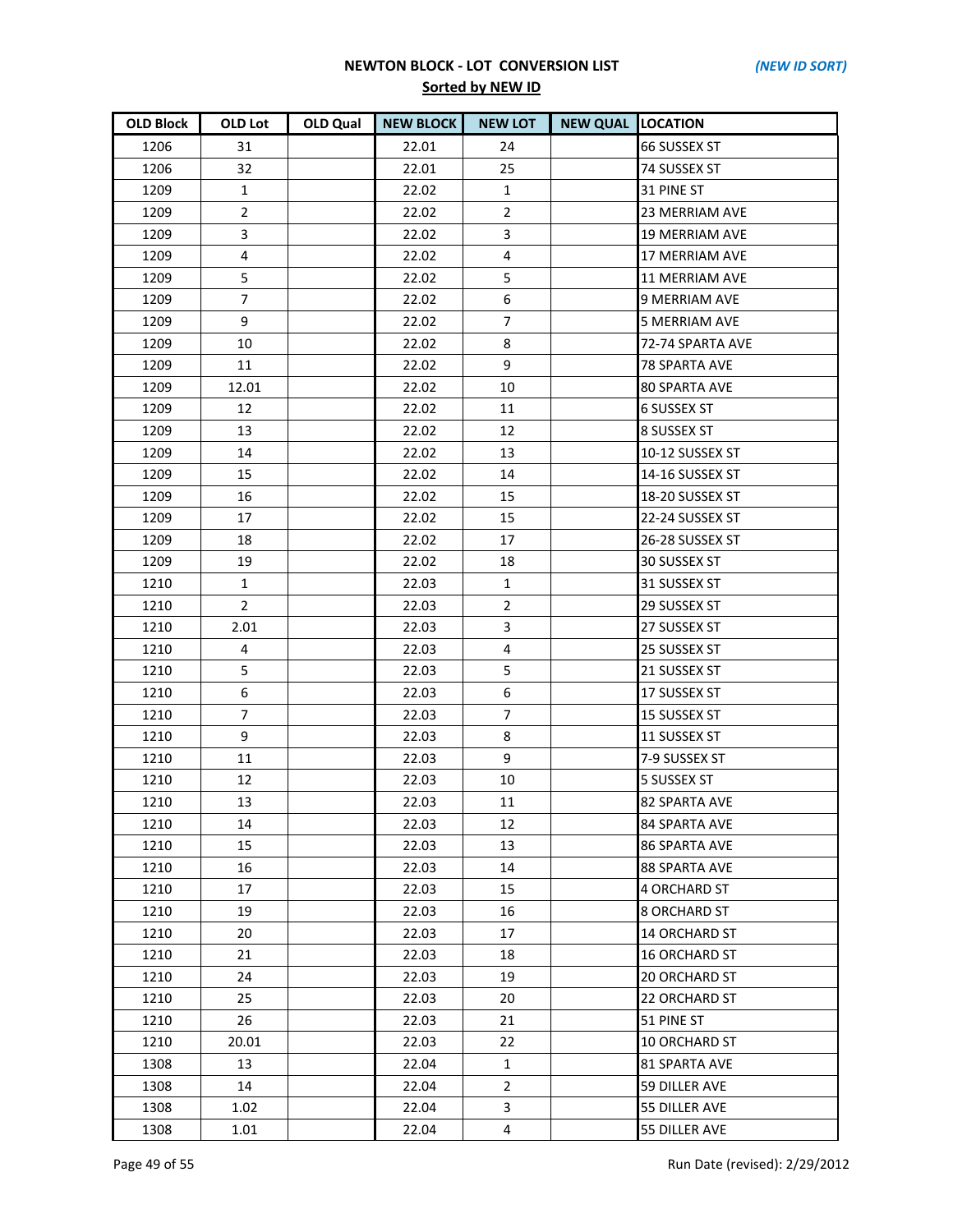| <b>OLD Block</b> | <b>OLD Lot</b> | <b>OLD Qual</b> | <b>NEW BLOCK</b> | <b>NEW LOT</b> | <b>NEW QUAL LOCATION</b> |                        |
|------------------|----------------|-----------------|------------------|----------------|--------------------------|------------------------|
| 1308             | $\mathbf{1}$   |                 | 22.04            | 5              |                          | 53 DILLER AVE          |
| 1308             | 2.01           |                 | 22.04            | 6              |                          | <b>DILLER AVE REAR</b> |
| 1308             | $\overline{2}$ |                 | 22.04            | $\overline{7}$ |                          | <b>DILLER AVE REAR</b> |
| 1308             | 4.02           |                 | 22.04            | 8              |                          | DILLER AVE REAR        |
| 1308             | 3              |                 | 22.04            | 9              |                          | <b>DILLER AVE REAR</b> |
| 1308             | $\overline{7}$ |                 | 22.04            | 10             |                          | 105 SPARTA AVE         |
| 1308             | 8              |                 | 22.04            | 11             |                          | 99 SPARTA AVE          |
| 1308             | 9              |                 | 22.04            | 12             |                          | 95 SPARTA AVE          |
| 1308             | 10             |                 | 22.04            | 13             |                          | 91 SPARTA AVE          |
| 1308             | 11             |                 | 22.04            | 14             |                          | 87-89 SPARTA AVE       |
| 1308             | 12             |                 | 22.04            | 15             |                          | 83 SPARTA AVE          |
| 1208.01          | 20.01          |                 | 22.05            | 1              |                          | 23 ORCHARD ST          |
| 1208.01          | 20             |                 | 22.05            | $\overline{2}$ |                          | 21 ORCHARD ST          |
| 1208.01          | 21             |                 | 22.05            | 3              |                          | <b>19 ORCHARD ST</b>   |
| 1208.01          | 22.01          |                 | 22.05            | 4              |                          | <b>15 ORCHARD ST</b>   |
| 1208.01          | 23             |                 | 22.05            | 5              |                          | 9 ORCHARD ST           |
| 1208.01          | 24             |                 | 22.05            | 6              |                          | 7 ORCHARD ST           |
| 1208.01          | 25             |                 | 22.05            | $\overline{7}$ |                          | <b>5 ORCHARD ST</b>    |
| 1208.01          | 26             |                 | 22.05            | 8              |                          | 1 ORCHARD ST           |
| 1208.01          | 27             |                 | 22.05            | 9              |                          | 94 SPARTA AVE          |
| 1208.01          | 28             |                 | 22.05            | 10             |                          | <b>96 SPARTA AVE</b>   |
| 1208.01          | 29             |                 | 22.05            | 11             |                          | 98 SPARTA AVE          |
| 1201             | 5              |                 | 22.05            | 13             |                          | 104 SPARTA AVE         |
| 1201             | 4.17           |                 | 22.05            | 14             |                          | 77 PINE ST             |
| 1201             | 4.15           |                 | 22.05            | 15             |                          | 75 PINE ST             |
| 1201             | 4.13           |                 | 22.05            | 16             |                          | 73 PINE ST             |
| 1201             | 4.11           |                 | 22.05            | 17             |                          | 71 PINE ST             |
| 1201             | 4.09           |                 | 22.05            | 18             |                          | 69 PINE ST             |
| 1201             | 4.05           |                 | 22.05            | 19             |                          | 67 PINE ST             |
| 1201             | 4.03           |                 | 22.05            | 20             |                          | 65 PINE ST             |
| 1201             | 4.01           |                 | 22.05            | 21             |                          | 63 PINE ST             |
| 1201             | 5.04           |                 | 22.05            | 22             |                          | 61 PINE ST             |
| 1222             | 1              |                 | 22.06            | 1              |                          | 31 LINMOR AVE          |
| 1222             | $\overline{2}$ |                 | 22.06            | $\overline{2}$ |                          | 27 LINMOR AVE          |
| 1222             | 3              |                 | 22.06            | 3              |                          | 23 LINMOR AVE          |
| 1219.01          | 8              |                 | 22.06            | 4              |                          | 21 LINMOR AVE          |
| 1219.01          | 9              |                 | 22.06            | 5              |                          | <b>19 LINMOR AVE</b>   |
| 1219.01          | 10             |                 | 22.06            | 6              |                          | 17 LINMOR AVE          |
| 1219.01          | 11             |                 | 22.06            | $\overline{7}$ |                          | <b>15 LINMOR AVE</b>   |
| 1219.01          | 12             |                 | 22.06            | 8              |                          | 13 LINMOR AVE          |
| 1219.01          | 13             |                 | 22.06            | 9              |                          | 11 LINMOR AVE          |
| 1219.01          | 14             |                 | 22.06            | 10             |                          | <b>9 LINMOR AVE</b>    |
| 1219.01          | 15             |                 | 22.06            | 11             |                          | 7 LINMOR AVE           |
| 1219.01          | 16             |                 | 22.06            | 12             |                          | <b>5 LINMOR AVE</b>    |
| 1201             | 4.59           |                 | 22.06            | 13             |                          | <b>3 LINMOR AVE</b>    |
| 1201             | 4.57           |                 | 22.06            | 14             |                          | 1 LINMOR AVE           |

Page 50 of 55 Run Date (revised): 2/29/2012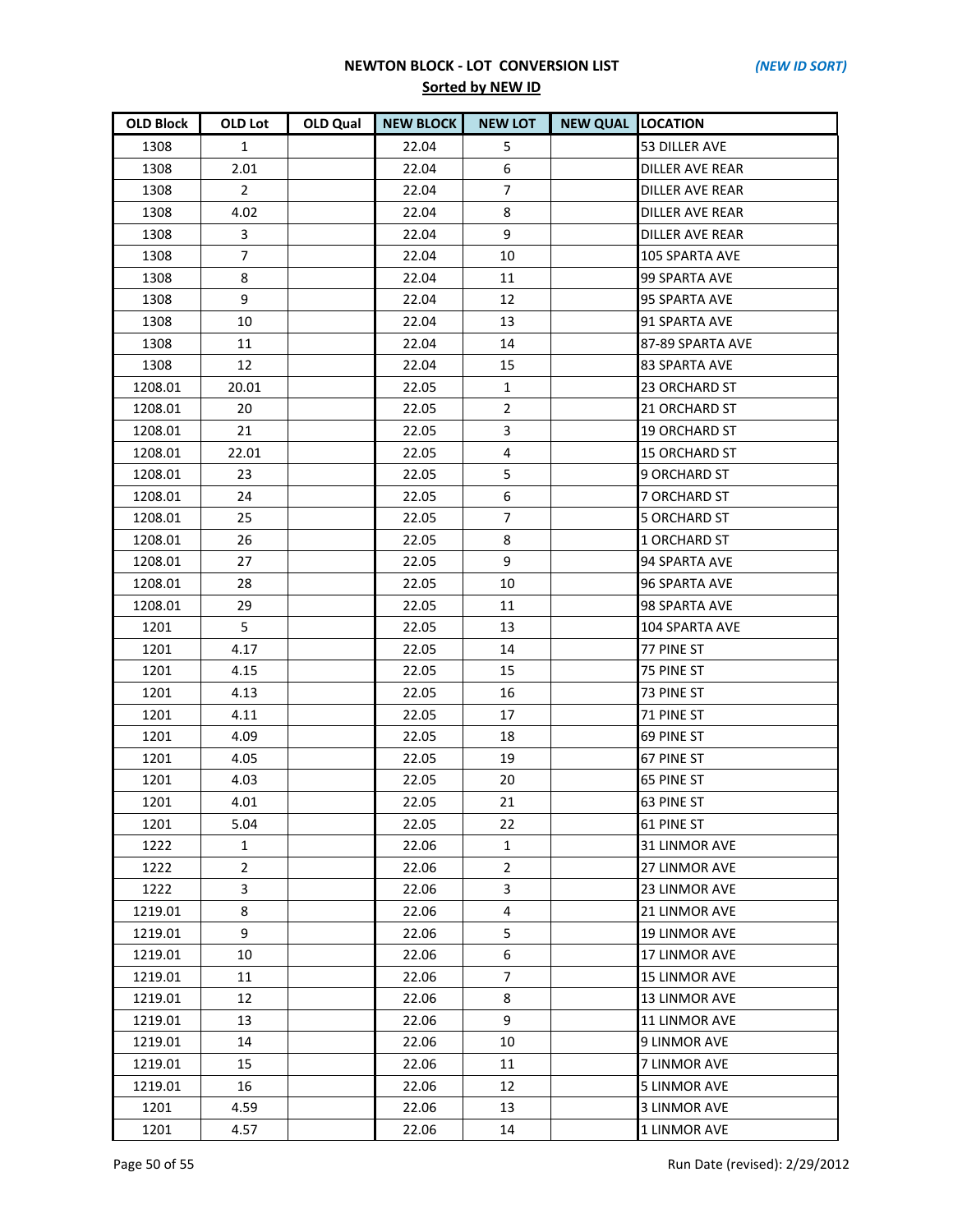| <b>OLD Block</b> | OLD Lot        | OLD Qual | <b>NEW BLOCK</b> | <b>NEW LOT</b> | <b>NEW QUAL LOCATION</b> |                      |
|------------------|----------------|----------|------------------|----------------|--------------------------|----------------------|
| 1219             | 19             |          | 22.07            | 1              |                          | 2 LAYNE PL           |
| 1201.06          | 13             |          | 22.07            | $\overline{2}$ |                          | 17 BIRCH DR          |
| 1201.06          | 12             |          | 22.07            | 3              |                          | 15 BIRCH DR          |
| 1201.06          | 11             |          | 22.07            | 4              |                          | 13 BIRCH DR          |
| 1201.06          | 10             |          | 22.07            | 5              |                          | 11 BIRCH DR          |
| 1201.06          | 9              |          | 22.07            | 6              |                          | 9 BIRCH DR           |
| 1201.06          | 8              |          | 22.07            | 7              |                          | 7 BIRCH DR           |
| 1201.06          | $\overline{7}$ |          | 22.07            | 8              |                          | <b>5 BIRCH DR</b>    |
| 1201.05          | 47             |          | 22.07            | 9              |                          | <b>3 BIRCH DR</b>    |
| 1201.05          | 45             |          | 22.07            | 10             |                          | 1 BIRCH DR           |
| 1201.05          | 12             |          | 22.07            | 11             |                          | 68 PINE ST           |
| 1201.05          | 14             |          | 22.07            | 12             |                          | 70 PINE ST           |
| 1201.05          | 16             |          | 22.07            | 13             |                          | 72 PINE ST           |
| 1201.05          | 58             |          | 22.07            | 14             |                          | 2 LINMOR AVE         |
| 1219             | $\overline{7}$ |          | 22.07            | 15             |                          | <b>4 LINMOR AVE</b>  |
| 1219             | 6              |          | 22.07            | 16             |                          | <b>6 LINMOR AVE</b>  |
| 1219             | 5              |          | 22.07            | 17             |                          | <b>8 LINMOR AVE</b>  |
| 1219             | 4              |          | 22.07            | 18             |                          | 10 LINMOR AVE        |
| 1219             | 3              |          | 22.07            | 19             |                          | <b>12 LINMOR AVE</b> |
| 1219             | $\overline{2}$ |          | 22.07            | 20             |                          | 14 LINMOR AVE        |
| 1219             | $\mathbf{1}$   |          | 22.07            | 21             |                          | <b>16 LINMOR AVE</b> |
| 1219             | 17             |          | 22.07            | 22             |                          | <b>18 LINMOR AVE</b> |
| 1219             | 18             |          | 22.07            | 23             |                          | <b>4 LAYNE PL</b>    |
| 1201.08          | 9              |          | 22.08            | 1              |                          | 19 DOGWOOD DR        |
| 1201.08          | 10             |          | 22.08            | $\overline{2}$ |                          | 17 DOGWOOD DR        |
| 1201.08          | 11             |          | 22.08            | 3              |                          | 15 DOGWOOD DR        |
| 1201.08          | 12             |          | 22.08            | 4              |                          | 13 DOGWOOD DR        |
| 1201.08          | 13             |          | 22.08            | 5              |                          | 11 DOGWOOD DR        |
| 1201.08          | 14             |          | 22.08            | 6              |                          | 9 DOGWOOD DR         |
| 1201.08          | 19             |          | 22.08            | $\overline{7}$ |                          | 5 DOGWOOD DR         |
| 1201.08          | 6              |          | 22.08            | 8              |                          | 64 PINE ST           |
| 1201.08          | 4.10           |          | 22.08            | 9              |                          | 66 PINE ST           |
| 1201.08          | 46             |          | 22.08            | 10             |                          | 2 BIRCH DR           |
| 1201.08          | 48             |          | 22.08            | 11             |                          | <b>4 BIRCH DR</b>    |
| 1201.07          | 6              |          | 22.08            | 12             |                          | <b>6 BIRCH DR</b>    |
| 1201.07          | 5              |          | 22.08            | 13             |                          | <b>8 BIRCH DR</b>    |
| 1201.07          | 4              |          | 22.08            | 14             |                          | 10 BIRCH DR          |
| 1201.07          | 3              |          | 22.08            | 15             |                          | 12 BIRCH DR          |
| 1201.07          | $\overline{2}$ |          | 22.08            | 16             |                          | 14 BIRCH DR          |
| 1201.07          | $\mathbf{1}$   |          | 22.08            | 17             |                          | 16 BIRCH DR          |
| 1208             | $\mathbf{1}$   |          | 22.09            | $\mathbf{1}$   |                          | 57 ORCHARD ST        |
| 1208             | 1.01           |          | 22.09            | $\overline{2}$ |                          | <b>53 ORCHARD ST</b> |
| 1208             | 4              |          | 22.09            | 3              |                          | <b>49 ORCHARD ST</b> |
| 1208             | 6              |          | 22.09            | 4              |                          | <b>45 ORCHARD ST</b> |
| 1208             | 8              |          | 22.09            | 5.             |                          | 31-33 ORCHARD ST     |
| 1208             | 10             |          | 22.09            | 6              |                          | 29 ORCHARD ST        |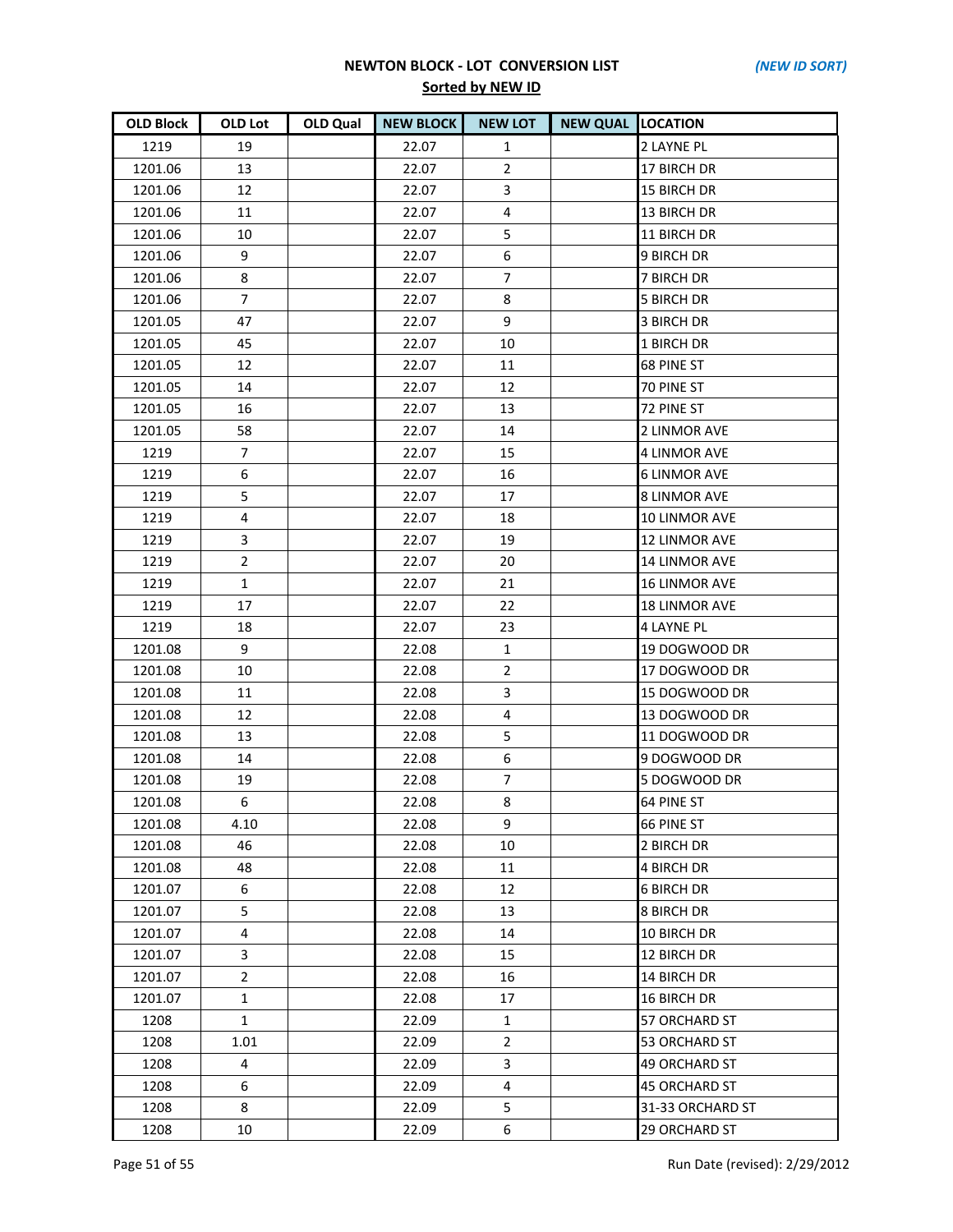| <b>OLD Block</b> | OLD Lot        | <b>OLD Qual</b> | <b>NEW BLOCK</b> | <b>NEW LOT</b> | <b>NEW QUAL LOCATION</b> |                      |
|------------------|----------------|-----------------|------------------|----------------|--------------------------|----------------------|
| 1208             | 11             |                 | 22.09            | $\overline{7}$ |                          | 27 ORCHARD ST        |
| 1208             | 13             |                 | 22.09            | 8              |                          | <b>25 ORCHARD ST</b> |
| 1208             | 14             |                 | 22.09            | 9              |                          | 58 PINE ST           |
| 1201.09          | 2.01           |                 | 22.09            | 10             |                          | 2 DOGWOOD DR         |
| 1201.09          | 18             |                 | 22.09            | 11             |                          | 4 DOGWOOD DR         |
| 1201.09          | $\mathbf{1}$   |                 | 22.09            | 12             |                          | 6 DOGWOOD DR         |
| 1201.09          | $\overline{2}$ |                 | 22.09            | 13             |                          | 8 DOGWOOD DR         |
| 1201.09          | 3              |                 | 22.09            | 14             |                          | 10 DOGWOOD DR        |
| 1201.09          | $\overline{4}$ |                 | 22.09            | 15             |                          | 12 DOGWOOD DR        |
| 1201.09          | 5              |                 | 22.09            | 16             |                          | 14 DOGWOOD DR        |
| 1201.09          | 6              |                 | 22.09            | 17             |                          | 16 DOGWOOD DR        |
| 1201.09          | $\overline{7}$ |                 | 22.09            | 18             |                          | 18 DOGWOOD DR        |
| 1201.09          | 8              |                 | 22.09            | 19             |                          | 20 DOGWOOD DR        |
| 1207             | $\mathbf{1}$   |                 | 22.10            | 1              |                          | 75 SUSSEX ST         |
| 1207             | $\overline{2}$ |                 | 22.10            | $\overline{2}$ |                          | 73 SUSSEX ST         |
| 1207             | 3              |                 | 22.10            | 3              |                          | 71 SUSSEX ST         |
| 1207             | $\overline{4}$ |                 | 22.10            | 4              |                          | 69 SUSSEX ST         |
| 1207             | 6              |                 | 22.10            | 5              |                          | 63 SUSSEX ST         |
| 1207             | $\overline{7}$ |                 | 22.10            | 6              |                          | 61 SUSSEX ST         |
| 1207             | 10             |                 | 22.10            | $\overline{7}$ |                          | 55 SUSSEX ST         |
| 1207             | 11             |                 | 22.10            | 8              |                          | 51 SUSSEX ST         |
| 1207             | 12             |                 | 22.10            | 9              |                          | 49 SUSSEX ST         |
| 1207             | 13             |                 | 22.10            | 10             |                          | 45-47 SUSSEX ST      |
| 1207             | 14             |                 | 22.10            | 11             |                          | 43 SUSSEX ST         |
| 1207             | 15             |                 | 22.10            | 12             |                          | 44 PINE ST           |
| 1207             | 16             |                 | 22.10            | 13             |                          | 46 PINE ST           |
| 1207             | 17             |                 | 22.10            | 14             |                          | 48 PINE ST           |
| 1207             | 19             |                 | 22.10            | 15             |                          | 52 PINE ST           |
| 1207             | 20             |                 | 22.10            | 16             |                          | 54 PINE ST           |
| 1207             | 21             |                 | 22.10            | 17             |                          | 40-46 ORCHARD ST     |
| 1207             | 29             |                 | 22.10            | 18             |                          | 48 ORCHARD ST        |
| 1207             | 30             |                 | 22.10            | 19             |                          | 50 ORCHARD ST        |
| 1207             | 32             |                 | 22.10            | 20             |                          | 54 ORCHARD ST        |
| 1207             | 33             |                 | 22.10            | 21             |                          | 56 ORCHARD ST        |
| 1201             | 28             |                 | 23.01            | $\mathbf{1}$   |                          | <b>SPARTA AVE</b>    |
| 1217             | 23             |                 | 23.01            | $\overline{2}$ |                          | <b>KORY RD</b>       |
| 1201             | 3              |                 | 23.01            | 3              |                          | DOGWOOD DR - REAR    |
| 1201             | 26             |                 | 23.01            | 4              |                          | PATERSON AVE         |
| 1201             | 4              |                 | 23.01            | 5              |                          | PINE ST - REAR       |
| 1201             | 25             |                 | 23.01            | 6              |                          | <b>SPARTA AVE</b>    |
| 1201             | 8              |                 | 24.01            | $\mathbf{1}$   |                          | 128 SPARTA AVE       |
| 1201             | 10             |                 | 24.01            | $\overline{2}$ |                          | 132 SPARTA AVE       |
| 1201             | 11.01          |                 | 24.01            | 3              |                          | 134 SPARTA AVE       |
| 1201             | 11             |                 | 24.01            | 4              |                          | 136 SPARTA AVE       |
| 1201             | 12             |                 | 24.01            | 5              |                          | 138 SPARTA AVE       |
| 1201             | 13             |                 | 24.01            | 6              |                          | 140 SPARTA AVE       |

Page 52 of 55 Run Date (revised): 2/29/2012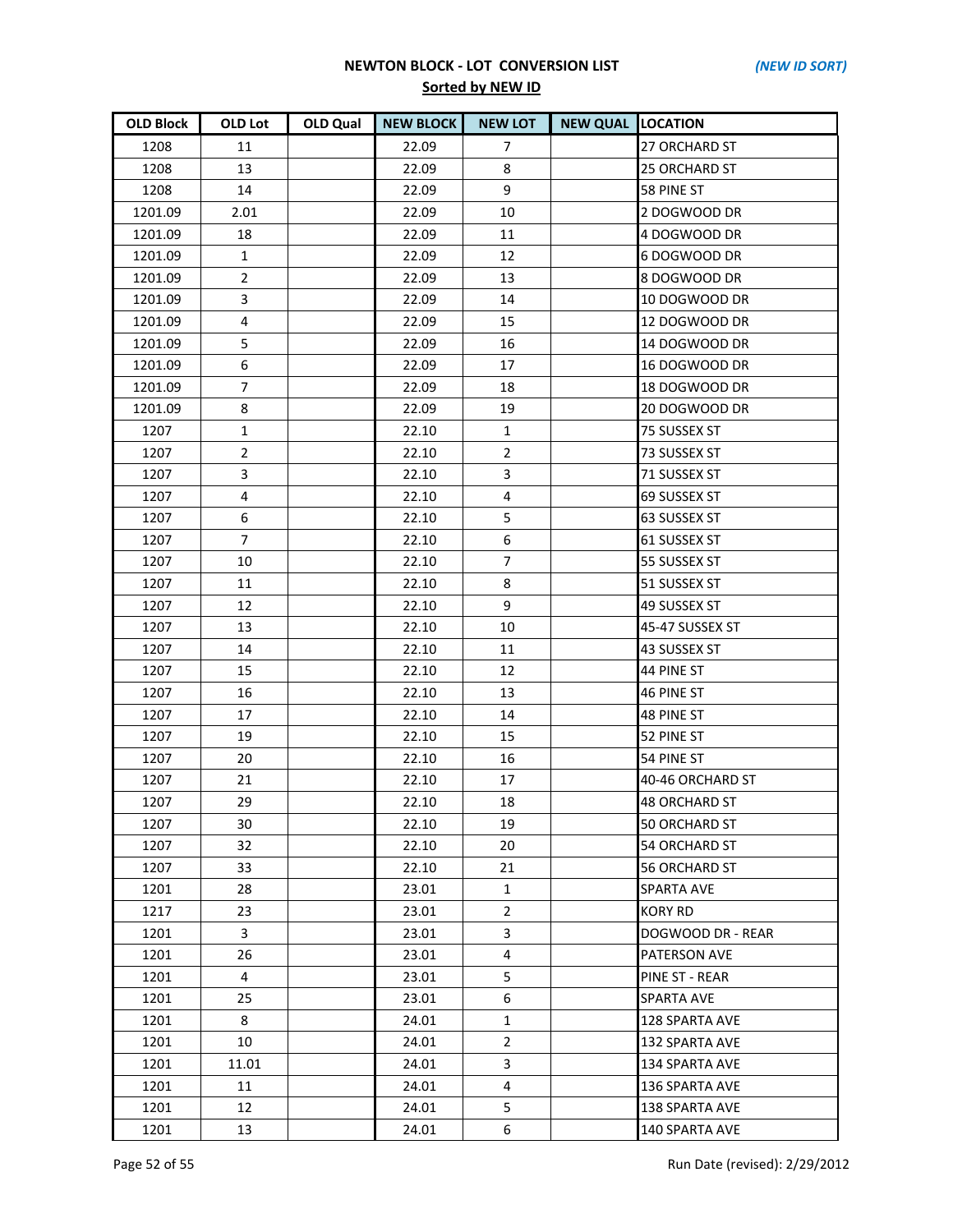| <b>OLD Block</b> | <b>OLD Lot</b> | OLD Qual | <b>NEW BLOCK</b> | <b>NEW LOT</b> | <b>NEW QUAL LOCATION</b> |                       |
|------------------|----------------|----------|------------------|----------------|--------------------------|-----------------------|
| 1201             | 14             |          | 24.01            | 7              |                          | 146 SPARTA AVE        |
| 1201             | 15             |          | 24.01            | 8              |                          | 148 SPARTA AVE        |
| 1201             | 16             |          | 24.01            | 9              |                          | <b>152 SPARTA AVE</b> |
| 1201             | 17.01          |          | 24.01            | 10             |                          | 154 SPARTA AVE        |
| 1201             | 17             |          | 24.01            | 11             |                          | 156 SPARTA AVE        |
| 1201             | 17.02          |          | 24.01            | 12             |                          | <b>18 LINCOLN PL</b>  |
| 1201             | 60             |          | 24.01            | 13             |                          | 158 SPARTA AVE        |
| 1201             | 18             |          | 24.01            | 14             |                          | 162 SPARTA AVE        |
| 1201             | 19             |          | 24.01            | 15             |                          | 168 SPARTA AVE        |
| 1201             | 59             |          | 24.01            | 16             |                          | 160 SPARTA AVE        |
| 1201             | 58             |          | 24.01            | 17             |                          | <b>8 LINCOLN PL</b>   |
| 1201             | 56             |          | 24.01            | 18             |                          | 12 LINCOLN PL         |
| 1201             | 55             |          | 24.01            | 19             |                          | 16 LINCOLN PL         |
| 1201             | 52             |          | 24.01            | 21             |                          | 24 LINCOLN PL         |
| 1201             | 50             |          | 24.01            | 22             |                          | 28 LINCOLN PL         |
| 1201             | 49             |          | 24.01            | 23             |                          | <b>30 LINCOLN PL</b>  |
| 1201             | 47             |          | 24.01            | 24             |                          | 36 LINCOLN PL         |
| 1201             | 46             |          | 24.01            | 25             |                          | 38 LINCOLN PL         |
| 1201             | 45             |          | 24.01            | 26             |                          | <b>40 LINCOLN PL</b>  |
| 1201             | 43             |          | 24.01            | 27             |                          | <b>46 LINCOLN PL</b>  |
| 1201             | 41             |          | 24.01            | 28             |                          | 52 LINCOLN PL         |
| 1309             | 1.01           |          | 24.02            | $\mathbf{1}$   |                          | 155 SPARTA AVE        |
| 1309             | 1              |          | 24.02            | $\overline{2}$ |                          | <b>5 HICKS AVE</b>    |
| 1309             | $2^{\circ}$    |          | 24.02            | 3              |                          | <b>9 HICKS AVE</b>    |
| 1309             | 41             |          | 24.02            | 4              |                          | 17 SMITH ST           |
| 1309             | 9              |          | 24.02            | 5              |                          | 9 SMITH ST            |
| 1309             | 6              |          | 24.02            | 6              |                          | <b>17 HICKS AVE</b>   |
| 1309             | 8              |          | 24.02            | $\overline{7}$ |                          | <b>19 HICKS AVE</b>   |
| 1309             | 42             |          | 24.02            | 8              |                          | 19 SMITH ST           |
| 1309             | 12             |          | 24.02            | 9              |                          | 16 SMITH ST           |
| 1309             | 13.01          |          | 24.02            | 10             |                          | <b>1 GRAND AVE</b>    |
| 1309             | 14             |          | 24.02            | 11             |                          | 3 GRAND AVE           |
| 1309             | 15             |          | 24.02            | 12             |                          | <b>5 GRAND AVE</b>    |
| 1309             | 16             |          | 24.02            | 13             |                          | 9 GRAND AVE           |
| 1309             | 17             |          | 24.02            | 14             |                          | <b>15 GRAND AVE</b>   |
| 1309             | 19             |          | 24.02            | 15             |                          | 17 GRAND AVE          |
| 1309             | 21.01          |          | 24.02            | 16             |                          | 21 GRAND AVE          |
| 1309             | 21             |          | 24.02            | 17             |                          | 25 GRAND AVE          |
| 1309             | 37.01          |          | 24.02            | 18             |                          | 27 GRAND AVE          |
| 1309             | 35             |          | 24.03            | $\mathbf{1}$   |                          | 2 SMITH ST            |
| 1309             | 34             |          | 24.03            | $\overline{2}$ |                          | 4 SMITH ST            |
| 1309             | 33             |          | 24.03            | 3              |                          | <b>6 SMITH ST</b>     |
| 1309             | 32             |          | 24.03            | 4              |                          | 8 SMITH ST            |
| 1309             | 31             |          | 24.03            | 5              |                          | 10 SMITH ST           |
| 1309             | 29.01          |          | 24.03            | 6              |                          | 12 SMITH ST           |
| 1309             | 28             |          | 24.03            | $\overline{7}$ |                          | <b>6 GRAND AVE</b>    |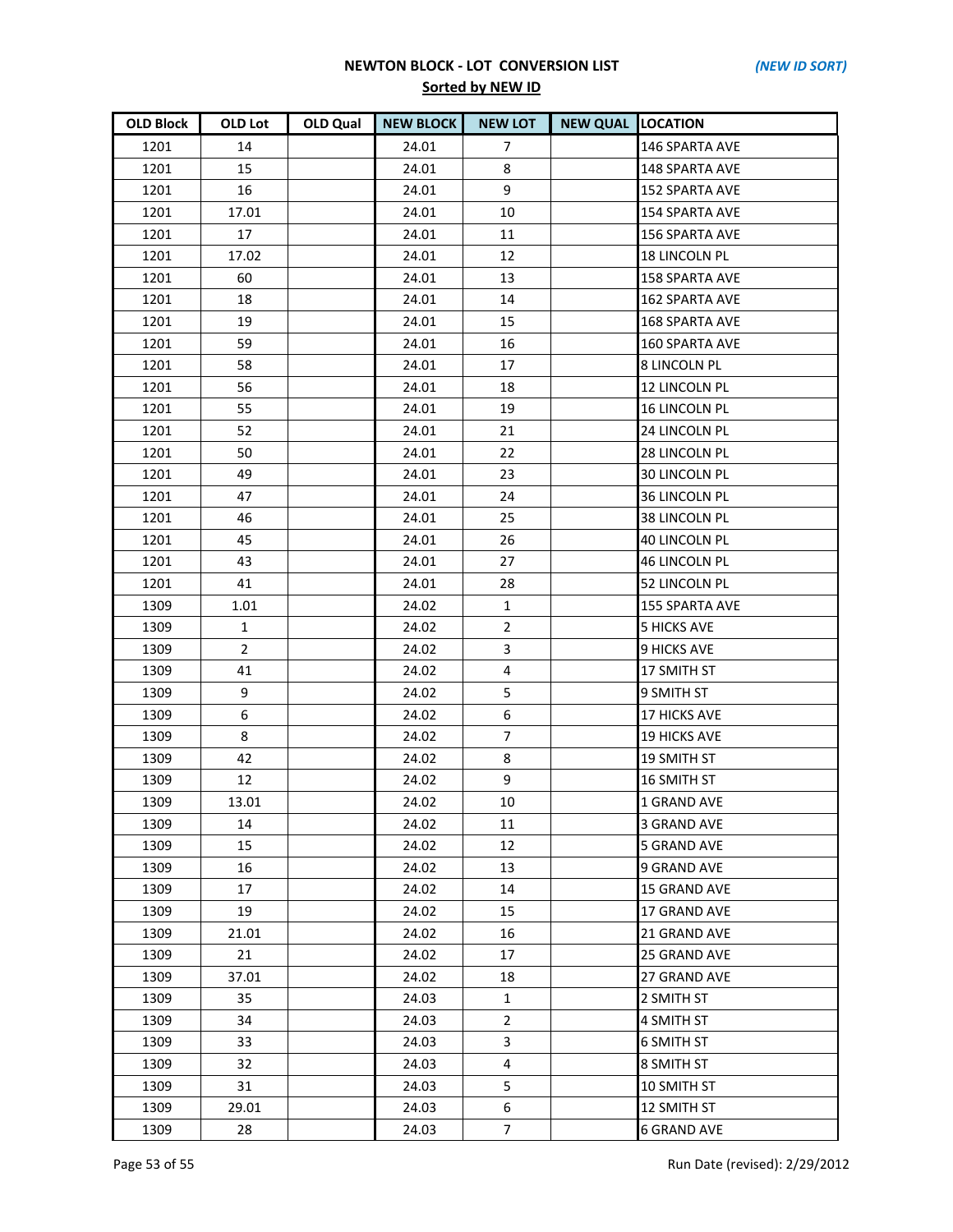| <b>OLD Block</b> | <b>OLD Lot</b> | OLD Qual | <b>NEW BLOCK</b> | <b>NEW LOT</b> | <b>NEW QUAL LOCATION</b> |                          |
|------------------|----------------|----------|------------------|----------------|--------------------------|--------------------------|
| 1309             | 27             |          | 24.03            | 8              |                          | <b>8 GRAND AVE</b>       |
| 1309             | 25             |          | 24.03            | 9              |                          | 12 GRAND AVE             |
| 1309             | 24             |          | 24.03            | 10             |                          |                          |
| 1309             | 23             |          | 24.03            | 11             |                          | 14 GRAND AVE             |
| 1309             | 22             |          | 24.03            | 12             |                          | <b>18 GRAND AVE</b>      |
| 1309             | 37.02          |          | 24.03            | 13             |                          | 20 GRAND AVE             |
| 1309             | 37.05          |          | 24.03            | 14             |                          | 22 GRAND AVE             |
| 1310             | 18             |          | 24.04            | $\mathbf{1}$   |                          | 183 SPARTA AVE           |
| 1310             | 17             |          | 24.04            | $\overline{2}$ |                          | 181 SPARTA AVE           |
| 1310             | 19             |          | 24.04            | 3              |                          | 179 SPARTA AVE           |
| 1310             | 20             |          | 24.04            | 4              |                          | 171 SPARTA AVE           |
| 1310             | 21             |          | 24.04            | 5              |                          | 161 SPARTA AVE           |
| 1310             | 13             |          | 24.04            | 6              |                          | RAILROAD BED             |
| 1310             | 12.06          |          | 24.04            | $\overline{7}$ |                          | 7 PROSPECT ST            |
| 1310             | $\mathbf{1}$   |          | 24.04            | 8              |                          | 1 PROSPECT ST            |
| 1310             | $\overline{a}$ |          | 24.04            | 9              |                          | 3 PROSPECT ST            |
| 1310             | 3              |          | 24.04            | 10             |                          | 2 HICKS AVE              |
| 1310             | 4              |          | 24.04            | 11             |                          | <b>4 HICKS AVE</b>       |
| 1310             | 5              |          | 24.04            | 12             |                          | <b>6 HICKS AVE</b>       |
| 1310             | 6.01           |          | 24.04            | 13             |                          | <b>8 HICKS AVE</b>       |
| 1310             | 6              |          | 24.04            | 14             |                          | 8-1/2 HICKS AVE          |
| 1310             | $\overline{7}$ |          | 24.04            | 15             |                          | 10 HICKS AVE             |
| 1310             | 8              |          | 24.04            | 16             |                          | <b>12 HICKS AVE</b>      |
| 1310             | 9              |          | 24.04            | 17             |                          | <b>14 HICKS AVE</b>      |
| 1310             | 10             |          | 24.04            | 18             |                          | <b>16 HICKS AVE</b>      |
| 1310             | 11             |          | 24.04            | 19             |                          | <b>18 HICKS AVE</b>      |
| 1310             | 12.04          |          | 24.04            | 20             |                          | <b>20 HICKS AVE</b>      |
| 1310             | 12.05          |          | 24.04            | 21             |                          | <b>24 HICKS AVE</b>      |
| 1310             | 12             |          | 24.04            | 22             |                          | <b>26 HICKS AVE</b>      |
| 1310             | 12.03          |          | 24.04            | 23             |                          | <b>28 HICKS AVE</b>      |
| 1310             | 12.01          |          | 24.04            | 24             |                          | 32 HICKS AVE             |
| 1201             | 39.01          |          | 24.05            | 1              |                          | 53 LINCOLN PL            |
| 1201             | 39             |          | 24.05            | $\overline{2}$ |                          | 51 LINCOLN PL            |
| 1201             | 36             |          | 24.05            | 3              |                          | 49 LINCOLN PL            |
| 1201             | 35             |          | 24.05            | 4              |                          | <b>43 LINCOLN PL</b>     |
| 1201             | 32             |          | 24.05            | 5              |                          | 37 LINCOLN PL            |
| 1201             | 31             |          | 24.05            | 6              |                          | 35 LINCOLN PL            |
| 1201             | 30             |          | 24.05            | $\overline{7}$ |                          | 33 LINCOLN PL            |
| 1201             | 7.02           |          | 24.05            | 8              |                          | <b>LINCOLN PL</b>        |
| 1201             | 7              |          | 24.05            | 9              |                          | <b>LINCOLN PL</b>        |
| 1201             | 7.01           |          | 24.05            | 10             |                          | 11 LINCOLN PL            |
| 1201             | 20             |          | 24.05            | 11             |                          | 172 SPARTA AVE           |
| 1201             | 21             |          | 24.05            | 12             |                          | 176 SPARTA AVE           |
| 1201             | 22             |          | 24.05            | 13             |                          | 180 SPARTA AVE           |
| 1201             | 29             |          | 24.05            | 14             |                          | <b>SPARTA AVE</b>        |
| 1201             | 24             |          | 24.05            | 15             |                          | <b>SPARTA AVE - REAR</b> |

Page 54 of 55 Run Date (revised): 2/29/2012